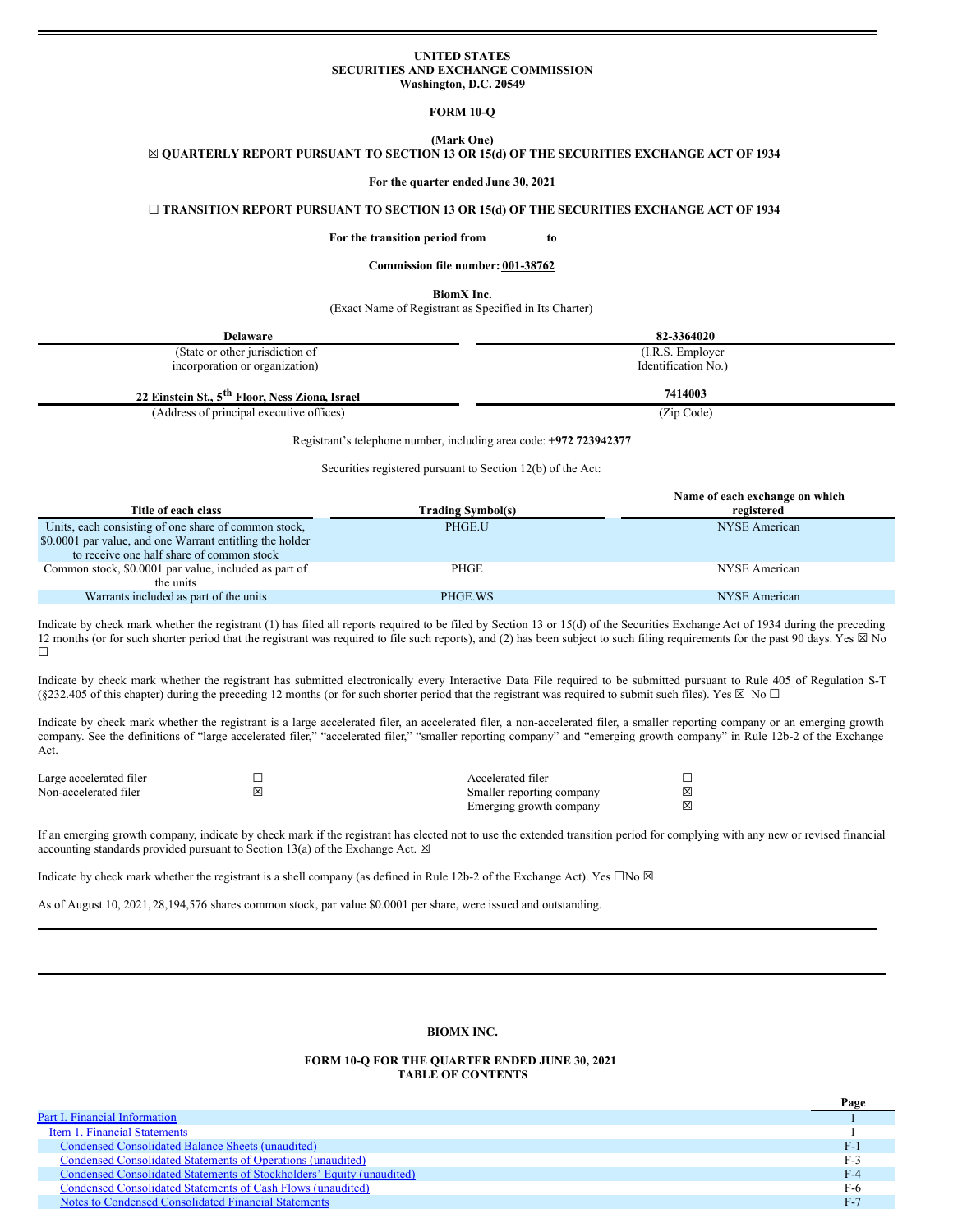| Item 2. Management's Discussion and Analysis of Financial Condition and Results of Operations |    |
|-----------------------------------------------------------------------------------------------|----|
| Item 3. Quantitative and Qualitative Disclosures About Market Risk                            |    |
| Item 4. Controls and Procedures                                                               |    |
|                                                                                               |    |
| Part II. Other Information                                                                    | 10 |
| Item 1A. Risk Factors                                                                         | 10 |
| Item 5. Other Information                                                                     |    |
| Item 6. Exhibits                                                                              |    |
|                                                                                               |    |
| Part III. Signatures                                                                          |    |
|                                                                                               |    |
|                                                                                               |    |
|                                                                                               |    |

# **CAUTIONARY STATEMENT REGARDING FORWARD-LOOKING INFORMATION**

This quarterly report on Form 10-Q, or the Quarterly Report, includes "forward-looking statements" within the meaning of the Private Securities Litigation Reform Act of 1995, Section 27A of the Securities Act of 1933, as amended, or the Securities Act, and Section 21E of the Securities Exchange Act of 1934, as amended, or the Exchange Act, and other securities laws. The statements contained herein that are not purely historical, are forward-looking statements. Forward-looking statements include statements about our expectations, beliefs, plans, objectives, intentions, assumptions and other statements that are not historical facts. Words or phrases such as "anticipate," "believe," "continue," "estimate," "expect," "intend," "may," "ongoing," "plan," "protential," "predict," "project," "will" or similar words or phrases, or the negatives of those words or phrases, may identify forward-looking statements, but the absence of these words does not necessarily mean that a statement is not forward-looking. For example, we are making forward-looking statements when we discuss operations, cash flows, financial position, business strategy and plans, potential acquisitions, market growth, our clinical and pre-clinical development program, including timing and milestones thereof as well as the design thereof, including acceptance of regulatory agencies of such design, the potential opportunities for and benefits of the BacteriOphage Lead to Treatment, or BOLT, platform, the potential of our product candidates, the potential effect of the coronavirus disease 2019, or COVID-19, on our business and levels of expenses, sufficiency of financial resources and financial needs. However, you should understand that these statements are not guarantees of performance or results, and there are a number of risks, uncertainties and other important factors that could cause our actual results to differ materially from those expressed in the forward-looking statements, including, among others:

- the ability to generate revenues, and raise sufficient financing to meet working capital requirements;
- the unpredictable timing and cost associated with our approach to developing product candidates using phage technology;
- the continued impact of COVID-19 on general economic conditions, our operations, the continuity of our business, including our preclinical and clinical trials and our ability to raise additional capital;
- the U.S. Food and Drug Administration's, or FDA's, classification of our BX001 product candidate for acne-prone skin as a drug or cosmetic and the impact of changing regulatory requirements on our ability to develop and commercialize BX001;
- obtaining FDA acceptance of any non-U.S. clinical trials of product candidates;
- the ability to pursue and effectively develop new product opportunities and acquisitions and to obtain value from such product opportunities and acquisitions;
- penalties and market withdrawal associated with any unanticipated problems with product candidates and failure to comply with labeling and other restrictions;
- expenses associated with compliance with ongoing regulatory obligations and successful continuing regulatory review in various global markets;
- market acceptance of our product candidates and ability to identify or discover additional product candidates;
- our ability to obtain high titers for specific phage cocktails necessary for preclinical and clinical testing;
- the availability of specialty raw materials;
- the ability of our product candidates to demonstrate requisite safety and tolerability for cosmetics, safety and efficacy for drug products, or safety, purity and potency for biologics without causing adverse effects;
- the success of expected future advanced clinical trials of our product candidates;
- our ability to obtain required regulatory approvals, especially with governments undergoing changes in administration and priorities;
- our ability to enroll patients in clinical trials and achieve anticipated development milestones when expected;
- delays in developing manufacturing processes for our product candidates;

ii

- competition from similar technologies, products that are more effective, safer or more affordable than our product candidates or products that obtain marketing approval before our product candidates;
- the impact of unfavorable pricing regulations, third-party reimbursement practices or health care reform initiatives on our ability to sell product candidates or therapies profitably;
- protection of our intellectual property rights and compliance with the terms and conditions of current and future licenses with third parties;
- infringement on the intellectual property rights of third parties and claims for remuneration or royalties for assigned service invention rights;
- our ability to acquire, in-license or use proprietary rights held by third parties necessary to our product candidates or future development candidates;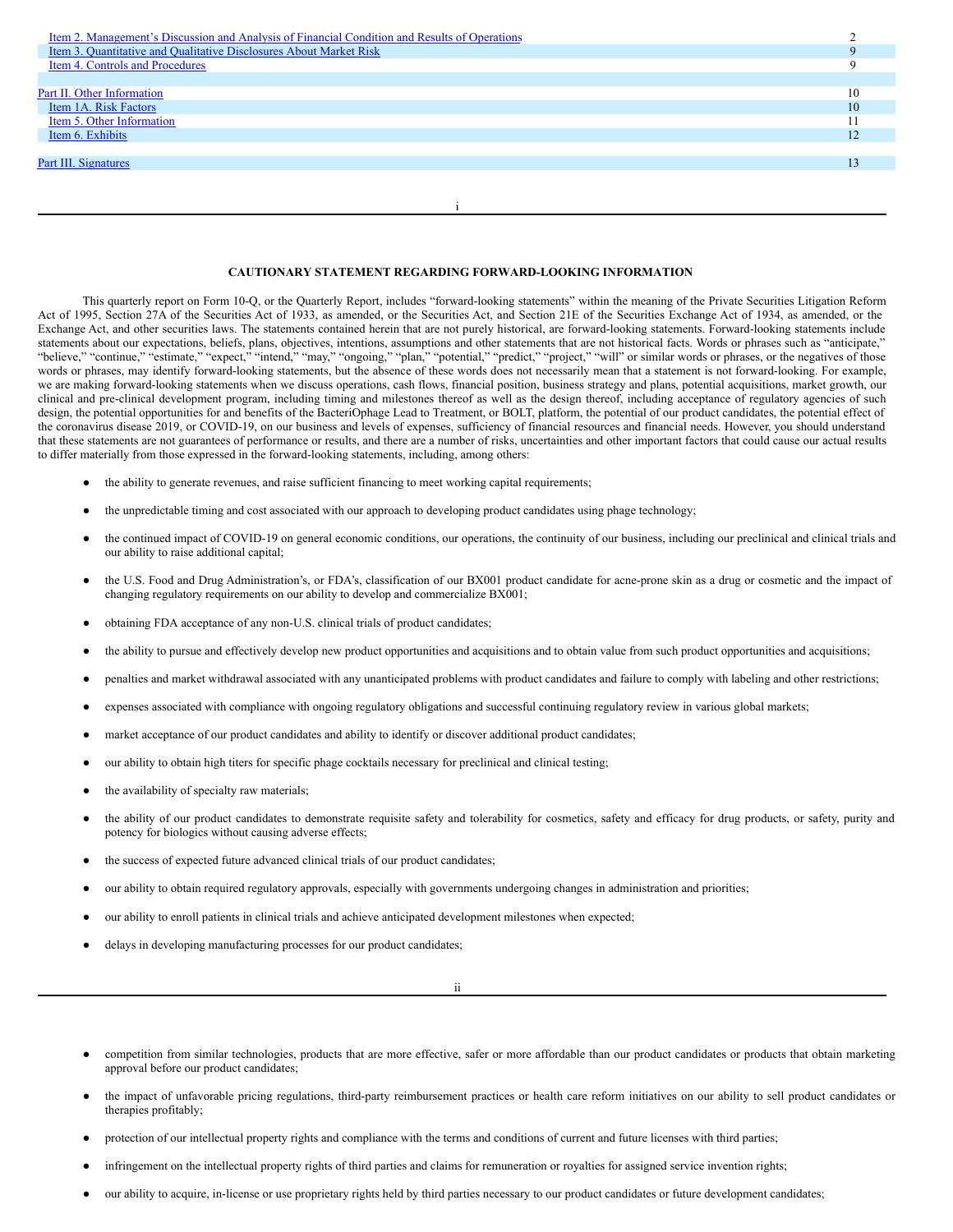- ethical, legal and social concerns about synthetic biology and genetic engineering that may adversely affect market acceptance of our product candidates;
- reliance on third-party collaborators;
- our ability to manage the growth of the business;
- our ability to attract and retain key employees or to enforce the terms of noncompetition agreements with employees;
- the failure to comply with applicable laws and regulations other than drug manufacturing compliance;
- potential security breaches, including cybersecurity incidents;
- receipt of net proceeds of approximately \$14.6 million, net of \$0.4 million of closing charges, relating to the first tranche under the Hercules Loan Agreement, as such term is defined below;
- receipt of the second and / or third tranches under the Hercules Loan Agreement;
- political, economic and military instability in the State of Israel; and
- other factors discussed in our Annual Report on Form 10-K for the fiscal year ended December 31, 2020, or, the 2020 Annual Report.

For a detailed discussion of these and other risks, uncertainties and factors, see Part I, Item 1A "Risk Factors" of our 2020 Annual Report and in Part II, Item 1A of this Quarterly Report. All forward-looking statements contained in this Quarterly Report speak only as of the date hereof. Except as required by law, we are under no duty to (and expressly disclaim any such obligation to) update or revise any of the forward-looking statements, whether as a result of new information, future events or otherwise, after the date of this Quarterly Report. Comparisons of results between current and prior periods are not intended to express any future trends, or indications of future performance, and should be viewed only as historical data.

# **PART I - FINANCIAL INFORMATION**

#### **Item 1. Financial Statements**

#### **INDEX TO FINANCIAL STATEMENTS**

|                                                                                                                            | Page       |
|----------------------------------------------------------------------------------------------------------------------------|------------|
|                                                                                                                            |            |
| Condensed Consolidated Balance Sheets as of June 30, 2021 and December 31, 2020 (unaudited)                                | $F-1-F-2$  |
|                                                                                                                            |            |
| Condensed Consolidated Statements of Operations for the Three and Six Months Ended June 30, 2021 and 2020 (unaudited)      | $F-3$      |
|                                                                                                                            |            |
| Condensed Consolidated Statements of Stockholders' Equity for the period ended June 30, 2021 and June 30, 2020 (unaudited) | $F-4-F-5$  |
|                                                                                                                            |            |
| Condensed Consolidated Statements of Cash Flows for the Six Months Ended June 30, 2021 and 2020 (unaudited)                | $F-6$      |
|                                                                                                                            |            |
| <b>Notes to Condensed Consolidated Financial Statements</b>                                                                | $F-7-F-15$ |
|                                                                                                                            |            |

#### **BIOMX INC.** CONDENSED CONSOLIDATED BALANCE SHEETS (USD in thousands, except share and per share data) (unaudited)

1

|                                     |             | As of                    |                      |
|-------------------------------------|-------------|--------------------------|----------------------|
|                                     | <b>Note</b> | <b>June 30,</b><br>2021  | December 31,<br>2020 |
| <b>ASSETS</b>                       |             |                          |                      |
| <b>Current assets</b>               |             |                          |                      |
| Cash and cash equivalents           |             | 46,271                   | 36,477               |
| Restricted cash                     |             | 982                      | 763                  |
| Short-term deposits                 |             | $\overline{\phantom{a}}$ | 19,851               |
| Other current assets                |             | 2,585                    | 3,576                |
| Total current assets                |             | 49,838                   | 60,667               |
| Property and equipment, net         |             |                          |                      |
|                                     |             | 5,122                    | 2,228                |
| Intangible assets, net              |             | 2,279                    | 3,038                |
| Operating lease right-of-use assets |             | 4,410                    | 4,430                |
| Total non-current assets            |             | 11,811                   | 9,696                |
|                                     |             | 61,649                   | 70,363               |

**The accompanying notes are an integral part of these unaudited condensed consolidated financial statements.**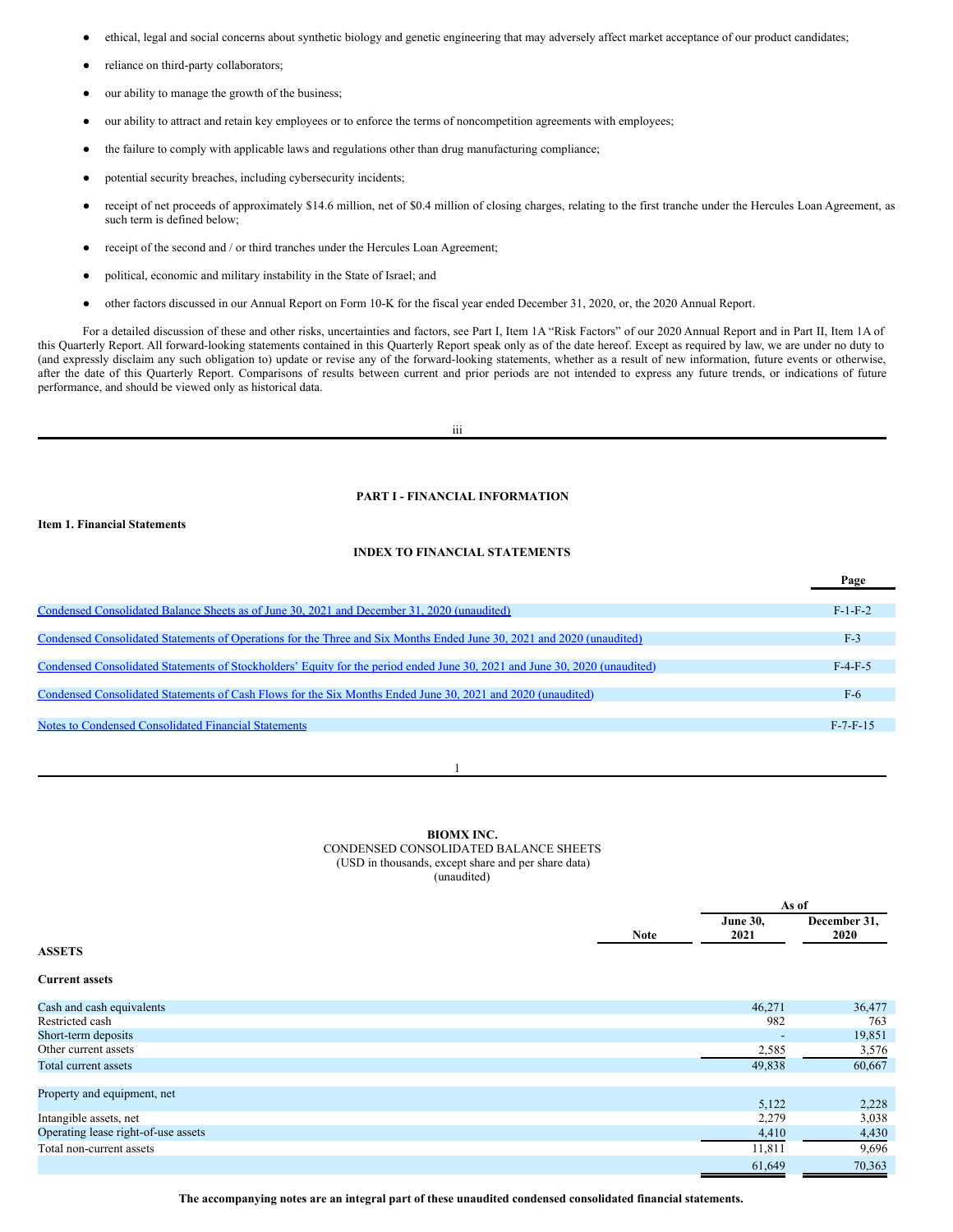# **BIOMX INC.**

# CONDENSED CONSOLIDATED BALANCE SHEETS (USD in thousands, except share and per share data) (unaudited)

|                                                                                                                                                                                                                                                                                                                        | <b>Note</b>    | As of                   |                      |
|------------------------------------------------------------------------------------------------------------------------------------------------------------------------------------------------------------------------------------------------------------------------------------------------------------------------|----------------|-------------------------|----------------------|
|                                                                                                                                                                                                                                                                                                                        |                | <b>June 30,</b><br>2021 | December 31,<br>2020 |
| <b>LIABILITIES AND STOCKHOLDERS' EQUITY</b>                                                                                                                                                                                                                                                                            |                |                         |                      |
| <b>Current liabilities</b>                                                                                                                                                                                                                                                                                             |                |                         |                      |
| Trade account payables                                                                                                                                                                                                                                                                                                 |                | 1,769                   | 2,320                |
| Other account payables                                                                                                                                                                                                                                                                                                 |                | 5,199                   | 3,978                |
| Current portion of operating lease liabilities                                                                                                                                                                                                                                                                         |                | 791                     | 863                  |
| Total current liabilities                                                                                                                                                                                                                                                                                              |                | 7,759                   | 7,161                |
| <b>Non-current liabilities</b>                                                                                                                                                                                                                                                                                         |                |                         |                      |
| Operating lease liabilities, net of current portion                                                                                                                                                                                                                                                                    |                | 4,879                   | 5,032                |
| Contingent considerations                                                                                                                                                                                                                                                                                              |                | 419                     | 701                  |
| Total non-current liabilities                                                                                                                                                                                                                                                                                          |                | 5,298                   | 5,733                |
| <b>Commitments and Contingent Considerations</b>                                                                                                                                                                                                                                                                       | $\overline{4}$ |                         |                      |
| Stockholders' equity                                                                                                                                                                                                                                                                                                   | 5              |                         |                      |
| Preferred stock, \$0.0001 par value; Authorized - 1,000,000 shares as of June 30, 2021 and December 31, 2020.<br>No shares issued and outstanding as of June 30, 2021 and December 31, 2020.                                                                                                                           |                |                         |                      |
| Common stock, \$0.0001 par value; Authorized - 60,000,000 shares as of June 30, 2021 and December 31, 2020.<br>Issued $-24,434,776$ shares as of June 30, 2021 and 23,270,337 shares as of December 31, 2020. Outstanding<br>$-24,429,076$ shares as of June 30, 2021 and 23, 264, 637 shares as of December 31, 2020. |                | $\overline{2}$          | 2                    |
|                                                                                                                                                                                                                                                                                                                        |                |                         |                      |
| Additional paid in capital                                                                                                                                                                                                                                                                                             |                | 136,586                 | 129,725              |
| Accumulated deficit                                                                                                                                                                                                                                                                                                    |                | (87,996)                | (72, 258)            |
| Total stockholders' equity                                                                                                                                                                                                                                                                                             |                | 48,592                  | 57,469               |
|                                                                                                                                                                                                                                                                                                                        |                | 61,649                  | 70,363               |

**The accompanying notes are an integral part of these unaudited condensed consolidated financial statements.**

F-2

**BIOMX INC.**

CONDENSED CONSOLIDATED STATEMENTS OF OPERATIONS

(USD in thousands, except share and per share data) (unaudited)

|                                                                                     | <b>Note</b> | <b>Three Months Ended</b><br><b>June 30,</b> |                          | <b>Six Months Ended</b><br><b>June 30,</b> |            |
|-------------------------------------------------------------------------------------|-------------|----------------------------------------------|--------------------------|--------------------------------------------|------------|
|                                                                                     |             | 2021                                         | 2020                     | 2021                                       | 2020       |
| Research and development ("R&D") expenses, net                                      |             | 3,824                                        | 3,717                    | 9,494                                      | 7,246      |
| Amortization of intangible assets                                                   |             | 380                                          | 380                      | 759                                        | 759        |
| General and administrative expenses                                                 |             | 3,098                                        | 2,297                    | 5,591                                      | 4,355      |
| <b>Operating loss</b>                                                               |             | 7,302                                        | 6,394                    | 15,844                                     | 12,360     |
|                                                                                     |             |                                              |                          |                                            |            |
| Financial expenses (income), net                                                    |             | 31                                           | (188)                    | (112)                                      | (253)      |
| Loss before tax                                                                     |             | 7,333                                        | 6,206                    | 15,732                                     | 12,107     |
| Tax expenses                                                                        |             | 3                                            | $\overline{\phantom{a}}$ | 6                                          |            |
| <b>Net Loss</b>                                                                     |             | 7,336                                        | 6,206                    | 15,738                                     | 12,107     |
| Basic and diluted loss per share of Common Stock                                    | 6           | 0.30                                         | 0.27                     | 0.65                                       | 0.53       |
| Weighted average number of shares of Common Stock outstanding,<br>basic and diluted |             | 24,320,259                                   | 22,969,075               | 24,134,065                                 | 22,944,482 |

**The accompanying notes are an integral part of these unaudited condensed consolidated financial statements.**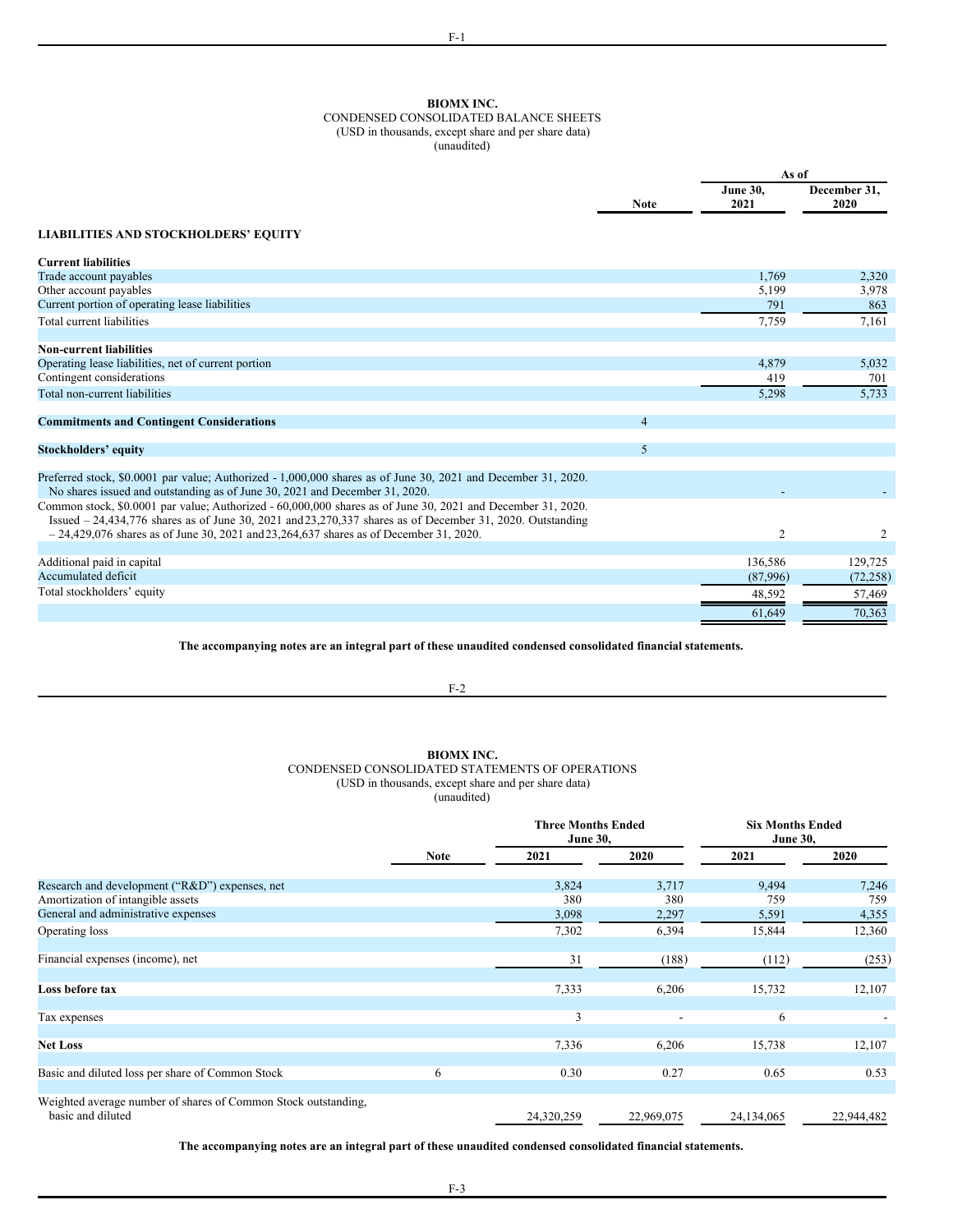# **BIOMX INC.**

# CONDENSED CONSOLIDATED STATEMENTS OF CHANGES IN STOCKHOLDERS' EQUITY (USD in thousands, except share and per share data)

(unaudited)

|                                                                 | <b>Common Stock</b> |                | <b>Additional</b><br>Paid-in | Accumulated | Total<br>Stockholders' |
|-----------------------------------------------------------------|---------------------|----------------|------------------------------|-------------|------------------------|
|                                                                 | <b>Shares</b>       | Amount         | Capital                      | Deficit     | <b>Equity</b>          |
| Balance as of January 1, 2021                                   | 23,264,637          |                | 129,725                      | (72, 258)   | 57,469                 |
| Exercise of stock options                                       | 12,646              | *              | 23                           |             | 23                     |
| Exercise of warrants $(**)$                                     | 362,383             | $\ast$         |                              |             |                        |
| Issuance of Common Stock under Open Market Sales Agreement, net |                     |                |                              |             |                        |
| of \$134 issuance costs                                         | 601,674             | $*$            | 4,334                        |             | 4,334                  |
| Stock-based compensation expenses                               |                     |                | 530                          |             | 530                    |
| Net loss                                                        |                     |                |                              | (8,402)     | (8, 402)               |
| Balance as of March 31, 2021                                    | 24, 241, 340        | $\overline{2}$ | 134,612                      | (80,660)    | 53,954                 |
| Exercise of stock options                                       | 55,246              | $\ast$         | 78                           |             | 78                     |
| Issuance of Common Stock under Open Market Sales Agreement, net |                     |                |                              |             |                        |
| of \$24 issuance costs                                          | 132,490             | $\ast$         | 801                          |             | 801                    |
| Stock-based compensation expenses                               |                     |                | 1,095                        |             | 1,095                  |
| Net loss                                                        |                     |                |                              | (7,336)     | (7, 336)               |
| Balance as of June 30, 2021                                     | 24,429,076          |                | 136,586                      | (87,996)    | 48,592                 |

**(\*)** Less than \$1.

**(\*\*)** See Note 5B.

# **The accompanying notes are an integral part of these unaudited condensed consolidated financial statements.**

F-4

#### **BIOMX INC.**

CONDENSED CONSOLIDATED STATEMENTS OF CHANGES IN STOCKHOLDERS' EQUITY

(USD in thousands, except share and per share data)

(unaudited)

|                                      |                          | <b>Common Stock</b>         |         | Accumulated              | <b>Total</b><br>Stockholders' |
|--------------------------------------|--------------------------|-----------------------------|---------|--------------------------|-------------------------------|
|                                      | <b>Shares</b>            | Amount                      | Capital | Deficit                  | <b>Equity</b>                 |
| <b>Balance as of January 1, 2020</b> | 22,862,835               | 2                           | 126,626 | (42, 172)                | 84,456                        |
| Exercise of stock options            | 57,325                   | $*$                         | 106     |                          | 106                           |
| Stock-based compensation expenses    |                          |                             | 337     |                          | 337                           |
| Net loss                             |                          |                             |         | (5,901)                  | (5,901)                       |
| Balance as of March 31, 2020         | 22,920,160               | $\mathcal{D}_{\mathcal{L}}$ | 127,069 | (48,073)                 | 78,998                        |
| Exercise of stock options            | 220,104                  | $(*)$                       | 52      |                          | 52                            |
| Stock-based compensation expenses    | $\overline{\phantom{a}}$ | $\overline{\phantom{0}}$    | 677     | $\overline{\phantom{a}}$ | 677                           |
| Net loss                             | $\overline{\phantom{a}}$ | $\overline{\phantom{a}}$    | ٠       | (6,206)                  | (6,206)                       |
| Balance as of June 30, 2020          | 23.140.264               |                             | 127,798 | (54,279)                 | 73,521                        |

(\*) Less than \$1.

#### **The accompanying notes are an integral part of these unaudited condensed consolidated financial statements.**

F-5

**BIOMX INC.** CONDENSED CONSOLIDATED STATEMENTS OF CASH FLOWS (USD in thousands, except share and per share data) (unaudited)

> **For the Six Months Ended June 30, 2021 2020**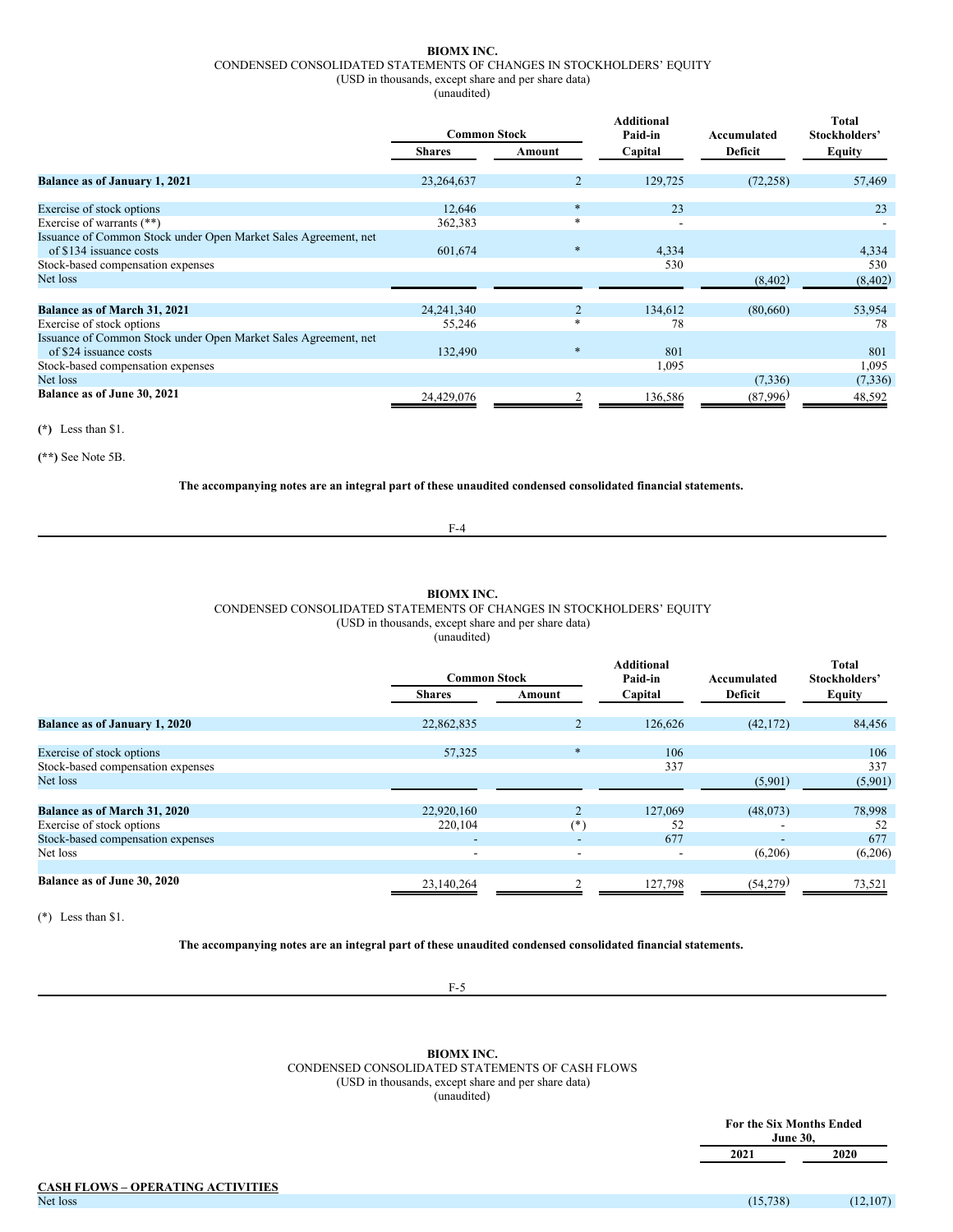| Adjustments required to reconcile cash flows used in operating activities:                      |                |           |
|-------------------------------------------------------------------------------------------------|----------------|-----------|
| Depreciation and amortization                                                                   | 1,121          | 1,016     |
| Stock-based compensation                                                                        | 1.625          | 1,014     |
| Finance expense, net                                                                            | 11             |           |
| Changes in contingent considerations                                                            | (282)          | 58        |
| Loss from sale of property and equipment                                                        | 24             |           |
| Changes in operating assets and liabilities:                                                    |                |           |
| Other current assets                                                                            | 991            | 1,252     |
| Trade account payables                                                                          | (763)          | (1,896)   |
| Other account payables                                                                          | 417            | (766)     |
| Net change in operating leases                                                                  | (205)          | (28)      |
| <b>Related parties</b>                                                                          |                | 50        |
| Net cash used in operating activities                                                           | (12,799)       | (11, 407) |
| <b>CASH FLOWS - INVESTING ACTIVITIES</b>                                                        |                |           |
| Investment in short-term deposits                                                               |                | (387)     |
| Proceeds from short-term deposits                                                               | 19.851         |           |
| Purchases of property and equipment                                                             | (2,268)        | (469)     |
| Proceeds from sale of property and equipment                                                    | $\overline{4}$ |           |
| Net cash provided by (used in) investing activities                                             | 17,587         | (856)     |
| <b>CASH FLOWS - FINANCING ACTIVITIES</b>                                                        |                |           |
| Issuance of Common Stock under Open Market Sales Agreement, net of issuance costs               | 5,135          |           |
| Outflows in connection with current assets and liabilities acquired in reverse recapitalization |                | (75)      |
| Exercise of stock options                                                                       | 101            | 158       |
| Net cash provided by financing activities                                                       | 5,236          | 83        |
| Increase (decrease) in cash and cash equivalents and restricted cash                            | 10.024         | (12,180)  |
| Effect of exchange rate changes on cash and cash equivalents and restricted cash                | (11)           |           |
| Cash and cash equivalents and restricted cash at the beginning of the period                    | 37,240         | 72,410    |
| Cash and cash equivalents and restricted cash at the end of the period                          | 47,253         | 60,230    |
| Supplemental disclosure of non-cash investing                                                   |                |           |
| Property and equipment purchases included in accounts payable and accrued expenses              | 1,016          |           |
| Recognition of operating lease ROU and liabilities                                              | 168            |           |
|                                                                                                 |                |           |

**The accompanying notes are an integral part of these unaudited condensed consolidated financial statements.**

F-6

# **BIOMX INC.**

NOTES TO CONDENSED CONSOLIDATED FINANCIAL STATEMENTS (USD in thousands, except share and per share data)

# **NOTE 1 – GENERAL**

# **A. General information:**

BiomX Inc. (formerly known as Chardan Healthcare Acquisition Corp., individually prior to BiomX Inc.'s acquisition of100% of the outstanding shares of BiomX Israel Ltd. (the "Recapitalization Transaction", "BiomX Israel" respectively), and together with its subsidiaries, BiomX Ltd. and RondinX Ltd., after the Recapitalization Transaction, the "Company" or "BiomX") was incorporated as a blank check company on November 1, 2017, under the laws of the state of Delaware, for the purpose of entering into a merger, share exchange, asset acquisition, stock purchase, recapitalization, reorganization or similar business combination with one or more businesses or entities.

On October 28, 2019, the Company was renamed BiomX Inc. and the Company's shares of Common Stock, units, and warrants began trading on the NYSE American under the symbols PHGE, PHGE.U, and PHGE.WS, respectively.

On February 6, 2020, the Company's Common Stock also began trading on the Tel-Aviv Stock Exchange.

To date, the Company has not generated revenue from its operations.As of June 30, 2021, the Company had a cash and cash equivalents and restricted cash balance of approximately \$47,253, which management believes is sufficient to fund its operations for more than 12 months from the date of issuance of these condensed consolidated financial statements and sufficient to fund its operations necessary to continue development activities of its current proposed products.

Consistent with its continuing research and development activities, the Company expects to continue to incur additional losses for the foreseeable future. The Company plans to continue to fund its current operations, as well as other development activities relating to additional product candidates, through future issuances of debt and/or equity securities, loans and possibly additional grants from the Israel Innovation Authority ("IIA") and other government institutions. The Company's ability to raise additional capital in the equity and debt markets is dependent on a number of factors including, but not limited to, the market demand for the Company's Common Stock, which itself is subject to a number of development and business risks and uncertainties, as well as the uncertainty that the Company would be able to raise such additional capital at a price or on terms that are favorable to it. See Note 7.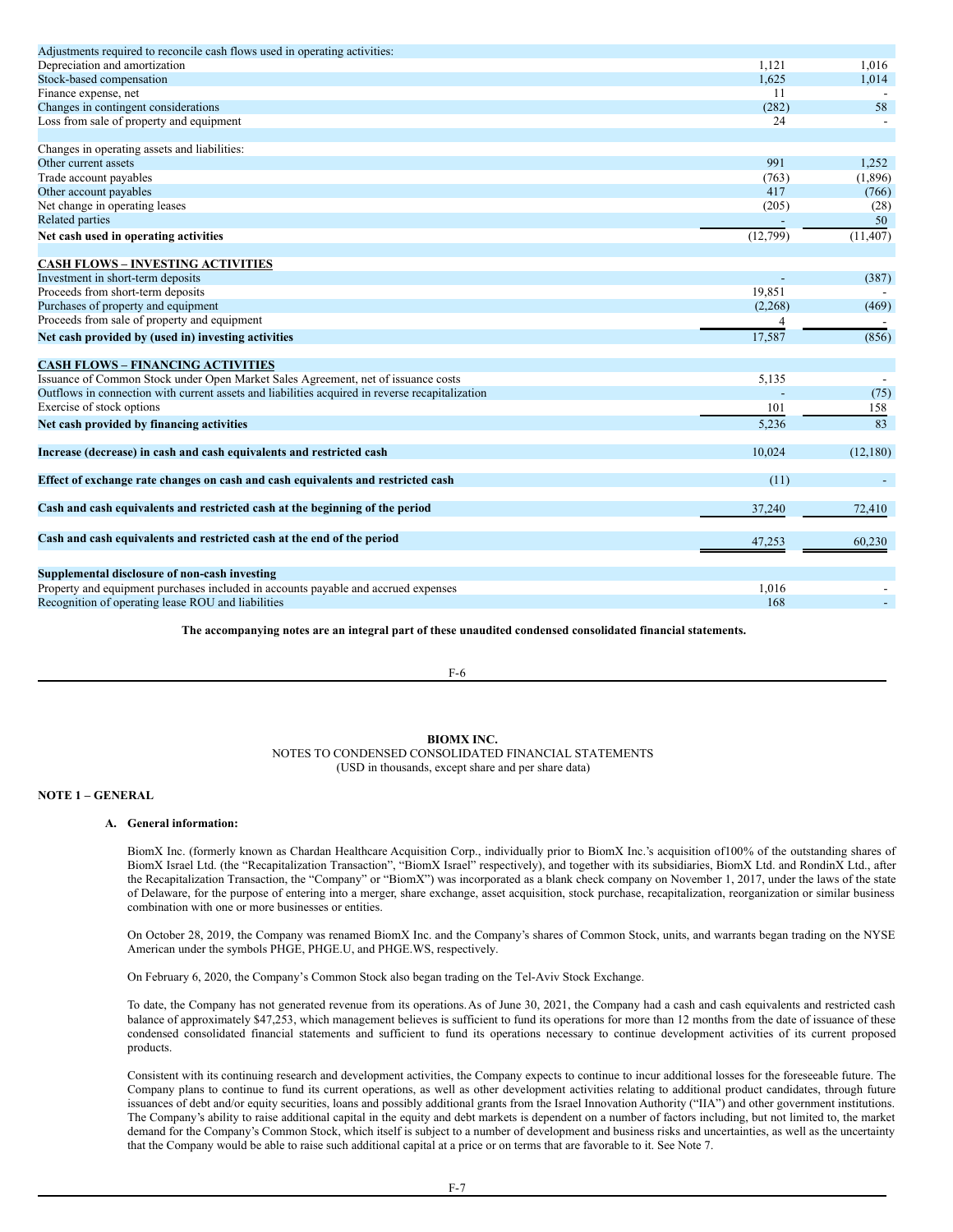#### **BIOMX INC.** NOTES TO CONDENSED CONSOLIDATED FINANCIAL STATEMENTS (USD in thousands, except share and per share data)

# **NOTE 2 – SIGNIFICANT ACCOUNTING POLICIES**

# **B. Unaudited Condensed Financial Statements**

The accompanying unaudited condensed consolidated financial statements have been prepared in accordance with U.S. generally accepted accounting principles ("GAAP") for condensed financial information. They do not include all the information and footnotes required by GAAP for complete financial statements. In the opinion of management, all adjustments considered necessary for a fair presentation have been included (consisting only of normal recurring adjustments except as otherwise discussed).

The financial information contained in this report should be read in conjunction with the annual financial statements included in the Company's Annual Report on Form 10-K for the fiscal year ended December 31, 2020, that the Company filed with the U.S. Securities and Exchange Committee (the "SEC") on March 31, 2021.

#### **C. Principles of Consolidation**

The condensed consolidated financial statements include the accounts of the Company and its subsidiaries. Intercompany balances and transactions have been eliminated upon consolidation.

#### **D. Use of Estimates in the Preparation of Financial Statements**

The preparation of financial statements in conformity with GAAP requires management to make estimates and assumptions that affect the reported amounts of assets and liabilities and disclosure of contingent assets and liabilities in the financial statements and the amounts of expenses during the reported years. Actual results could differ from those estimates.

# **E. Recent Accounting Standards**

In May 2021, the Financial Accountings Standards Board ("FASB") issued Accounting Standards Update ("ASU") 2021-04, Earnings Per Share (Topic 260), Debt—Modifications and Extinguishments (Subtopic 470-50), Compensation—Stock Compensation (Topic 718), and Derivatives and Hedging—Contracts in Entity's Own Equity (Subtopic 815- 40): Issuer's Accounting for Certain Modifications or Exchanges of Freestanding Equity-Classified Written Call Options ("ASU 2021-04"). The guidance is effective for the Company on January 1, 2022. The Company is currently evaluating the impact of adopting this standard.

In June 2016, the FASB issued ASU No. 2016-13, "Financial Instruments – Credit Losses," to improve information on credit losses for financial assets and net investment in leases that are not accounted for at fair value through net income. ASU No. 2016-13 replaces the current incurred loss impairment methodology with a methodology that reflects expected credit losses. This guidance is effective for the Company beginning on January 1, 2023, with early adoption permitted. The Company does not expect that the adoption of this standard will have a significant impact on its condensed consolidated financial statements and related disclosures.

In August 2020, the FASB issued ASU 2020-06, "Debt with Conversion and Other Options (Subtopic 470-20) and Derivatives and Hedging-Contracts in Entity's Own Equity (Subtopic 815-40)-Accounting for Convertible Instruments and Contracts in an Entity's Own Equity." The ASU simplifies accounting for convertible instruments by removing major separation models required under current GAAP. Consequently, more convertible debt instruments will be reported as a single liability instrument with no separate accounting for embedded conversion features. The ASU removes certain settlement conditions that are required for equity contracts to qualify for the derivative scope exception, which will permit more equity contracts to qualify for it. The ASU also simplifies the diluted net income per share calculation in certain areas. The new guidance is effective for annual and interim periods beginning after December 15, 2021, and early adoption is permitted for fiscal years beginning after December 15, 2020, and interim periods within those fiscal years. The Company does not expect that the adoption of this standard will have a significant impact on its condensed consolidated financial statements and related disclosures.

F-8

**BIOMX INC.** NOTES TO CONDENSED CONSOLIDATED FINANCIAL STATEMENTS (USD in thousands, except share and per share data)

# **NOTE 2 – SIGNIFICANT ACCOUNTING POLICIES (Cont.)**

# **F. Derivatives Activity**

The Company uses foreign exchange contracts (mainly option and forward contracts) to hedge cash flows from currency exposure. These foreign exchange contracts are not designated as hedging instruments for accounting purposes. In connection with these foreign exchange contracts, the Company recognizes gains or losses that offset the revaluation of the cash flows also recorded under financial expenses (income), net in the condensed consolidated statements of operations. As of June 30, 2021, the Company had outstanding foreign exchange contracts for the exchange of USD to NIS in the amount of approximately \$3,988 with a fair value of \$7. As of June 30, 2020, the Company had no outstanding foreign exchange contracts.

# **G. Fair Value of Financial Instruments**

The fair value of certain of the Company's financial instruments including cash, accounts receivable, accounts payable, accrued expenses, and other accrued liabilities approximate cost because of their short maturities. The Company measures and reports fair value in accordance with ASC 820, "Fair Value Measurements and Disclosure" defines fair value, establishes a framework for measuring fair value in accordance with generally accepted accounting principles and expands disclosures about fair value measurements.

Fair value, as defined in ASC 820, is the price that would be received to sell an asset or paid to transfer a liability in an orderly transaction between market participants at the measurement date. The fair value of an asset should reflect its highest and best use by market participants, principal (or most advantageous) markets, and an in-use or an in-exchange valuation premise. The fair value of a liability should reflect the risk of nonperformance, which includes, among other things, the Company's credit risk.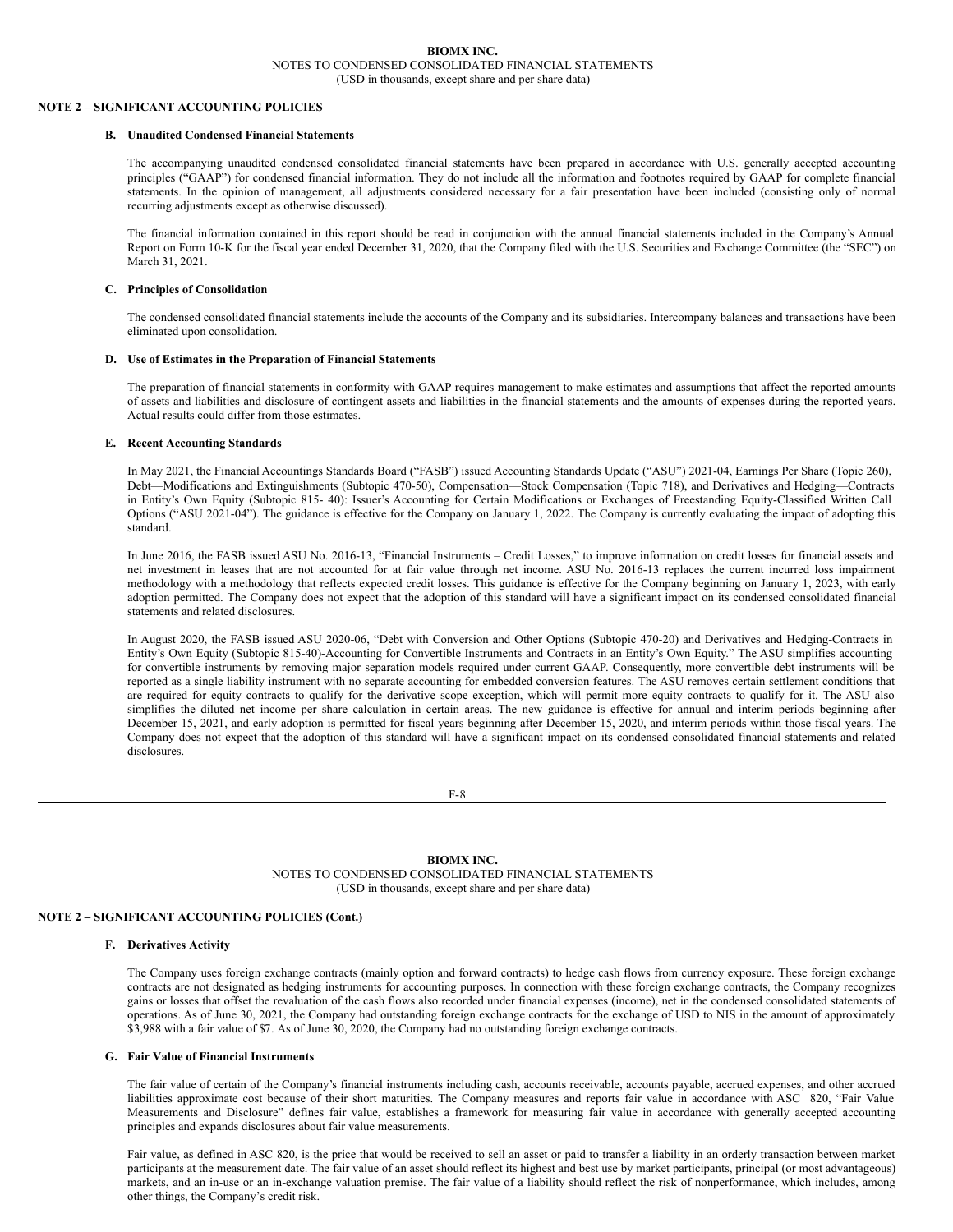Valuation techniques are generally classified into three categories: the market approach; the income approach; and the cost approach. The selection and application of one or more of the techniques may require significant judgment and are primarily dependent upon the characteristics of the asset or liability, and the quality and availability of inputs. Valuation techniques used to measure fair value under ASC 820 must maximize the use of observable inputs and minimize the use of unobservable inputs. ASC 820 also provides fair value hierarchy for inputs and resulting measurement as follows:

Level 1 – Unadjusted quoted prices in active markets that are accessible at the measurement date for identical, unrestricted assets or liabilities.

Level 2 – Quoted prices in non-active markets or in active markets for similar assets or liabilities, observable inputs other than quoted prices, and inputs that are not directly observable but are corroborated by observable market data.

Level 3 – Prices or valuations that require inputs that are both significant to the fair value measurement and unobservable.

There were no changes in the fair value hierarchy levelling during the period ended June 30, 2021 and year ended December 31, 2020.

#### F-9

#### **BIOMX INC.**

# NOTES TO CONDENSED CONSOLIDATED FINANCIAL STATEMENTS

(USD in thousands, except share and per share data)

# **NOTE 2 – SIGNIFICANT ACCOUNTING POLICIES (Cont.)**

The following tables present the Company's fair value hierarchy for its assets and liabilities that are measured at fair value on a recurring basis:

|                                       |         | June 30, 2021            |                          |                   |
|---------------------------------------|---------|--------------------------|--------------------------|-------------------|
|                                       | Level 1 | Level 2                  | Level 3                  | <b>Fair Value</b> |
| Assets:                               |         |                          |                          |                   |
| Cash equivalents:                     |         |                          |                          |                   |
| Money market funds                    | 30,000  | $\overline{\phantom{a}}$ | $\overline{\phantom{a}}$ | 30,000            |
| Foreign exchange contracts receivable |         |                          |                          |                   |
|                                       | 30,000  |                          |                          | 30,007            |
| Liabilities:                          |         |                          |                          |                   |
| Contingent considerations             |         |                          | 180                      | 180               |
|                                       |         |                          | 180                      | 180               |
|                                       |         | December 31, 2020        |                          |                   |
|                                       | Level 1 | Level 2                  | Level 3                  | <b>Fair Value</b> |
| Assets:                               |         |                          |                          |                   |
| Cash equivalents:                     |         |                          |                          |                   |
| Money market funds                    | 30,000  |                          |                          | 30,000            |
|                                       | 30,000  |                          |                          | 30,000            |
| Liabilities:                          |         |                          |                          |                   |
| Contingent considerations             |         | $\overline{\phantom{a}}$ | 701                      | 701               |
|                                       |         |                          | 701                      | 701               |
|                                       |         |                          |                          |                   |

Financial instruments with carrying values approximating fair value include cash and cash equivalents, restricted cash, short-term deposits, other current assets, trade accounts payable and other current liabilities, due to their short-term nature.

# **NOTE 3** – **ACQUISITION OF SUBSIDIARY**

In November 2017, BiomX Israel signed a share purchase agreement with the shareholders of RondinX Ltd. In accordance with the share purchase agreement, BiomX Israel acquired 100% control and ownership of RondinX Ltd. for consideration valued at \$4,500. The consideration included the issuance of 250,023 Preferred A Shares, the issuance of warrants to purchase an aggregate of 4,380 Series A-1 preferred shares, and additional contingent consideration. As part of the Recapitalization Transaction the Company issued shares of Common Stock in exchange for outstanding ordinary shares and all the preferred shares of BiomX Israel. The number of shares prior to the Recapitalization Transaction has been retroactively adjusted based on the equivalent number of shares received by the accounting acquirer in the Recapitalization Transaction. The contingent consideration is based on the attainment of future clinical, developmental, regulatory, commercial and strategic milestones relating to product candidates for treatment of primary sclerosing cholangitis or entry into qualifying collaboration agreements with certain third parties and may require the Company to issue 567,729 shares of Common Stock upon the attainment of certain milestones, as well as make future cash payments and/or issue additional shares of the most senior class of the Company's shares authorized or outstanding as of the time the payment is due, or a combination of both of up to \$32,000 within ten years from November 2017. The Company has the discretion of determining whether milestone payments will be made in cash or by issuance of shares of Common Stock.

The contingent consideration is accounted for at fair value (Level 3). There were no changes in the fair value hierarchy leveling during the quarter ended June 30, 2021 and year ended December 31, 2020.

The condensed consolidated financial statements as of June 30, 2021 and December 31, 2020 include a liability with respect to this agreement in the amount of \$180 and \$83, respectively. The changes in the liability are recorded in the condensed consolidated statements of operations as part of general and administrative expenses.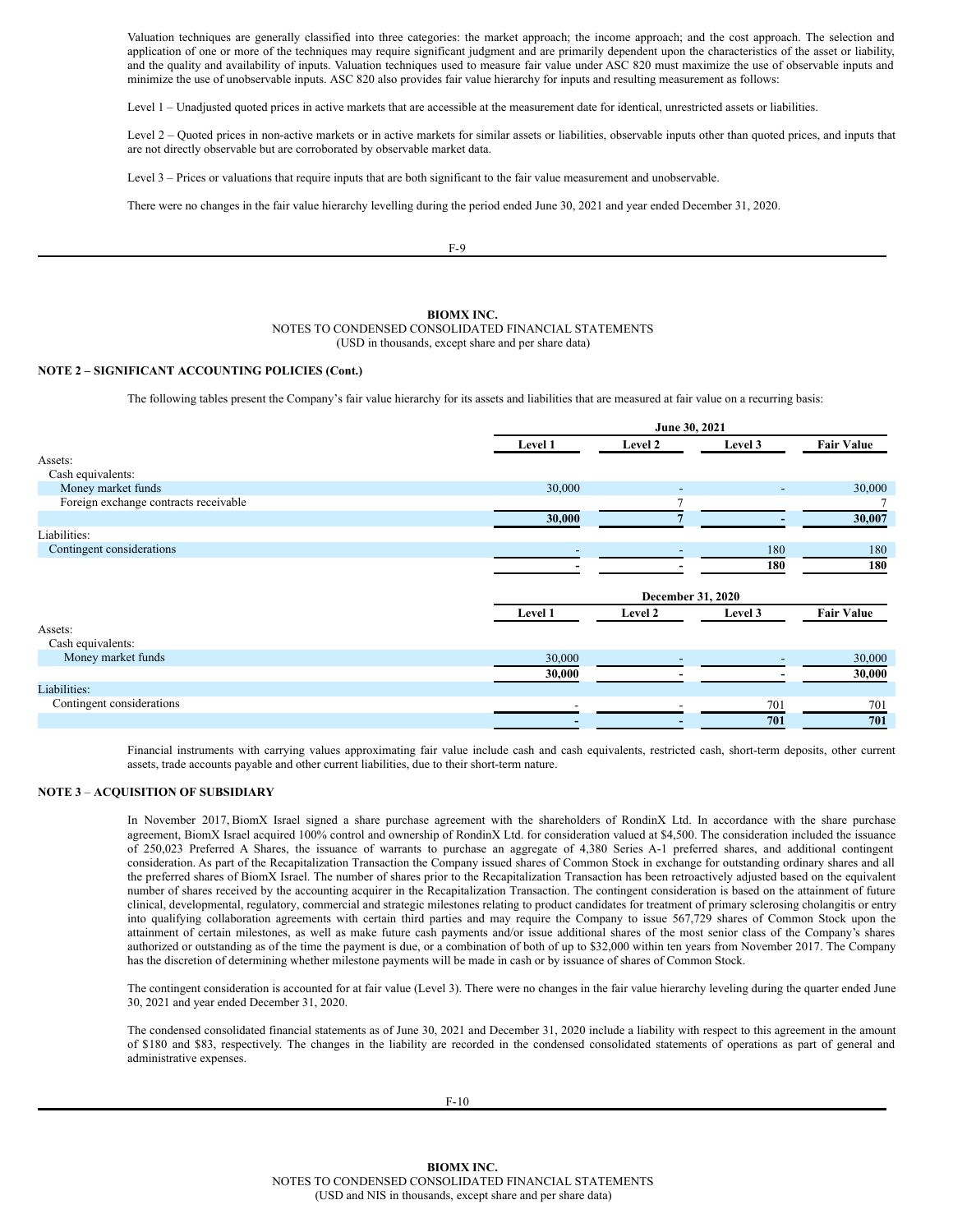#### **NOTE 4 – COMMITMENTS AND CONTINGENT CONSIDERATIONS**

**A.** In April 2019, the IIA approved an application for a total budget of NIS4,221 (approximately \$1,185). The IIA funded 30% of the approved budget. The program was for the period beginning from July 2018 through June 2019. As of June 30, 2021, BiomX Israel received all funds with respect to this program.

In December 2019, the IIA approved an application for a total budget of NIS10,794 (approximately \$3,123). The IIA funded 30% of the approved budget. The program was for the period beginning from July 2019 through December 2019. As of June 30, 2021, BiomX Israel received all funds with respect to this program.

In April 2020, the IIA approved an application for a total budget of NIS15,562 (approximately \$4,287). The IIA committed to fund 30% of the approved budget. The program was for the period beginning January 2020 through December 2020. As of June 30, 2021, the Company received NIS 1,634 (approximately \$450) from the IIA with respect to this program. In June 2021, BiomX Israel submitted the final report to the IIA for this program.

In March 2021, the IIA approved two new applications for a total budget of NIS19,444 (approximately \$5,874). The IIA committed to fund 30% of the approved budget. The program is for the period beginning January 2021 through December 2021. As of June 30, 2021, the Company received NIS 2,042 (approximately \$625) from the IIA with respect to these programs.

According to the agreement with the IIA, BiomX Israel will pay royalties of 3% to 3.5% of future sales up to an amount equal to the accumulated grant received including annual interest of LIBOR linked to the dollar. BiomX Israel may be required to pay additional royalties upon the occurrence of certain events as determined by the IIA, that are within the control of BiomX Israel. No such events have occurred or were probable of occurrence as of the balance sheet date with respect to these royalties. Repayment of the grant is contingent upon the successful completion of the BiomX Israel's R&D programs and generating sales. BiomX Israel has no obligation to repay these grants if the R&D program fails, is unsuccessful or aborted or if no sales are generated. The Company had not yet generated sales as of June 30, 2021; therefore, no liability was recorded in these condensed consolidated financial statements. IIA grants are recorded as a reduction of R&D expenses, net.

Through June 30, 2021, total grants approved from the IIA aggregated to approximately \$6,268 (NIS 21,863). Through June 30, 2021, the Company had received an aggregate amount of \$4,309 (NIS 15,037) in the form of grants from the IIA. As of June 30, 2021, the Company had a contingent obligation to the IIA in the amount of approximately \$4,438 including annual interest of LIBOR linked to the dollar.

F-11

# **BIOMX INC.**

NOTES TO CONDENSED CONSOLIDATED FINANCIAL STATEMENTS (USD in thousands, except share and per share data)

#### **NOTE 4 – COMMITMENTS AND CONTINGENT CONSIDERATIONS (Cont.)**

**B.** On September 1, 2020 ("Effective Date"), BiomX Israel entered into a research collaboration agreement with Boehringer Ingelheim International GmbH ("BI") for a collaboration on biomarker discovery for inflammatory bowel disease ("IBD"). Under the agreement, BiomX Israel is eligible to receive fees totaling \$439 in installments of \$50 within 60 days of the Effective Date, \$100 upon receipt of the BI materials, \$150 upon the completion of data processing and \$139 upon delivery of the Final Report of observations and Results of the Project (as such terms are defined within the agreement). Unless terminated earlier, this agreement will remain in effect until one year after the Effective Date or completion of the Project Plan (as defined in the agreement) and submission and approval of the Final Report. During the six months ended June 30,2021, consideration of \$150 had been received. As of June 30, 2021, consideration of \$300 had been received. The consideration is recorded as a reduction of R&D expenses, net in the condensed consolidated statements of operations.

# **NOTE 5 – STOCKHOLDERS EQUITY**

# **A. Share Capital:**

#### **At-the-market Sales Agreement:**

In December 2020, pursuant to a registration statement on Form S-3 declared effective by the Securities and Exchange Commission on December 11, 2020, the Company entered into an Open Market Sales Agreement ("ATM Agreement") with Jefferies LLC. ("Jefferies"), which provides that, upon the terms and subject to the conditions and limitations in the ATM Agreement, the Company may elect, from time to time, to offer and sell shares of Common Stock with an aggregate offering price of up to \$50,000, with Jefferies acting as sales agent. During the six months ended June 30, 2021, the Company sold 734,164 shares of Common Stock under the ATM Agreement, at an average price of \$6.99 per share, raising aggregate net proceeds of approximately \$5,135, after deducting an aggregate commission of \$158.

#### **B. Stock-based Compensation:**

In 2019, the Company adopted a new incentive plan (the "2019 Plan") to grant1,000 options, exercisable for Common Stock.

The aggregate number of shares of Common Stock that may be delivered pursuant to the 2019 Plan will automatically increase on January 1 of each year, commencing on January 1, 2020 and ending on (and including) January 1, 2029, in an amount equal to four percent (4%) of the total number of shares of Common Stock outstanding on December 31 of the preceding calendar year ("Evergreen Amount"). Notwithstanding the foregoing, the Board may act prior to January 1 of a given year to provide that there will be no January 1 increase for such year or that the increase for such year will be a lesser number of shares of Common Stock than the Evergreen Amount. On January 1, 2020 and January 1, 2021, the number of shares of Common Stock available to grant under the 2019 Plan was increased by 914,741 and 930,813, respectively, to an aggregate of 1,846,554 shares.

On March 30, 2021, the Board of Directors approved the grant of985,530 options to 94 employees, including five senior officers, one consultant, and six directors under the 2019 Plan, without consideration. Options were granted at an exercise price of \$7.02 per share with a vesting period offour years. Directors and senior officers are entitled to full acceleration of their unvested options upon the occurrence of both a change in control of the Company and the end of their engagement with the Company.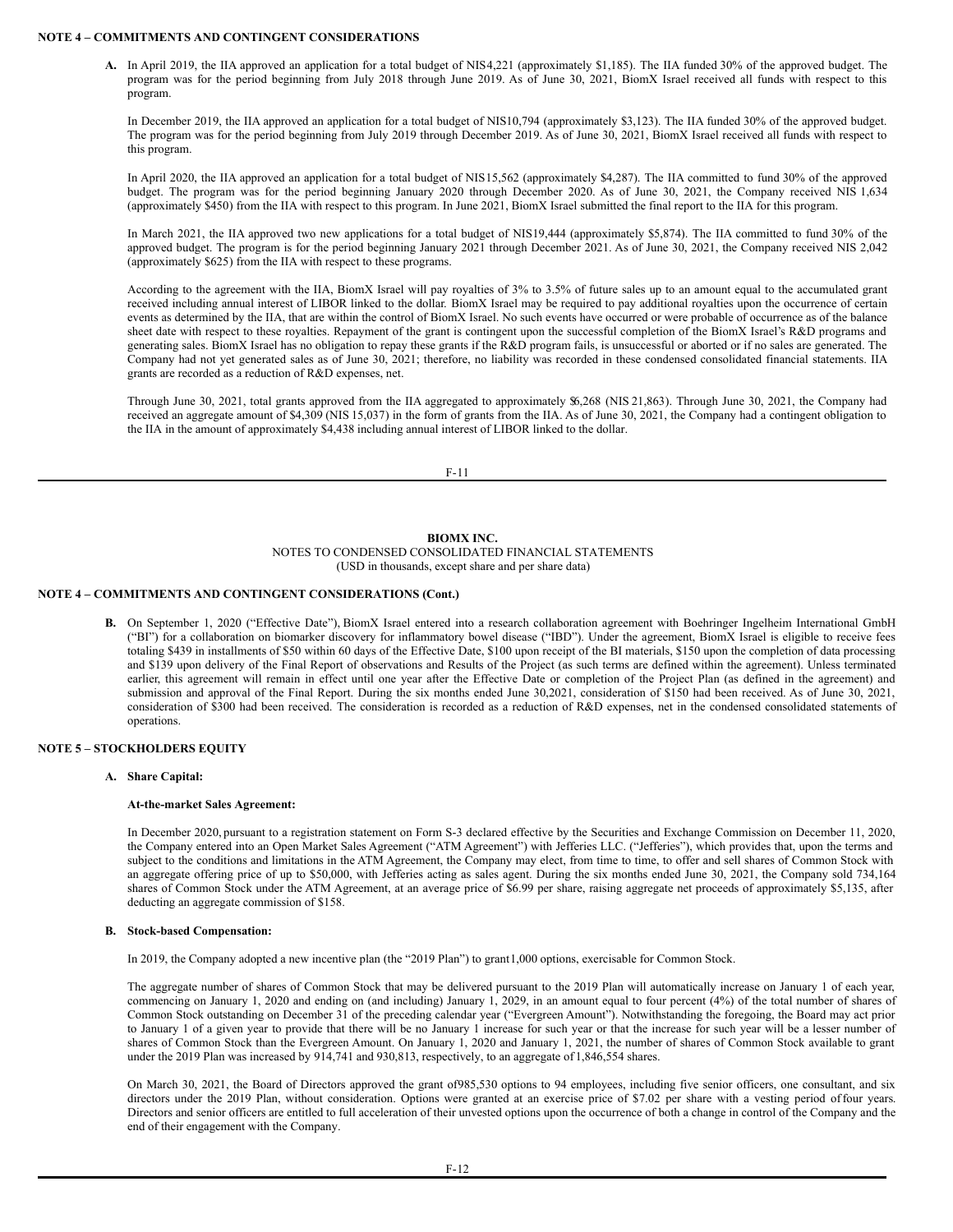#### **BIOMX INC.** NOTES TO CONDENSED CONSOLIDATED FINANCIAL STATEMENTS (USD in thousands, except share and per share data)

# **NOTE 5 – STOCKHOLDERS EQUITY (Cont.)**

# **B. Stock-based Compensation: (Cont.)**

The fair value of each option was estimated as of the date of grant or reporting period using the Black-Scholes option-pricing model, using the following assumptions:

|                                       |      | <b>Six Months Ended</b><br><b>June 30.</b> |  |
|---------------------------------------|------|--------------------------------------------|--|
|                                       | 2021 | 2020                                       |  |
| Underlying value of Common Stock (\$) | 7.02 | 5.59-6.21                                  |  |
| Exercise price $(\$)$                 | 7.02 | 5.59-6.21                                  |  |
| Expected volatility $(\%)$            | 85.0 | 85.0                                       |  |
| Term of the option (years)            | 6.11 | 6.25                                       |  |
| Risk-free interest rate $(\%)$        | 1.17 | $0.37 - 0.52$                              |  |

The cost of the benefit embodied in the options granted during the six months ended June 30, 2021, based on their fair value as at the grant date, is estimated to be approximately \$5,138. These amounts will be recognized in statements of operations over the vesting period.

**(1)** A summary of options granted to purchase the Company's Common Stock under the Company's share option plans is as follows:

|                                                                                                |                             | For the Six Months Ended<br>June 30, 2021    |                                 |  |
|------------------------------------------------------------------------------------------------|-----------------------------|----------------------------------------------|---------------------------------|--|
|                                                                                                | Number of<br><b>Options</b> | Weighted<br>Average<br><b>Exercise Price</b> | Aggregate<br>Intrinsic<br>Value |  |
| Outstanding at the beginning of period                                                         | 3,569,766                   | 3.12                                         | 12,338                          |  |
| Granted                                                                                        | 985,530                     | 7.02                                         |                                 |  |
| Forfeited                                                                                      | (89,354)                    | 4.15                                         |                                 |  |
| Exercised                                                                                      | (67, 892)                   | 1.49                                         |                                 |  |
| Outstanding at the end of period                                                               | 4,398,050                   | 4.00                                         | 9,424                           |  |
| Exercisable at the end of period                                                               | 2,231,281                   |                                              |                                 |  |
| Weighted average remaining contractual life of outstanding options – years as of June 30, 2021 | 7.62                        |                                              |                                 |  |

F-13

## **BIOMX INC.** NOTES TO CONDENSED CONSOLIDATED FINANCIAL STATEMENTS (USD in thousands, except share and per share data)

# **NOTE 5 – STOCKHOLDERS EQUITY (Cont.)**

# **B. Stock-based Compensation: (Cont.)**

#### **Warrants:**

As of June 30, 2021, the Company had the following outstanding stock-based compensation warrants to purchase Common Stock:

|                                                              |                      |                   |           | Number of        |
|--------------------------------------------------------------|----------------------|-------------------|-----------|------------------|
|                                                              |                      |                   |           | <b>Shares</b> of |
|                                                              |                      |                   | Exercise  | Common Stock     |
|                                                              |                      | <b>Expiration</b> | Price     | Underlying       |
| Warrant                                                      | <b>Issuance Date</b> | Date              | Per Share | Warrants         |
| Private Warrants issued to Yeda (see 1 below)                | May 11, 2017         | May 11, 2025      |           |                  |
| Private Warrants issued to scientific founders (see 2 below) | November 27, 2017    |                   |           | 2.974            |
|                                                              |                      |                   |           | 2.974            |

(\*) less than \$0.001.

**1.** In May 2017, in accordance with a license agreement, the Company issued to Yeda Research and Development Company Limited ("Yeda"), for nominal consideration, 591,382 warrants to purchase Common Stock at \$0.0001 nominal value, for nominal consideration. Yeda had the option to exercise the warrants on a cashless basis. In 2020, the license agreement was terminated.

On March 10, 2021, Yeda exercised 362,444 warrants on a cashless basis, resulting in the issuance of362,383 shares of Common Stock. The remainder of the warrants were cancelled as part of the termination of the license agreement.

Expenses and income are included in R&D expenses, net in the condensed consolidated statements of operations. For the six months ended June 30, 2021 and June 30, 2020, the Company did not record any expenses.

236,552 warrants were fully vested and exercisable on the date of their issuance. The remainder of the warrants would have vested and become exercisable subject to achievement of certain milestones.

During 2020, 236,553 warrants were cancelled following termination of the license agreement.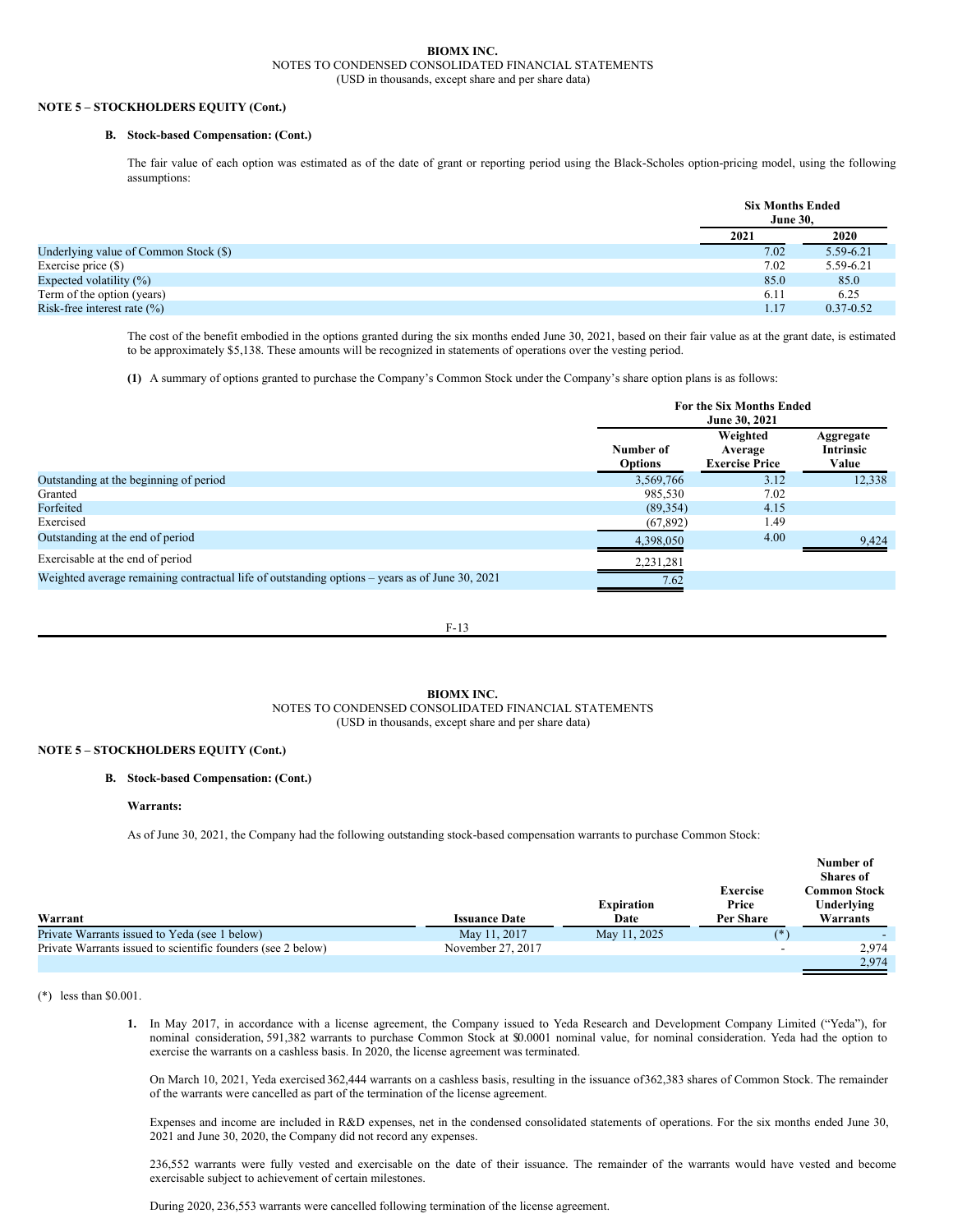As of December 31, 2020,118,277 warrants were vested as the license agreement was terminated after the second anniversary with no milestone having been attained.

# **BIOMX INC.**

NOTES TO CONDENSED CONSOLIDATED FINANCIAL STATEMENTS

(USD in thousands, except share and per share data)

# **NOTE 5 – STOCKHOLDERS EQUITY (Cont.)**

# **B. Stock-based Compensation: (Cont.)**

- 2. In November 2017, BiomX Israel issued7,615 warrants to Yeda and 2,974 warrants to its scientific founders. All the warrants were fully vested at their grant date and will expire immediately prior to a consummation of an M&A transaction. The warrants did not expire as a result of the Recapitalization Transaction and have no exercise price.
- **(2)** The following table sets forth the total stock-based payment expenses resulting from options granted, included in the statements of operations:

|                                        |                                              | <b>Six Months Ended</b><br><b>June 30,</b> |  |
|----------------------------------------|----------------------------------------------|--------------------------------------------|--|
|                                        | 2021                                         | 2020                                       |  |
| Research and development expenses, net | 958                                          | 502                                        |  |
| General and administrative             | 667                                          | 512                                        |  |
|                                        | 1,625                                        | 1,014                                      |  |
|                                        | <b>Three Months Ended</b><br><b>June 30,</b> |                                            |  |
|                                        | 2021                                         | 2020                                       |  |
| Research and development expenses, net | 627                                          | 310                                        |  |
| General and administrative             | 468                                          | 367                                        |  |
|                                        | 1,095                                        | 677                                        |  |

## **NOTE 6 – BASIC AND DILUTED LOSS PER SHARE**

Basic loss per share is computed on the basis of the net loss for the period divided by the weighted average number of shares of common stock outstanding during the period. Diluted loss per share is based upon the weighted average number of shares of common stock and of potential shares of common stock outstanding when dilutive. Potential shares of common stock equivalents include outstanding stock options and warrants, which are included under the treasury stock method when dilutive. The calculation of diluted loss per share for the six months ended June 30, 2021 does not include 4,398,050, 6,402,974 and 6,000,000 of shares underlying options, shares underlying warrants and contingent shares, respectively, because the effect would be anti-dilutive.

# **NOTE 7 – SUBSEQUENT EVENTS**

- **A.** On July 28, 2021, the Company entered into a Securities Purchase Agreement with institutional investors, all of the Company's directors and certain executive officers for the sale of an aggregate of 3,750,000 shares of the Company's common stock and warrants to purchase an aggregate of2,812,501 shares of the Company's Common Stock in a registered direct offering, for gross proceeds of \$15,000 before deducting placement agent fees and offering expenses and assuming that none of the warrants are exercised. The securities were sold at price of \$4.00 per share and an accompanying warrant to purchase 0.75 of a share of the Company's Common Stock at an exercise price of \$5.00 per share. The warrants will be exercisable six months after the date of issuance and will expire five years from the date such warrant first becomes exercisable. The securities were offered pursuant to an effective registration statement on Form S-3 (File No. 333-251151) and a related prospectus supplement. The proceeds were received.
- **B.** On August 16, 2021, the Company entered into a loan and security agreement with Hercules Capital, Inc. ("Hercules"), with respect to a venture debt facility ("Loan") in an aggregate principal amount of up to \$30,000, which is available to the Company in three tranches subject to certain terms and conditions. The first tranche of \$15,000 would be funded promptly after closing of the Loan transaction ("Closing"). Upon satisfaction of certain milestones, the second tranche would be available under the Loan which allows the Company to borrow an additional amount of \$10,000 through December 31, 2022. Upon satisfaction of certain milestones, the third tranche would be available under the Loan which allows the Company to borrow an additional amount of \$5,000 through September 30, 2023. The Loan will be for a term of 48 months from the Closing, which term may be extended to up to 60 months upon satisfaction of certain milestones. The interest rate on the Loan will be the greater of (i) the Prime Rate minus 3.25% and (ii) 8.95%. During the first 18 months from the Closing, the Company is expected to pay only interest and not principle, which 18 months term may be extended to up to 30 months upon satisfaction of certain milestones. The Loan includes affirmative and negative covenants and events of default applicable to the Company.
- **C.** In August 2021, the IIA approved an application for an aggregate budget of NIS 5,737 (approximately \$1,778). The IIA committed to fund 50% of the approved budget, i.e., NIS 2,869 (approximately \$889). The program is for the period beginning July 2021 through June 2022. The program does not bear royalties.

#### **Item 2. Management's Discussion and Analysis of Financial Condition and Results of Operations**

References in this Quarterly Report to "the Company", "BiomX", "we", "us" or "our", mean BiomX Inc. and its consolidated subsidiaries unless otherwise expressly stated or the context indicates otherwise. References in this Quarterly Report to "BiomX Ltd." mean BiomX Ltd., our wholly owned Israeli subsidiary.

The following discussion and analysis of the Company's financial condition and results of operations should be read in conjunction with the financial statements and the notes thereto contained elsewhere in this Quarterly Report. Certain information contained in the discussion and analysis set forth below includes forward-looking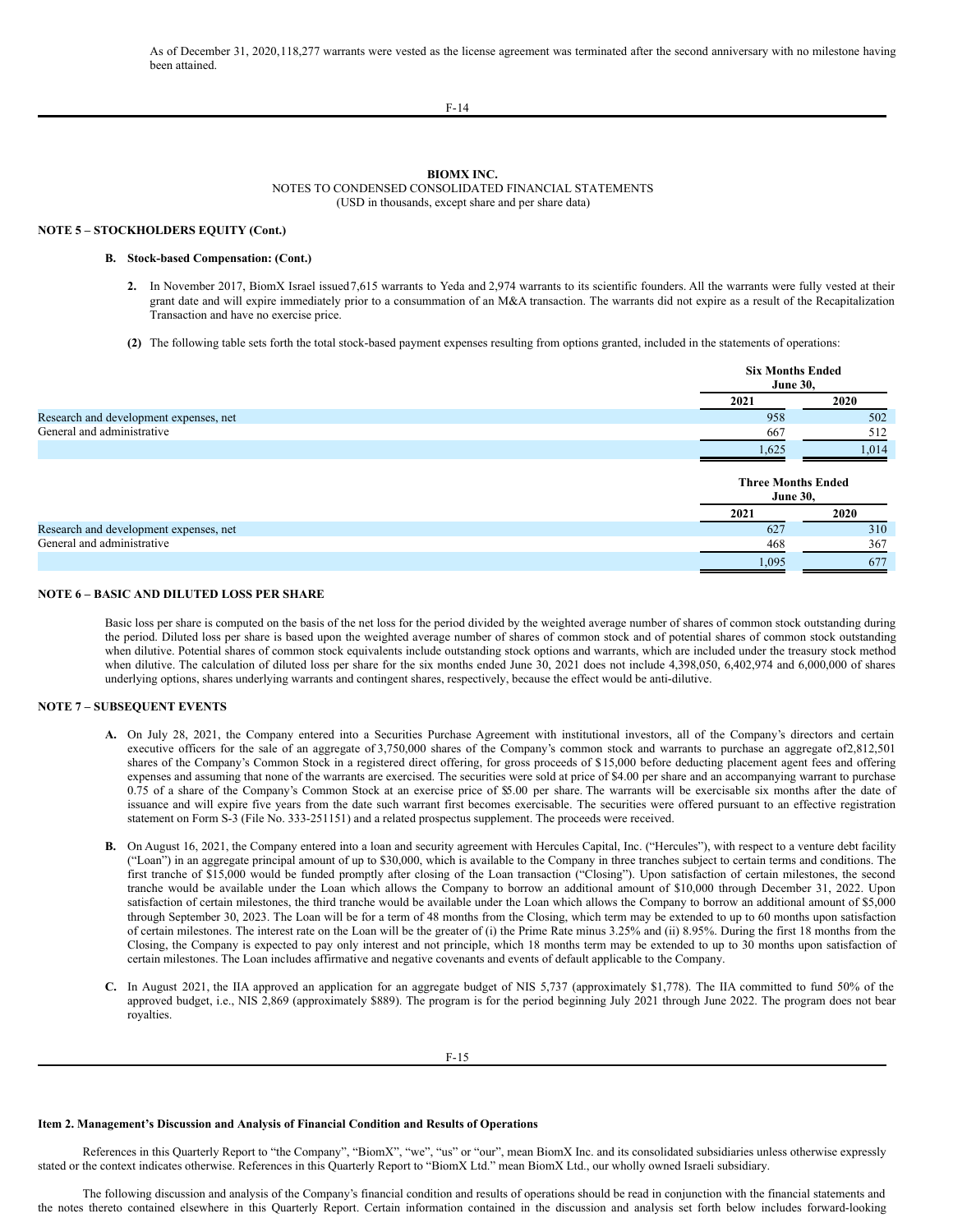#### **General**

We are a clinical company developing products using both natural and engineered phage technologies designed to target and destroy bacteria that affect the appearance of skin, as well as harmful bacteria in chronic diseases, such as inflammatory bowel disease, or IBD, Cystic Fibrosis, or CF, Atopic Dermatitis, or AD, primary sclerosing cholangitis, or PSC, and colorectal cancer, or CRC. Bacteriophage or phage are viruses that target bacteria and are considered inert to mammalian cells. By developing proprietary combinations of naturally occurring phage and by creating novel phage using synthetic biology, we develop phage-based therapies intended to address large-market and orphan diseases.

Since inception in 2015, we have devoted substantially all our resources to organizing and staffing the company, raising capital, acquiring rights to or discovering product candidates, developing our technology platforms, securing related intellectual property rights, and conducting discovery, research and development activities for our product candidates. We do not have any products approved for sale, our products are still in the preclinical and clinical development stages, and we have not generated any revenue from product sales. As we move our product candidates from preclinical to clinical stage and continue with clinical trials, we expect our expenses to increase.

Our phage-based product candidates are developed utilizing our proprietary research and development platform named BOLT. The BOLT platform is unique, employing cutting edge methodologies and capabilities across disciplines including computational biology, microbiology, synthetic engineering of phage and their production bacterial hosts, bioanalytical assay development, manufacturing and formulation, to allow agile and efficient development of natural or engineered phage combinations, or cocktails.

BOLT is designed to allow parallel phage cocktail development under two optional paths:

A personalized approach aimed at conducting a rapid initial clinical proof of concept study in patients (Phase 2 results) within approximately 12-18 months of project initiation. In certain indications the time to clinical proof of concept may be longer depending on the indication, identity of target bacteria, recruitment rate, cohort size and other factors. Under this path we develop an initial phage cocktail or cocktails of naturally-occurring phage designed to target the bacterial strains isolated from each study subject participating in the clinical proof of concept study. This phage cocktail or cocktails may differ from the final optimized phage cocktail to be commercialized, if approved. The ability to move quickly into clinical development is also driven by the strong safety profile of naturally-occurring phage, which we believe will allow us to bypass GLP toxicity studies and safety studies in healthy volunteers based on feedback from the FDA in connection with our IBD development program, and to proceed directly to Phase 2 proof of concept.

| ł |  |
|---|--|
|   |  |
|   |  |

Development of the final optimized fixed phage cocktail to be commercialized – the optimized cocktail targets a broad patient population and may be comprised of naturally-occurring or synthetically engineered phage. The cocktail contains phage with complementary features and is further optimized for multiple characteristics such as broad target host range, ability to prevent resistance, biofilm penetration, stability and ease of manufacturing. Development of the optimized phage cocktail is anticipated to require 1-2 years and will be conducted in parallel to developing the personalized product candidates and executing the clinical proof of concept studies described above.

#### **Clinical and Pre-Clinical Developments**

On November 12, 2020, we announced consolidation of our IBD and PSC programs into a single broad host range product candidate, named BX003, under development for both indications. Prior to November 2020, we had two separate phage product candidates for IBD and for PSC, with our IBD product candidate named BX002 and PSC product candidate named BX003. After the consolidation, the current BX003 product candidate is now under development to treat both IBD and PSC, targeting bacterial strains of *Klebsiella pneumoniae*, or *K. pneumoniae*, a potential pathogen implicated in both diseases. Prior to the consolidation, our Phase 1a clinical study was conducted only on BX002, and future clinical studies are planned to be conducted on BX003 for both IBD and PSC.

On February 2, 2021, we announced positive results of a randomized, single-blind, multiple-dose, placebo-controlled Phase 1a pharmacokinetic study of BX002, our product candidate for IBD and PSC, conducted under an investigational new drug, or IND, application submitted to the FDA. The study evaluated the safety and tolerability of orally administered BX002 in 18 healthy volunteers. Subjects were randomized to receive orally either BX002 or placebo, twice daily for three days. Subjects were monitored for safety for seven days in a clinical unit, with follow-up monitoring for safety assessments conducted at 14 and 28 days after completion of dosing. BX002 was demonstrated to be safe and well-tolerated, with no serious adverse events and no adverse events leading to discontinuation. In addition, the study met its objective of demonstrated to be safe and well-tolerated, with no s delivering high concentrations of viable phage to the gastrointestinal tract of approximately  $10^{10}$  PFU, or plaque forming units. This equals approximately  $1,000$  times more viable phage compared to the bacterial burden of *K. pneumoniae* in IBD and PSC patients as measured in stool. Based on the Phase 1a study results, we plan to advance to a Phase 1b/2a study evaluating the efficacy of BX003 for the reduction of *K. pneumoniae* in individuals that carry the target bacteria. Results from the Phase 1b/2a study are expected in the second quarter of 2022.

On March 31, 2021, we announced the selection of the phage cocktail for BX004, our therapeutic phage product candidate under development for chronic respiratory infections caused by *Pseudomonas aeruginosa,* or *P. aeruginosa,* a main contributor to morbidity and mortality in patients with CF. Based on recommendations from the Cystic Fibrosis Therapeutic Development Network, we updated our Phase 2 proof-of-concept study design and timelines to a Phase 1b/2a trial in CF patients with chronic respiratory infections caused by P. aeruginosa. The Phase 1b/2a trial will be comprised of two parts. Part 1 will evaluate the safety, pharmacokinetics and microbiologic/clinical activity of BX004 in eight CF patients in a single ascending dose and multiple ascending dose design. Results from Part 1 are expected in the first quarter of 2022. Part 2 of the Phase 1b/2a trial will evaluate the safety and efficacy of BX004 in 21 CF patients randomized to a treatment or placebo cohort in a 2:1 ratio. Results from Part 2 are expected by the second quarter of 2022.

On March 31, 2021, we announced the selection of the phage cocktail for BX005, our topical phage product candidate targeting*Staphylococcus aureus*, or *S. aureus*, a bacterium associated with the development and exacerbation of inflammation in atopic dermatitis. By reducing *S. aureus* burden, BX005 is designed to shift the skin microbiome composition to its "pre-flare" state to potentially result in clinical improvement. Results from a Phase 2 proof-of-concept trial evaluating the safety and efficacy of BX005 in atopic dermatitis patients are expected in the first half of 2022.

On May 24, 2021, we announced that we have completed enrollment of 140 patients under our Phase 2 cosmetic clinical study of BX001, a topical gel comprised of a cocktail of naturally-occurring phage targeting *Cutibacterium acnes*, or *C. acnes*, to improve the appearance of acne-prone skin in subjects with acne-prone skin.*C. acnes* are bacteria implicated in the pathophysiology of acne vulgaris. The study is a 12-week randomized, single center, double-blind, placebo-controlled trial with 140 individuals with mild-to-moderate acne vulgaris. Subjects enrolled are randomized into two cohorts: BX001 or placebo (vehicle) in a 1:1 ratio and will self-administer BX001 or placebo twice daily. The key endpoints will evaluate the safety, tolerability and efficacy of BX001. Full analysis of the 12-week study is expected to be available at end of October 2021.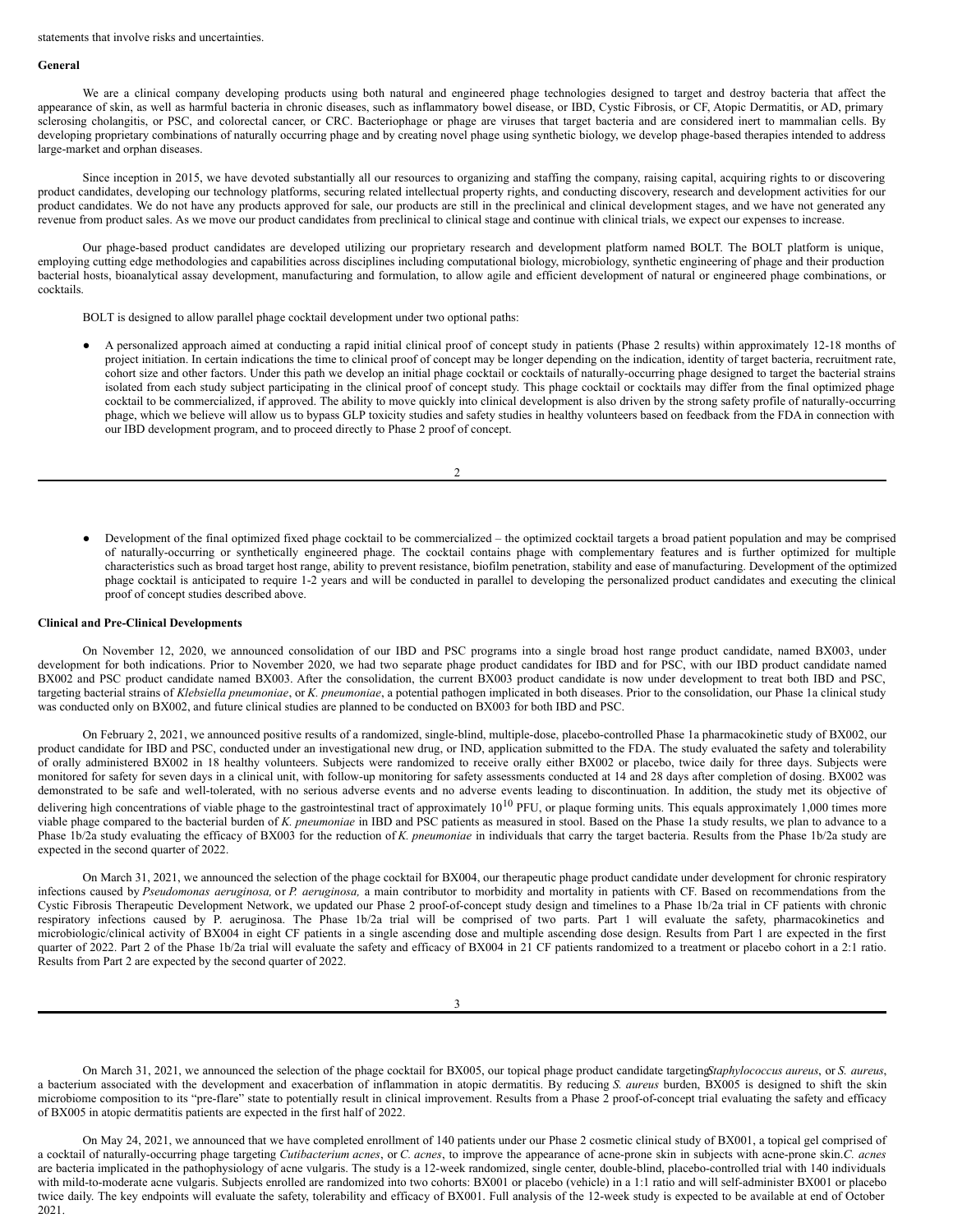For our CRC program, we are exploring phage mediated delivery of therapeutic payloads to*Fusobacterium nucleatum* bacteria residing in the tumors of patients with colorectal cancer. Preclinical results from animal studies evaluating use of phage therapy in combination with checkpoint inhibitors are expected in the fourth quarter of 2021.

For more information regarding our product candidates, see Part I, Item 1 "Business" of our 2020 Annual Report.

#### **COVID-19**

On March 12, 2020, the World Health Organization declared COVID-19 a global pandemic. In an effort to contain and mitigate the spread of COVID-19, many countries have imposed unprecedented restrictions on travel, mandatory business closures and other measures designed to mitigate the spread, leading to a substantial reduction in economic activities in countries around the world, resulting in certain disruptions to our business throughout 2020 and in 2021.

In response to the pandemic, we have implemented the mandatory as well as recommended measures to safeguard the health and safety of our employees and clinical trial participants, and the continuity of our business operations, including social distancing in our offices, a work from home policy for all employees who are able to perform their duties remotely and restricting all nonessential travel, and we expect to continue to take actions as may be required or recommended by government authorities or as we determine are in the best interests of our employees, clinical trial participants and others in light of COVID-19. As of August 10, 2021, COVID-19 has not had a material impact on our results of operations. However, uncertainty remains as to the potential impact of COVID-19 on our future research and development activities and the potential for a material impact on the Company increases the longer the virus impacts certain aspects of economic activity around the world. The full extent to which COVID-19 will directly or indirectly impact our business, results of operations and financial condition, including our ability to fulfill our clinical trial enrollment needs, will depend on future developments that are highly uncertain, including as a result of new information that may emerge concerning COVID-19 and the actions taken to contain it or treat COVID-19, as well as the economic impact on local, regional, national and international markets, the ultimate geographic spread of the disease, the duration of the pandemic, travel restrictions and social distancing in the United States and other countries, business closures or business disruptions, the ultimate impact on financial markets and the global economy, the effectiveness of vaccines and vaccine distribution efforts and the effectiveness of other actions taken in the United States and other countries to contain and treat the disease. During the second quarter of 2020, we updated our guidance on the timing of certain clinical milestones partly due to the health and safety precautions we had taken and challenges we continue to face in clinical trial enrollment due to COVID-19. It is not currently possible to predict how long the pandemic will last, what the longterm global effects will be, or the time that it will take for economic activity to return to pre-pandemic levels, and we do not yet know the full impact on our business and operations. We will continue to monitor COVID-19 closely and follow health and safety guidelines as they evolve.

4

#### **Consolidated Results of Operations**

Comparison of the Three Months Ended June 30, 2021 and 2020

The following table summarizes our consolidated results of operations for the three months ended June 30, 2021 and 2020:

|                                                                                  |            | <b>Three Months ended</b><br><b>June 30.</b> |  |
|----------------------------------------------------------------------------------|------------|----------------------------------------------|--|
|                                                                                  | 2021       | 2020                                         |  |
|                                                                                  |            | <b>USD</b> in thousands                      |  |
| Research and development ("R&D") expenses, net                                   | 3.824      | 3,717                                        |  |
| Amortization of intangible assets                                                | 380        | 380                                          |  |
| General and administrative expenses                                              | 3,098      | 2,297                                        |  |
| <b>Operating loss</b>                                                            | 7,302      | 6,394                                        |  |
| Financial expense (income), net                                                  | 31         | (188)                                        |  |
| Loss before tax                                                                  | 7,333      | 6,206                                        |  |
| Tax expenses                                                                     |            |                                              |  |
| <b>Net loss</b>                                                                  | 7,336      | 6,206                                        |  |
| Basic and diluted loss per share of Common Stock                                 | 0.30       | 0.27                                         |  |
| Weighted average number of shares of Common Stock outstanding, basic and diluted | 24,320,259 | 22,969,075                                   |  |

R&D expenses, net (net of grants received from the Israel Innovation Authority, or the IIA, and considerations from research collaborations) were \$3.8 million for the three months ended June 30, 2021, compared to \$3.7 million for the three months ended June 30, 2020. The increase of \$0.1 million, or 3%, is primarily due to increased expenses related to conducting pre-clinical and clinical trials of our product candidates and an increase in stock-based compensation and salaries and related expenses, mainly due to the growth in the number of employees in R&D and clinical activities, partially offset by an increase in IIA grants that were recorded during the period. The Company recorded \$2.6 million and \$0.5 million of IIA grants and grants receivables during the three months ended June 30, 2021 and June 30, 2020, respectively.

General and administrative expenses were \$3.1 million for the three months ended June 30, 2021, compared to \$2.3 million for the three months ended June 30, 2020. The increase of \$0.8 million, or 35%, is primarily due to an increase in stock-based compensation and salaries and related expenses, mainly due to the growth in the number of employees, due to an increase in expenses associated with operating as a public company, such as directors' and officers' insurance and due to expenses resulted from moving into new premises.

Financial expense, net was \$0.03 million for the three months ended June 30, 2021, compared to financial income, net of \$0.2 million for the three months ended June 30, 2020. The increase in financial expense, net of \$0.23 million, or 115%, is primarily due to the USD/NIS exchange rate differences and due to the decrease in interest rates on bank deposits and money market funds.

Basic and diluted loss per share of Common Stock was \$0.30 for the three months ended June 30, 2021, compared to \$0.27 for the three months ended June 30, 2020. The increase in diluted loss per shares of \$0.03, or 11%, is primarily due to the increase in our general and administrative expenses which resulted in a higher net loss.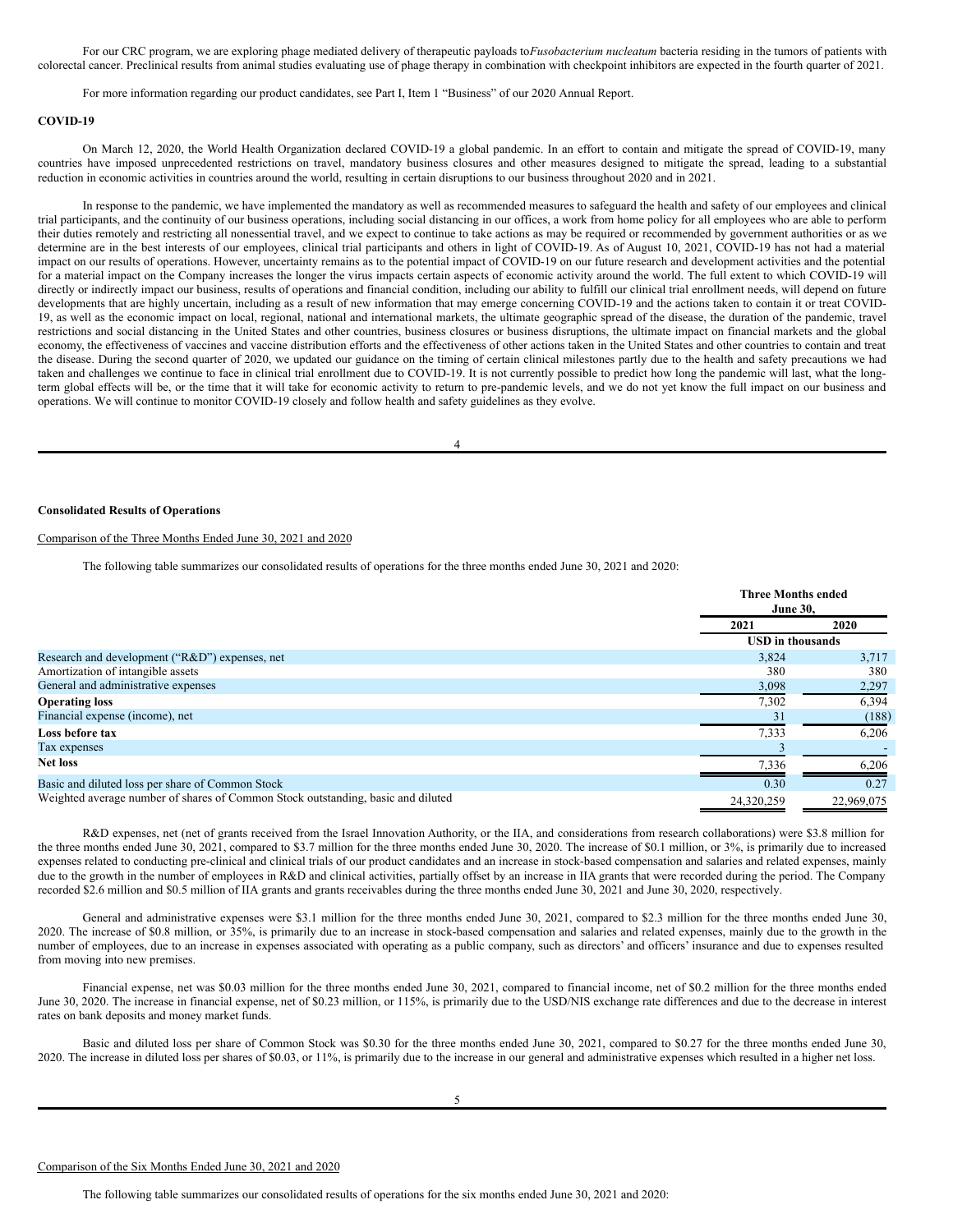|                                                                                  | <b>Six Months ended</b><br><b>June 30,</b> |            |
|----------------------------------------------------------------------------------|--------------------------------------------|------------|
|                                                                                  | 2021                                       | 2020       |
|                                                                                  | <b>USD</b> in thousands                    |            |
| R&D expenses, net                                                                | 9.494                                      | 7,246      |
| Amortization of intangible assets                                                | 759                                        | 759        |
| General and administrative expenses                                              | 5,591                                      | 4,355      |
| <b>Operating loss</b>                                                            | 15,844                                     | 12,360     |
| Financial income, net                                                            | (112)                                      | (253)      |
| Loss before tax                                                                  | 15,732                                     | 12,107     |
| Tax expenses                                                                     |                                            |            |
| <b>Net loss</b>                                                                  | 15,738                                     | 12,107     |
| Basic and diluted loss per share of Common Stock                                 | 0.65                                       | 0.53       |
| Weighted average number of shares of Common Stock outstanding, basic and diluted | 24,134,065                                 | 22,944,482 |

Research and development expenses, net (net of IIA grants and consideration from research collaborations) were \$9.5 million for the six months ended June 30, 2021, compared to \$7.2 million for the six months ended June 30, 2020. The increase of \$2.3 million, or 32%, is primarily due to expenses related to conducting pre-clinical and clinical trials of our product candidates and due to an increase in stock-based compensation and salaries and related expenses, mainly due to the growth in the number of employees in R&D and clinical activities, offset by an increase in IIA grants. The Company recorded \$2.6 million and \$0.5 million of IIA grants and grants receivables during the six months ended June 30, 2021 and June 30, 2020, respectively.

General and administrative expenses were \$5.6 million for the six months ended June 30, 2021, compared to \$4.4 million for the six months ended June 30, 2020. The increase of \$1.2 million, or 27%, is primarily due to an increase in stock-based compensation and salaries and related expenses, mainly due to the growth in the number of employees, due to an increase in expenses associated with operating as a public company, such as directors' and officers' insurance and due to expenses of moving into new premises.

Financial income, net was \$0.1 million for the six months ended June 30, 2021, compared to \$0.3 million for the six months ended June 30, 2020. The decrease of \$0.2 million, or 67%, is primarily due to the USD/NIS exchange rate differences and due to the decrease in interest rates on bank deposits and money market funds.

Basic and diluted loss per share of Common Stock was \$0.65 for the six months ended June 30, 2021, compared to \$0.53 for the six months ended June 30, 2020. The decrease of \$0.12, or 23%, is primarily due to the increase in our R&D expenses, net which resulted in a higher net loss.

# **Liquidity and Capital Resources**

We believe our cash and cash equivalents on hand, including funds from the recently completed registered direct offering and the first tranche of the venture debt facility, will be sufficient to meet our working capital and capital expenditure requirements until at least the middle of 2023. In the future we will likely require or desire additional funds to support our operating expenses and capital requirements or for other purposes, such as acquisitions, and may seek to raise such additional funds through public or private equity, such as the registered direct offering discussed below or debt financings, loans such as the venture debt discussed below or collaborative agreements or from other sources, as well as under the ATM Agreement discussed below. If we are unable to obtain adequate financing or financing on terms satisfactory to us, when we require it, our ability to continue to grow or support our business and to respond to business challenges could be significantly limited. If we are unable to raise additional funds when or on the terms desired, our business, financial condition and results of operations could be adversely affected.

6

#### *Cash Flows*

The following table summarizes our sources and uses of cash for the six months ended June 30, 2021 and 2020:

|                                                                                  |                         | <b>Six Months Ended</b><br><b>June 30,</b> |  |
|----------------------------------------------------------------------------------|-------------------------|--------------------------------------------|--|
|                                                                                  | 2021                    | 2020                                       |  |
|                                                                                  | <b>USD</b> in thousands |                                            |  |
| Net cash used in operating activities                                            | (12,799)                | (11, 407)                                  |  |
| Net cash provided by (used in) investing activities                              | 17.587                  | (856)                                      |  |
| Net cash provided by financing activities                                        | 5.236                   | 83                                         |  |
| Effect of exchange rate changes on cash and cash equivalents and restricted cash | (11)                    |                                            |  |
| Net increase (decrease) in cash and cash equivalents                             | 10.013                  | (12.180)                                   |  |

#### *Operating Activities*

Net cash used in operating activities for the six months ended June 30, 2021 was \$12.8 million primarily due to a net loss of \$15.7 million, offset by non-cash charges of \$2.5 million and changes in our operating assets and liabilities of \$0.4 million. Non-cash charges for the six months ended June 30, 2021 consisted primarily of depreciation and amortization expenses of \$1.1 million and stock-based compensation expenses in the amount of \$1.6 million, offset by changes in contingent considerations of \$0.2 million. Net changes in our operating assets and liabilities consisted primarily due to change in other current assets in the amount of \$0.9 million, partially offset by a decrease in accounts payable of \$0.3 million and a decrease in net change in operating leases of \$0.2 million.

Net cash used in operating activities for the six months ended June 30, 2020 was \$11.4 million primarily due to a net loss of \$12.1 million and changes in our operating assets and liabilities of \$1.4 million, offset by non-cash charges of \$2.1 million. Non-cash charges for the six months ended June 30, 2020 consisted primarily of depreciation and amortization expenses of \$1.0 million and stock-based compensation expenses of \$1.0 million. Net changes in our operating assets and liabilities were primarily due to a change in other current assets of \$1.2 million, partially offset by a decrease in accounts payable of \$2.6 million.

#### *Investing Activities*

During the six months ended June 30, 2021, net cash provided by investing activities was \$17.6 million, primarily as a result of liquidation of short-term deposits, partially offset by purchases of property and equipment which consisted primarily of leasehold improvements and lab equipment as part of construction work on our new inhouse manufacturing facility, laboratories and offices.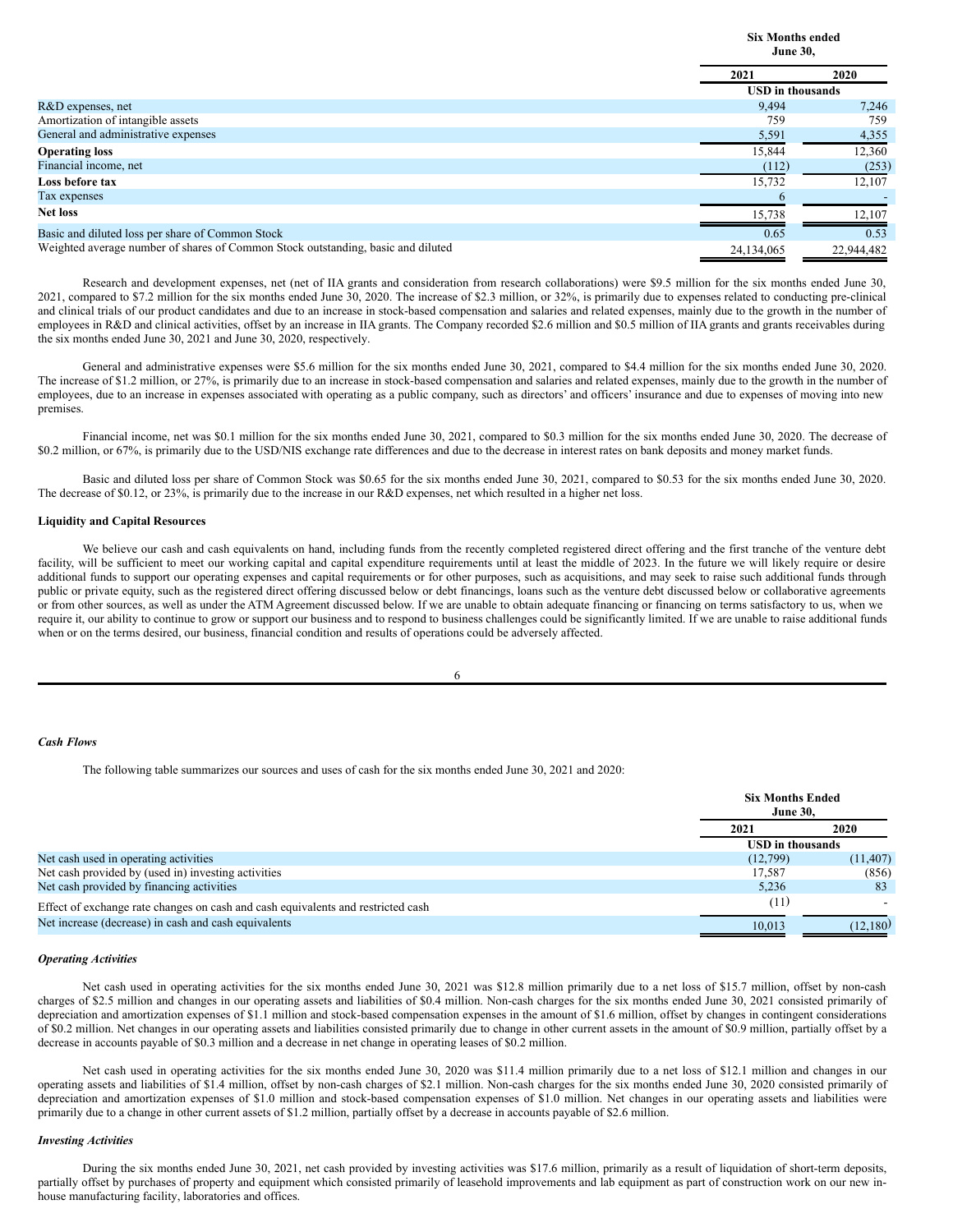During the six months ended June 30, 2020, net cash used in investing activities was \$0.9 million, primarily as a result of an increase in bank deposits and purchases of property and equipment.

We have invested, and plan to continue to invest, our existing cash in short-term investments in accordance with our investment policy. These investments may include money market funds and investment securities consisting of U.S. Treasury notes, and high quality, marketable debt instruments of corporations and government sponsored enterprises. We use foreign exchange contracts (mainly option and forward contracts) to hedge balance sheet items from currency exposure. These foreign exchange contracts are not designated as hedging instruments for accounting purposes. In connection with these foreign exchange contracts, we record gains or losses that offset the revaluation of the balance sheet items under financial expenses, net in our condensed consolidated statements of operations. As of June 30, 2021, we had outstanding foreign exchange contracts in the amount of approximately \$4.0 million. As of June 30, 2020, we had no outstanding foreign exchange contracts.

#### *Financing Activities*

During the six months ended June 30, 2021, net cash provided by financing activities was \$5.2 million, primarily from issuance of Common Stock pursuant to the Open Market Sales Agreement referred to below. In December 2020, pursuant to a registration statement on Form S-3 declared effective by the Securities and Exchange Commission on December 11, 2020, we entered into an Open Market Sales Agreement, or the ATM Agreement, with Jefferies LLC, or Jefferies, which provides that, upon the terms and subject to the conditions and limitations in the ATM Agreement, we may elect, from time to time, to offer and sell shares of Common Stock having an aggregate offering price of up to \$50,000,000 through Jefferies acting as sales agent. We are not obligated to make any sales of Common Stock under the ATM Agreement. From January 1, 2021 through June 30, 2021, we issued an aggregate of 734,164 shares of Common Stock under the ATM Agreement for aggregate gross proceeds of \$5,293,016. From July 1, 2021 through August 10, 2021, we issued an aggregate of 9,800 shares of Common Stock pursuant to the ATM Agreement for aggregate gross proceeds of \$55,103. We may continue to sell shares under the ATM Agreement and otherwise to use our shelf registration statement to raise additional funds from time to time.

During the six months ended June 30, 2020 net cash provided by financing activities was \$0.1 million, mainly as a result of exercise of stock options of \$0.2 million offset by outflows in connection with the Recapitalization Transaction of \$0.1 million.

7

On July 28, 2021, we completed a transaction under a securities purchase agreement, or the Securities Purchase Agreement, with certain institutional investors and all of our directors and certain of our executive officers, or, collectively, the Investors, pursuant to which we issued and sold, in a registered direct offering, or the Offering, directly to the Investors an aggregate of 3,750,000 units, with each unit consisting of one share of our shares of Common Stock, and one warrant to purchase 0.75 of a share of Common Stock, at a purchase price of \$4.00 per unit. The net proceeds from the Offering amounted to \$13.9 million, after the deduction of fees and Offering expenses and assuming no exercise of the warrants. The warrants will be exercisable six months after the date of issuance, at an exercise price of \$5.00 per share and will expire five years from the date such warrants first become exercisable. The warrants will not be listed on the NYSE American Stock Market or any other exchange and no trading market for the warrants is expected to develop. The Securities Purchase Agreement contains customary representations, warranties and agreements by us.

Additionally, in August 2021, we entered into a loan and security agreement, or the Hercules Loan Agreement, with Hercules Capital, Inc., or Hercules, pursuant to which a term loan in an aggregate principal amount up to \$30.0 million, or the Term Loan, is available to us in three tranches. We expect to receive \$14.6 million, net of \$0.4 million of closing charges, promptly after signing the agreement on August 16, 2021 and, subject to certain conditions, two additional tranches of \$10 million and \$5 million will be available to us. See *Item* 5. of Part II of this Quarterly Report for more information regarding the Hercules Loan Agreement, which is incorporated herein by reference.

# *Outlook*

We have accumulated a deficit of \$88.0 million since our inception. To date, we have not generated revenue from our operations and we do not expect to generate any significant revenues from sales of products in the next twelve months. Our cash needs may increase in the foreseeable future. We expect to generate revenues, from the sale of licenses to use our technology or products, but in the short and medium terms any amounts generated are unlikely to exceed our costs of operations. According to our estimates, our liquidity resources as of June 30, 2021, which consisted primarily of cash, cash equivalents and restricted cash of approximately \$47.3 million together with the net proceeds from the Offering and the first tranche of the Loan, will be sufficient to fund our operations into at least middle of 2023.

Consistent with our continuing R&D activities, we expect to continue to incur additional losses in the foreseeable future. To the extent we require funds above our existing liquidity resources in the medium and long term, we plan to fund our operations, as well as other development activities relating to additional product candidates, through future issuances of public or private equity or debt securities, including under our ATM Agreement, loans, including the Loan and possibly additional grants from the IIA or other government or non-profit institutions. Our ability to raise additional capital in the equity and debt markets is dependent on a number of factors including, but not limited to, the market demand for our securities, which itself is subject to a number of development and business risks and uncertainties, as well as the uncertainty that we would be able to raise such additional capital at a price or on terms that are favorable to us.

8

#### **Off-Balance Sheet Arrangements**

As of June 30, 2021, we did not have any off-balance sheet arrangements, as defined in the rules and regulations of the SEC.

We entered into forward and option contracts to hedge against the risk of overall changes in future cash flow from payments of salaries and related expenses, as well as other expenses denominated in NIS, for a period of less than one year.

As of June 30, 2021, we had outstanding foreign exchange contracts in the amount of approximately \$4.0 million. As of June 30, 2020, we had no outstanding foreign exchange contracts.

# **Item 3. Quantitative and Qualitative Disclosures About Market Risk**

As a smaller reporting company, we are not required to make disclosures under this Item.

# **Item 4. Controls and Procedures**

We maintain disclosure controls and procedures (as that term is defined in Rules 13a-15(e) and 15d-15(e) under the Exchange Act) that are designed to ensure that information required to be disclosed by us in our Exchange Act reports is recorded, processed, summarized, and reported within the time periods specified in the SEC's rules and forms, and that such information is accumulated and communicated to our management, including our principal executive officer and principal financial officer or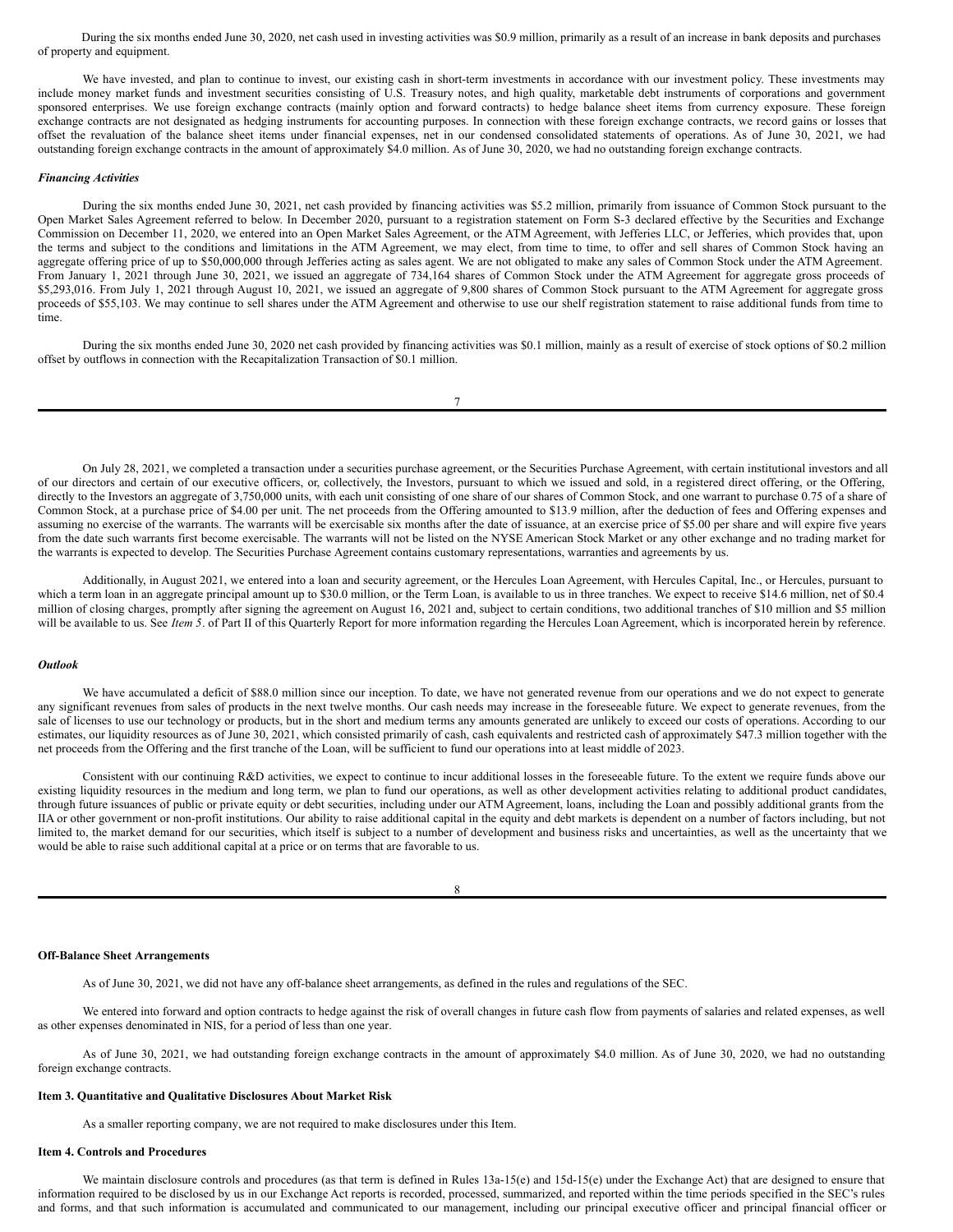persons performing similar functions, as appropriate to allow timely decisions regarding required disclosure.

#### **Evaluation of Disclosure Controls and Procedures**

Our management, with the participation of our principal executive officer and principal financial officer, conducted an evaluation, as of the end of the period covered by this Quarterly Report, of the effectiveness of our disclosure controls and procedures, as such term is defined in Rules 13a-15(e) and 15d-15(e) under the Exchange Act. Based on this evaluation, our principal executive officer and principal financial officer have concluded that our disclosure controls and procedures were effective as of June 30, 2021.

# **Changes in Internal Control over Financial Reporting**

There has been no change in our internal control over financial reporting, as that term is defined in Rules 13a-15(f) and 15d-15(f) under the Exchange Act, during the quarter ended June 30, 2021 that has materially affected, or is reasonably likely to materially affect, our internal control over financial reporting.

#### **PART II - OTHER INFORMATION**

#### **Item 1A. Risk Factors.**

In addition to the other information set forth in this report, you should carefully consider the factors discussed in Part I, "Item 1A. Risk Factors" in our Annual Report on Form 10-K for the year ended December 31, 2020, which could materially affect our business, financial condition or future results.

There have been no material changes from the risk factors previously disclosed in our Annual Report on Form 10-K for the fiscal year ended December 31, 2020, filed with the SEC on March 31, 2021, except as noted below.

#### **Risks related to the Hercules Loan Agreement**

The terms of the Hercules Loan Agreement place restrictions on our operating and financial flexibility. If we raise additional capital through debt financing, the *terms of any new debt could further restrict our ability to operate our business.*

In August 2021, we entered into Hercules Loan Agreement, providing for the Term Loan in an aggregate principal amount of up to \$30.0 million, subject to funding in three tranches and subject to certain terms and conditions. We expect to receive the first tranche of \$15.0 million promptly after signing the agreement in August 2021. Two additional tranches in the amounts of \$10 million and \$5 million may become available to us to borrow upon the occurrence of certain milestone events. Our obligations under the Hercules Loan Agreement are secured by a lien on substantially all of our assets, other than intellectual property. We also agreed not to pledge or secure our intellectual property to others.

The Hercules Loan Agreement includes affirmative and negative covenants and events of default applicable to us. The affirmative covenants include, among others, covenants requiring us to maintain our legal existence and governmental approvals, deliver certain financial reports and maintain insurance coverage. The negative covenants include, among others, restrictions on our transferring collateral, making changes to the nature of our business, incurring additional indebtedness, engaging in mergers or acquisitions, paying dividends or making other distributions, making investments, engaging in transactions with affiliates. Events of default include, among other things and subject to customary exceptions: (i) insolvency, liquidation, bankruptcy or similar events; (ii) failure to pay any debts due under the Hercules Loan Agreement or other loan documents on a timely basis; (iii) failure to observe certain covenants under the loan and security agreement with Hercules; (v) occurrence of a material adverse effect; (vi) material misrepresentation by us; (vii) occurrence of any default under any other agreement involving material indebtedness; and (viii) certain material money judgments. If we default under the Hercules Loan Agreement, Hercules may accelerate all of our repayment obligations and take control of our pledged assets, potentially requiring us to renegotiate our agreement on terms less favorable to us or to immediately cease operations. Further, if we are liquidated, the lenders' right to repayment would be senior to the rights of the holders of our common stock to receive any proceeds from the liquidation. Any declaration by Hercules of an event of default could significantly harm our business and prospects and could cause the price of our common stock to decline. If we raise any additional debt financing, the terms of such additional debt could further restrict our operating and financial flexibility.

| I             |  |
|---------------|--|
| ۰.<br>۰.<br>× |  |

#### **Item 5. Other Information**

#### Hercules Loan and Security Agreement

On August 16 2021, or the Closing Date, we entered into the Hercules Loan Agreement, with Hercules Capital, Inc. as agent, or Hercules, the several banks and other financial institutions or entities from time to time parties to the Hercules Loan Agreement, or the Lenders, and BiomX Ltd. and RondinX Ltd., or the Guarantors.

*Amount*. The Hercules Loan Agreement provides for a term loan or loans in an aggregate principal amount of up to \$30.0 million, or the Term Loan. The Term Loan is subject to funding in three tranches, as follows: (a) on the Closing Date, a loan in the aggregate principal amount of \$15.0 million, or the Tranche 1 Advance, (b) upon the occurrence of specified milestones and continuing through December 31, 2022, a loan in the aggregate principal amount of up to \$10.0 million, or the Tranche 2 Advance, and (c) upon the occurrence of specified milestones and continuing through September 30, 2023, a loan in the aggregate principal amount of up to \$5.0 million, or the Tranche 3 Advance.

*Guarantee.* Our obligations under the Hercules Loan Agreement are guaranteed, jointly and severally by each of the Guarantors. The obligations of the Guarantors pursuant to the Hercules Loan Agreement are absolute and unconditional joint and several, irrespective of the value, genuineness, validity, regularity or enforceability of our or any other Guarantor's obligations pursuant to the Hercules Loan Agreement.

*Interest Rate, Fees*. The outstanding principal of the Term Loan bears interest at a per annum rate of interest equal to the greater of either (i) the prime rate as reported in The Wall Street Journal plus 5.70%, and (ii) 8.95%, based on a year consisting of 360 days, with interest computed daily based on the actual number of days elapsed. The Term Loan Interest Rate will float and change on the day the prime rate changes from time to time. Interest is payable on a monthly basis on the first Business Day of each month. In addition, on the advance date for the Tranche 2 Advance, we are required to pay a facility charge equal to one half of one percent (0.5%) of the principal amount of the Tranche 2 Advance and on the advance date for the Tranche 3 Advance, we are required to pay a facility charge equal to one half of one percent (0.5%) of the principal amount of the Tranche 3 Advance.

*Use of Proceeds.* We intend to use the proceeds of the Term Loan for working capital purposes and general corporate purposes.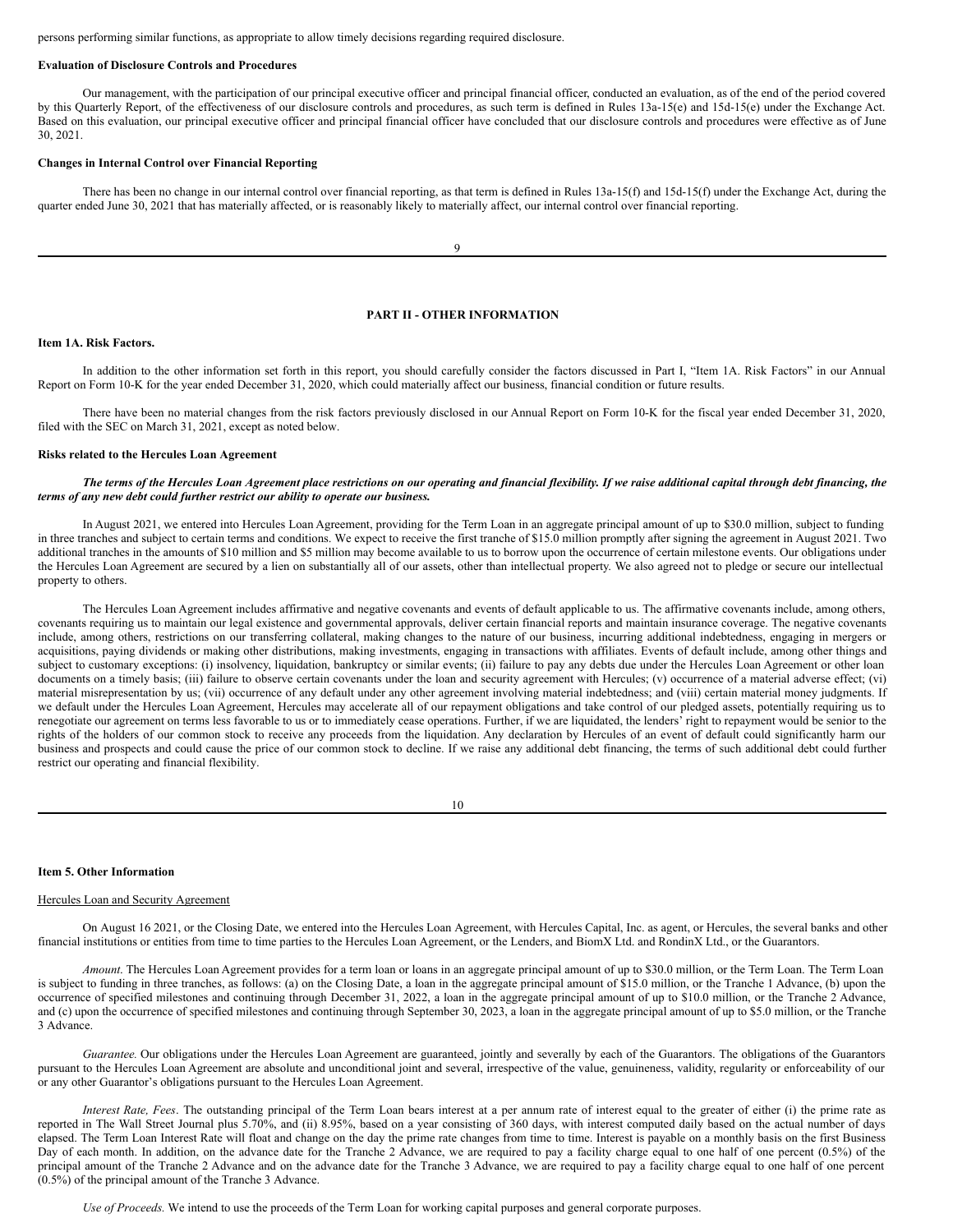*Maturity*. The maturity date of the Term Loan is the first day of the month that begins 48 months after the Closing Date, or theTerm Loan Maturity Date. However, if the Performance Milestone I is achieved, then the Term Loan Maturity Date shall be extended to the first day of the month that begins 54 months after the Closing Date and if the Performance Milestone II is achieved, then the Term Loan Maturity Date shall be extended to the first day of the month that begins 60 months after the Closing Date, provided, in each case, that if such day is not a business day, then the Term Loan Maturity Date shall be the immediately preceding business day. In addition, upon the Term Loan Maturity Date (or such earlier time that we elect to repay the Term Loan), we agreed to pay to Hercules a charge in the amount of 6.55% of the aggregate principal amount of the Term Loan Advances made pursuant to the Hercules Loan Agreement.

*Prepayment*. We may, at our option, prepay all but not less than all, of amounts withdrawn under the Hercules Loan Agreement at any time, upon seven (7) Business Days' written notice to Hercules by paying the entire principal balance, all accrued and unpaid interest thereon, together with a prepayment charge determined as follows: if the Term Loan is prepaid (i) in any of the first twelve (12) months following the Closing Date, 3.0%; (ii) after twelve (12) months but prior to twenty four (24) months, 2.0%; (iii) after twenty four (24) months but prior to thirty-six (36) months following the Closing Date, 1.0%, and (iv) thereafter, 0%.

*Security*. Ours and the Guarantor's obligations under the Hercules Loan Agreement are secured by a security interest, senior to any current and future debts and to any security interest, in all of ours and the Guarantors' right, title, and interest in, to and under all of ours' and the Guarantors' personal property and other assets, other than intellectual property and other limited exceptions specified in the Hercules Loan Agreement.

*Covenants; Representations and Warranties; Other Provisions*. The Hercules Loan Agreement contains customary representations, warranties and covenants, including covenants by us and the Guarantors limiting additional indebtedness, liens, including on intellectual property, guaranties, mergers and consolidations, substantial asset sales, investments and loans, certain corporate changes, transactions with affiliates and fundamental changes.

*Default Provisions*. The Hercules Loan Agreement provides for events of default customary for term loans of this type, including but not limited to non-payment, breaches or defaults in the performance of covenants, material misrepresentations by us, insolvency, bankruptcy, occurrence of any default under any other agreement involving material indebtedness and the occurrence of a material adverse effect on ours or the Guarantors' business. After the occurrence and continuance of an event of default, Hercules has the option to (i) accelerate payment of all obligations and terminate its (and any other lenders') commitments under the Hercules Loan Agreement, (ii) sign and file our name any notices, assignment or agreements necessary to perfect or protect repayment, or (iii) notify any of ours or the Guarantors' account debtors to make payment directly to Hercules.

The foregoing description of the Hercules Loan Agreement does not purport to be complete and is qualified in its entirety by reference to the Hercules Loan Agreement filed as Exhibit 10.3 to this Quarterly Report.

# **Item 6. Exhibits**

| No.        | <b>Description of Exhibit</b>                                                                                                                                                                                                                                 |
|------------|---------------------------------------------------------------------------------------------------------------------------------------------------------------------------------------------------------------------------------------------------------------|
| 3.1        | Composite Copy of Amended and Restated Certificate of Incorporation of the Company, effective on December 11, 2018, as amended to date. (Incorporated                                                                                                         |
|            | by reference to Exhibit 3.1 to the Company's Quarterly Report on Form 10-Q filed by the registrant on August 13, 2020)                                                                                                                                        |
| 3.2        | Amended and Restated Bylaws of the Company, effective as of October 28, 2019 (Incorporated by reference to Exhibit 3.3 to the Company's Current Report<br>on Form 8-K filed by the Company on November 1, 2019)                                               |
| 4.1        | Form of Warrant. (Incorporated by reference to Exhibit 4.1 to the Company's Current Report on Form 8-K filed by the Company on July 26, 2021)                                                                                                                 |
| 10.1       | Form of Securities Purchase Agreement, dated July 26, 2021. (Incorporated by reference to Exhibit 10.1 to the Company's Current Report on Form 8-K filed<br>by the Company on July 26, 2021)                                                                  |
| 10.2       | Placement Agency Agreement, dated July 26, 2021, among the Company, Cantor Fitzgerald & Co. and Chardan Capital Markets, LLC (Incorporated by<br>reference to Exhibit 10.2 to the Company's Current Report on Form 8-K filed by the Company on July 26, 2021) |
| $10.3*$ †  | Loan and Security Agreement dated August 16, 2021 by and among BiomX, Inc., BiomX Ltd., RondinX Ltd. and Hercules Capital, Inc.                                                                                                                               |
| $31.1*$    | Certification of Principal Executive Officer pursuant to Rule 13a-14 and Rule 15d-14(a)                                                                                                                                                                       |
| $31.2*$    | Certification of Principal Financial Officer pursuant to Rule 13a-14 and Rule 15d-14(a)                                                                                                                                                                       |
| $32**$     | Certification of Principal Executive Officer and Principal Financial Officer pursuant to 18 U.S.C. Section 1350                                                                                                                                               |
| 101.INS*   | Inline XBRL Instance Document.                                                                                                                                                                                                                                |
| 101.SCH*   | Inline XBRL Taxonomy Extension Schema Document.                                                                                                                                                                                                               |
| $101.CAL*$ | Inline XBRL Taxonomy Extension Calculation Linkbase Document.                                                                                                                                                                                                 |
| 101.DEF*   | Inline XBRL Taxonomy Extension Definition Linkbase Document.                                                                                                                                                                                                  |
| $101.LAB*$ | Inline XBRL Taxonomy Extension Label Linkbase Document.                                                                                                                                                                                                       |
| 101.PRE*   | Inline XBRL Taxonomy Extension Presentation Linkbase Document.                                                                                                                                                                                                |
| 104        | Cover Page Interactive Data File (formatted as Inline XBRL and contained in Exhibit 101).                                                                                                                                                                     |

Filed herewith.

Furnished herewith.

† Portions of this exhibit (indicated by asterisks) have been omitted pursuant to Regulation S-K, Item 601(b)(10). Such omitted information is not material and would likely cause competitive harm to the registrant if publicly disclosed. Additionally, schedules and attachments to this exhibit have been omitted pursuant to Regulation S-K, Item  $601(a)(5)$ .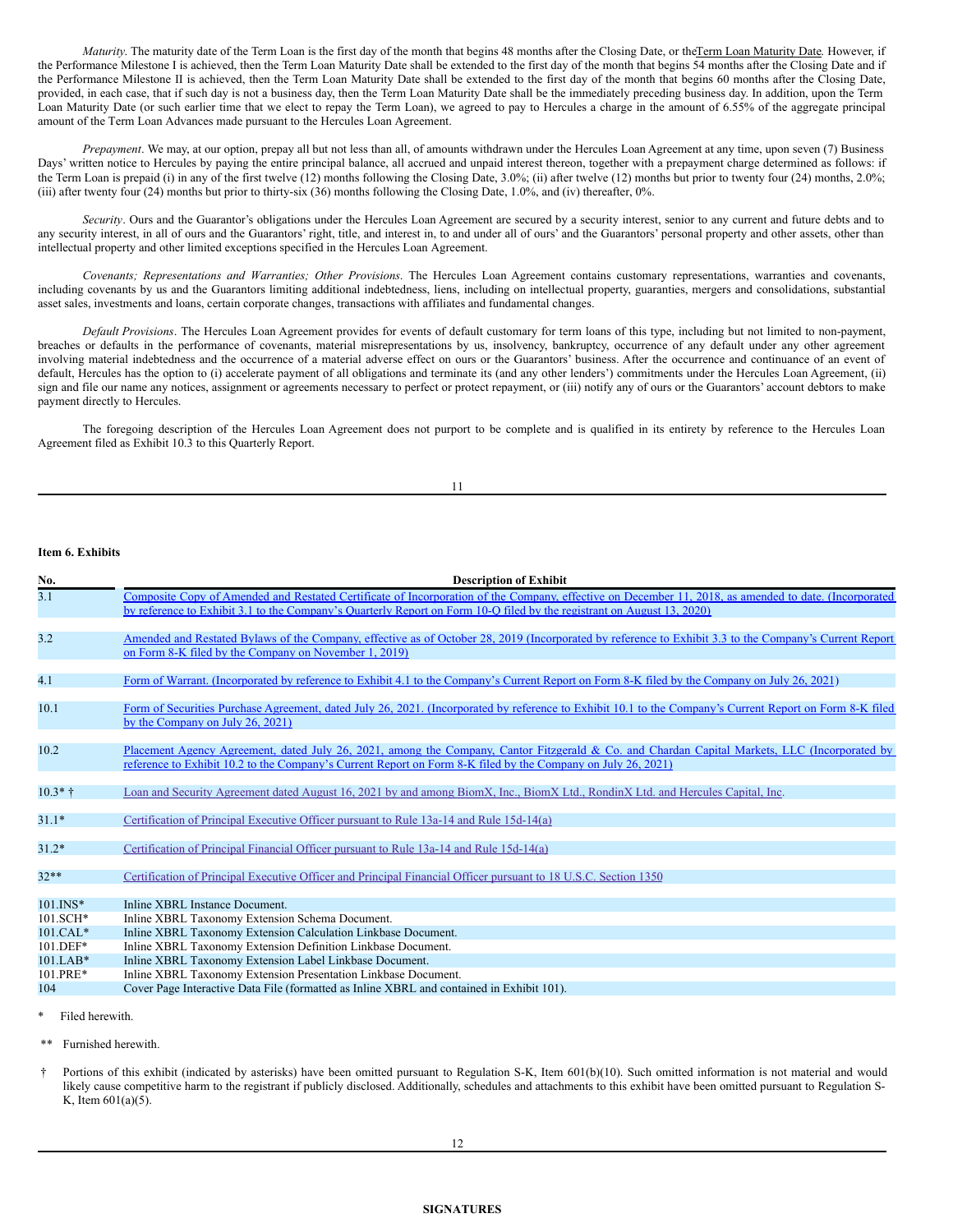Pursuant to the requirements of the Securities Exchange Act of 1934, the registrant has duly caused this report to be signed on its behalf by the undersigned thereunto duly authorized.

**BIOMX INC.**

| By:                | /s/ Jonathan Solomon                            |
|--------------------|-------------------------------------------------|
|                    | Name: Jonathan Solomon                          |
| Title <sup>.</sup> | Chief Executive Officer                         |
|                    | (Principal Executive Officer)                   |
| By:                | /s/ Marina Wolfson                              |
|                    | Name: Marina Wolfson                            |
| Title:             | Senior Vice President of Finance and Operations |
|                    | (Principal Financial Officer and                |

Principal Accounting Officer)

13

Date: August 16, 2021

Date: August 16, 2021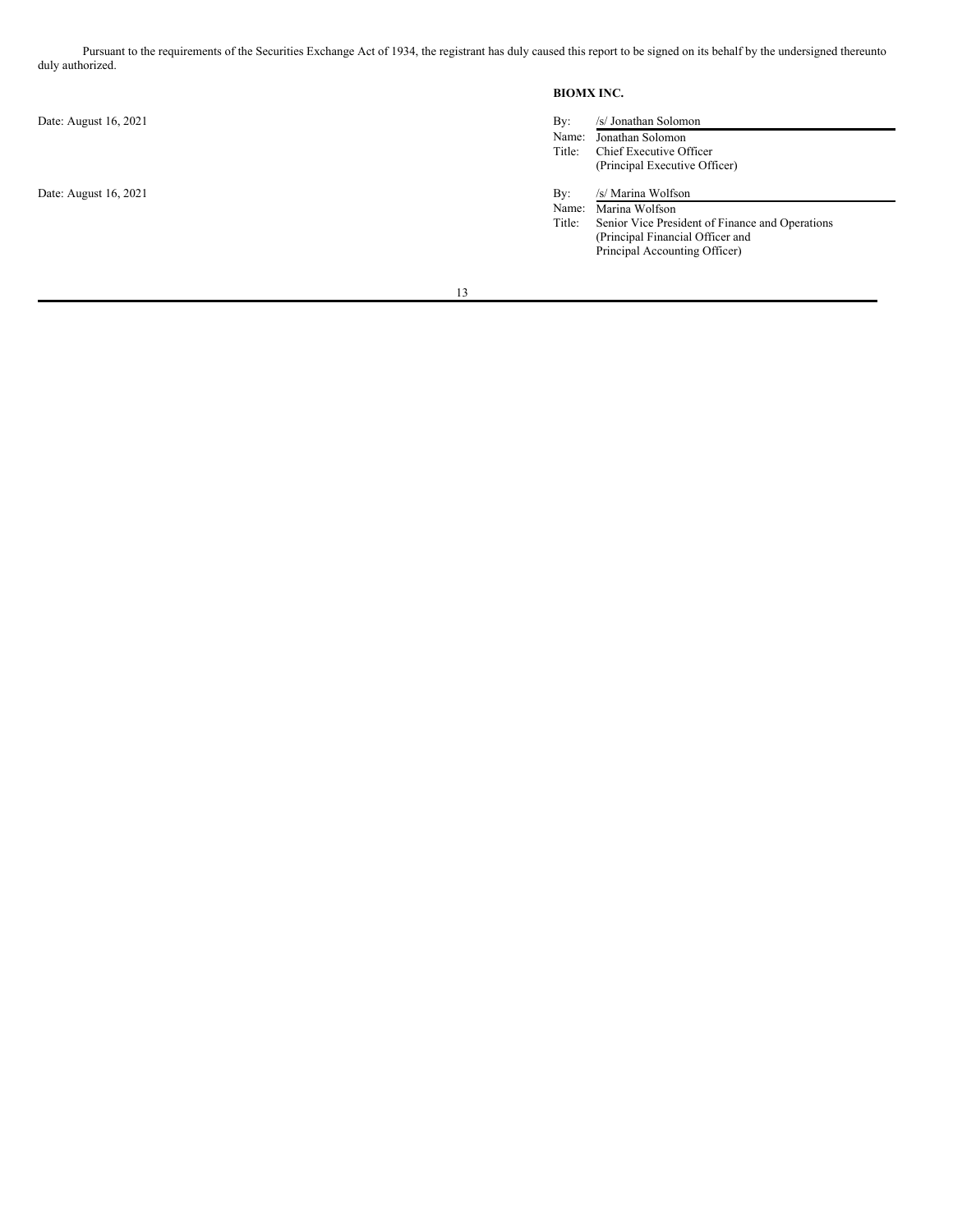#### LOAN AND SECURITY AGREEMENT

THIS LOAN AND SECURITY AGREEMENT is made and dated as of August 16, 2021 and is entered into by and amongBIOMX INC., a Delaware corporation (and each other Person party hereto as a borrower from time to time, individually or collectively, as the context may require, "Borrower"), BIOMX LTD., a private company incorporated under the laws of the State of Israel, reg. no 515220556 ("*BIOMX ISR*"), RONDINX LTD., a private company incorporated under the laws of the State of Israel, reg. no 515233997 ("*RONDINX*" and together with BIOMX ISR and any other Person party hereto from time to time as a guarantor, collectively, "*Guarantors*" and each a "*Guarantor*"), the several banks and other financial institutions or entities from time to time parties to this Agreement (collectively, referred to as the "*Lenders*") and HERCULES CAPITAL, INC., a Maryland corporation, in its capacity as administrative agent and collateral agent for the Lenders (in such capacity, the "*Agent*").

#### **RECITALS**

A. Borrower has requested the Lenders make available to Borrower term loans in an aggregate principal amount of up to Thirty Million Dollars (\$30,000,000) (the "*Term Loans*"); and

B. The Lenders are willing to make the Term Loans on the terms and conditions set forth in this Agreement.

#### **AGREEMENT**

NOW, THEREFORE, Loan Parties, Agent and the Lenders agree as follows:

#### **SECTION 1. DEFINITIONS AND RULES OF CONSTRUCTION**

1.1 Unless otherwise defined herein, the following capitalized terms shall have the following meanings:

"*Account Control Agreement(s)*" means any agreement entered into by and among the Agent, any Loan Party and a third party bank or other institution (including a Securities Intermediary) in which any Loan Party maintains a Deposit Account or an account holding Investment Property and which grants Agent a perfected first priority security interest in the subject account or accounts, including as provided for in the ISR Security Documents.

"*ACH Authorization*" means the ACH Debit Authorization Agreement in substantially the form of Exhibit H, which account numbers shall be redacted for security purposes if and when filed publicly by the Borrower.

"Acquisition" means any transaction or series of related transactions for the purpose of or resulting, directly or indirectly, in (a) the acquisition of all or substantially all of the assets of a Person, or of any business, line of business or division or other unit of operation of a Person, (b) the acquisition of fifty percent (50%) or more of the Equity Interests of any Person, whether or not involving a merger, consolidation or similar transaction with such other Person, or otherwise causing any Person to become a Subsidiary of Borrower or (c) the acquisition of, or the right to use, develop or sell (in each case, including through licensing), any product, product line or Intellectual Property of or from any other Person.

"*Advance(s)*" means a Term Loan Advance.

"*Advance Date*" means the funding date of any Advance.

"*Advance Request*" means a request for an Advance submitted by Borrower to Agent in substantially the form of Exhibit A, which account numbers shall be redacted for security purposes if and when filed publicly by the Borrower.

[\*\*\*] Portions of this exhibit (indicated by asterisks) have been omitted pursuant to Regulation S-K, Item 601(b)(10) and Item 601(a)(5).

"*Affiliate*" means (a) any Person that directly or indirectly controls, is controlled by, or is under common control with the Person in question. As used in the definition of "Affiliate," the term "control" means the possession, directly or indirectly, of the power to direct or cause the direction of the management and policies of a Person, whether through ownership of voting securities, by contract or otherwise, (b) any Person directly or indirectly owning, controlling or holding with power to vote fifteen percent (15%) or more of the outstanding voting securities of another Person, or (c) any Person fifteen percent (15%) or more of whose outstanding voting securities are directly or indirectly owned, controlled or held by another Person with power to vote such securities.

"*Agreement*" means this Loan and Security Agreement, as amended from time to time.

"*Amortization Date*" means initially, March 1, 2023, provided that if Performance Milestone I is achieved, such date shall be extended to September 1, 2023, provided further, that if Performance Milestone II is achieved, such date shall be extended to March 1, 2023.

"*Anti-Corruption Laws*" means all laws, rules, and regulations of any jurisdiction applicable to a Loan Party or any of its Affiliates from time to time concerning or relating to bribery or corruption, including without limitation the United States Foreign Corrupt Practices Act of 1977, as amended, the UK Bribery Act 2010 and other similar legislation in any other jurisdictions.

"*Anti-Terrorism Laws*" means any laws, rules, regulations or orders relating to terrorism or money laundering, including without limitation Executive Order No. 13224 (effective September 24, 2001), the USA PATRIOT Act, the laws comprising or implementing the Bank Secrecy Act, and the laws administered by OFAC and the Israeli Trading With the Enemy Ordinance, 1939.

"*Blocked Person*" means any Person: (a) listed in the annex to, or is otherwise subject to the provisions of, Executive Order No. 13224, (b) a Person owned or controlled by, or acting for or on behalf of, any Person that is listed in the annex to, or is otherwise subject to the provisions of, Executive Order No. 13224, (c) a Person with which any Lender is prohibited from dealing or otherwise engaging in any transaction by any Anti Terrorism Law, (d) a Person that commits, threatens or conspires to commit or supports "terrorism" as defined in Executive Order No. 13224, or (e) a Person that is named a "specially designated national" or "blocked person" on the most current list published by OFAC or other similar list.

"*Borrower's Books*" means Borrower's or any of its Subsidiaries' books and records including ledgers, federal, state, local and foreign tax returns, records regarding Borrower's or its Subsidiaries' assets or liabilities, the Collateral, business operations or financial condition, and all computer programs or storage or any equipment containing such information.

"*Business Day*" means any day other than Saturday, Sunday and any other day on which banking institutions in the State of California, the State of New York or Tel Aviv, Israel are closed for business.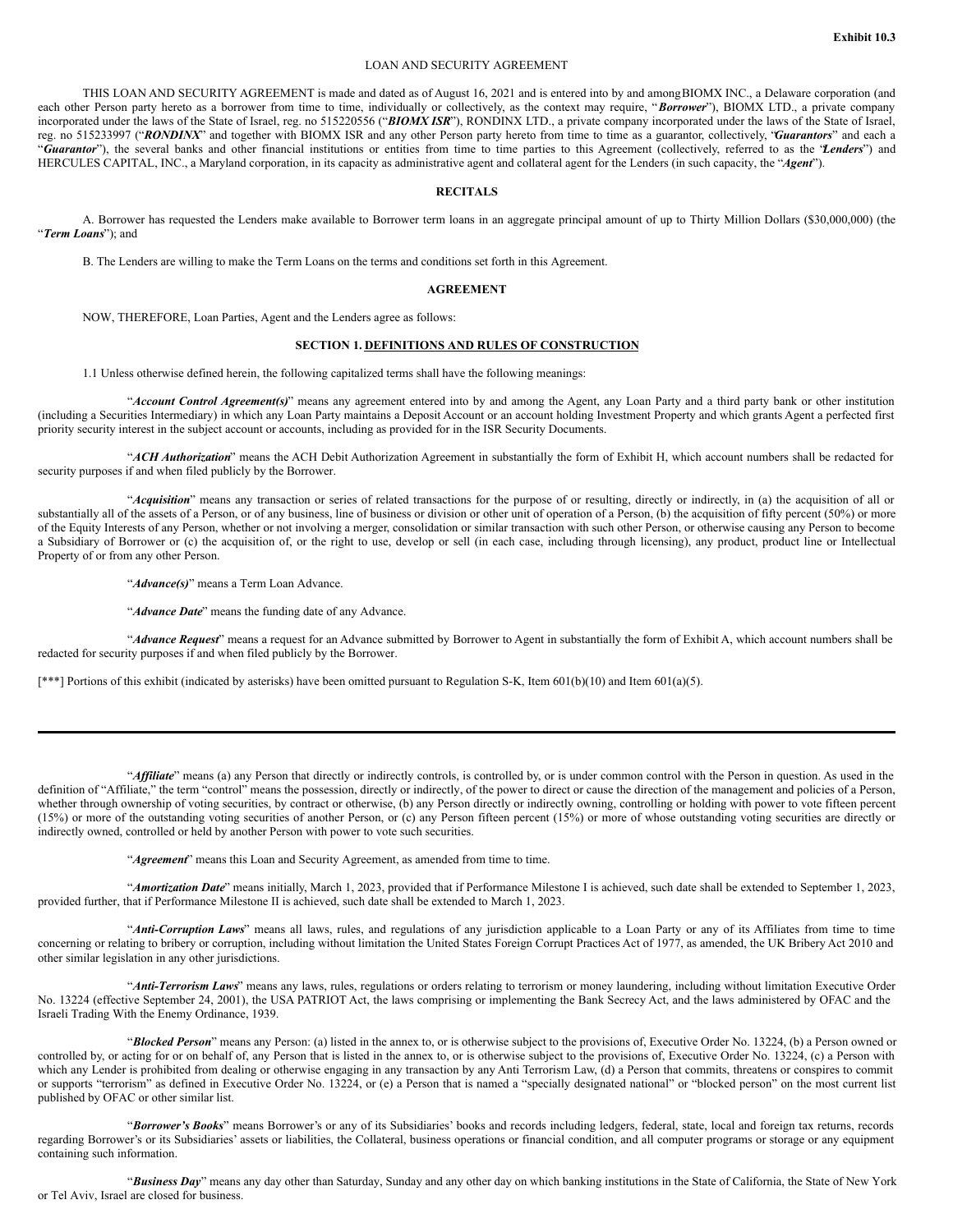means [\*\*\*]

"*Cash*" means all cash, cash equivalents and liquid funds.

"*Change in Control*" means (i) any reorganization, recapitalization, consolidation or merger (or similar transaction or series of related transactions) of Borrower, sale or exchange of outstanding shares (or similar transaction or series of related transactions) of Borrower in which the holders of Borrower's outstanding shares immediately before consummation of such transaction or series of related transactions do not, immediately after consummation of such transaction or series of related transactions, retain shares representing more than fifty percent (50%) of the voting power of the surviving entity of such transaction or series of related transactions (or the parent of such surviving entity if such surviving entity is wholly owned by such parent), in each case without regard to whether Borrower is the surviving entity, or (ii) a transaction whereby a Guarantor ceases to be wholly-owned, directly or indirectly, by Borrower.

[\*\*\*] Portions of this exhibit (indicated by asterisks) have been omitted pursuant to Regulation S-K, Item 601(b)(10) and Item 601(a)(5).

 $\mathfrak{Z}$ 

"*Closing Date*" means the date of this Agreement.

"*Code*" means the Internal Revenue Code of 1986, as amended.

"*Common Stock*" means the Common Stock, \$0.0001 par value per share, of the Borrower.

"Contingent Obligation" means, as applied to any Person, any direct or indirect liability, contingent or otherwise, of that Person with respect to (i) any Indebtedness, lease, dividend, letter of credit or other obligation of another, including any such obligation directly or indirectly guaranteed, endorsed, co-made or discounted or sold with recourse by that Person, or in respect of which that Person is otherwise directly or indirectly liable; (ii) any obligations with respect to undrawn letters of credit, corporate credit cards or merchant services issued for the account of that Person; and (iii) all obligations arising under any interest rate, currency or commodity swap agreement, interest rate cap agreement, interest rate collar agreement, or other agreement or arrangement designated to protect a Person against fluctuation in interest rates, currency exchange rates or commodity prices; provided, however, that the term "Contingent Obligation" shall not include endorsements for collection or deposit in the ordinary course of business. The amount of any Contingent Obligation shall be deemed to be an amount equal to the stated or determined amount of the primary obligation in respect of which such Contingent Obligation is made or, if not stated or determinable, the maximum reasonably anticipated liability in respect thereof as determined by such Person in good faith; provided, however, that such amount shall not in any event exceed the maximum amount of the obligations under the guarantee or other support arrangement. Notwithstanding the foregoing, no Permitted Bond Hedge Transaction or Permitted Warrant Transaction will be considered a Contingent Obligation of Borrower.

"*Copyright License*" means any written agreement granting any right to use any Copyright or Copyright registration, now owned or hereafter acquired by any Loan Party or in which any Loan Party now holds or hereafter acquires any interest.

"*Copyrights*" means all copyrights, whether registered or unregistered, held pursuant to the laws of the United States of America, any State thereof, or of any other country.

"*Deposit Accounts*" means any "deposit account," as such term is defined in the UCC, and includes any checking account, savings account, or certificate of

deposit.

"*Due Diligence Fee*" means Thirty Thousand Dollars (\$30,000), which fee has been paid to the Lenders prior to the Closing Date, and shall be deemed fully earned on such date regardless of the early termination of this Agreement.

"*Equity Interests*" means, with respect to any Person, the capital stock, partnership or limited liability company interest, or other equity securities or equity ownership interests of such Person.

"*ERISA*" means the Employee Retirement Income Security Act of 1974, as amended, and the regulations promulgated thereunder.

"*Excluded Accounts*" means (i) any Deposit Account that is used solely as a payroll account for the employees of any Loan Party or any of its Subsidiaries or the funds in which consist solely of funds held in trust for any director, officer or employee of such Loan Party or Subsidiary or any employee benefit plan maintained by such Loan Party or Subsidiary or funds representing deferred compensation for the directors and employees of such Loan Party or Subsidiary, collectively not to exceed 150% of the amount to be paid in the ordinary course of business in the then-next payroll cycle, (ii) escrow accounts, Deposit Accounts and trust accounts, in each case holding assets that are pledged or otherwise encumbered pursuant to clauses (vi) and (xiv) of the definition of Permitted Liens (but only to the extent required to be excluded pursuant to the underlying documents entered into in connection with such Permitted Liens in the ordinary course of business), (iii) accounts containing no (zero) balance and (iv) any Deposit Account with a balance less than, together with any other Deposit Account excluded pursuant to this clause (iv), in the aggregate, Fifty Thousand Dollars (\$50,000).

"*Excluded Assets*" means (i) motor vehicles and other equipment subject to a certificate of title statute, (ii) assets subject to a Lien permitted by clause (vii) of the definition of Permitted Liens for purchase money debt obligations, in each case in favor of a Person other than the Borrower and its Subsidiaries and permitted hereunder, if the contract or other agreement in which such Lien is granted prohibits the creation of any other Lien on such assets or creates a right of termination in favor of such Person (other than to the extent that any such prohibition would be rendered ineffective pursuant to the UCC of any relevant jurisdiction or any other applicable law), (iii) any governmental licenses or state or local franchises, charters and authorizations, to the extent a security interest in any such license, franchise, charter or authorization is prohibited or restricted thereby (other than to the extent that any such prohibition or restriction would be rendered ineffective pursuant to the UCC of any relevant jurisdiction or any other applicable law) (iv) nonassignable licenses or contracts, which by their terms require the consent of the licensor thereof or another party (other than to the extent that any such prohibition would be rendered ineffective pursuant to the UCC of any relevant jurisdiction or any other applicable law), (v) any Excluded Accounts and (vi) any Intellectual Property.

[\*\*\*] Portions of this exhibit (indicated by asterisks) have been omitted pursuant to Regulation S-K, Item 601(b)(10) and Item 601(a)(5).

3

"*GAAP*" means generally accepted accounting principles in the United States of America, as in effect from time to time.

"*Governmental Approval*" means any consent, authorization, approval, order, license, franchise, permit, certificate, accreditation, registration, filing or notice, of, issued by, from or to, or other act by or in respect of, any Governmental Authority, including for the testing, manufacturing, marketing and sales of a Product.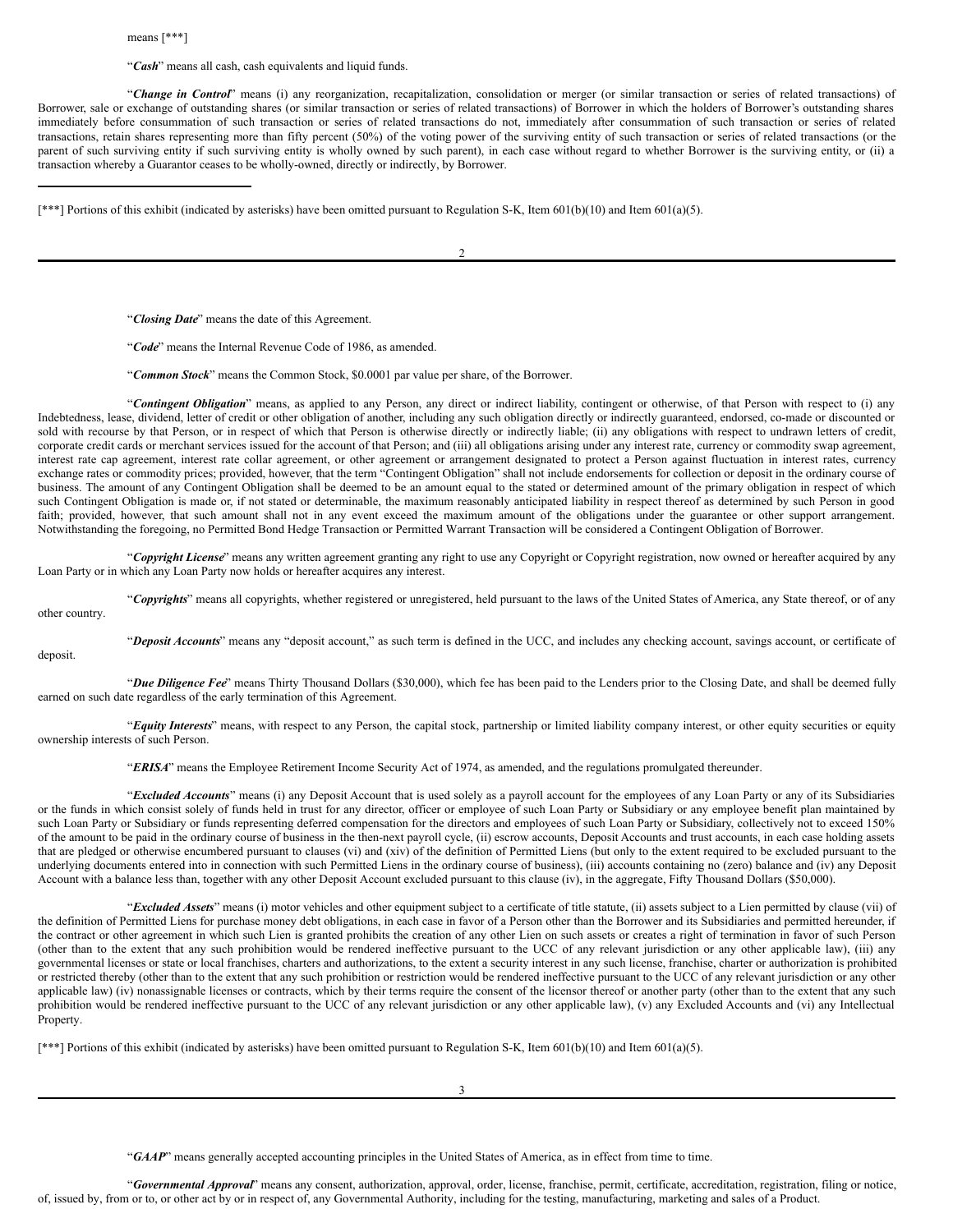"*Governmental Authority*" means the government of any nation, any political subdivision thereof, whether state, local, territory, province or otherwise, and any agency, authority, instrumentality, regulatory body, court, central bank or other entity exercising executive, legislative, judicial, taxing, regulatory or administrative powers or functions of or pertaining to government, any securities exchange and any self-regulatory organization.

"*Guarantor*" means BIOMX ISR, RONDINX and each other Person party hereto as a guarantor from time to time.

"IIA" is the Israel Innovation Authority of the Israeli Ministry of the Economy.

"*Indebtedness*" means indebtedness of any kind, including (a) all indebtedness for borrowed money or the deferred purchase price of property or services (excluding trade credit entered into in the ordinary course of business due within one hundred eighty (180) days), including reimbursement and other obligations with respect to surety bonds and letters of credit, (b) all obligations evidenced by notes, bonds, debentures or similar instruments, (c) all capital lease obligations, (d) equity securities of any Person subject to repurchase or redemption other than at the sole option of such Person, (e) "earnouts", purchase price adjustments, profit sharing arrangements, deferred purchase money amounts and similar payment obligations or continuing obligations of any nature arising out of purchase and sale contracts, (f) non-contingent obligations to reimburse any bank or Person in respect of amounts paid under a letter of credit, banker's acceptance or similar instrument, and (g) all Contingent Obligations. For the avoidance of doubt no Permitted Warrant Transaction shall be considered Indebtedness of the Borrower.

"*Initial Facility Charge*" means Two Hundred Twenty Five Thousand Dollars (\$225,000), which is payable to the Lenders in accordance with Section 4.1(f).

"*Intellectual Property*" means all of each Loan Party's Copyrights; Trademarks; Patents; Licenses; trade secrets and inventions; mask works; each Loan Party's applications therefor and reissues, extensions, or renewals thereof; and each Loan Party's goodwill associated with any of the foregoing, together with each Loan Party's rights to sue for past, present and future infringement of Intellectual Property and the goodwill associated therewith.

[\*\*\*] Portions of this exhibit (indicated by asterisks) have been omitted pursuant to Regulation S-K, Item 601(b)(10) and Item 601(a)(5).

"*Investment*" means (a) any beneficial ownership (including stock, partnership, limited liability company interests, or other securities) of or in any Person, (b) any loan, advance or capital contribution to any Person or (c) any Acquisition.

4

"*IRS*" means the United States Internal Revenue Service.

"*ISR BIOMX Debentures*" means the Debenture Fixed Charge Agreement and the Debenture Floating Charge Agreement, including all exhibits and schedules thereto and any Hebrew translation thereof, dated as of the Closing Date, by and between BIOMX ISR and Agent, as amended, restated, supplemented or otherwise modified, from time to time.

"*ISR RONDINX Debentures*" means the Debenture Fixed Charge Agreement and the Debenture Floating Charge Agreement, including all exhibits and schedules thereto and any Hebrew translation thereof, dated as of the Closing Date, by and between RONDINX ISR and Agent, as amended, restated, supplemented or otherwise modified, from time to time.

"*ISR Security Document(s)*" means, collectively, the ISR BIOMX Debentures, the ISR RONDINX Debentures, and any other collateral security document entered into governed by the laws of Israel, including all exhibits and schedules thereto and any Hebrew translation thereof, as amended, restated, supplemented or otherwise modified, from time to time.

"*Joinder Agreements*" means for each Subsidiary, a completed and executed Joinder Agreement in substantially the form attached hereto as Exhibit F.

"*License*" means any Copyright License, Patent License, Trademark License or other license of rights or interests.

"*Lien*" means any mortgage, deed of trust, pledge, hypothecation, assignment for security, security interest, encumbrance, levy, lien or charge of any kind, whether voluntarily incurred or arising by operation of law or otherwise, against any property, any conditional sale or other title retention agreement, and any lease in the nature of a security interest.

"*Loan*" means the Advances made under this Agreement.

"*Loan Documents*" means this Agreement, the promissory notes (if any), the ACH Authorization, the Account Control Agreements, the Joinder Agreements, all UCC Financing Statements, any Pledge Agreement, any ISR Security Document, and any other documents executed in connection with the Secured Obligations or the transactions contemplated hereby, as the same may from time to time be amended, modified, supplemented or restated.

"*Loan Party*" means the Borrower and each Guarantor.

"Market Capitalization" means for any given date of determination, an amount equal to (a) the closing price of the Common Stock as reported for such date of determination (it being understood that a "trading day" shall mean a day on which shares of Common Stock trade on the NYSE in an ordinary trading session) multiplied by (b) the total number of issued and outstanding shares of Common Stock that are issued and outstanding on the date of the determination and listed on the NYSE (or, if the primary listing of such Common Stock is on another exchange, on such other exchange). Such determination shall be appropriately adjusted for any stock dividend, stock split, stock combination, reclassification or other similar transaction during the applicable calculation period.

[\*\*\*] Portions of this exhibit (indicated by asterisks) have been omitted pursuant to Regulation S-K, Item 601(b)(10) and Item 601(a)(5).

5

"Material Adverse Effect" means a material adverse effect upon: (i) the business, operations, properties, assets or financial condition of the Loan Parties and their Subsidiaries taken as a whole; or (ii) the ability of the Loan Parties to perform or pay the Secured Obligations in accordance with the terms of the Loan Documents, or the ability of Agent or the Lenders to enforce any of its rights or remedies with respect to the Secured Obligations; or (iii) the Collateral or Agent's Liens on the Collateral or the priority of such Liens.

"*Maximum Term Loan Amount*" means Thirty Million Dollars (\$30,000,000).

"*Non-Disclosure Agreement*" means that certain Mutual Confidentiality Agreement by and between BIOMX ISR and Agent dated as of May 14, 2021.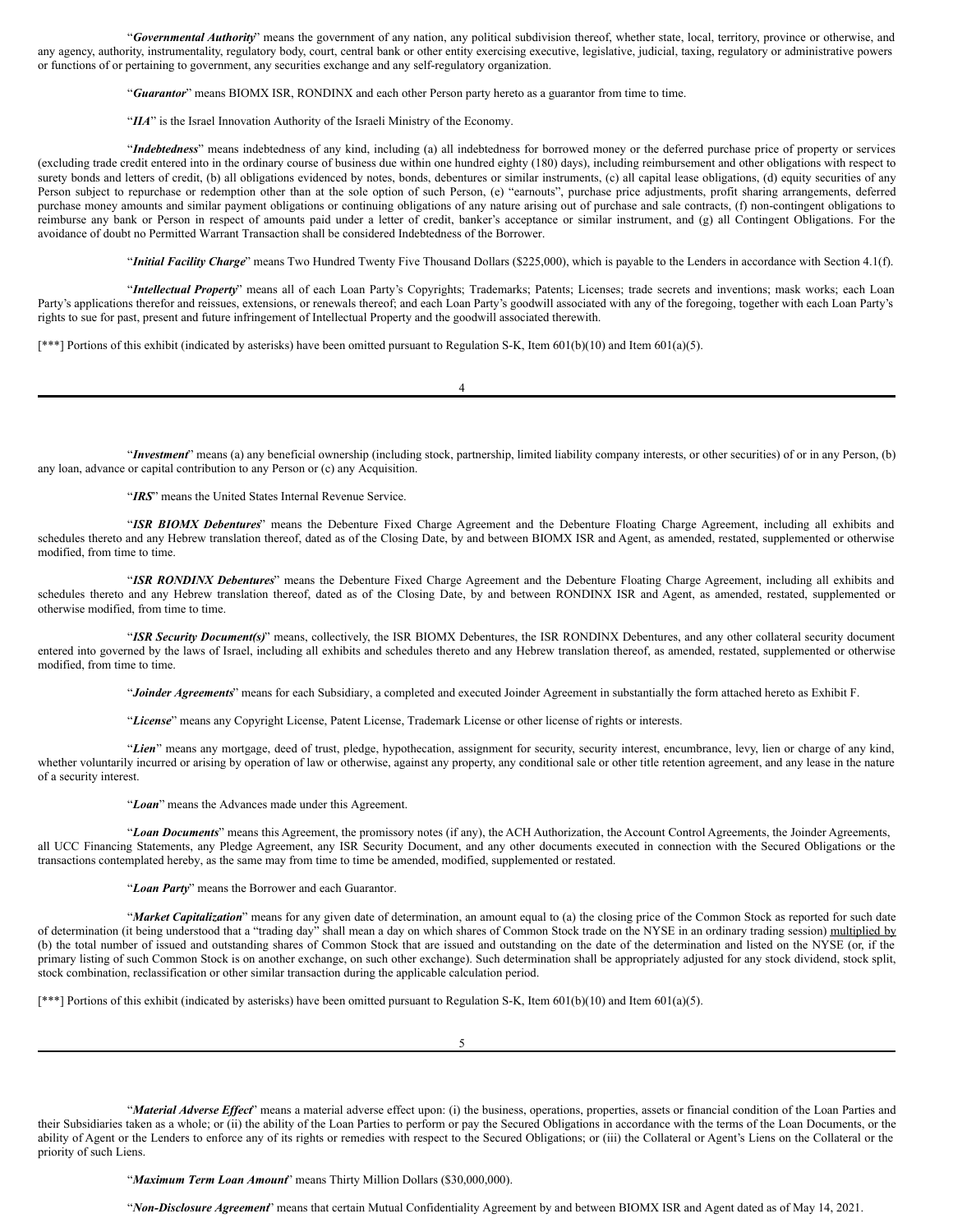"OFAC" is the U.S. Department of Treasury Office of Foreign Assets Control.

"*OFAC Lists*" are, collectively, the Specially Designated Nationals and Blocked Persons List maintained by OFAC pursuant to Executive Order No. 13224, 66 Fed. Reg. 49079 (Sept. 25, 2001) and/or any other list of terrorists or other restricted Persons maintained pursuant to any of the rules and regulations of OFAC or pursuant to any other applicable Executive Orders.

"*Participant Register*" has the meaning specified in Section 11.8.

"*Patent License*" means any written agreement granting any right with respect to any invention on which a Patent is in existence or a Patent application is pending, in which agreement any Loan Party now holds or hereafter acquires any interest.

"*Patents*" means all letters patent of, or rights corresponding thereto, in the United States of America or in any other country, all registrations and recordings thereof, and all applications for letters patent of, or rights corresponding thereto, in the United States of America or any other country.

"*Performance Milestone I*" means (a) no Event of Default shall have occurred and be continuing and (b) Borrower shall h

"*Performance Milestone I*" means (a) no Event of Default shall have occurred and be continuing and (b) Borrower shall have achieved the protocol-specified primary endpoints in at least two of the following three clinical trials evaluating the safety of a Product: [\*\*\*], such that the data supports from each of these two trials, in the judgment of the Borrower's board of directors, the initiation of Phase 2b or Phase 3 trials in such program as the next step in clinical development, and in each case, Agent shall have received supporting documentation thereof, which shall be subject to Agent's reasonable verification.

"*Performance Milestone II*" means (a) no Event of Default shall have occurred and be continuing and (b) Borrower has entered into a definitive agreement for [\*\*\*] of [\*\*\*] reasonably deemed validating by Agent, and the Company has dosed the first patient in [\*\*\*], and, in each case, Agent shall have received supporting documentation thereof, which shall be subject to Agent's reasonable verification.

"*Permitted Acquisition*" means any Acquisition by any Loan Party, which is conducted in accordance with the following requirements:

(a) such Acquisition is of a business or Person or product engaged in a line of business related to that of the Borrower or its Subsidiaries;

(b) if such Acquisition is structured as a stock acquisition, then the Person so acquired shall either (i) become a wholly-owned Subsidiary of a Loan Party or of a Subsidiary and such Loan Party shall comply, or cause such Subsidiary to comply, with 7.13 hereof or (ii) such Person shall be merged with and into a Loan Party (with the Loan Party being the surviving entity);

[\*\*\*] Portions of this exhibit (indicated by asterisks) have been omitted pursuant to Regulation S-K, Item 601(b)(10) and Item 601(a)(5).

| I<br>٦<br>۰, |  |
|--------------|--|

(c) if such Acquisition is structured as the acquisition or in-licensing of assets, such assets shall be acquired by a Loan Party, and shall be free and clear of Liens other than Permitted Liens;

(d) the Loan Party shall have delivered to the Lenders not less than fifteen (15) nor more than forty five (45) days prior to the date of such Acquisition, notice of such Acquisition together with pro forma projected financial information, copies of all material documents relating to such acquisition, and historical financial statements for such acquired entity, division or line of business, in each case in form and substance satisfactory to the Lenders and demonstrating compliance with the covenants set forth in Section 7.19 hereof on a pro forma basis as if the Acquisition occurred on the first day of the most recent measurement period;

(e) both immediately before and after such Acquisition no Default or Event of Default shall have occurred and be continuing;

(f) such Person or property being so acquired shall be subject to Agent's first priority Lien; and

(g) the sum of the purchase price of such proposed new Acquisition, computed on the basis of total acquisition consideration paid or incurred, or to be paid or incurred, by such Loan Party with respect thereto, including the amount of Permitted Indebtedness assumed or to which such assets, businesses or business or ownership interest or shares, or any Person so acquired, is subject, and any contingent acquisition consideration payments paid pursuant to any Acquisition consummated prior to the Closing Date, shall not be greater than \$5,000,000 for all such Acquisitions in any fiscal year; provided that Acquisition consideration funded by proceeds from the sale and issuance of a Loan Party's Equity Interests in a transaction not resulting in a Change in Control, which sale and issuance has a primary purpose to fund such Acquisition, and which sale and issuance is consummated substantially contemporaneously with (and in any event, prior to, but no not more than ninety (90) days prior to) the consummation of such Acquisition (or funded by other equity financing proceeds as approved by Agent in its discretion), shall be disregarded in determining compliance with this clause (g).

"*Permitted Bond Hedge Transaction*" means any call or capped call option (or substantively equivalent derivative transaction) relating to the Common Stock (or other securities or property following a merger event or other change of the Common Stock) purchased by Borrower in connection with the issuance of any Permitted Convertible Debt and as may be amended in accordance with its terms; *provided* that, the net purchase price of any such call option transaction less the amount received by Borrower in respect of any Permitted Warrant Transaction in connection with such issuance of Permitted Convertible Debt shall not exceed 20% of the gross proceeds to Borrower from such issuance of Permitted Convertible Debt; *provided further* that the terms, conditions and covenants of each such call option transaction are customary for agreements of such type, as determined in good faith by Borrower.

"*Permitted Convertible Debt*" means Indebtedness of the Borrower that is convertible into a fixed number (subject to customary anti-dilution adjustments, "make-whole" increases and other customary changes thereto) of shares of Common Stock (or other securities or property following a merger event or other change of the Common Stock), cash or any combination thereof (with the amount of such cash or such combination determined by reference to the market price of such Common Stock or such other securities); *provided* that such Indebtedness shall (a) not require any scheduled amortization or otherwise require payment of principal prior to, or have a scheduled maturity date, earlier than, one hundred eighty (180) days after the Term Loan Maturity Date, (b) be unsecured, (c) be on terms and conditions customary for Indebtedness of such type, as determined in good faith by the Borrower; and (d) not be guaranteed by any Subsidiary of Borrower; *provided further*, that any cross-default or cross-acceleration event of default (each howsoever defined) provision contained therein that relates to indebtedness or other payment obligations of Borrower (or any of its Subsidiaries) (such indebtedness or other payment obligations, a "*Cross-Default Reference Obligation*") contains a cure period of at least thirty (30) calendar days (after written notice to the issuer of such Indebtedness by the trustee or to such issuer and such trustee by holders of at least 25% in aggregate principal amount of such Indebtedness then outstanding) before a default, event of default, acceleration or other event or condition under such Cross-Default Reference Obligation results in an event of default under such cross-default or crossacceleration provision.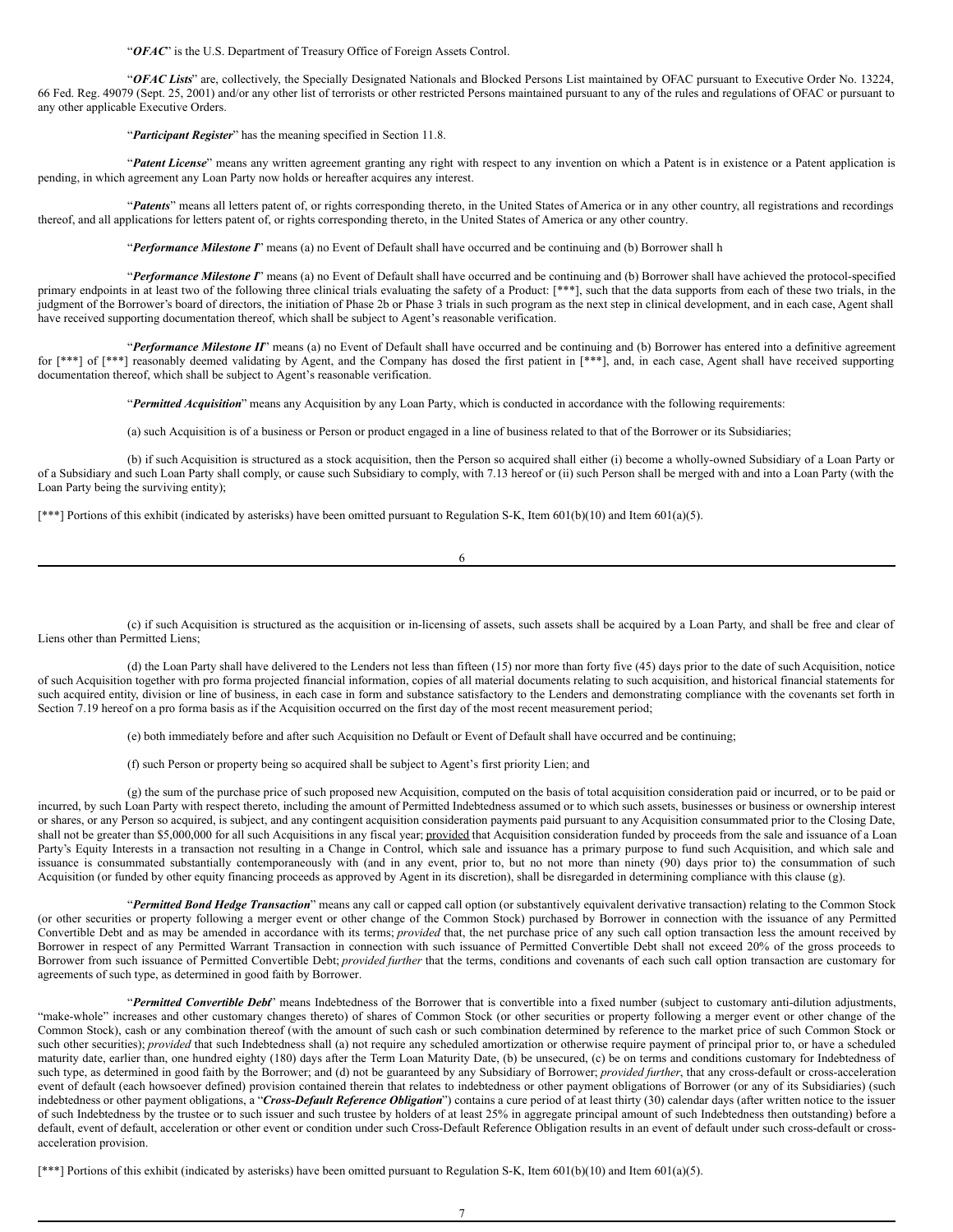"*Permitted Exclusive License*" means an exclusive License to commercialize, within the United States, BX001.

"*Permitted Indebtedness*" means:

(i) Indebtedness of any Loan Party in favor of the Lenders or Agent arising under this Agreement or any other Loan Document;

(ii) Indebtedness existing on the Closing Date which is disclosed in Schedule 1A;

(iii) Indebtedness of up to \$250,000 outstanding at any time secured by a Lien described in clause (vii) of the defined term "Permitted Liens," provided such Indebtedness does not exceed the cost of the Equipment financed with such Indebtedness;

(iv) Indebtedness to trade creditors incurred in the ordinary course of business;

(v) Indebtedness incurred in the ordinary course of business with corporate credit cards in an amount not to exceed \$500,000 at any time outstanding;

(vi) Indebtedness that also constitutes a Permitted Investment;

(vii) Subordinated Indebtedness;

(viii) reimbursement obligations in connection with letters of credit that are secured by Cash and issued on behalf of a Loan Party or a Subsidiary thereof in an amount not to exceed \$500,000 at any time outstanding;

(ix) Indebtedness consisting of financing of insurance premiums in the ordinary course of business;

(x) Indebtedness under interest rate or foreign currency exchange agreements, commodity price protection agreements or other similar agreements entered into by any Loan Party in the ordinary course of business;

(xi) other unsecured Indebtedness in an amount not to exceed \$500,000 at any time outstanding;

(xii) intercompany Indebtedness as long as each of the Subsidiary obligor and the Subsidiary obligee under such Indebtedness is a Loan Party or a Subsidiary that has executed a Joinder Agreement;

(xiii) Permitted Convertible Debt not to exceed \$150,000,000.00 in aggregate principal amount at any one time outstanding; and

(xiv) extensions, refinancings and renewals of any items of Permitted Indebtedness, provided that the principal amount is not increased or the terms modified to impose materially more burdensome terms upon a Loan Party or its Subsidiary, as the case may be, except to the extent of any premiums or penalties, accrued and unpaid interest thereon and reasonable fees and expenses associated with such extensions, refinancing and renewals.

#### "*Permitted Investment*" means:

(i) Investments existing on the Closing Date which are disclosed in Schedule 1B;

[\*\*\*] Portions of this exhibit (indicated by asterisks) have been omitted pursuant to Regulation S-K, Item 601(b)(10) and Item 601(a)(5).

8

(ii) (a) marketable direct obligations issued or unconditionally guaranteed by the United States of America or any agency or any State thereof maturing within one year from the date of acquisition thereof currently having a rating of at least A-2 or P-2 from either Standard & Poor's Corporation or Moody's Investors Service, (b) commercial paper maturing no more than one year from the date of creation thereof and currently having a rating of at least A-2 or P-2 from either Standard & Poor's Corporation or Moody's Investors Service, (c) certificates of deposit issued by any bank with assets of at least \$500,000,000 maturing no more than one year from the date of investment therein, (d) money market accounts and (e) other Investments described in the Borrower's investment policy as approved by Agent in writing (it being understood that the investment policy provided to Agent prior to the Closing Date shall be deemed approved in writing) and the Borrower's board of directors from time to time;

(iii) repurchases of shares or stock from former employees, directors, or consultants of a Loan Party under the terms of applicable repurchase agreements at the original issuance price of such securities in an aggregate amount not to exceed \$350,000 in any fiscal year, provided that no Event of Default has occurred, is continuing or could exist immediately after giving effect to the repurchases;

(iv) Investments accepted in connection with Permitted Transfers;

(v) Investments (including debt obligations) (a) received in connection with the bankruptcy or reorganization of customers or suppliers and in settlement of delinquent or doubtful obligations of, and other disputes with, customers or suppliers arising in the ordinary course of any Loan Party's business, (b) Investments consisting of the endorsement of negotiable instruments for deposit or collection or similar transactions in the ordinary course of business and (c) any "at the market" securities issued and purchased pursuant to the Borrower's current "at the market" facility and similar facilities;

(vi) Investments consisting of notes receivable of, or prepaid royalties and other credit extensions, to customers and suppliers who are not Affiliates, in the ordinary course of business, provided that this subparagraph (vi) shall not apply to Investments of a Loan Party in any Subsidiary;

(vii) Investments consisting of loans not involving the net transfer on a substantially contemporaneous basis of cash proceeds to employees, officers or directors relating to the purchase of capital stock of Borrower pursuant to employee share or stock purchase plans or other similar agreements approved by Borrower's board of directors;

(viii) Investments consisting of travel, relocation loans, and other loan advances (or guarantees thereof) to employees, officers and directors advances in the ordinary course of business;

(ix) Investments in newly-formed Subsidiaries, provided that each such Subsidiary enters into a Joinder Agreement promptly after its formation by a Loan Party and execute such other documents as shall be reasonably requested by Agent;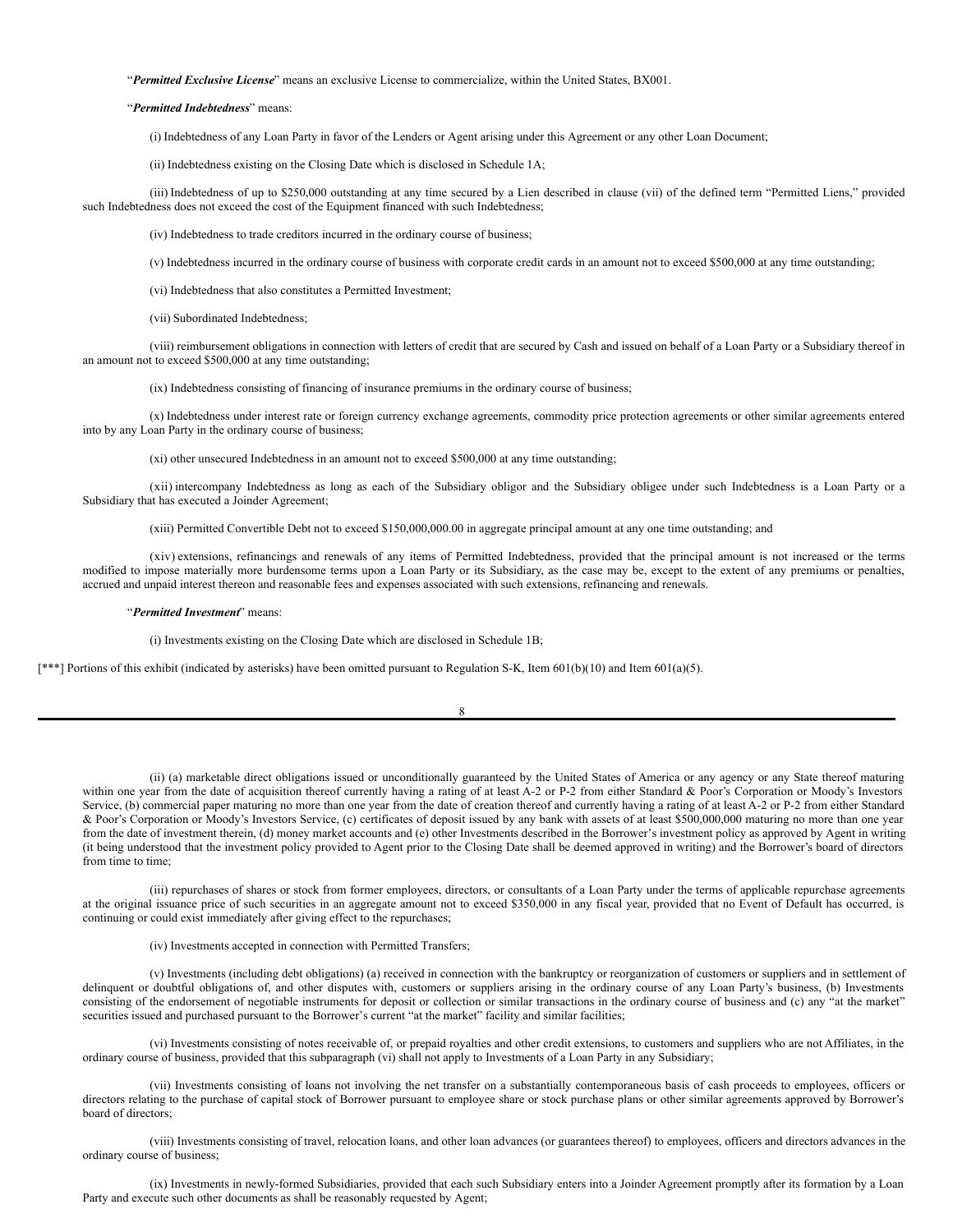(x) Investments in Loan Parties, subject to compliance with Section 7.17;

(xi) Investments in Subsidiaries that are not Loan Parties in an aggregate amount not to exceed \$250,000 per fiscal year;

(xii) joint ventures or strategic alliances in the ordinary course of a Loan Party's business consisting of the nonexclusive licensing of technology, the development of technology or the providing of technical support, provided that any cash Investments by Loan Parties do not exceed \$1,000,000 in the aggregate in any fiscal year;

(xiii) Investments consisting of Permitted Acquisitions;

[\*\*\*] Portions of this exhibit (indicated by asterisks) have been omitted pursuant to Regulation S-K, Item 601(b)(10) and Item 601(a)(5).

 $\alpha$ 

(xiv) Borrower's entry into (including payments of premiums in connection therewith), and the performance of obligations under, any Permitted Bond Hedge Transactions and Permitted Warrant Transactions in accordance with their terms; and

(xv) additional Investments that do not exceed \$500,000 in the aggregate.

"*Permitted Liens*" means:

(i) Liens in favor of Agent or the Lenders;

(ii) Liens existing on the Closing Date which are disclosed in Schedule 1C;

(iii) Liens for taxes, fees, assessments or other governmental charges or levies, either not yet due or being contested in good faith by appropriate proceedings; provided, that the Borrower (or the applicable Loan Party) maintains adequate reserves therefor on Borrower's Books in accordance with GAAP;

(iv) Liens securing claims or demands of materialmen, artisans, mechanics, carriers, warehousemen, landlords and other like Persons arising in the ordinary course of business and imposed without action of such parties; provided, that the payment thereof is not yet required;

(v) Liens arising from judgments, decrees or attachments in circumstances which do not constitute an Event of Default hereunder;

(vi) deposits to secure the performance of obligations (including by way of deposits to secure letters of credit issued to secure the same) under clinical and commercial supply and/or manufacturing agreements entered into in the ordinary course of business and the following deposits, to the extent made in the ordinary course of business: deposits under worker's compensation, unemployment insurance, social security and other similar laws, or to secure the performance of bids, tenders or contracts (other than for the repayment of borrowed money) or to secure indemnity, performance or other similar bonds for the performance of bids, tenders or contracts (other than for the repayment of borrowed money) or to secure statutory obligations (other than Liens arising under ERISA or environmental Liens) or surety or appeal bonds, or to secure indemnity, performance or other similar bonds;

(vii) Liens on Equipment, software or other intellectual property constituting purchase money Liens and Liens in connection with capital leases securing Indebtedness permitted in clause (iii) of "Permitted Indebtedness";

(viii) Liens incurred in connection with Subordinated Indebtedness;

(ix) leasehold interests in leases or subleases and licenses or sublicenses granted in the ordinary course of business and not interfering in any material respect with the business of the licensor;

(x) Liens in favor of customs and revenue authorities arising as a matter of law to secure payment of custom duties that are promptly paid on or before the date they become due;

(xi) Liens on insurance proceeds securing the payment of financed insurance premiums that are promptly paid on or before the date they become due (provided that such Liens extend only to such insurance proceeds and not to any other property or assets);

(xii) statutory and common law rights of set-off and other similar rights as to deposits of cash and securities in favor of banks, other depository institutions and brokerage firms;

(xiii) easements, zoning restrictions, rights-of-way and similar encumbrances on real property imposed by law or arising in the ordinary course of business so long as they do not materially impair the value or marketability of the related property;

[\*\*\*] Portions of this exhibit (indicated by asterisks) have been omitted pursuant to Regulation S-K, Item 601(b)(10) and Item 601(a)(5).

10

(xiv) (A) Liens on Cash securing obligations permitted under clause (viii) of the definition of Permitted Indebtedness and (B) security deposits in connection with real property leases, the combination of (A) and (B) in an aggregate amount not to exceed \$250,000 at any time;

(xv) licenses permitted hereunder;

(xvi) any encumbrances in favor of the IIA; and

(xvii) Liens incurred in connection with the extension, renewal or refinancing of the Indebtedness secured by Liens of the type described above; provided, that any extension, renewal or replacement Lien shall be limited to the property encumbered by the existing Lien and the principal amount of the Indebtedness being extended, renewed or refinanced (as may have been reduced by any payment thereon) does not increase except to the extent of any premiums or penalties, accrued and unpaid interest thereon and reasonable fees and expenses associated with such extensions, refinancing and renewals.

"*Permitted Transfers*" means: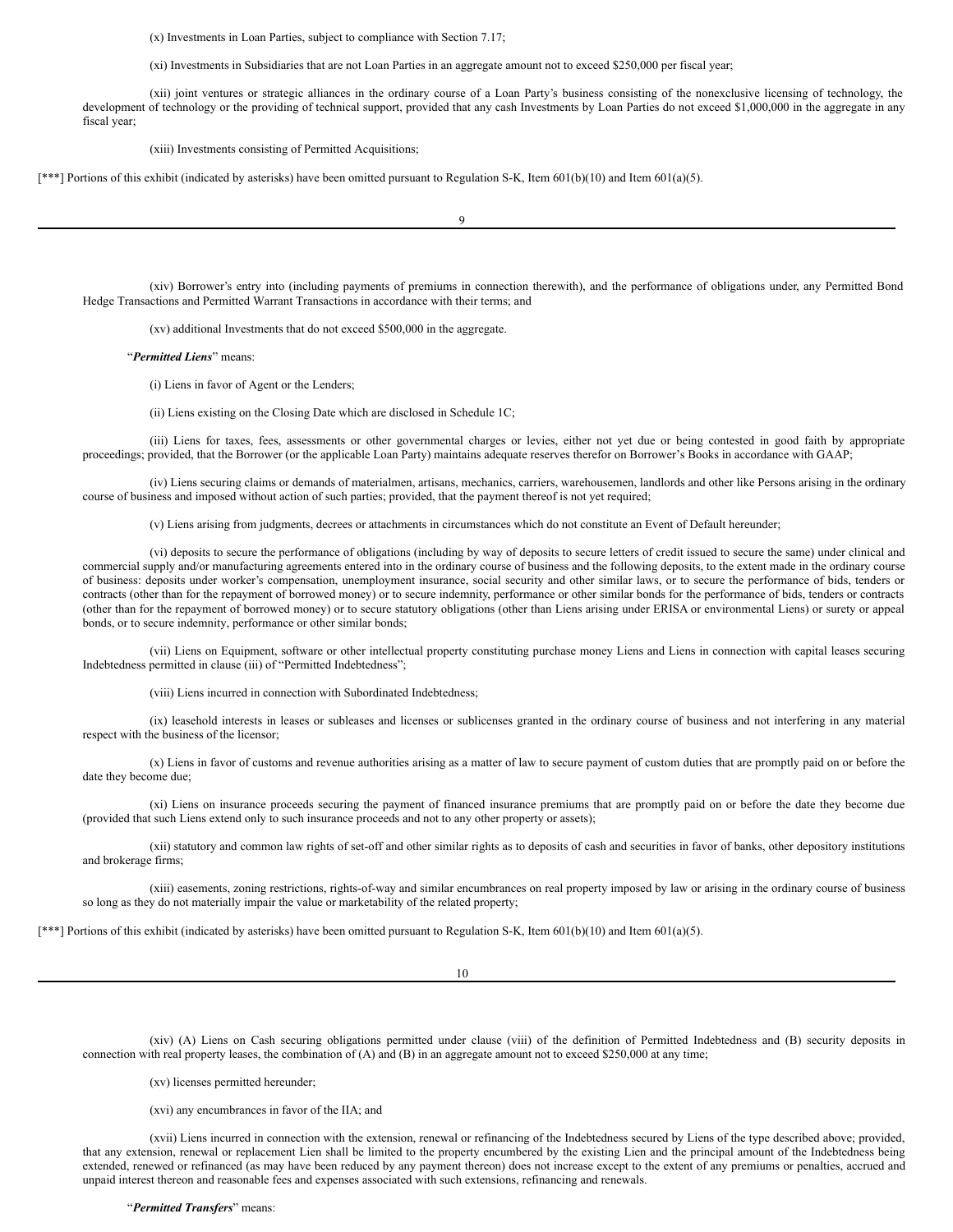(i) sales, transfers or dispositions of Inventory in the ordinary course of business,

(ii) licenses, sublicenses and similar arrangements for the use of Intellectual Property in the ordinary course of business on arm's length terms that could not result in legal transfer of the licensed property that may be exclusive in respects other than territory or may be exclusive as to territory but only as to discrete geographical areas outside of the United States of America in the ordinary course of business (except for the Permitted Exclusive License),

(iii) dispositions of worn-out, obsolete or surplus Equipment at fair market value (as reasonably determined by the Borrower) in the ordinary course of business, and

(iv) other Transfers of assets having a fair market value of not more than \$500,000 in the aggregate in any fiscal year.

"*Permitted Warrant Transaction*" means any call option, warrant or right to purchase (or substantively equivalent derivative transaction) relating to Common Stock (or other securities or property following a merger event or other change of the Common Stock) and/or cash (in an amount determined by reference to the price of such Common Stock) sold by Borrower substantially concurrently with any purchase by Borrower of a related Permitted Bond Hedge Transaction and as may be amended in accordance with its terms; provided that (x) that the terms, conditions and covenants of each such call option transaction are customary for agreements of such type, as determined in good faith by the Borrower and (y) such call option transaction would be classified as an equity instrument in accordance with GAAP.

"*Person*" means any individual, sole proprietorship, partnership, joint venture, trust, unincorporated organization, association, corporation, limited liability company, institution, other entity or government.

"*Pledge Agreement*" means the Pledge Agreement dated as of the date hereof, between the Borrower and Agent, as amended, restated, supplemented or otherwise modified from time to time, and any other pledge agreement entered into to secure the Secured Obligations.

[\*\*\*] Portions of this exhibit (indicated by asterisks) have been omitted pursuant to Regulation S-K, Item 601(b)(10) and Item 601(a)(5).

11

"*Products*" means all pharmaceuticals, therapeutics, R&D platforms, products, software, service offerings, technical data or technology currently being designed, manufactured or sold by any Loan Party or which any Loan Party intends to sell, license, or distribute in the future including any products or service offerings under development, collectively, together with all pharmaceuticals, therapeutics, R&D platform, products, software, service offerings, technical data or technology that have been sold, licensed or distributed by a Loan Party since its organization.

"*Qualified Cash*" means the amount of Borrower's Cash held in accounts in the United States subject to an Account Control Agreement in favor of Agent.

"*Qualified Cash A/P Amount*" means the amount of Borrower's and its Subsidiaries' accounts payable that have not been paid within one hundred eighty (180) days from the invoice date of the relevant account payable.

"*Receivables*" means (i) all of each Loan Party's Accounts, Instruments, Documents, Chattel Paper, Supporting Obligations, letters of credit, proceeds of any letter of credit, and Letter of Credit Rights, and (ii) all customer lists, software, and business records related thereto.

"*Redemption Conditions*" means, with respect to any payment of cash in respect of the principal amount of any Permitted Convertible Debt, satisfaction of each of the following events: (a) no Default or Event of Default shall exist or result therefrom, and (b) both immediately before and at all times after such redemption, Borrower's Qualified Cash shall be no less than 150% of the outstanding Secured Obligations.

"*Register*" has the meaning specified in Section 11.7.

"*Required Lenders*" means at any time, the holders of more than 50% of the sum of the aggregate unpaid principal amount of the Term Loans then

"*Sanctioned Country*" means, at any time, a country or territory which is the subject or target of any Sanctions.

"*Sanctioned Person*" means, at any time, (a) any Person listed in any Sanctions-related list of designated Persons maintained by the Office of Foreign Assets Control of the U.S. Department of the Treasury or the U.S. Department of State, or by the United Nations Security Council, the European Union or any EU member state, (b) any Person operating, organized or resident in a Sanctioned Country or (c) any Person controlled by any such Person.

"*Sanctions*" means economic or financial sanctions or trade embargoes imposed, administered or enforced from time to time by (a) the U.S. government, including those administered by the Office of Foreign Assets Control of the U.S. Department of the Treasury or the U.S. Department of State, or (b) the United Nations Security Council, the European Union or Her Majesty's Treasury of the United Kingdom.

"*Secured Obligations*" means each Loan Party's obligations under this Agreement and any Loan Document, including any obligation to pay any amount now owing or later arising.

"*Subordinated Indebtedness*" means Indebtedness subordinated to the Secured Obligations in amounts and on terms and conditions satisfactory to Agent in its sole discretion and subject to a subordination agreement in form and substance satisfactory to Agent in its sole discretion. For the avoidance of doubt Permitted Convertible Debt shall not constitute Subordinated Indebtedness.

"*Subsequent Financing*" means the closing of any Loan Party financing which becomes effective after the Closing Date and is broadly marketed to multiple

investors.

outstanding.

[\*\*\*] Portions of this exhibit (indicated by asterisks) have been omitted pursuant to Regulation S-K, Item 601(b)(10) and Item 601(a)(5).

"*Subsidiary*" means an entity, whether a corporation, partnership, limited liability company, joint venture or otherwise, in which any Loan Party owns or controls, either directly or indirectly, 50% or more of the outstanding voting securities, including each entity listed on Schedule 1 hereto.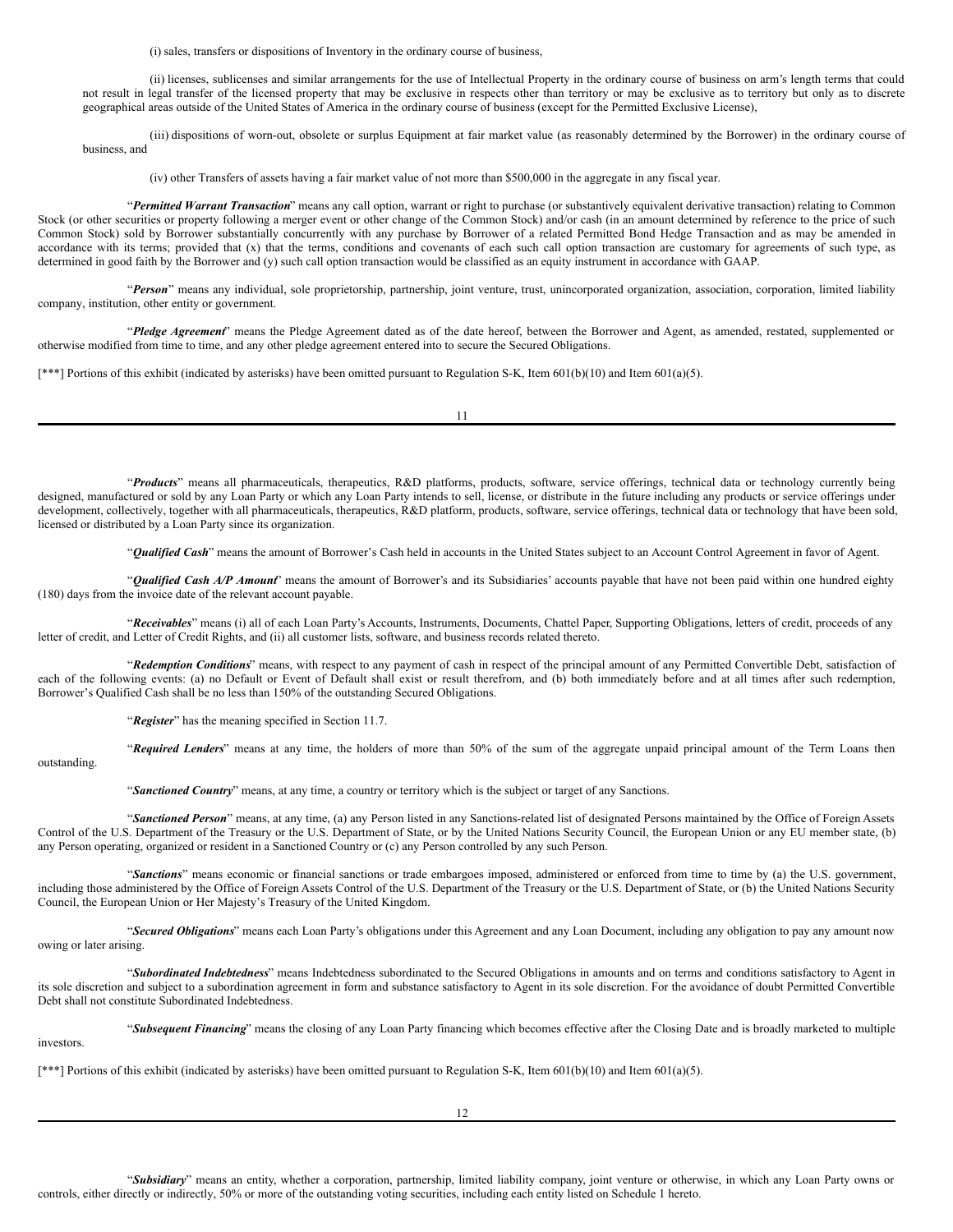"*Taxes*" means all present or future taxes, levies, imposts, duties, deductions, withholdings (including backup withholding), assessments, fees or other charges imposed by any Governmental Authority, including the Israeli Income Tax Ordinance, 5721-1961, and the Israeli Value Added Tax Law, 5735-1975, and including any interest or linkage paid in connection therewith, additions to tax or penalties applicable thereto.

"*Term Commitment*" means as to any Lender, the obligation of such Lender, if any, to make a Term Loan Advance to a Borrower in a principal amount not to exceed the amount set forth under the heading "Term Commitment" opposite such Lender's name on Schedule 1.1.

"*Term Loan Advance*" means each Tranche 1 Advance, Tranche 2 Advance, Tranche 3 Advance and any other Term Loan funds advanced under this Agreement.

"*Term Loan Interest Rate*" means for any day a per annum rate of interest equal to the greater of either (i) the prime rate as reported in The Wall Street Journal plus 5.70%, and (ii) 8.95%.

"*Term Loan Maturity Date*" means initially, September 1, 2025, provided that if Performance Milestone I is achieved, such date shall be extended to March 1, 2026, provided further, that if Performance Milestone II is achieved, such date shall be extended to September 1, 2026; provided, in each case, that if such day is not a Business Day, the Term Loan Maturity Date shall be the immediately preceding Business Day.

"*Trademark License*" means any written agreement granting any right to use any Trademark or Trademark registration, now owned or hereafter acquired by any Loan Party or in which any Loan Party now holds or hereafter acquires any interest.

"*Trademarks*" means all trademarks (registered, common law or otherwise) and any applications in connection therewith, including registrations, recordings and applications in the United States Patent and Trademark Office or in any similar office or agency of the United States of America, any State thereof or any other country or any political subdivision thereof.

"*Tranche 2 Facility Charge*" means an amount equal to one half of one percent (0.5%) of the principal amount of the Tranche 2 Advance funded, which is payable to the Lenders in accordance with Section 4.2(d).

"*Tranche 3 Facility Charge*" means an amount equal to one half of one percent (0.5%) of the principal amount of the Tranche 3 Advance funded, which is payable to the Lenders in accordance with Section 4.2(d).

"*UCC*" means the Uniform Commercial Code as the same is, from time to time, in effect in the State of California; provided, that in the event that, by reason of mandatory provisions of law, any or all of the attachment, perfection or priority of, or remedies with respect to, Agent's Lien on any Collateral is governed by the Uniform Commercial Code as the same is, from time to time, in effect in a jurisdiction other than the State of California, then the term "UCC" shall mean the Uniform Commercial Code as in effect, from time to time, in such other jurisdiction solely for purposes of the provisions thereof relating to such attachment, perfection, priority or remedies and for purposes of definitions related to such provisions.

"*U.S. Person*" means any Person that is a "United States person" as defined in Section 7701(a)(30) of the Code.

[\*\*\*] Portions of this exhibit (indicated by asterisks) have been omitted pursuant to Regulation S-K, Item 601(b)(10) and Item 601(a)(5).

#### 13

1.2 The following terms are defined in the Sections or subsections referenced opposite such terms:

| <b>Defined Term</b>             | <b>Section</b> |
|---------------------------------|----------------|
| Agent                           | Preamble       |
| Assignee                        | 11.14          |
| <b>Borrower</b>                 | Preamble       |
| Claims                          | 11.11          |
| Collateral                      | 3.1            |
| <b>Confidential Information</b> | 11.13          |
| <b>End of Term Charge</b>       | 2.6            |
| <b>Event of Default</b>         | 9              |
| <b>Financial Statements</b>     | 7.1            |
| <b>Guaranteed Obligations</b>   | 12.1           |
| <b>Guarantor</b>                | Preamble       |
| <b>IIA Grants</b>               | 5.15           |
| <b>Indemnified Person</b>       | 6.3            |
| <b>Israeli Guarantee Law</b>    | 12.2           |
| <b>Israeli Insolvency Law</b>   | 9.5            |
| Israeli ROC                     | 4.1(f)         |
| <b>Israeli Companies Law</b>    | 11.20          |
| Lenders                         | Preamble       |
| <b>Liabilities</b>              | 6.3            |
| <b>Maximum Rate</b>             | 2.3            |
| <b>Open Source License</b>      | 5.10           |
| <b>Participant Register</b>     | 11.8           |
| <b>Prepayment Charge</b>        | 2.5            |
| <b>Publicity Materials</b>      | 11.19          |
| Register                        | 11.7           |
| <b>Rights to Payment</b>        | 3.1            |
| <b>Specified Disputes</b>       | 5.10(g)        |
| <b>Third Party IP</b>           | 5.10(i)        |
| <b>Tranche 1 Advance</b>        | 2.2(a)         |
| <b>Tranche 2 Advance</b>        | 2.2(a)         |
| <b>Tranche 3 Advance</b>        | 2.2(a)         |

1.3 Unless otherwise specified, all references in this Agreement or any Annex or Schedule hereto to a "Section," "subsection," "Exhibit," "Annex," or "Schedule" shall refer to the corresponding Section, subsection, Exhibit, Annex, or Schedule in or to this Agreement. Unless otherwise specifically provided herein, any accounting term used in this Agreement or the other Loan Documents shall have the meaning customarily given such term in accordance with GAAP, and all financial computations hereunder shall be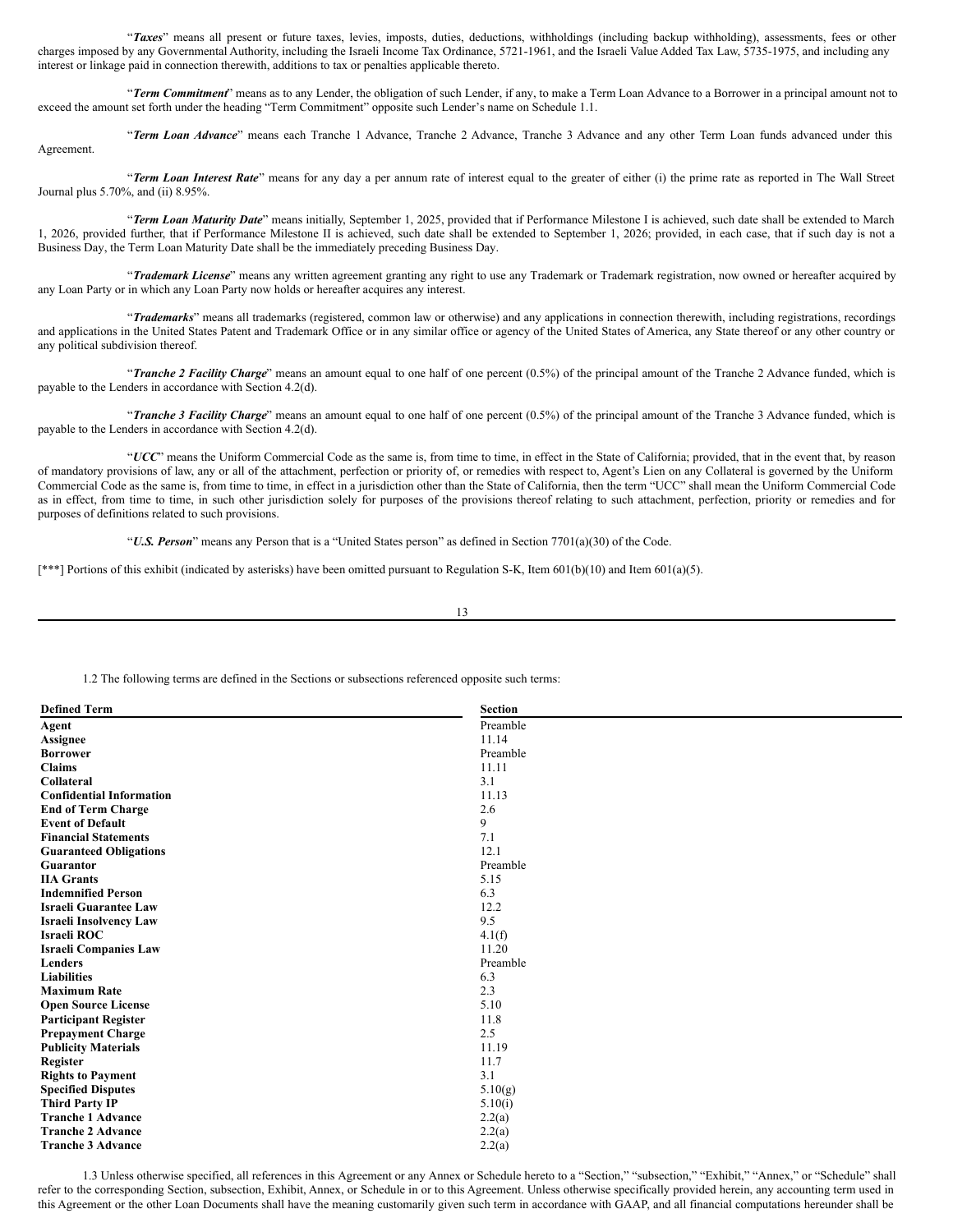computed in accordance with GAAP, consistently applied. Unless otherwise defined herein or in the other Loan Documents, terms that are used herein or in the other Loan Documents and defined in the UCC shall have the meanings given to them in the UCC. For all purposes under the Loan Documents, in connection with any division or plan of division under Delaware law (or any comparable event under a different jurisdiction's laws): (a) if any asset, right, obligation or liability of any Person becomes the asset, right, obligation or liability of a different Person, then it shall be deemed to have been transferred from the original Person to the subsequent Person and (b) if any new Person comes into existence, such new Person shall be deemed to have been organized on the first date of its existence by the holders of its Equity Interests at such time.

[\*\*\*] Portions of this exhibit (indicated by asterisks) have been omitted pursuant to Regulation S-K, Item 601(b)(10) and Item 601(a)(5).

1.4 Notwithstanding anything to the contrary in this Agreement or any other Loan Document, all terms of an accounting or financial nature used herein shall be construed, and all computations of amounts and ratios referred to herein shall be made without giving effect to any treatment of Indebtedness in respect of convertible debt instruments under Accounting Standards Codification 470-20 (or any other Accounting Standards Codification or Financial Accounting Standard having a similar result or effect) to value any such Indebtedness in a reduced or bifurcated manner as described therein, and such Indebtedness shall at all times be valued at the full stated principal amount thereof. For the avoidance of doubt, and without limitation of the foregoing, Permitted Convertible Debt shall at all times be valued at the full stated principal amount thereof and shall not include any reduction or appreciation in value of the shares deliverable upon conversion thereof.

#### **SECTION 2. THE LOAN**

2.1 [Reserved]

2.2 Term Loan.

(a) Advances.

(i) Subject to the terms and conditions of this Agreement, the Lenders will severally (and not jointly) make in an amount not to exceed its respective Term Commitment, and Borrower agrees to draw, a Term Loan Advance in principal amount of Fifteen Million Dollars (\$15,000,000) on the Closing Date (the "*Tranche 1 Advance*").

(ii) Subject to achievement of the Performance Milestone I and the terms and conditions of this Agreement, beginning on the date the Performance Milestone I is satisfied and continuing through December 31, 2022, Borrower may request and the Lenders shall severally (and not jointly) make an additional Term Loan Advance in a principal amount of Ten Million Dollars (\$10,000,000) (the "*Tranche 2 Advance*").

(iii) Subject to achievement of the Performance Milestone II and the terms and conditions of this Agreement, beginning on the date the Performance Milestone II is satisfied and continuing through September 30, 2023, Borrower may request and the Lenders shall severally (and not jointly) make an additional Term Loan Advance, in a principal amount of Five Million Dollars (\$5,000,000), (the "*Tranche 3 Advance*").

The aggregate outstanding Term Loan Advances shall not exceed the Maximum Term Loan Amount.

(b) Advance Request. To obtain a Term Loan Advance, Borrower shall complete, sign and deliver an Advance Request (at least one (1) Business Day before the Closing Date and at least five (5) Business Days before each Advance Date other than the Closing Date) to Agent. The Lenders shall fund each Term Loan Advance in the manner requested by the Advance Request provided that each of the conditions precedent to such Term Loan Advance is satisfied as of the requested Advance Date.

(c) Interest.

(i) Term Loan Interest Rate. The principal balance shall bear interest thereon from such Advance Date in an amount equal to the product of the outstanding Term Loan principal balance multiplied by the Term Loan Interest Rate based on a year consisting of 360 days, with interest computed daily based on the actual number of days elapsed. The Term Loan Interest Rate will float and change on the day the prime rate changes from time to time.

(ii) [Reserved]

[\*\*\*] Portions of this exhibit (indicated by asterisks) have been omitted pursuant to Regulation S-K, Item 601(b)(10) and Item 601(a)(5).

| ۰. |
|----|

(d) Payment. Borrower will pay accrued but unpaid interest on each Term Loan Advance on the first Business Day of each month, beginning the month after the Advance Date. Borrower shall repay the aggregate Term Loan principal balance that is outstanding on the day immediately preceding the Amortization Date, in equal monthly installments of principal and interest (mortgage style) beginning on the Amortization Date and continuing on the first Business Day of each month thereafter until the Secured Obligations (other than inchoate indemnity obligations) are repaid. Any remaining outstanding Term Loan principal balance and all accrued but unpaid interest hereunder, shall be due and payable on the Term Loan Maturity Date. Borrower shall make all payments under this Agreement without setoff, recoupment or deduction and regardless of any counterclaim or defense. If a payment hereunder becomes due and payable on a day that is not a Business Day, the due date thereof shall be the immediately preceding Business Day. The Lenders will initiate debit entries to the Borrower's account as authorized on the ACH Authorization (i) on each payment date of all periodic obligations payable to the Lenders under each Term Loan Advance and (ii) out-of-pocket legal fees and costs incurred by Agent or the Lenders in connection with Section 11.12 of this Agreement; provided that, with respect to clause (i) above, in the event that the Lenders or Agent informs Borrower that the Lenders will not initiate a debit entry to Borrower's account for a certain amount of the periodic obligations due on a specific payment date, Borrower shall pay to the Lenders such amount of periodic obligations in full in immediately available funds on such payment date; provided, further, that, with respect to clause (i) above, if the Lenders or Agent informs Borrower that the Lenders will not initiate a debit entry as described above later than the date that is three (3) Business Days prior to such payment date, Borrower shall pay to the Lenders such amount of periodic obligations in full in immediately available funds on the date that is three (3) Business Days after the date on which the Lenders or Agent notifies Borrower of such; provided, further, that, with respect to clause (ii) above, in the event that the Lenders or Agent informs Borrower that the Lenders will not initiate a debit entry to Borrower's account for certain amount of such out-of-pocket legal fees and costs incurred by Agent or the Lenders, Borrower shall pay to the Lenders such amount in full in immediately available funds within three (3) Business Days.

2.3 Maximum Interest. Notwithstanding any provision in this Agreement or any other Loan Document, it is the parties' intent not to contract for, charge or receive interest at a rate that is greater than the maximum rate permissible by law that a court of competent jurisdiction shall deem applicable hereto (which under the laws of the State of California shall be deemed to be the laws relating to permissible rates of interest on commercial loans) (the "Maximum Rate"). If a court of competent jurisdiction shall finally determine that Borrower has actually paid to the Lenders an amount of interest in excess of the amount that would have been payable if all of the Secured Obligations had at all times borne interest at the Maximum Rate, then such excess interest actually paid by Borrower shall be applied as follows: first, to the payment of the Secured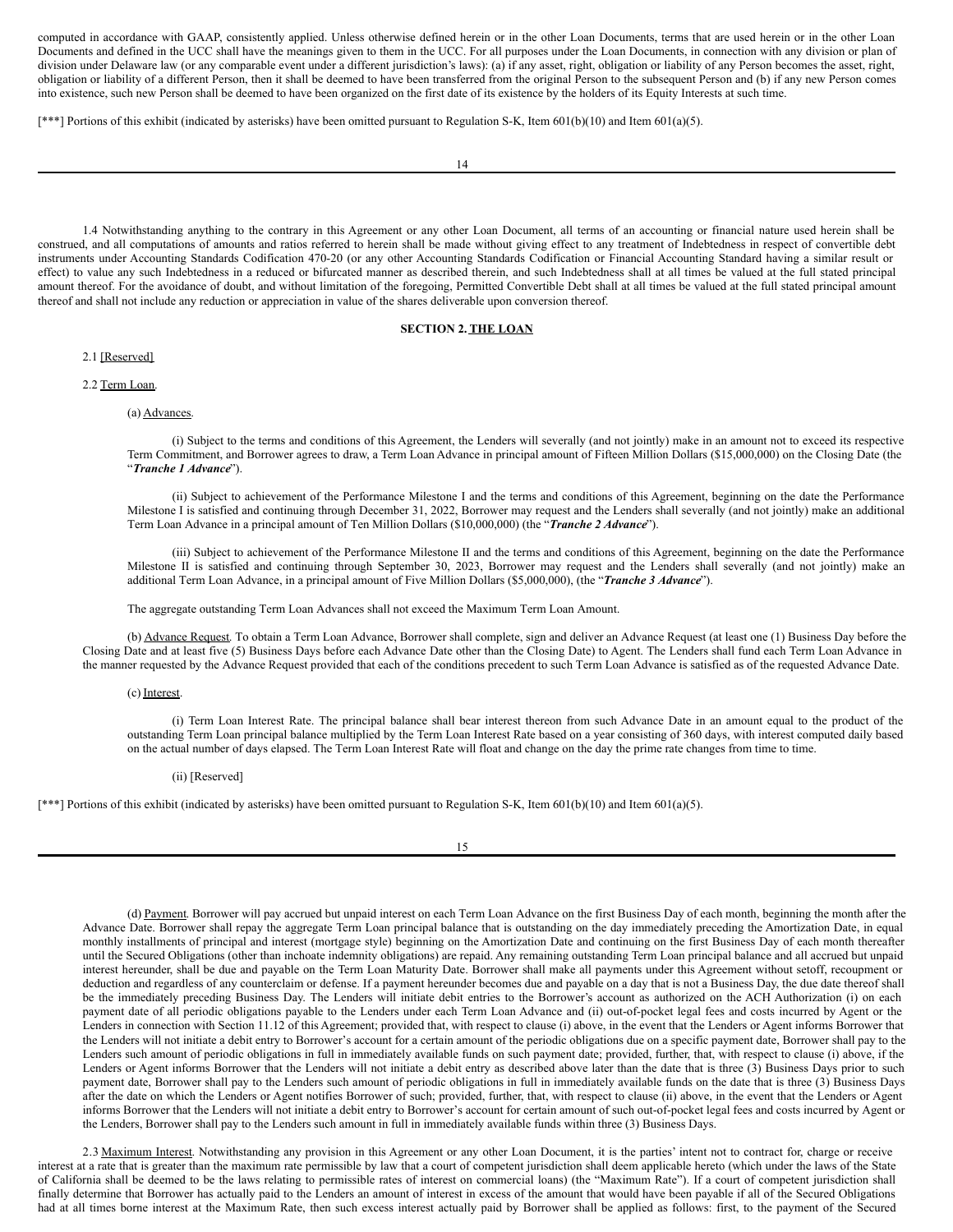Obligations consisting of the outstanding principal; second, after all principal is repaid, to the payment of the Lenders' accrued interest, costs, expenses, professional fees and any other Secured Obligations; and third, after all Secured Obligations are repaid, the excess (if any) shall be refunded to Borrower.

2.4 Default Interest. In the event any payment is not paid on the scheduled payment date, an amount equal to four percent (4%) of the past due amount shall be payable on demand. In addition, upon the occurrence and during the continuation of an Event of Default hereunder, all Secured Obligations, including principal, interest, compounded interest, and professional fees, shall bear interest at a rate per annum equal to the rate set forth in Section 2.2(c) plus four percent (4%) per annum. In the event any interest is not paid when due hereunder, delinquent interest shall be added to principal and shall bear interest on interest, compounded at the rate set forth in Section 2.2(c) or Section 2.4, as applicable.

2.5 Prepayment. At its sole option upon at least seven (7) Business Days prior written notice to Agent, a Borrower (on behalf of itself and all other Borrowers) may prepay all, but not less than all, of the outstanding Advances by paying the entire principal balance, all accrued and unpaid interest thereon, together with a prepayment charge equal to the following percentage of the Advance amount being prepaid: with respect to each Advance, if such Advance amounts are prepaid in any of the first twelve (12) months following the Closing Date, 3.0%; after twelve (12) months but prior to twenty four (24) months, 2.0%; after twenty-four (24) months but prior to thirty-six (36) months, 1.0%, and thereafter the prepayment charge shall be zero (each, a "**Prepayment Charge**"). Borrower agrees that the Prepayment Charge is a reasonable calculation of the Lenders' lost profits in view of the difficulties and impracticality of determining actual damages resulting from an early repayment of the Advances. Borrower shall prepay the outstanding amount of all principal and accrued interest through the prepayment date and the Prepayment Charge upon the occurrence of a Change in Control or any other prepayment hereunder. Notwithstanding the foregoing, Agent and the Lenders agree to waive the Prepayment Charge if Agent and the Lenders (in their sole and absolute discretion) agree in writing to refinance the Advances prior to the Term Loan Maturity Date. Any amounts paid under this Section shall be applied by Agent to the then unpaid amount of any Secured Obligations (including principal and interest) in such order and priority as Agent may choose in its sole discretion. For the avoidance of doubt, if a payment hereunder becomes due and payable on a day that is not a Business Day, the due date thereof shall be the immediately preceding Business Day.

[\*\*\*] Portions of this exhibit (indicated by asterisks) have been omitted pursuant to Regulation S-K, Item 601(b)(10) and Item 601(a)(5).

16

2.6 End of Term Charge. On the earliest to occur of (i) the Term Loan Maturity Date, (ii) the date that Borrower prepays the outstanding Secured Obligations (other than any inchoate indemnity obligations and any other obligations which, by their terms, are to survive the termination of this Agreement) in full, or (iii) the date that the Secured Obligations become due and payable, Borrower shall pay the Lenders a charge in the amount of 6.55% of the aggregate principal amount of the Term Loan Advances made hereunder (the "**End of Term Charge**"). Notwithstanding the required payment date of such End of Term Charge, the applicable pro rata portion of the End of Term Charge shall be deemed earned by the Lenders as of each such date an applicable Term Loan Advance is made. For the avoidance of doubt, if a payment hereunder becomes due and payable on a day that is not a Business Day, the due date thereof shall be the immediately preceding Business Day.

2.7 Pro Rata Treatment. Each payment (including prepayment) on account of any fee and any reduction of the Term Loans shall be made pro rata according to the Term Commitments of the relevant Lender.

2.8 Taxes; Increased Costs. Loan Parties, the Agent and the Lenders each hereby agree to the terms and conditions set forth on Addendum 1 attached hereto.

2.9 Treatment of Prepayment Charge and End of Term Charge. Borrower agrees that any Prepayment Charge and any End of Term Charge payable shall be presumed to be the liquidated damages sustained by each Lender as the result of the early termination, and Borrower agrees that it is reasonable under the circumstances currently existing and existing as of the Closing Date. The Prepayment Charge and the End of Term Charge shall also be payable in the event the Secured Obligations (and/or this Agreement) are satisfied or released by foreclosure (whether by power of judicial proceeding), deed in lieu of foreclosure, or by any other means. Borrower expressly waives (to the fullest extent it may lawfully do so) the provisions of any present or future statute or law that prohibits or may prohibit the collection of the foregoing Prepayment Charge and End of Term Charge in connection with any such acceleration. Borrower agrees (to the fullest extent that each may lawfully do so): (a) each of the Prepayment Charge and the End of Term Charge is reasonable and is the product of an arm's length transaction between sophisticated business people, ably represented by counsel; (b) each of the Prepayment Charge and the End of Term Charge shall be payable notwithstanding the then prevailing market rates at the time payment is made; (c) there has been a course of conduct between the Lenders and Borrower giving specific consideration in this transaction for such agreement to pay the Prepayment Charge and the End of Term Charge as a charge (and not interest) in the event of prepayment or acceleration; (d) Borrower shall be estopped from claiming differently than as agreed to in this paragraph. Borrower expressly acknowledges that their agreement to pay each of the Prepayment Charge and the End of Term Charge to the Lenders as herein described was on the Closing Date and continues to be a material inducement to the Lenders to provide the Term Loans.

[\*\*\*] Portions of this exhibit (indicated by asterisks) have been omitted pursuant to Regulation S-K, Item 601(b)(10) and Item 601(a)(5).

17

# **SECTION 3. SECURITY INTEREST**

3.1 As security for the prompt and complete payment when due (whether on the payment dates or otherwise) of all the Secured Obligations, each Loan Party grants to Agent a security interest in all of such Loan Party's right, title, and interest in, to and under all of such Loan Party's personal property and other assets including without limitation the following (except as set forth herein) whether now existing or hereafter acquired (collectively, the "*Collateral*"): (a) Receivables; (b) Equipment; (c) Fixtures; (d) General Intangibles (other than Intellectual Property); (e) Inventory; (f) Investment Property; (g) Deposit Accounts; (h) Cash; (i) Goods; and (j) all other tangible and intangible personal property (other than Intellectual Property) of such Loan Party whether now or hereafter owned or existing, leased, consigned by or to, or acquired by, such Loan Party and wherever located, and any of such Loan Party's property in the possession or under the control of Agent; and, to the extent not otherwise included, all Proceeds of each of the foregoing and all accessions to, substitutions and replacements for, and rents, profits and products of each of the foregoing; provided, however, that the Collateral shall include all Accounts and General Intangibles that consist of rights to payment and proceeds from the sale, licensing or disposition of all or any part, or rights in, the Intellectual Property (the "Rights to Payment"). Notwithstanding the foregoing, if a judicial authority (including a U.S. Bankruptcy Court) holds that a security interest in the underlying Intellectual Property is necessary to have a security interest in the Rights to payment, then the Collateral shall automatically, and effective as of the date of this Agreement, include the Intellectual Property to the extent necessary to permit perfection of Agent's security interest in the Rights to Payment.

3.2 Notwithstanding the broad grant of the security interest set forth in Section 3.1, above, the Collateral shall not include any Excluded Assets.

3.3 The lien and security interest created hereunder shall be automatically released (a) with respect to all Collateral upon the payment in full of all Secured Obligations in accordance with this Agreement (other than inchoate indemnity obligations and any other obligations which, by their terms, are to survive the termination of this Agreement), (b) with respect to other Intellectual Property licensed under an exclusive license permitted under the terms of this Agreement, to the extent such counterparty requests such release, or (c) if otherwise approved, authorized or ratified in writing by Agent in its sole discretion. Upon such release, Agent shall, upon the reasonable request and at the sole cost and expense of Borrower, assign, transfer and deliver to Borrower, against receipt and without recourse to or warranty by Agent, except as to the fact that Agent does not continue to encumber the released assets, such Collateral or any part thereof, which shall be released in accordance with customary documents and instruments (including UCC-3 termination financing statements or releases) acknowledging the release of such Collateral.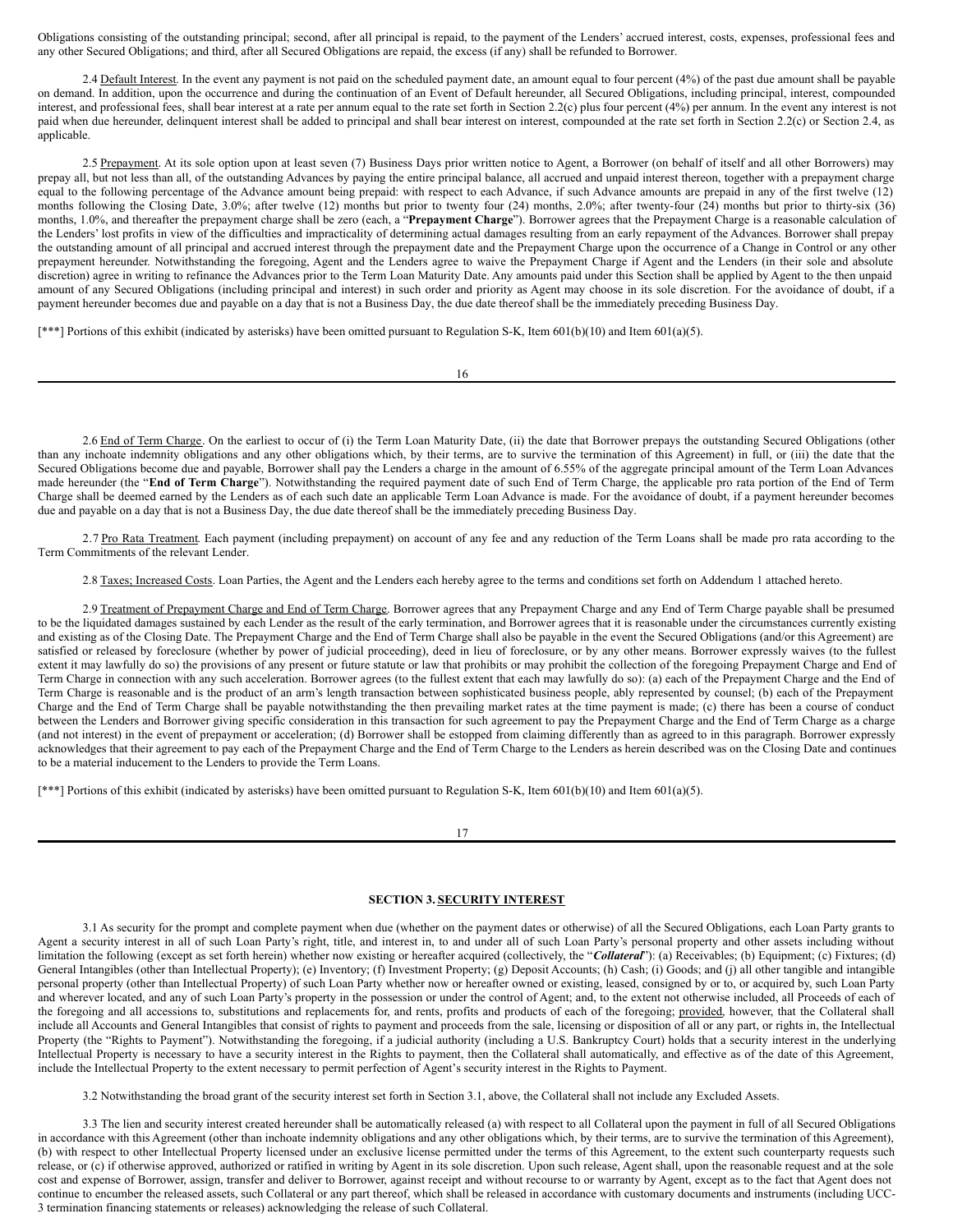# **SECTION 4. CONDITIONS PRECEDENT TO LOAN**

The obligations of the Lenders to make the Loan hereunder are subject to the satisfaction by Borrower of the following conditions:

4.1 Initial Advance. On or prior to the Closing Date, Borrower shall have delivered to Agent the following:

(a) executed copies of the Loan Documents, Account Control Agreements, together with copies of all executed closing deliverables required pursuant to the terms thereof, and all other documents and instruments reasonably required by Agent to effectuate the transactions contemplated hereby or to create and perfect the Liens of Agent with respect to all Collateral, in all cases in form and substance reasonably acceptable to Agent;

(b) a legal opinion of Borrower's US counsel in form and substance reasonably acceptable to Agent, and a legal opinion of Loan Parties' Israeli counsel;

[\*\*\*] Portions of this exhibit (indicated by asterisks) have been omitted pursuant to Regulation S-K, Item 601(b)(10) and Item 601(a)(5).

18

(c) certified copy of resolutions of each Loan Party's board of directors evidencing approval of (i) the Loan and other transactions evidenced by the Loan Documents;

(d) certified copies of the Certificate of Incorporation, the Bylaws, and the Articles of Association (as applicable), as amended through the Closing Date, of each Loan Party;

(e) a certificate of good standing (or foreign equivalent or insolvency search, as applicable) for each Loan Party from its jurisdiction of organization and similar certificates from all other jurisdictions in which it does business and where the failure to be qualified could have a Material Adverse Effect;

(f) evidence of release of all existing liens over assets of each Guarantor registered with the Israeli Registrar of Companies ("Israeli ROC");

(g) payment of the Initial Facility Charge and reimbursement of Agent's and the Lenders' current expenses reimbursable pursuant to this Agreement, which amounts may be deducted from the initial Advance;

(h) all certificates of insurance and copies of each insurance policy required hereunder; and

(i) four original copies of Forms 10 of the Israeli ROC, executed by an officer of each Guarantor, as applicable;

(j) copies of each filed ISR Security Document, together with all executed closing deliverables required pursuant to the terms thereof with the "received" stamp from the Israeli ROC, and the Israeli ROC certificates of registration of the pledges pursuant to the ISR Security Documents;

(k) evidence of the filing of a pledge with the Israeli Registrar of Pledges, together with evidence of registration of the pledge over Parent's title in BIOMX ISR in accordance with Section 3.1;

(l) evidence of removal of "violating company" warning from each Guarantor's files with the Israeli ROC; and

(m) such other documents as Agent may reasonably request.

4.2 All Advances. On each Advance Date:

(a) Agent shall have received (i) an Advance Request for the relevant Advance as required by Section 2.2(b), each duly executed by Borrower's Chief Executive Officer or Chief Financial Officer, and (ii) any other documents Agent may reasonably request; and

(b) the representations and warranties set forth in this Agreement shall be true and correct in all material respects on and as of the Advance Date with the same effect as though made on and as of such date, except to the extent such representations and warranties expressly relate to an earlier date; and

(c) the Loan Parties shall be in compliance with all the terms and provisions set forth herein and in each other Loan Document on its part to be observed or performed, and at the time of and immediately after such Advance no Event of Default shall have occurred and be continuing; and

(d) with respect to any Tranche 2 Advance or Tranche 3 Advance, the Loan Parties shall have paid the Tranche 2 Facility Charge or Tranche 3 Facility Charge, as applicable; and

[\*\*\*] Portions of this exhibit (indicated by asterisks) have been omitted pursuant to Regulation S-K, Item 601(b)(10) and Item 601(a)(5).

19

(e) each Advance Request shall be deemed to constitute a representation and warranty by Borrower on the relevant Advance Date as to the matters specified in paragraphs (b) and (c) of this Section 4.2 and as to the matters set forth in the Advance Request.

4.3 No Default. As of the Closing Date and each Advance Date, (i) no fact or condition exists that could (or could, with the passage of time, the giving of notice, or both) constitute an Event of Default and (ii) no event that has had or would reasonably be expected to have a Material Adverse Effect has occurred and is continuing.

4.4 Post-Closing Deliveries. Loan Parties shall deliver the documents or satisfy the conditions, as applicable, in accordance with Schedule 4.4 hereto.

#### **SECTION 5. REPRESENTATIONS AND WARRANTIES OF THE LOAN PARTIES**

Each Loan Party represents and warrants that:

5.1 Corporate Status. Each Loan Party is duly organized, legally existing and in good standing under the laws its state of incorporation, and is duly qualified as a foreign corporation in all jurisdictions in which the nature of its business or location of its properties require such qualifications and where the failure to be qualified would reasonably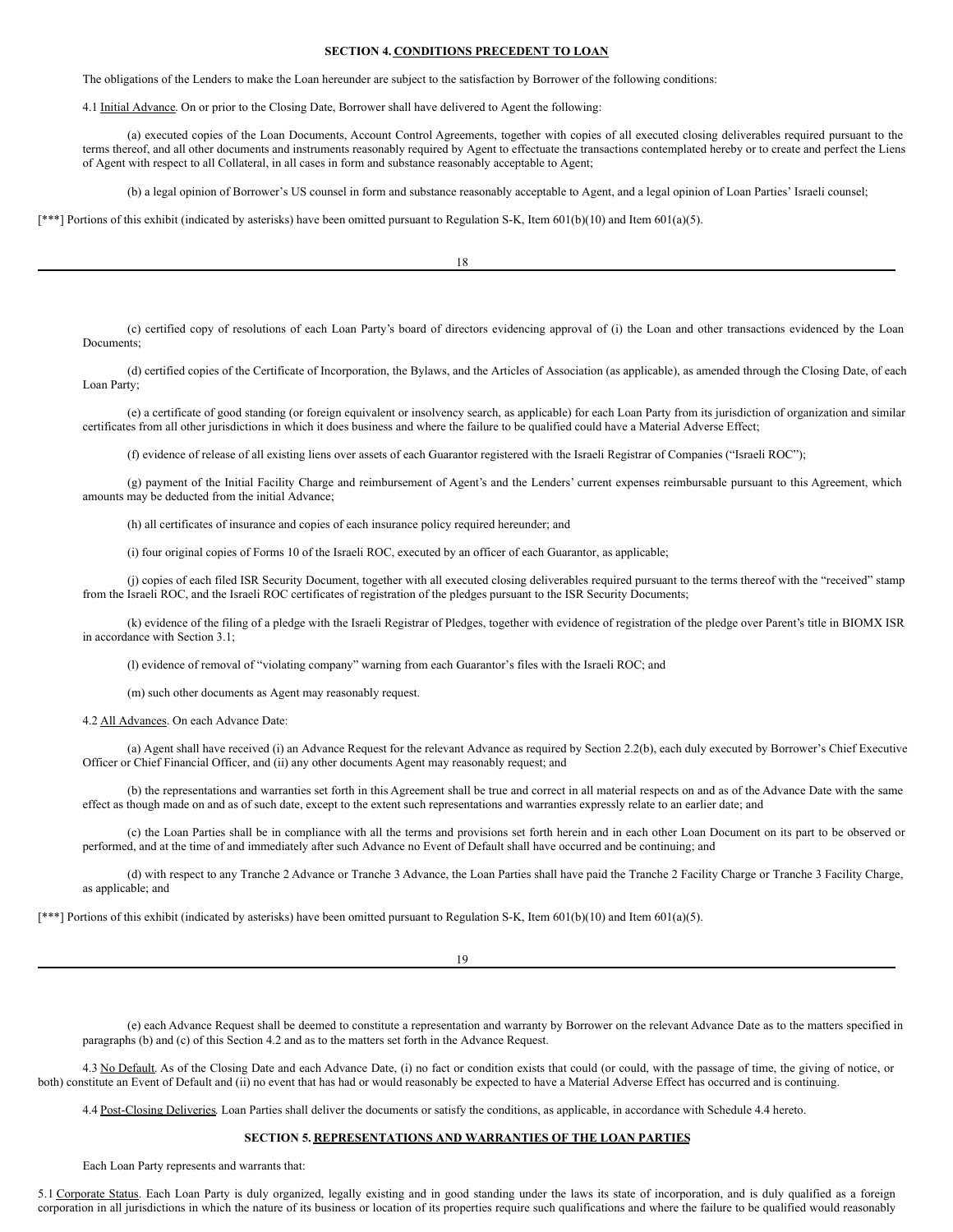be expected to have a Material Adverse Effect. No Guarantor has been warned to be or declared a "violating company" with the Israeli ROC. Each Loan Party's present name, former names (if any), locations, place of formation, Tax identification number, organizational identification number and other information are correctly set forth in Exhibit B, as may be updated by the Loan Parties in a written notice (including any Compliance Certificate) provided to Agent after the Closing Date.

5.2 Collateral. Each Loan Party owns the Collateral and the Intellectual Property, free of all Liens, except for Permitted Liens. Each Loan Party has the power and authority to grant to Agent a Lien in the Collateral as security for the Secured Obligations.

5.3 Consents. Each Loan Party's execution, delivery and performance of this Agreement and all other Loan Documents, (i) have been duly authorized by all necessary corporate action of such Loan Party, (ii) will not result in the creation or imposition of any Lien upon the Collateral, other than Permitted Liens and the Liens created by this Agreement and the other Loan Documents, (iii) do not violate any provisions of such Loan Party's Certificate or Articles of Incorporation (as applicable), bylaws, Articles of Association (as applicable) or any, law, regulation, order, injunction, judgment, decree or writ to which such Loan Party is subject and (iv) except as described on Schedule 5.3, do not violate any material contract or material agreement or require the consent or approval of any other Person which has not already been obtained. The individual or individuals executing the Loan Documents are duly authorized to do so.

5.4 Material Adverse Effect. No event that has had or would reasonably be expected to have a Material Adverse Effect has occurred and is continuing. No Loan Party is aware of any event likely to occur that is reasonably expected to result in a Material Adverse Effect.

5.5 Actions Before Governmental Authorities. There are no actions, suits or proceedings at law or in equity or by or before any Governmental Authority now pending or, to the knowledge of any Loan Party, threatened in writing against or affecting any Loan Party or its property, that is reasonably expected to result in a Material Adverse Effect.

# 5.6 Laws.

(a) No Loan Party nor any of its Subsidiaries is in violation of any law, rule or regulation, or in default with respect to any judgment, writ, injunction or decree of any Governmental Authority, where such violation or default would reasonably be expected to result in a Material Adverse Effect. No Loan Party is in default in any material manner under any provision of any agreement or instrument evidencing material Indebtedness, or any other material agreement to which it is a party or by which it is bound.

[\*\*\*] Portions of this exhibit (indicated by asterisks) have been omitted pursuant to Regulation S-K, Item 601(b)(10) and Item 601(a)(5).

20

(b) No Loan Party nor any of its Subsidiaries is required to register as an "investment company" or a company "controlled" by an "investment company" under the Investment Company Act of 1940, as amended. No Loan Party nor any of its Subsidiaries is engaged as one of its important activities in extending credit for margin stock (under Regulations X, T and U of the Federal Reserve Board of Governors). Each Loan Party with activities in the United States has complied in all material respects with the Federal Fair Labor Standards Act. No Loan Party nor any of its Subsidiaries is a "holding company" or an "affiliate" of a "holding company" or a "subsidiary company" of a "holding company" as each term is defined and used in the Public Utility Holding Company Act of 2005. No Loan Party's nor any of its Subsidiaries' properties or assets has been used by such Loan Party or such Subsidiary or, to any Loan Party's knowledge, by previous Persons, in disposing, producing, storing, treating, or transporting any hazardous substance other than in material compliance with applicable laws. Each Loan Party and each of its Subsidiaries has obtained all material consents, approvals and authorizations of, made all declarations or filings with, and given all notices to, all Governmental Authorities that are necessary to continue their respective businesses as currently conducted.

(c) No Loan Party, any of its Subsidiaries, or to any Loan Party's knowledge any of its Subsidiaries' Affiliates or any of their respective agents acting or benefiting in any capacity in connection with the transactions contemplated by this Agreement is (i) in violation of any Anti Terrorism Law, (ii) engaging in or conspiring to engage in any transaction that evades or avoids, or has the purpose of evading or avoiding or attempts to violate, any of the prohibitions set forth in any Anti Terrorism Law, or (iii) is a Blocked Person. No Loan Party, any of its Subsidiaries, or to the knowledge of any Loan Party, any of their Affiliates or agents, acting or benefiting in any capacity in connection with the transactions contemplated by this Agreement, (x) conducts any business or engages in making or receiving any contribution of funds, goods or services to or for the benefit of any Blocked Person, or (y) deals in, or otherwise engages in any transaction relating to, any property or interest in property blocked pursuant to Executive Order No. 13224, any similar executive order or other Anti Terrorism Law. None of the funds to be provided under this Agreement will be used, directly or indirectly, (a) for any activities in violation of any applicable anti-money laundering, economic sanctions and anti-bribery laws and regulations laws and regulations or (b) for any payment to any governmental official or employee, political party, official of a political party, candidate for political office, or anyone else acting in an official capacity, in order to obtain, retain or direct business or obtain any improper advantage, in violation of the United States Foreign Corrupt Practices Act of 1977, as amended.

5.7 Information Correct and Current. No written information, report, Advance Request, financial statement, exhibit or schedule furnished, by or on behalf of any Loan Party to Agent in connection with any Loan Document or included therein or delivered pursuant thereto contained, or, when taken as a whole, contains or will contain any material misstatement of fact or, when taken together with all other such written information or documents, omitted, omits or will omit to state any material fact necessary to make the statements therein, in the light of the circumstances under which they were, are or will be made, not materially misleading at the time such statement was made or deemed made. Additionally, any and all financial or business projections provided by the Loan Parties to Agent, whether prior to or after the Closing Date, shall be (i) provided in good faith and based on the most current data and information available to the Loan Parties, and (ii) the most current of such projections provided to Borrower's board of directors (it being understood that such projections are subject to significant uncertainties and contingencies, many of which are beyond the control of the Loan Parties, that no assurance is given that any particular projections will be realized, that actual results may differ).

5.8 Tax Matters. Except as described on Schedule 5.8, (a) Borrower and its Subsidiaries have filed all federal and state income Tax returns and other material Tax returns that they are required to file, (b) Borrower and its Subsidiaries have duly paid all federal and state income Taxes and other material Taxes or installments thereof that they are required to pay, except Taxes being contested in good faith by appropriate proceedings and for which Borrower and its Subsidiaries maintain adequate reserves in accordance with GAAP, and (c) to the best of Borrower's knowledge, no proposed or pending Tax assessments, deficiencies, audits or other proceedings with respect to Borrower or any Subsidiary have had, or would reasonably be expected to have, individually or in the aggregate, a Material Adverse Effect.

[\*\*\*] Portions of this exhibit (indicated by asterisks) have been omitted pursuant to Regulation S-K, Item 601(b)(10) and Item 601(a)(5).

5.9 Intellectual Property Claims. The Loan Parties are the sole owner of, or otherwise have the right to use, the Intellectual Property material to their business. Except as described on Schedule 5.9, (i) each of the material Copyrights, Trademarks and Patents is valid and enforceable, (ii) no material part of the Intellectual Property has been judged invalid or unenforceable, in whole or in part, and (iii) no claim has been made to a Loan Party that any material part of the Intellectual Property violates the rights of any third party. Exhibit C is a true, correct and complete list of each of the Loan Parties' Patents, registered Trademarks, registered Copyrights, and material agreements under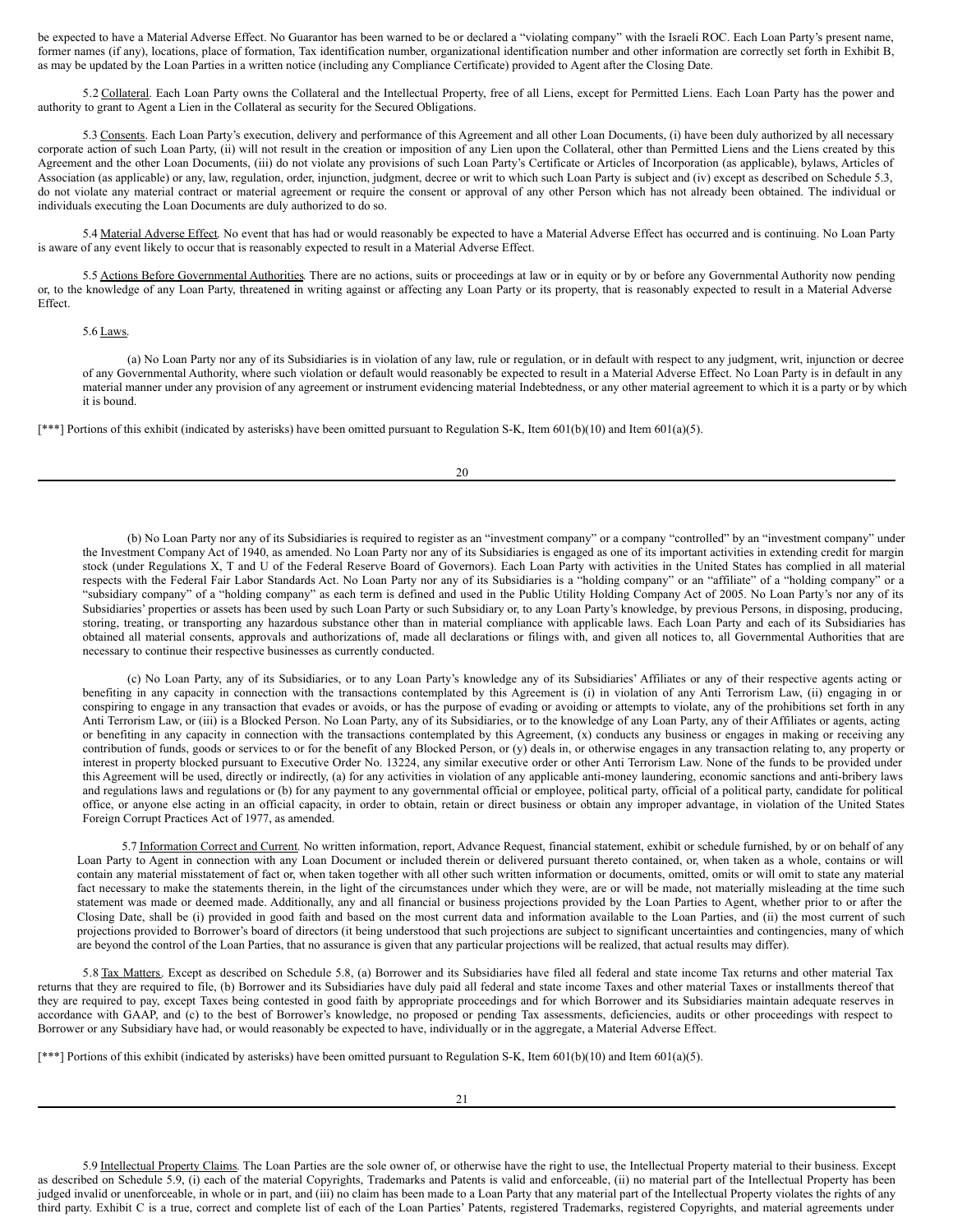which a Loan Party licenses Intellectual Property from third parties (other than shrink-wrap software licenses), together with application or registration numbers, as applicable, owned by a Loan Party, in each case as of the Closing Date. The Loan Parties are not in material breach of, nor have the Loan Parties failed to perform any material obligations under, any of the foregoing contracts, licenses or agreements and, to Borrower's knowledge, no third party to any such contract, license or agreement is in material breach thereof or has failed to perform any material obligations thereunder.

#### 5.10 Intellectual Property

(a) The Loan Parties have all material rights with respect to Intellectual Property necessary or material in the operation or conduct of their business as currently conducted and proposed to be conducted by the Loan Parties. Without limiting the generality of the foregoing, and in the case of material licenses, except for restrictions that are unenforceable under Division 9 of the UCC or other applicable law, the Loan Parties have the right, to the extent required to operate their business, to freely transfer, license or assign Intellectual Property necessary or material in the operation or conduct of their business as currently conducted and currently proposed to be conducted by them, without condition, restriction or payment of any kind (other than license payments in the ordinary course of business) to any third party, and the Loan Parties, to the Loan Parties' knowledge own or have the right to use, pursuant to valid licenses, all software development tools, library functions, compilers and all other third-party software that are material to their business and used in the design, development, promotion, sale, license, manufacture, import, export, use or distribution of Products except customary covenants in inbound license agreements and equipment leases where a Loan Party is the licensee or lessee.

(b) No material software or other materials used by any Loan Party (or used in any Products or any Subsidiaries' products) are subject to an open-source or similar license (including but not limited to the General Public License, Lesser General Public License, Mozilla Public License, or Affero License) (collectively, "Open Source Licenses") in a manner that would cause such software or other materials to have to be (i) distributed to third parties at no charge or a minimal charge (royaltyfree basis); (ii) licensed to third parties to modify, make derivative works based on, decompile, disassemble, or reverse engineer; or (iii) used in a manner that does could require disclosure or distribution in source code form.

5.11 Products. Except as described on Schedule 5.11, no Intellectual Property owned by a Loan Party or Product has been or is subject to any actual or, to the knowledge of Loan Parties, threatened litigation, proceeding (including any proceeding in the United States Patent and Trademark Office or any corresponding foreign office or agency) or outstanding decree, order, judgment, settlement agreement or stipulation that restricts in any manner any Loan Party's use, transfer or licensing thereof or that may affect the validity, use or enforceability thereof. There is no decree, order, judgment, agreement, stipulation, arbitral award or other provision entered into in connection with any litigation or proceeding that obligates any Loan Party to grant licenses or ownership interest in any future Intellectual Property related to the operation or conduct of the business of Loan Parties or Products. No Loan Party has received any written notice or claim, or, to the knowledge of Loan Parties, oral notice or claim, challenging or questioning any Loan Party's ownership in any Intellectual Property (or written notice of any claim challenging or questioning the ownership in any licensed Intellectual Property of the owner thereof) or suggesting that any third party has any claim of legal or beneficial ownership with respect thereto nor, to Loan Parties' knowledge, is there a reasonable basis for any such claim. To the Loan Parties' knowledge, neither the Loan Parties' use of its Intellectual Property nor the production and sale of Products materially infringes the Intellectual Property or other rights of others.

[\*\*\*] Portions of this exhibit (indicated by asterisks) have been omitted pursuant to Regulation S-K, Item 601(b)(10) and Item 601(a)(5).

5.12 Financial Accounts. Exhibit D, as may be updated by the Loan Parties in a written notice provided to Agent after the Closing Date, is a true, correct and complete list of (a) all banks and other financial institutions at which any Loan Party or any Subsidiary maintains Deposit Accounts and (b) all institutions at which any Loan Party or any Subsidiary maintains an account holding Investment Property, and such exhibit correctly identifies the name, address and telephone number of each bank or other institution, the name in which the account is held, a description of the purpose of the account, and the complete account number therefor.

5.13 Employee Loans. No Loan Party has outstanding loans to any employee, officer or director of such Loan Party nor has any Loan Party guaranteed the payment of any loan made to an employee, officer or director of such Loan Party by a third party, except as permitted by the Loan Documents.

5.14 Capitalization and Subsidiaries. The Loan Parties do not own any stock, partnership interest or other securities of any Person, except for Permitted Investments. Attached as Schedule 5.14, as may be updated by the Loan Parties in a written notice provided after the Closing Date, is a true, correct and complete list of each Subsidiary.

5.15 The Israel Innovation Authority and Investment Center. As of the Closing Date, no Loan Party has received any grants, funds or benefits (including, but not limited to, tax benefits) from the IIA (formerly known as, the Office of Chief Scientist) or Investment Center, or the Binational Industrial Research and Development Foundation or any other Governmental Authority ("**IIA Grants**") except as provided in Schedule 5.15. No Loan Party is obligated to pay any royalties or any other payments to the IIA or Investment Center or the Binational Industrial Research and Development Foundation or any other Governmental Authority, except as provided in Schedule 5.15. The transactions contemplated under this Agreement, and any other Loan Document are not subject to any right and do not require the approval of the Israel Innovation Authority or Investment Center or the Binational Industrial Research and Development Foundation or any other Governmental Authority, except as provided in Schedule 5.15.

# **SECTION 6. INSURANCE; INDEMNIFICATION**

6.1 Coverage. The Loan Parties shall cause to be carried and maintained commercial general liability insurance, on an occurrence form, against risks customarily insured against in Loan Parties' line of business. Such risks shall include the risks of bodily injury, including death, property damage, personal injury, advertising injury, and contractual liability per the terms of the indemnification agreement found in Section 6.3. The Loan Parties must maintain a minimum of \$2,000,000 (or foreign currency equivalent, if applicable) of commercial general liability insurance for each occurrence. The Loan Parties have and agree to maintain a minimum of \$2,000,000 of directors' and officers' insurance for each occurrence and \$5,000,000 in the aggregate. So long as there are any Secured Obligations outstanding, the Loan Parties shall also cause to be carried and maintained insurance upon the Collateral other than therapeutic stock and raw materials, insuring against all risks of physical loss or damage howsoever caused, in an amount not less than the full replacement cost of the Collateral, provided that such insurance may be subject to standard exceptions and deductibles. If Borrower fails to obtain the insurance called for by this Section 6.1 or fails to pay any premium thereon or fails to pay any other amount which Borrower is obligated to pay under this Agreement or any other Loan Document or which may be required to preserve the Collateral, Agent may obtain such insurance or make such payment, and all amounts so paid by Agent are immediately due and payable, bearing interest at the then highest rate applicable to the Secured Obligations, and secured by the Collateral. Agent will make reasonable efforts to provide Borrower with notice of Agent obtaining such insurance at the time it is obtained or within a reasonable time thereafter. No payments by Agent are deemed an agreement to make similar payments in the future or Agent's waiver of any Event of Default.

[\*\*\*] Portions of this exhibit (indicated by asterisks) have been omitted pursuant to Regulation S-K, Item 601(b)(10) and Item 601(a)(5).

6.2 Certificates. The Loan Parties shall deliver to Agent certificates of insurance that evidence their compliance with its insurance obligations in Section 6.1 and the obligations contained in this Section 6.2. The Loan Parties' insurance certificate shall state Agent (shown as "Hercules Capital, Inc., as Agent") is an additional insured for commercial general liability, a lenders loss payable for all risk property damage insurance, subject to the insurer's approval, and a lenders loss payable for property insurance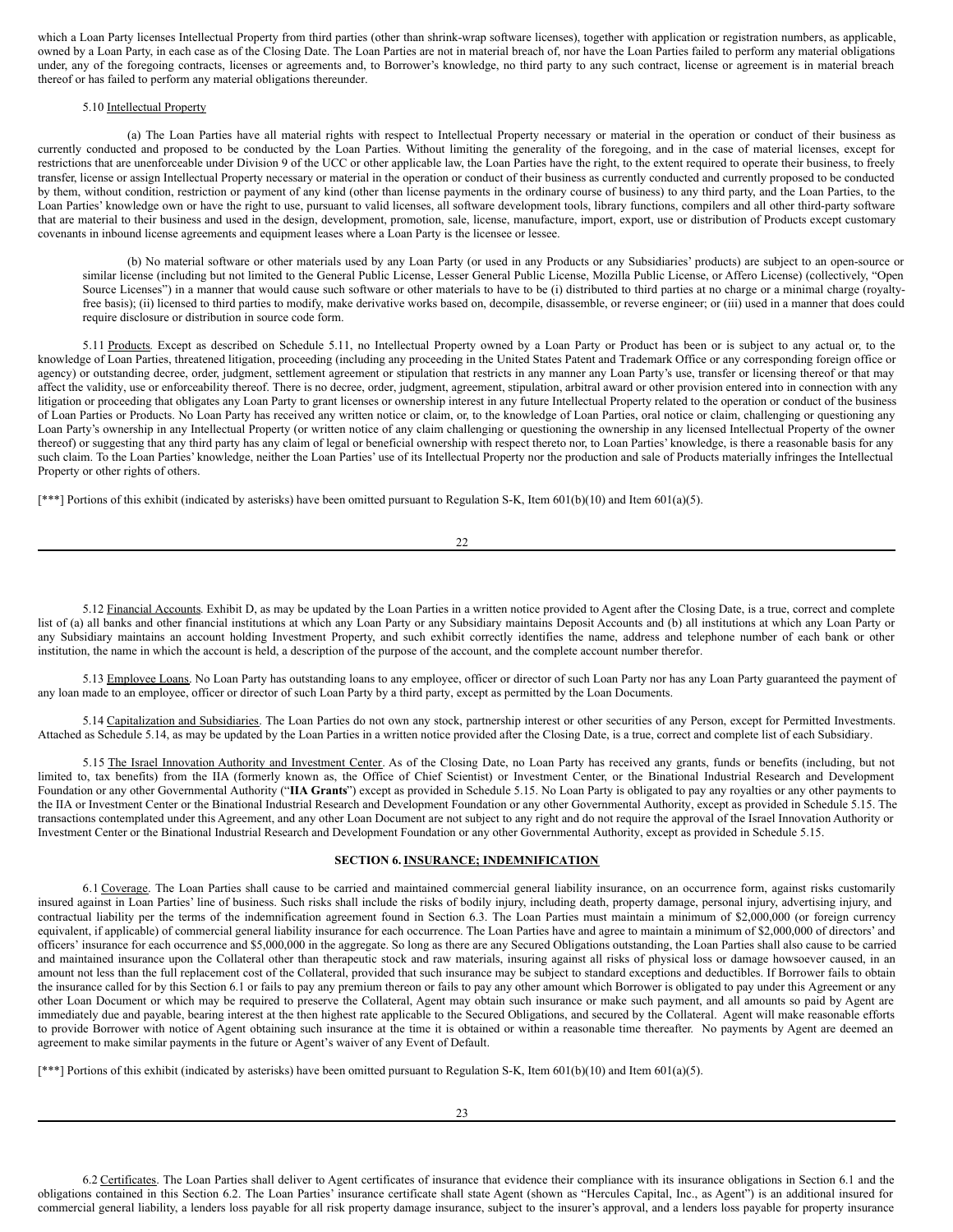and additional insured for liability insurance for any future insurance that the Loan Parties may acquire from such insurer. Attached to the certificates of insurance will be additional insured endorsements for liability and lender's loss payable endorsements for all risk property damage insurance. All certificates of insurance will provide for a minimum of thirty (30) days advance written notice to Agent of cancellation (other than cancellation for non-payment of premiums, for which ten (10) days' advance written notice shall be sufficient). Any failure of Agent to scrutinize such insurance certificates for compliance is not a waiver of any of Agent's rights, all of which are reserved. The Loan Parties shall provide Agent with copies of each insurance policy other than any director's and officer's insurance policies of the Loan Parties, and upon entering or amending any insurance policy required hereunder, Loan Parties shall provide Agent with copies of such policies and shall promptly deliver to Agent updated insurance certificates with respect to such policies.

6.3 Indemnity. Each Loan Party agrees to indemnify and hold Agent, the Lenders and their officers, directors, employees, agents, in-house attorneys, representatives and shareholders (each, an "Indemnified Person") harmless from and against any and all claims, costs, expenses, damages and liabilities (including such claims, costs, expenses, damages and liabilities based on liability in tort, including strict liability in tort), including reasonable attorneys' fees and disbursements and other costs of investigation or defense (including those incurred upon any appeal) (collectively, "Liabilities"), that may be instituted or asserted against or incurred by such Indemnified Person as the result of credit having been extended, suspended or terminated under this Agreement and the other Loan Documents or the administration of such credit, or in connection with or arising out of the transactions contemplated hereunder and thereunder, or any actions or failures to act in connection therewith, or arising out of the disposition or utilization of the Collateral, excluding in all cases Liabilities to the extent resulting solely from any Indemnified Person's gross negligence or willful misconduct. This Section 6.3 shall not apply with respect to Taxes other than any Taxes that represent losses, claims, damages, etc. arising from any non-Tax claim. In no event shall any Indemnified Person be liable on any theory of liability for any special, indirect, consequential or punitive damages (including any loss of profits, business or anticipated savings). This Section 6.3 shall survive the repayment of indebtedness under, and otherwise shall survive the expiration or other termination of, this Agreement.

#### **SECTION 7. COVENANTS OF THE LOAN PARTIES**

Each Loan Party agrees as follows:

7.1 Financial Reports. The Loan Parties shall furnish to Agent the financial statements and reports listed hereinafter (the "**Financial Statements**"):

(a) as soon as practicable (and in any event within thirty (30) days) after the end of each month, unaudited interim and year-to-date financial statements of the Borrower as of the end of such month (prepared on a consolidated basis, if applicable), including balance sheet and related statements of income and cash flows accompanied by a report detailing any material contingencies (including the commencement of any material litigation by or against any Loan Party) or any other occurrence that could reasonably be expected to have a Material Adverse Effect, all certified by Borrower's Chief Executive Officer, Chief Financial Officer, principal accounting officer or any other duly authorized officer or director to the effect that they have been prepared in accordance with GAAP, except (i) for the absence of footnotes, (ii) that they are subject to normal year end adjustments, and (iii) they do not contain certain non-cash items that are customarily included in quarterly and annual financial statements;

[\*\*\*] Portions of this exhibit (indicated by asterisks) have been omitted pursuant to Regulation S-K, Item 601(b)(10) and Item 601(a)(5).

24

(b) within forty-five (45) days after the end of each fiscal quarter, unaudited interim and year-to-date financial statements as of the end of such calendar quarter (prepared on a consolidated basis), including balance sheet and related statements of income and cash flows accompanied by a report detailing any material contingencies (including the commencement of any material litigation by or against any Loan Party), certified by Borrower's Chief Executive Officer or Chief Financial Officer to the effect that they have been prepared in accordance with GAAP, except (i) for the absence of footnotes, and (ii) that they are subject to normal year end adjustments;

(c) within ninety (90) days after the end of each fiscal year, unqualified (other than a going concern qualification or limitation), audited financial statements as of the end of such year (prepared on a consolidated basis), including balance sheet and related statements of income and cash flows, and setting forth in comparative form the corresponding figures for the preceding fiscal year, certified by a firm of independent certified public accountants selected by Borrower and reasonably acceptable to Agent, accompanied by any management report from such accountants;

(d) as soon as practicable (and in any event within 30 days) after the end of each month, a Compliance Certificate in the form of Exhibit E;

(e) as soon as practicable (and in any event within 30 days) after the end of each month, a report showing agings of accounts receivable and accounts payable;

(f) promptly after the sending or filing thereof, as the case may be, copies of any proxy statements, financial statements or reports that Borrower has made available to holders of its preferred stock and copies of any regular, periodic and special reports or registration statements that Borrower files with the Securities and Exchange Commission or any Governmental Authority that may be substituted therefor, or any national securities exchange;

(g) as soon as practicable (and in any event within 60 days) following receipt of any new IIA Grants, a list of any such new IIA Grant;

(h) financial and business projections promptly following their approval by Borrower's board of directors, and in any event, no later than 60 days after to the end of Borrower's fiscal year, as well as budgets, operating plans and other financial information reasonably requested by Agent;

(i) immediate notice if any Loan Party or any Subsidiary has knowledge that any Loan Party, or any Subsidiary or Affiliate of any Loan Party, is listed on the OFAC Lists or (a) is convicted on, (b) pleads *nolo contendere* to, (c) is indicted on, or (d) is arraigned and held over on charges involving money laundering or predicate crimes to money laundering.

No Loan Party shall (without the consent of Agent, such consent not to be unreasonably withheld or delayed), make any change in its (a) accounting policies or reporting practices, except as required by GAAP or (b) fiscal years or fiscal quarters. The fiscal year of each Loan Party shall end on December 31.

The executed Compliance Certificate, and all Financial Statements required to be delivered pursuant to clauses (a), (b), (c) and (d) shall be sent via e-mail to financialstatements@htgc.com with a copy to legal@htgc.com, jbourque@htgc.com and ksegien@htc.com; provided, that if e-mail is not available or sending such Financial Statements via e-mail is not possible, they shall be faxed to Agent at: (650) 473-9194, attention Account Manager: BiomX Inc.

Notwithstanding the foregoing, documents required to be delivered under Sections 7.1(a), (b), (c) or (f) (to the extent any such documents are included in materials otherwise filed with the SEC) may be delivered electronically and if so delivered, shall be deemed to have been delivered on the date on which Borrower files such documents with the SEC and such documents are publicly available on the SEC's EDGAR filing system or any successor thereto, provided, however, for any such documents other than the documents required to be delivered under Sections 7.1(b) and (c), Borrower shall promptly notify Agent in writing (which may be by electronic mail) of the filing of any such documents with the SEC.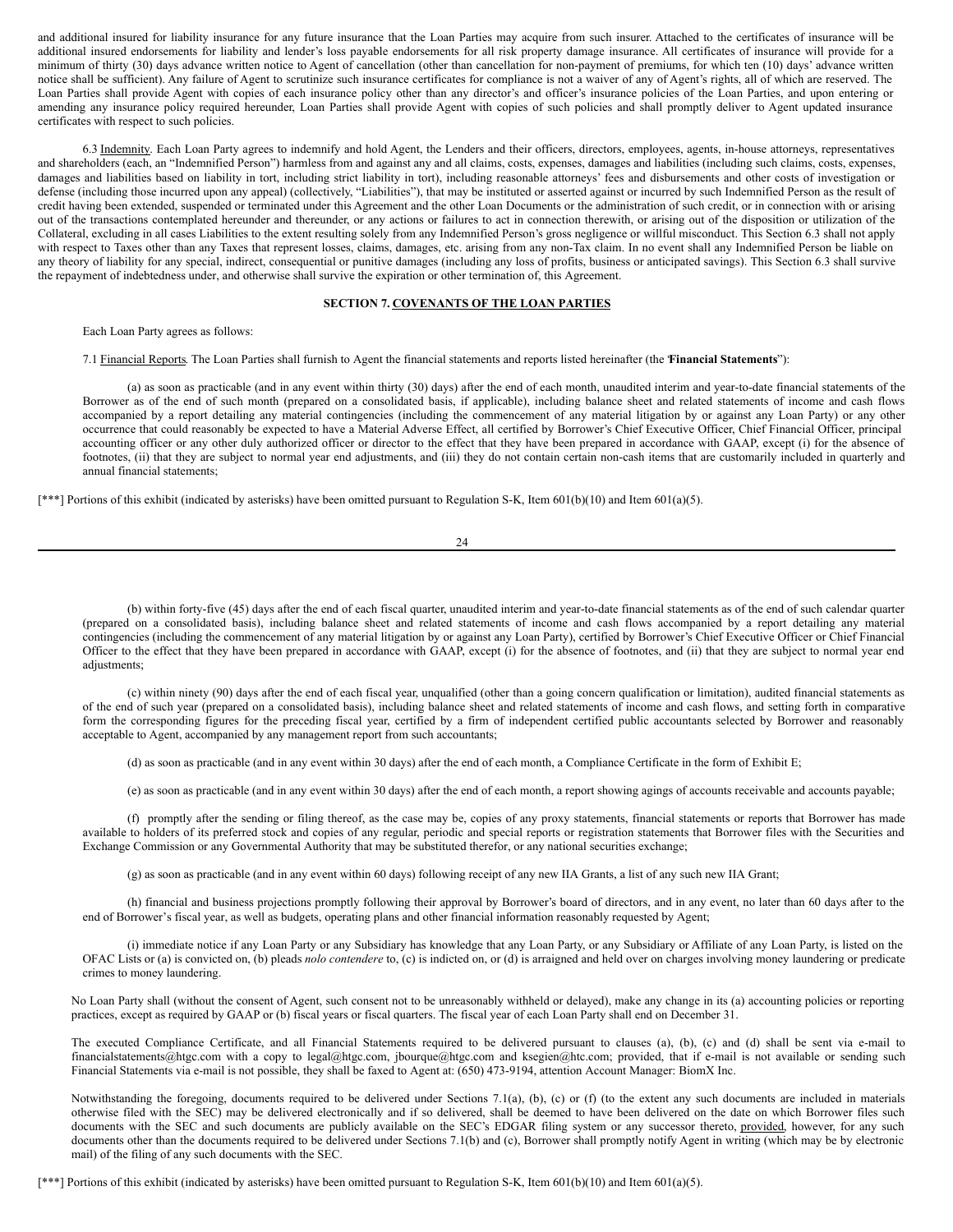7.2 Management Rights. The Loan Parties shall permit any representative that Agent or the Lenders authorizes, including its attorneys and accountants, to inspect the Collateral and examine and make copies and abstracts of the books of account and records of the Loan Parties at reasonable times and upon reasonable notice during normal business hours; provided, however, that so long as no Event of Default has occurred and is continuing, such examinations shall be limited to no more often than once per fiscal year. In addition, any such representative shall have the right to meet with management and officers of the Loan Parties to discuss such books of account and records. In addition, Agent or the Lenders shall be entitled at reasonable times and intervals to consult with and advise the management and officers of the Loan Parties concerning significant business issues affecting the Loan Parties. Such consultations shall not unreasonably interfere with the Loan Parties' business operations. The parties intend that the rights granted Agent and the Lenders shall constitute "management rights" within the meaning of 29 C.F.R. Section 2510.3-101(d) (3)(ii), but that any advice, recommendations or participation by Agent or the Lenders with respect to any business issues shall not be deemed to give Agent or the Lenders, nor be deemed an exercise by Agent or the Lenders of, control over the Loan Parties' management or policies, and the Loan Parties shall have no obligation to act upon or follow any such advice or recommendation.

7.3 Further Assurances. Each Loan Party shall from time to time execute, deliver and file, alone or with Agent, any financing statements, security agreements, collateral assignments, notices, control agreements, promissory notes or other documents to perfect, give the highest priority to Agent's Lien on the Collateral or otherwise evidence Agent's rights herein. Any Loan Party shall from time to time procure any instruments or documents as may be reasonably requested by Agent, and take all further action that may be necessary, or that Agent may reasonably request, to perfect and protect the Liens granted hereby and thereby. In addition, and for such purposes only, each Loan Party hereby authorizes Agent to execute and deliver on its behalf and to file such financing statements, collateral assignments, notices, control agreements, security agreements and other documents without the signature of the Loan Parties either in Agent's name or in the name of Agent as agent and attorney-infact for the Loan Parties. Each Loan Party shall protect and defend its title to the Collateral and Agent's Lien thereon against all Persons claiming any interest adverse to such Loan Party or Agent other than Permitted Liens.

7.4 Indebtedness. No Loan Party shall create, incur, assume, guarantee or be or remain liable with respect to any Indebtedness, or permit any Subsidiary so to do, other than Permitted Indebtedness, or prepay any Indebtedness or take any actions which impose on any Loan Party an obligation to prepay any Indebtedness, except for (a) the conversion of Indebtedness into equity securities and the payment of cash in lieu of fractional shares in connection with such conversion, (b) in connection with refinancing or replacement of Permitted Indebtedness, (c) purchase money Indebtedness pursuant to its then-applicable payment schedule, (d) prepayment by any Subsidiary of (i) inter-company Indebtedness owed by such Subsidiary to any Loan Party, or (ii) if such Subsidiary is not a Loan Party, intercompany Indebtedness owed by such Subsidiary to another Subsidiary that is not a Loan Party or (e) as otherwise permitted hereunder or approved in writing by Agent.

[\*\*\*] Portions of this exhibit (indicated by asterisks) have been omitted pursuant to Regulation S-K, Item 601(b)(10) and Item 601(a)(5).

26

Notwithstanding anything to the contrary in the foregoing, the issuance of, performance of obligations under (including any payments of interest), and conversion, exercise, repurchase, redemption (including, for the avoidance of doubt, a required repurchase in connection with the redemption of Permitted Convertible Debt upon satisfaction of a condition related to the stock price of the Common Stock), settlement or early termination or cancellation of (whether in whole or in part and including by netting or set-off) (in each case, whether in cash, Common Stock, following a merger event or other change of the Common Stock, other securities or property), or the satisfaction of any condition that would permit or require any of the foregoing, any Permitted Convertible Debt shall not constitute a prepayment of Indebtedness by Borrower for the purposes of this Section 7.4; provided that principal payments in cash (other than cash in lieu of fractional shares) shall only be allowed if the Redemption Conditions are satisfied in respect of such payment and at all times after such payment; provided further that, to the extent both (a) the aggregate amount of cash payable upon conversion or payment of any Permitted Convertible Debt (excluding any required payment of interest with respect to such Permitted Convertible Debt and excluding any payment of cash in lieu of a fractional share due upon conversion thereof) exceeds the aggregate principal amount thereof and (b) such conversion or payment does not trigger or correspond to an exercise or early unwind or settlement of a corresponding portion of the Permitted Bond Hedge Transactions relating to such Permitted Convertible Debt (including, for the avoidance of doubt, the case where there is no Bond Hedge Transaction relating to such Permitted Convertible Debt), the payment of such excess cash shall not be permitted by the preceding sentence.

Notwithstanding the foregoing, Borrower may repurchase, exchange or induce the conversion of Permitted Convertible Debt by delivery of shares of Common Stock and/or a different series of Permitted Convertible Debt and/or by payment of cash (in an amount that does not exceed the proceeds received by Borrower from the substantially concurrent issuance of Common Stock and/or Permitted Convertible Debt plus the net cash proceeds, if any, received by Borrower pursuant to the related exercise or early unwind or termination of the related Permitted Bond Hedge Transactions and Permitted Warrant Transactions, if any, pursuant to the immediately following proviso); provided that, substantially concurrently with, or a commercially reasonable period of time before or after, the related settlement date for the Permitted Convertible Debt that is so repurchased, exchanged or converted, Borrower shall exercise or unwind or terminate early (whether in cash, shares or any combination thereof) the portion of the Permitted Bond Hedge Transactions and Permitted Warrant Transactions, if any, corresponding to such Permitted Convertible Debt that are so repurchased, exchanged or converted.

7.5 Collateral. Each Loan Party shall at all times keep the Collateral, the Intellectual Property and all other property and assets used in the Loan Parties' business or in which the Loan Parties now or hereafter holds any interest free and clear from any Liens whatsoever (except for Permitted Liens), and shall give Agent prompt written notice of any legal process that is reasonably likely to result in damages, expenses or liabilities in excess of \$500,000 affecting the Collateral, the Intellectual Property, such other property and assets, or any Liens thereon. No Loan Party shall agree with any Person other than Agent or the Lenders not to encumber its property other than (a) any agreements governing any purchase money Liens or capital lease obligations otherwise permitted hereby (in which case, any prohibition or limitation shall only be effective against the assets financed thereby) and (b) customary restrictions on the assignment of leases, licenses and other agreements. No Loan Party shall enter into or suffer to exist or become effective any agreement that prohibits or limits the ability of any Loan Party to create, incur, assume or suffer to exist any Lien upon any of its property (including Intellectual Property), whether now owned or hereafter acquired, to secure its obligations under the Loan Documents to which it is a party other than (a) this Agreement and the other Loan Documents, (b) any agreements governing any purchase money Liens or capital lease obligations otherwise permitted hereby (in which case, any prohibition or limitation shall only be effective against the assets financed thereby) and (c) customary restrictions on the assignment of leases, licenses and other agreements. Each Loan Party shall cause its Subsidiaries to protect and defend such Subsidiary's title to its assets from and against all Persons claiming any interest adverse to such Subsidiary, and each Loan Party shall cause its Subsidiaries at all times to keep such Subsidiary's property and assets free and clear from or Liens whatsoever (except for Permitted Liens), and shall give Agent prompt written notice of any legal process affecting such Subsidiary's property and assets that is reasonably likely to result in damages, expenses or liabilities in excess of \$500,000.

7.6 Investments. No Loan Party shall directly or indirectly acquire or own, or make any Investment in or to any Person, or permit any of its Subsidiaries to do so, other than Permitted Investments.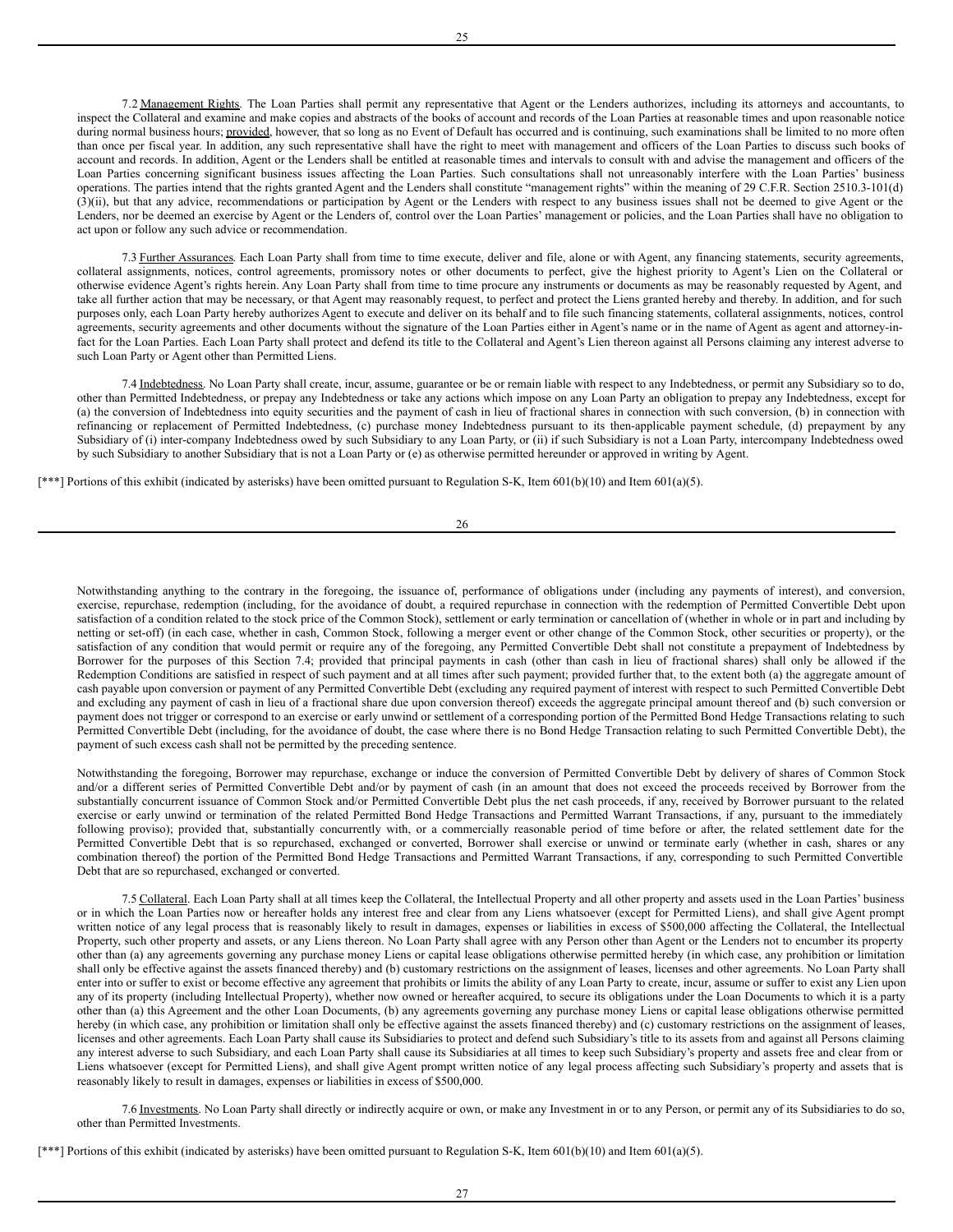7.7 Distributions. No Loan Party shall, nor shall allow any Subsidiary to, (a) repurchase or redeem any class of shares, stock or other Equity Interest other than pursuant to employee, director or consultant repurchase plans or other similar agreements, provided, however, in each case the repurchase or redemption price does not exceed the original consideration paid for such stock or Equity Interest, or (b) declare or pay any cash dividend or make any other cash distribution on any class of stock or other Equity Interest, except that a Subsidiary may pay dividends or make other distributions to any Loan Party, or (c) lend money to any employees, officers or directors or guarantee the payment of any such loans granted by a third party in excess of \$500,000 in the aggregate or (d) waive, release or forgive any Indebtedness owed by any employees, officers or directors in excess of \$500,000 in the aggregate.

Notwithstanding the foregoing, and for the avoidance of doubt, this Section 7.7 shall not prohibit the conversion by holders of (including any payment upon conversion, whether in cash, Common Stock or a combination thereof), or required payment of any principal or premium on (including, for the avoidance of doubt, in respect of a required repurchase in connection with the redemption of Permitted Convertible Debt upon satisfaction of a condition related to the stock price of the Common Stock) or required payment of any interest with respect to, any Permitted Convertible Debt in each case, in accordance with the terms of the indenture governing such Permitted Convertible Debt; provided that principal payments in cash (other than cash in lieu of fractional shares) shall only be allowed if the Redemption Conditions are satisfied in respect of such payment and at all times after such payment; provided further that, to the extent both (a) the aggregate amount of cash payable upon conversion or payment of any Permitted Convertible Debt (excluding any required payment of interest with respect to such Permitted Convertible Debt and excluding any payment of cash in lieu of a fractional share due upon conversion thereof) exceeds the aggregate principal amount thereof and (b) such conversion or payment is not offset by an exercise or early unwind or settlement of a corresponding portion of the Bond Hedge Transactions relating to such Permitted Convertible Debt (including, for the avoidance of doubt, the case where there is no Bond Hedge Transaction relating to such Permitted Convertible Debt), the payment of such excess cash shall not be permitted by the preceding sentence.

Notwithstanding the foregoing, Borrower may repurchase, exchange or induce the conversion of Permitted Convertible Debt by delivery of Common Stock and/or a different series of Permitted Convertible Debt and/or by payment of cash (in an amount that does not exceed the proceeds received by Borrower from the substantially concurrent issuance of Common Stock and/or Permitted Convertible Debt plus the net cash proceeds, if any, received by Borrower pursuant to the related exercise or early unwind or termination of the related Permitted Bond Hedge Transactions and Permitted Warrant Transactions, if any, pursuant to the immediately following proviso); provided that, substantially concurrently with, or a commercially reasonable period of time before or after, the related settlement date for the Permitted Convertible Debt that is so repurchased, exchanged or converted, Borrower shall exercise or unwind or terminate early (whether in cash, shares or any combination thereof) the portion of the Permitted Bond Hedge Transactions and Permitted Warrant Transactions, if any, corresponding to such Permitted Convertible Debt that are so repurchased, exchanged or converted.

7.8 Transfers. Except for Permitted Transfers and Permitted Investments that constitute Permitted Transfers, no Loan Party shall, nor shall allow any Subsidiary to, voluntarily or involuntarily transfer, sell, lease, license, lend or in any other manner convey any equitable, beneficial or legal interest in any material portion of its assets.

7.9 Mergers and Consolidations. No Loan Party shall merge or consolidate, or permit any of its Subsidiaries to merge or consolidate, with or into any other business organization (other than mergers or consolidations of (a) a Subsidiary which is not a Loan Party into another Subsidiary or into a Loan Party or (b) a Loan Party into another Loan Party).

7.10 Taxes. Each Loan Party shall, and shall cause each of its Subsidiaries to, pay when due all material Taxes of any nature whatsoever now or hereafter imposed or assessed against any Loan Party, any of its Subsidiaries or the Collateral or upon any Loan Party's or any of its Subsidiaries' ownership, possession, use, operation or disposition thereof or upon any Loan Party's or any of its Subsidiaries' rents, receipts or earnings arising therefrom. Each Loan Party shall, and shall cause each of its Subsidiaries to, accurately file on or before the due date therefor (taking into account proper extensions) all federal and state income Tax returns and other material Tax returns required to be filed. Notwithstanding the foregoing, any Loan Party may contest, in good faith and by appropriate proceedings diligently conducted, Taxes for which such Loan Party maintains adequate reserves therefor in accordance with GAAP.

[\*\*\*] Portions of this exhibit (indicated by asterisks) have been omitted pursuant to Regulation S-K, Item 601(b)(10) and Item 601(a)(5).

28

7.11 Corporate Changes. No Loan Party nor any Subsidiary shall change its corporate name, legal form or jurisdiction of formation without twenty (20) days' prior written notice to Agent. No Loan Party shall suffer a Change in Control. No Loan Party nor any Subsidiary shall relocate its chief executive office or its principal place of business unless: (i) it has provided prior written notice to Agent; and (ii) such relocation shall be within the continental United States of America or Israel. No Loan Party nor any Subsidiary shall relocate any item of Collateral (other than (x) sales of Inventory in the ordinary course of business, (y) relocations of Equipment having an aggregate value of up to \$750,000 in any fiscal year, and (z) relocations of Collateral from a location described on Exhibit B to another location described on Exhibit B) unless (i) it has provided prompt written notice to Agent and (ii) such relocation is within the continental United States of America or Israel, (iii) if such relocation is to a third party bailee, it has delivered a bailee agreement in form and substance reasonably acceptable to Agent.

7.12 Deposit Accounts. No Loan Party nor any Subsidiary shall maintain any Deposit Accounts, or accounts holding Investment Property, except with respect to which Agent has an Account Control Agreement. Notwithstanding the foregoing, the Borrower and its Subsidiaries shall not be required to obtain an Account Control Agreement with respect to Excluded Accounts.

7.13 Joinder. Borrower shall notify Agent of each Subsidiary formed subsequent to the Closing Date and, within 15 days of formation, shall cause any such Subsidiary to execute and deliver to Agent a Joinder Agreement.

#### 7.14 [RESERVED]

7.15 Notification of Event of Default. Borrower shall notify Agent immediately of the occurrence of any Event of Default.

7.16 Use of Proceeds. Borrower agrees that the proceeds of the Loans shall be used solely to pay related fees and expenses in connection with this Agreement and, for working capital and general corporate purposes. The proceeds of the Loans will not be used in violation of Anti-Corruption Laws or applicable Sanctions.

7.17 Limitation on Cash Outside of the United States. The Loan Parties and their Subsidiaries shall at all times maintain aggregate Cash and Cash Equivalents in accounts in the United States subject to an Account Control Agreement in favor of Agent in an amount not less than the lesser of (i) \$10,000,000 and (ii) 30% of all aggregate Cash and Cash Equivalents of the Loan Parties and their Subsidiaries.

#### 7.18 Compliance with Laws.

(a) Each Loan Party shall maintain, and shall cause its Subsidiaries to maintain, compliance in all material respects with all applicable laws, rules or regulations (including any law, rule or regulation with respect to the making or brokering of loans or financial accommodations), and shall, or cause its Subsidiaries to, obtain and maintain all required Governmental Approvals.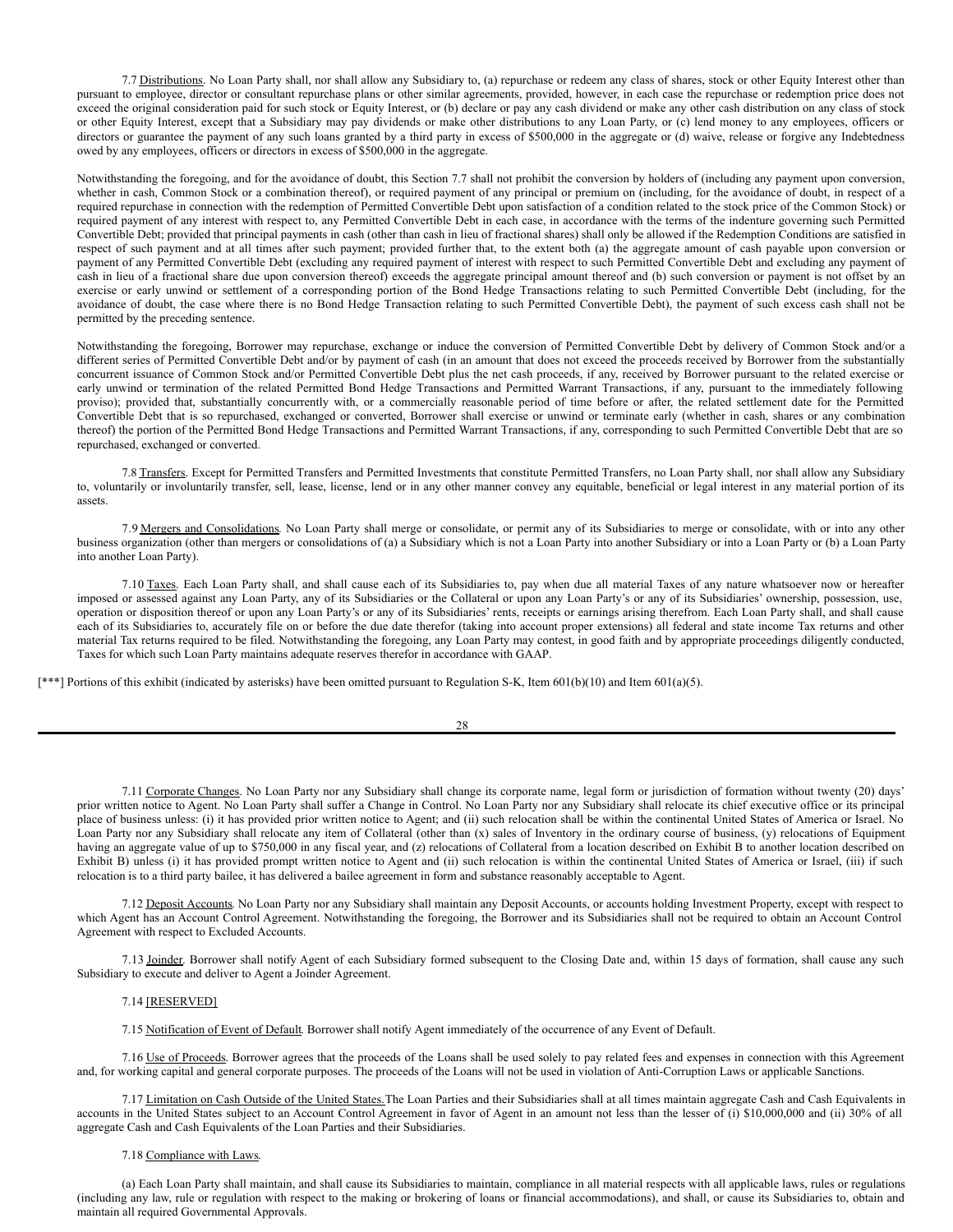29

(b) No Loan Party nor any of its Subsidiaries shall, nor shall any Loan Party or any of its Subsidiaries permit any Affiliate to, directly or indirectly, knowingly enter into any documents, instruments, agreements or contracts with any Person listed on the OFAC Lists. No Loan Party nor any of its Subsidiaries shall, nor shall any Loan Party or any of its Subsidiaries, permit any Affiliate to, directly or indirectly, (i) conduct any business or engage in any transaction or dealing with any Blocked Person, including, without limitation, the making or receiving of any contribution of funds, goods or services to or for the benefit of any Blocked Person, (ii) deal in, or otherwise engage in any transaction relating to, any property or interests in property blocked pursuant to Executive Order No. 13224 or any similar executive order or other Anti-Terrorism Law, or (iii) engage in or conspire to engage in any transaction that evades or avoids, or has the purpose of evading or avoiding, or attempts to violate, any of the prohibitions set forth in Executive Order No. 13224 or other Anti-Terrorism Law.

(c) Each Loan Party has implemented and maintains in effect policies and procedures designed to ensure compliance by such Loan Party, its Subsidiaries and their respective directors, officers, employees and agents with Anti-Corruption Laws and applicable Sanctions, and each Loan Party, its Subsidiaries and their respective officers and employees and to the knowledge of such Loan Party's its directors and agents, are in compliance with Anti-Corruption Laws and applicable Sanctions in all material respects.

(d) No Loan Party, any of its Subsidiaries or any of their respective directors, officers or employees, or to the knowledge of such Loan Party, any agent for such Loan Party or its Subsidiaries that will act in any capacity in connection with or benefit from the credit facility established hereby, is a Sanctioned Person. No Loan, use of proceeds or other transaction contemplated by this Agreement will violate Anti-Corruption Laws or applicable Sanctions.

#### 7.19 Financial Covenants

(a) Minimum Qualified Cash. Commencing October 1, 2022 and at all times thereafter, Borrower shall maintain Qualified Cash of at least \$5,000,000 plus the Qualified Cash A/P Amount, provided that the foregoing covenant shall be waived during any period in which Borrower's Market Capitalization exceeds \$250,000,000.

(b) Redemption Conditions. If Borrower makes cash payment in respect of Permitted Convertible Debt subject to satisfaction of the Redemption Conditions, Borrower shall, at all times thereafter, maintain Qualified Cash in the amount required by the defined term "Redemption Conditions".

7.20 Intellectual Property. Each Loan Party shall (i) protect, defend and maintain the validity and enforceability of its material Intellectual Property; (ii) promptly advise Agent in writing of material infringements of its material Intellectual Property; and (iii) not allow any Intellectual Property material to Loan Parties' business to be abandoned, forfeited or dedicated to the public without Agent's written consent.

7.21 Transactions with Affiliates. Each Loan Party shall not and shall not permit any Subsidiary to, directly or indirectly, enter into or permit to exist any transaction of any kind with any Affiliate of such Loan Party or such Subsidiary on terms that are less favorable to such Loan Party or such Subsidiary, as the case may be, than those that might be obtained in an arm's length transaction from a Person who is not an Affiliate of such Loan Party or such Subsidiary other than (i) Permitted Investments, (ii) reasonable and customary fees paid to board members and (iii) board-approved compensation arrangements for officers and other employees.

#### **SECTION 8. RIGHT TO INVEST**

8.1 Subject to compliance with any SEC regulations and other than any "at the market" or similar arrangement, the Borrower will notify the Lenders of any equity offering of Common Shares that will be broadly marketed to multiple investors and Lender may submit a non-binding indication of interest to the managing underwriter(s) of such equity offering up to a total of \$2,000,000. The Borrower will use commercially reasonable efforts to ensure that Lender is allocated such securities on the same terms, conditions and pricing afforded to others participating in any such Subsequent Financing. This Section 8.1, and all rights and obligations hereunder, shall terminate upon the repayment in full of the Secured Obligations and the termination of this Agreement.

[\*\*\*] Portions of this exhibit (indicated by asterisks) have been omitted pursuant to Regulation S-K, Item 601(b)(10) and Item 601(a)(5).

30

#### **SECTION 9. EVENTS OF DEFAULT**

The occurrence of any one or more of the following events shall be an Event of Default:

9.1 Payments. Any Loan Party fails to pay any amount due under this Agreement or any of the other Loan Documents on the due date; provided, however, that an Event of Default shall not occur on account of a failure to pay due solely to an administrative or operational error of Agent or the Lenders or any Loan Party's bank if such Loan Party had the funds to make the payment when due and makes the payment within three (3) Business Days following such Loan Party's knowledge of such failure to pay; or

9.2 Covenants. Any Loan Party breaches or defaults in the performance of any covenant or Secured Obligation under this Agreement, or any of the other Loan Documents, and (a) with respect to a default under any covenant under this Agreement (other than as set forth in subsection (b) below), any other Loan Document, such default continues for more than fifteen (15) days after the earlier of the date on which (i) Agent or the Lenders has given notice of such default to the Loan Parties and (ii) any Loan Party has actual knowledge of such default or (b) with respect to a default under any of Sections 4.4, 6, 7.1, 7.4, 7.5, 7.6, 7.7, 7.8, 7.9, 7.15, 7.16, 7.17, 7.19, 7.20, and 7.21, the occurrence of such default; or there is a breach or default pursuant to any ISR Security Document; or

9.3 Material Adverse Effect. A circumstance has occurred that would reasonably be expected to have a Material Adverse Effect; provided that solely for purposes of this Section 9.3, the following events shall not, in and of itself, constitute a Material Adverse Effect (unless otherwise constituting an Event of Default): (a) adverse results or delays in any nonclinical or clinical trial, (b) the failure to achieve Performance Milestone I or Performance Milestone II, or any other clinical or nonclinical trial goals or objectives, including without limitation, the failure to demonstrate the desired safety or efficacy of any drug or companion diagnostic, (c) the denial, delay or limitation of approval of, or taking of any other regulatory action by, the United States Food and Drug Administration or any other governmental entity with respect to any drug or companion diagnostic, or (d) a change in or discontinuation of a strategic partnership or other collaboration or license arrangement; or

9.4 Representations. Any representation or warranty made by any Loan Party in any Loan Document shall have been false or misleading in any material respect when made or when deemed made; or

9.5 Insolvency. Borrower, and with respect to the Guarantors, as the following may apply under the Insolvency and Economic Rehabilitation Law, 2018 ("*Israeli*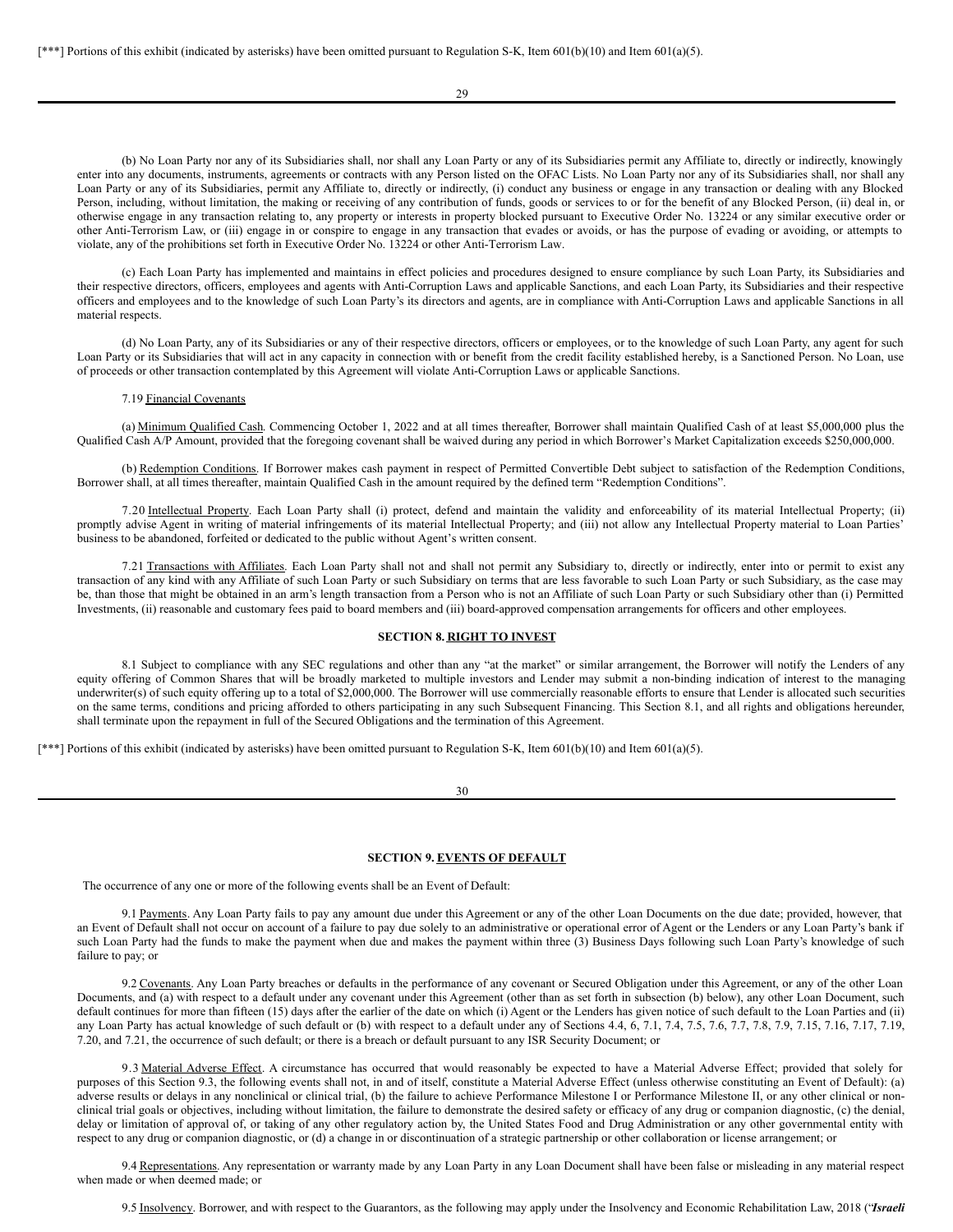<span id="page-35-0"></span>*Insolvency Law*"), (A) (i) shall make an assignment for the benefit of creditors; or (ii) shall be unable to pay its debts as they become due, or be unable to pay or perform under the Loan Documents, or shall become insolvent; or (iii) shall file a voluntary petition in bankruptcy; or (iv) shall file any petition, answer, or document seeking for itself any reorganization, arrangement, composition, readjustment, liquidation, dissolution or similar relief under any present or future statute, law or regulation pertinent to such circumstances; or (v) shall seek or consent to or acquiesce in the appointment of any trustee, receiver, or liquidator of a Loan Party or of all or any substantial part (i.e., 33-1/3% or more) of the assets or property of a Loan Party; or (vi) shall cease operations of its business as its business has normally been conducted, or terminate substantially all of its employees; or (vii) a Loan Party or its directors or majority shareholders shall take any action initiating any of the foregoing actions described in clauses (i) through (vi); or (B) either (i) thirty (30) days shall have expired after the commencement of an involuntary action against a Loan Party seeking reorganization, arrangement, composition, readjustment, liquidation, dissolution or similar relief under any present or future statute, law or regulation, without such action being dismissed or all orders or proceedings thereunder affecting the operations or the business of a Loan Party being stayed; or (ii) a stay of any such order or proceedings shall thereafter be set aside and the action setting it aside shall not be timely appealed; or (iii) a Loan Party shall file any answer admitting or not contesting the material allegations of a petition filed against such Loan Party in any such proceedings; or (iv) the court in which such proceedings are pending shall enter a decree or order granting the relief sought in any such proceedings; or (v) thirty (30) days shall have expired after the appointment, without the consent or acquiescence of the applicable Loan Party, of any trustee, receiver or liquidator of a Loan Party or of all or any substantial part of the properties of such Loan Party without such appointment being vacated; or (vi) with respect to Guarantors, any step is taken with a view to the suspension of payments, a moratorium or a composition, compromise, assignment or similar arrangement with any of its creditors and including the filing for a motion to initiate proceedings under the Israeli Insolvency Law; or

[\*\*\*] Portions of this exhibit (indicated by asterisks) have been omitted pursuant to Regulation S-K, Item 601(b)(10) and Item 601(a)(5).

9.6 Attachments; Judgments. Any portion of the assets of the Loan Parties in aggregate value of \$750,000 or more is attached or seized, or a levy is filed against any such assets, or a judgment or judgments is/are entered for the payment of money (not covered by independent third party insurance as to which liability has not been rejected by such insurance carrier), individually or in the aggregate, of at least \$750,000, and such judgment remains unsatisfied unvacated, or unstayed for a period of twenty (20) days after the entry thereof, or any Loan Party is enjoined or in any way prevented by court order from conducting any material part of its business; or

9.7 Other Obligations. (i) The occurrence of any default under, (A) any agreement or obligation of any Loan Party involving any Indebtedness in excess of \$750,000, or (B) any other material agreement or obligation that permits the counterparty thereto to accelerate payments in excess of \$750,000 owed thereunder or if a Material Adverse Effect would reasonably be expected to result from such default, or (ii) any "fundamental change" (howsoever defined, but excluding any "make-whole fundamental change") occurs under the indenture governing any Permitted Convertible Debt or (iii) the early termination of any Permitted Bond Hedge Transaction or Permitted Warrant Transaction by the counterparty thereto, due to a breach or default by any Loan Party or Subsidiary thereof (except to the extent such early termination requires only the issuance of Equity Interests by Borrower), if such termination would require Borrower to pay in excess of \$750,000; or

9.8 Governmental Approvals. Any Governmental Approval shall have been revoked, rescinded, suspended, modified in an adverse manner or not renewed for a full term, where such revocation, rescission, suspension, modification or non-renewal has, or would reasonably be expected to have, a Material Adverse Effect; or

# **SECTION 10. REMEDIES**

10.1 General. Upon and during the continuance of any one or more Events of Default, Agent may, and at the direction of the Required Lenders shall, accelerate and demand payment of all or any part of the Secured Obligations together with a Prepayment Charge and declare them to be immediately due and payable (provided, that upon the occurrence of an Event of Default of the type described in Section 9.5, all of the Secured Obligations (including, without limitation, the Prepayment Charge and the End of Term Charge) shall automatically be accelerated and made due and payable, in each case without any further notice or act). Each Loan Party hereby irrevocably appoints Agent as its lawful attorney-in-fact to: (a) exercisable following the occurrence of an Event of Default, (i) sign such Loan Party's name on any invoice or bill of lading for any account or drafts against account debtors; (ii) demand, collect, sue, and give releases to any account debtor for monies due, settle and adjust disputes and claims about the accounts directly with account debtors, and compromise, prosecute, or defend any action, claim, case, or proceeding about any Collateral (including filing a claim or voting a claim in any bankruptcy case in Agent's or such Loan Party's name, as Agent may elect, including with respect to the Guarantors, under the Israeli Insolvency Law); (iii) make, settle, and adjust all claims under such Loan Party's insurance policies; (iv) pay, contest or settle any Lien, charge, encumbrance, security interest, or other claim in or to the Collateral, or any judgment based thereon, or otherwise take any action to terminate or discharge the same; (v) transfer the Collateral into the name of Agent or a third party as the UCC permits; and (vi) receive, open and dispose of mail addressed to a Loan Party; and (b) regardless of whether an Event of Default has occurred, (i) endorse a Loan Party's name on any checks, payment instruments, or other forms of payment or security; and (ii) notify all account debtors to pay Agent directly. Each Loan Party hereby appoints Agent as its lawful attorney-in-fact to sign such Loan Party's name on any documents necessary to perfect or continue the perfection of Agent's security interest in the Collateral regardless of whether an Event of Default has occurred until all Secured Obligations have been satisfied in full and the Loan Documents have been terminated. Agent's foregoing appointment as such Loan Party's attorney in fact, and all of Agent's rights and powers, coupled with an interest, are irrevocable until all Secured Obligations have been fully repaid and performed and the Loan Documents have been terminated. Agent may, and at the direction of the Required Lenders shall, exercise all rights and remedies with respect to the Collateral under the Loan Documents or otherwise available to it under the UCC and other applicable law, including the right to release, hold, sell, lease, liquidate, collect, realize upon, or otherwise dispose of all or any part of the Collateral and the right to occupy, utilize, process and commingle the Collateral. All Agent's rights and remedies shall be cumulative and not exclusive.

[\*\*\*] Portions of this exhibit (indicated by asterisks) have been omitted pursuant to Regulation S-K, Item 601(b)(10) and Item 601(a)(5).

32

10.2 Collection; Foreclosure. Upon the occurrence and during the continuance of any Event of Default, Agent may, and at the direction of the Required Lenders shall, at any time or from time to time, apply, collect, liquidate, sell in one or more sales, lease or otherwise dispose of, any or all of the Collateral, in its then condition or following any commercially reasonable preparation or processing, in such order as Agent may elect. Any such sale may be made either at public or private sale at its place of business or elsewhere. Each Loan Party agrees that any such public or private sale may occur upon ten (10) calendar days' prior written notice to such Loan Party. Agent may require any Loan Party to assemble the Collateral and make it available to Agent at a place designated by Agent that is reasonably convenient to Agent and such Loan Party. The proceeds of any sale, disposition or other realization upon all or any part of the Collateral shall be applied by Agent in the following order of priorities:

First, to Agent and the Lenders in an amount sufficient to pay in full Agent's and the Lenders' reasonable costs and professionals' and advisors' fees and expenses as described in Section 11.12;

Second, to the Lenders in an amount equal to the then unpaid amount of the Secured Obligations (including principal, interest, and the Default Rate interest), in such order and priority as Agent may choose in its sole discretion; and

Finally, after the full and final payment in Cash of all of the Secured Obligations (other than inchoate obligations), to any creditor holding a junior Lien on the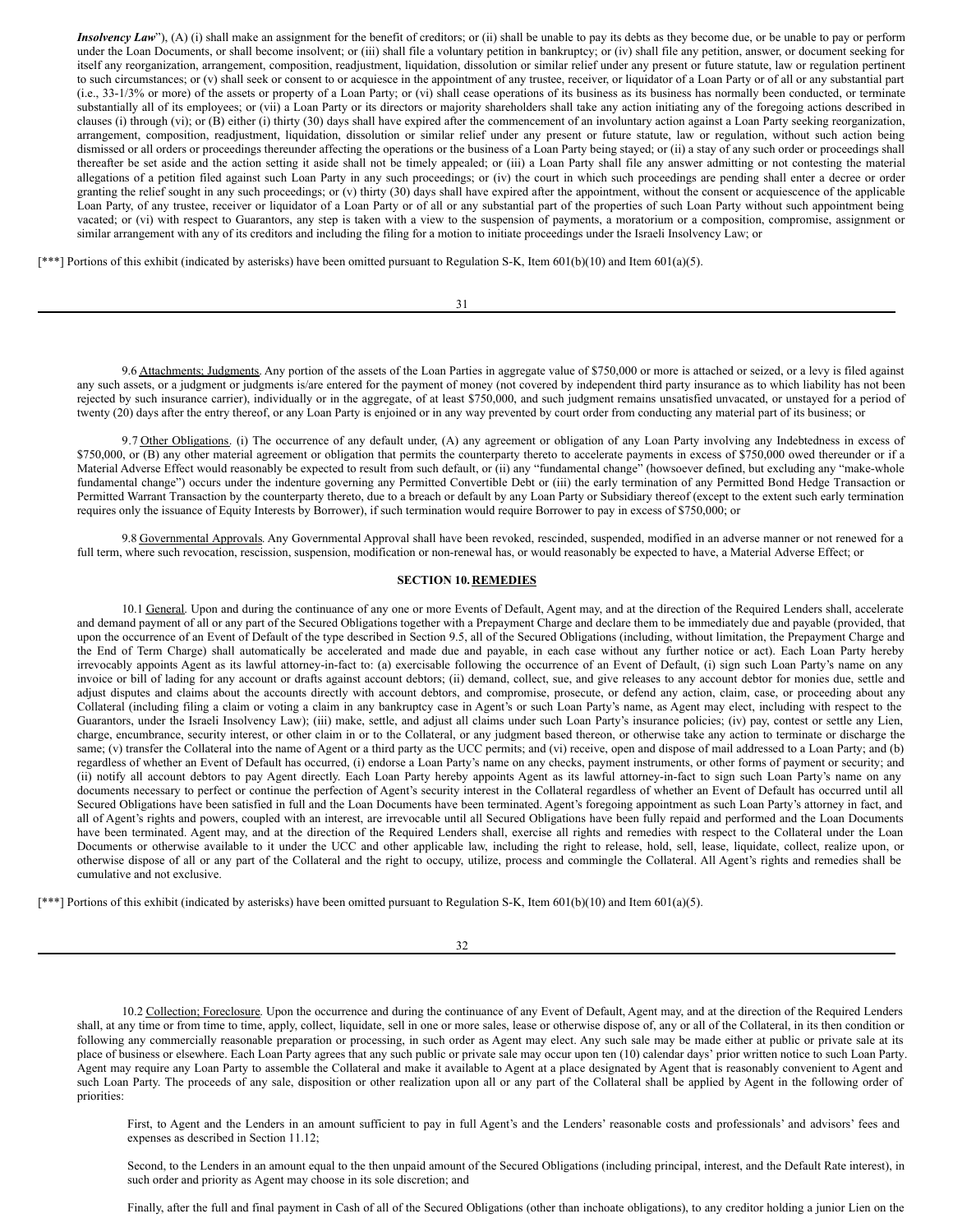Collateral, or to the Loan Parties or their representatives or as a court of competent jurisdiction may direct.

Agent shall be deemed to have acted reasonably in the custody, preservation and disposition of any of the Collateral if it complies with the obligations of a secured party under the UCC.

10.3 No Waiver. Agent shall be under no obligation to marshal any of the Collateral for the benefit of the Loan Parties or any other Person, and each Loan Party expressly waives all rights, if any, to require Agent to marshal any Collateral.

10.4 Cumulative Remedies. The rights, powers and remedies of Agent hereunder shall be in addition to all rights, powers and remedies given by statute or rule of law and are cumulative. The exercise of any one or more of the rights, powers and remedies provided herein shall not be construed as a waiver of or election of remedies with respect to any other rights, powers and remedies of Agent.

#### **SECTION 11. MISCELLANEOUS**

11.1 Severability. Whenever possible, each provision of this Agreement shall be interpreted in such manner as to be effective and valid under applicable law, but if any provision of this Agreement shall be prohibited by or invalid under such law, such provision shall be ineffective only to the extent and duration of such prohibition or invalidity, without invalidating the remainder of such provision or the remaining provisions of this Agreement.

[\*\*\*] Portions of this exhibit (indicated by asterisks) have been omitted pursuant to Regulation S-K, Item 601(b)(10) and Item 601(a)(5).

33

11.2 Notice. Except as otherwise provided herein, any notice, demand, request, consent, approval, declaration, service of process or other communication (including the delivery of Financial Statements) that is required, contemplated, or permitted under the Loan Documents or with respect to the subject matter hereof shall be in writing, and shall be deemed to have been validly served, given, delivered, and received upon the earlier of: (i) the day of transmission by electronic mail or hand delivery or delivery by an overnight express service or overnight mail delivery service; or (ii) the third calendar day after deposit in the United States of America mails, with proper first class postage prepaid, in each case addressed to the party to be notified as follows:

(a) If to Agent:

HERCULES CAPITAL, INC. Legal Department Attention: Chief Legal Officer, Janice Bourque and Katie Segien 400 Hamilton Avenue, Suite 310 Palo Alto, CA 94301 email: legal@htgc.com; jbourque@htgc.com; ksegien@htgc.com Telephone: 650-289-3060

(b) If to the Lenders:

HERCULES CAPITAL, INC. Legal Department Attention: Chief Legal Officer, Janice Bourque and Katie Segien 400 Hamilton Avenue, Suite 310 Palo Alto, CA 94301 email: legal@htgc.com; jbourque@htgc.com; ksegien@htc.com Telephone: 650-289-3060

(c) If to any Loan Party:

BIOMX INC. Attention: SVP, Finance and Operations 36 E. Industrial Rd. First Floor Branford, CT 06405 email: marinaw@biomx.com Telephone: +972-723942377

or to such other address as each party may designate for itself by like notice.

11.3 Entire Agreement; Amendments.

(a) This Agreement and the other Loan Documents constitute the entire agreement and understanding of the parties hereto in respect of the subject matter hereof and thereof, and supersede and replace in their entirety any prior proposals, term sheets, non-disclosure or confidentiality agreements, letters, negotiations or other documents or agreements, whether written or oral, with respect to the subject matter hereof or thereof (including Agent's revised proposal letter dated July 8, 2021 and the Non-Disclosure Agreement).

[\*\*\*] Portions of this exhibit (indicated by asterisks) have been omitted pursuant to Regulation S-K, Item 601(b)(10) and Item 601(a)(5).

(b) Neither this Agreement, any other Loan Document, nor any terms hereof or thereof may be amended, supplemented or modified except in accordance with the provisions of this Section 11.3(b). The Required Lenders and each Loan Party party to the relevant Loan Document may, or, with the written consent of the Required Lenders, the Agent and the Loan Parties party to the relevant Loan Document may, from time to time, (i) enter into written amendments, supplements or modifications hereto and to the other Loan Documents for the purpose of adding any provisions to this Agreement or the other Loan Documents or changing in any manner the rights of the Lenders or of the Loan Parties hereunder or thereunder or (ii) waive, on such terms and conditions as the Required Lenders or the Agent, as the case may be, may specify in such instrument, any of the requirements of this Agreement or the other Loan Documents or any default or Event of Default and its consequences; provided, however, that no such waiver and no such amendment, supplement or modification shall (A) forgive the principal amount or extend the final scheduled date of maturity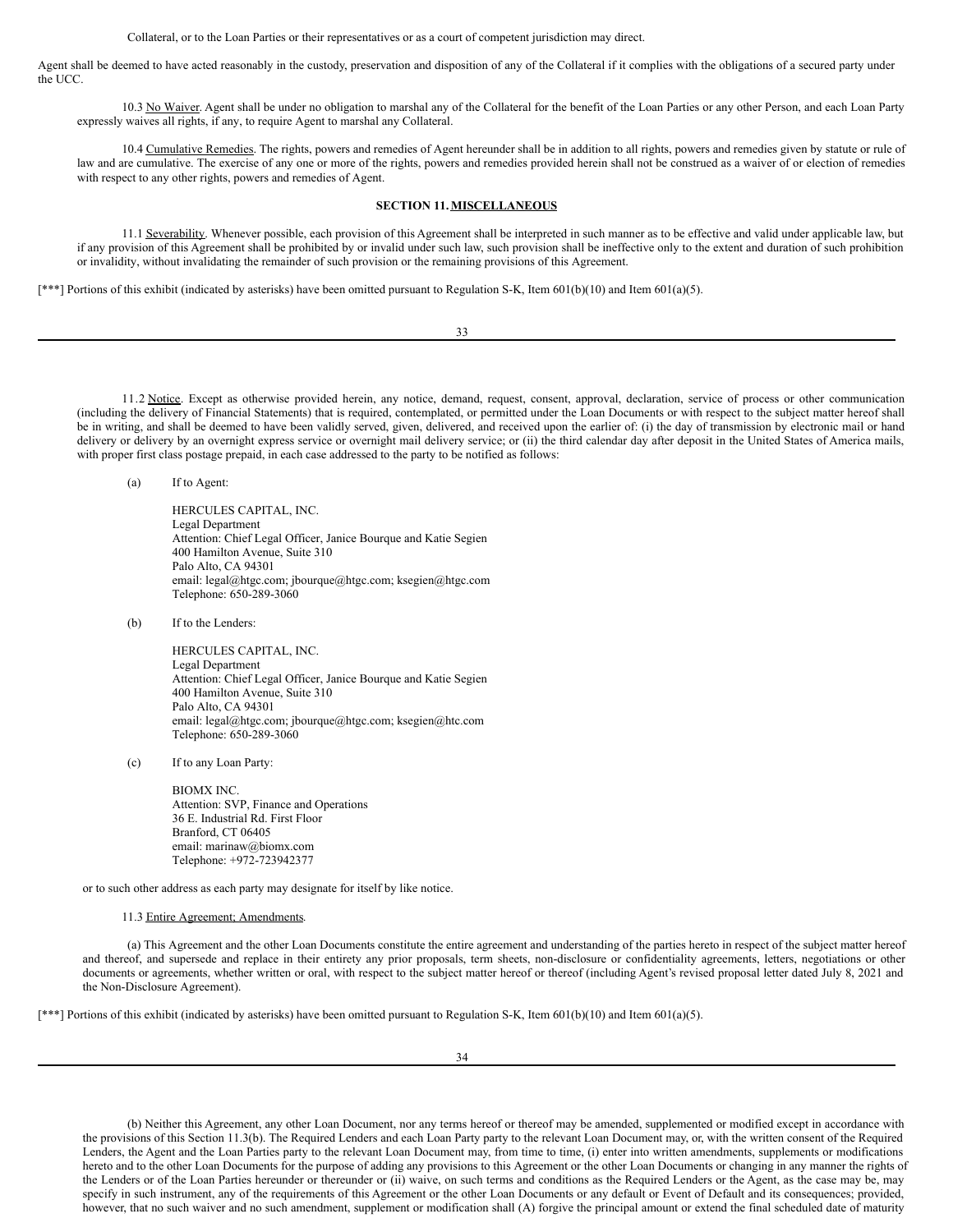of any Loan, extend the scheduled date of any amortization payment in respect of any Term Loan, reduce the stated rate of any interest (or fee payable hereunder) or extend the scheduled date of any payment thereof, in each case without the written consent of each Lender directly affected thereby; (B) eliminate or reduce the voting rights of any Lender under this Section 11.3(b) without the written consent of such Lender; (C) reduce any percentage specified in the definition of Required Lenders, consent to the assignment or transfer by the Loan Parties of any of their rights and obligations under this Agreement and the other Loan Documents, release all or substantially all of the Collateral or release a Loan Party from its obligations under the Loan Documents, in each case without the written consent of all Lenders; or (D) amend, modify or waive any provision of Section 11.18 or Addendum 3 without the written consent of the Agent. Any such waiver and any such amendment, supplement or modification shall apply equally to each Lender and shall be binding upon the Loan Parties, the Lender, the Agent and all future holders of the Loans.

11.4 No Strict Construction. The parties hereto have participated jointly in the negotiation and drafting of this Agreement. In the event an ambiguity or question of intent or interpretation arises, this Agreement shall be construed as if drafted jointly by the parties hereto and no presumption or burden of proof shall arise favoring or disfavoring any party by virtue of the authorship of any provisions of this Agreement.

11.5 No Waiver. The powers conferred upon Agent and the Lenders by this Agreement are solely to protect its rights hereunder and under the other Loan Documents and its interest in the Collateral and shall not impose any duty upon Agent or the Lenders to exercise any such powers. No omission or delay by Agent or the Lenders at any time to enforce any right or remedy reserved to it, or to require performance of any of the terms, covenants or provisions hereof by the Loan Parties at any time designated, shall be a waiver of any such right or remedy to which Agent or the Lenders is entitled, nor shall it in any way affect the right of Agent or the Lenders to enforce such provisions thereafter.

11.6 Survival. All agreements, representations and warranties contained in this Agreement and the other Loan Documents or in any document delivered pursuant hereto or thereto shall be for the benefit of Agent and the Lenders and shall survive the execution and delivery of this Agreement. Sections 6.3, 8.1, and 11.15 shall survive the termination of this Agreement.

11.7 Successors and Assigns. The provisions of this Agreement and the other Loan Documents shall inure to the benefit of and be binding on each Loan Party and its permitted assigns (if any). No Loan Party shall assign its obligations under this Agreement or any of the other Loan Documents without Agent's express prior written consent, and any such attempted assignment shall be void and of no effect. Agent and the Lenders may assign, transfer, or endorse its rights hereunder and under the other Loan Documents without prior notice to the Loan Parties, and all of such rights shall inure to the benefit of Agent's and the Lenders' successors and assigns; provided that as long as no Event of Default has occurred and is continuing, neither Agent nor any Lender may assign, transfer or endorse its rights hereunder or under the Loan Documents to any party that is a direct competitor of any Loan Party or a distressed debt or vulture fund (as reasonably determined by Agent in consultation with the Loan Parties), it being acknowledged that in all cases, any transfer to an Affiliate of any Lender or Agent shall be allowed. Notwithstanding the foregoing, (x) in connection with any assignment by a Lender as a result of a forced divestiture at the request of any regulatory agency, the restrictions set forth herein shall not apply and Agent and the Lenders may assign, transfer or indorse its rights hereunder and under the other Loan Documents to any Person or party and (y) in connection with a Lender's own financing or securitization transactions, the restrictions set forth herein shall not apply and Agent and the Lenders may assign, transfer or indorse its rights hereunder and under the other Loan Documents to any Person or party providing such financing or formed to undertake such securitization transaction and any transferee of such Person or party upon the occurrence of a default, event of default or similar occurrence with respect to such financing or securitization transaction; provided that no such sale, transfer, pledge or assignment under this clause (y) shall release such Lender from any of its obligations hereunder or substitute any such Person or party for such Lender as a party hereto until Agent shall have received and accepted an effective assignment agreement from such Person or party in form satisfactory to Agent executed, delivered and fully completed by the applicable parties thereto, and shall have received such other information regarding such assignee as Agent reasonably shall require. The Agent, acting solely for this purpose as an agent of the Loan Parties, shall maintain at one of its offices in the United States a register for the recordation of the names and addresses of the Lender(s), and the Term Commitments of, and principal amounts (and stated interest) of the Loans owing to, each Lender pursuant to the terms hereof from time to time (the "Register"). The entries in the Register shall be conclusive absent manifest error, and the Loan Parties, the Agent and the Lender(s) shall treat each Person whose name is recorded in the Register pursuant to the terms hereof as a Lender hereunder for all purposes of this Agreement. The Register shall be available for inspection by the Loan Parties and any Lender, at any reasonable time and from time to time upon reasonable prior notice.

[\*\*\*] Portions of this exhibit (indicated by asterisks) have been omitted pursuant to Regulation S-K, Item 601(b)(10) and Item 601(a)(5).

11.8 Participations. Each Lender that sells a participation shall, acting solely for this purpose as a non-fiduciary agent of the Borrower, maintain a register on which it enters the name and address of each participant and the principal amounts (and stated interest) of each participant's interest in the Loans or other obligations under the Loan Documents (the "Participant Register"); provided that no Lender shall have any obligation to disclose all or any portion of the Participant Register (including the identity of any participant or any information relating to a participant's interest in any commitments, loans, its other obligations under any Loan Document) to any Person except to the extent that such disclosure is necessary to establish that such commitment, loan, letter of credit or other obligation is in registered form under Section 5f.103-1(c) of the Treasury Regulations and proposed Section 1.163-5(b) of the Treasury Regulations. The entries in the Participant Register shall be conclusive absent manifest error, and such Lender shall treat each Person whose name is recorded in the Participant Register as the owner of such participation for all purposes of this Agreement notwithstanding any notice to the contrary. For the avoidance of doubt, the Agent (in its capacity as Agent) shall have no responsibility for maintaining a Participant Register. Borrower agrees that each participant shall be entitled to the benefits of the provisions in Addendum 1 attached hereto (subject to the requirements and limitations herein and therein, including the requirements under Section 7 of Addendum 1 attached hereto (it being understood that the documentation required under Section 7 of Addendum 1 attached hereto shall be delivered to the participating Lender)) to the same extent as if it were a Lender and had acquired its interest by assignment pursuant to Section 11.7; provided that such participant shall not be entitled to receive any greater payment under Addendum 1 attached hereto, with respect to any participation, than its participating Lender would have been entitled to receive, except to the extent such entitlement to receive a greater payment results from a change in law that occurs after the participant acquired the applicable participation.

11.9 Governing Law. This Agreement and the other Loan Documents, excluding the ISR Security Documents, have been negotiated and delivered to Agent and the Lenders in the State of California, and shall have been accepted by Agent and the Lenders in the State of California. Payment to Agent and the Lenders by the Loan Parties of the Secured Obligations is due in the State of California. This Agreement and the other Loan Documents, excluding the ISR Security Documents, shall be governed by, and construed and enforced in accordance with, the laws of the State of California, excluding conflict of laws principles that would cause the application of laws of any other jurisdiction. Notwithstanding the foregoing, the ISR Security Documents, shall be governed by, and construed and enforced in accordance with, the laws of the State of Israel, excluding conflict of laws principles that would cause the application of laws of any other jurisdiction.

11.10 Consent to Jurisdiction and Venue. All judicial proceedings (to the extent that the reference requirement of Section 11.11 is not applicable) arising in or under or related to this Agreement or any of the other Loan Documents may be brought in any state or federal court located in the State of California. By execution and delivery of this Agreement, each party hereto generally and unconditionally: (a) consents to nonexclusive personal jurisdiction in Santa Clara County, State of California; (b) waives any objection as to jurisdiction or venue in Santa Clara County, State of California; (c) agrees not to assert any defense based on lack of jurisdiction or venue in the aforesaid courts; and (d) irrevocably agrees to be bound by any judgment rendered thereby in connection with this Agreement or the other Loan Documents. Service of process on any party hereto in any action arising out of or relating to this Agreement shall be effective if given in accordance with the requirements for notice set forth in Section 11.2, and shall be deemed effective and received as set forth in Section 11.2. Nothing herein shall affect the right to serve process in any other manner permitted by law or shall limit the right of either party to bring proceedings in the courts of any other jurisdiction including but not limited to Israel.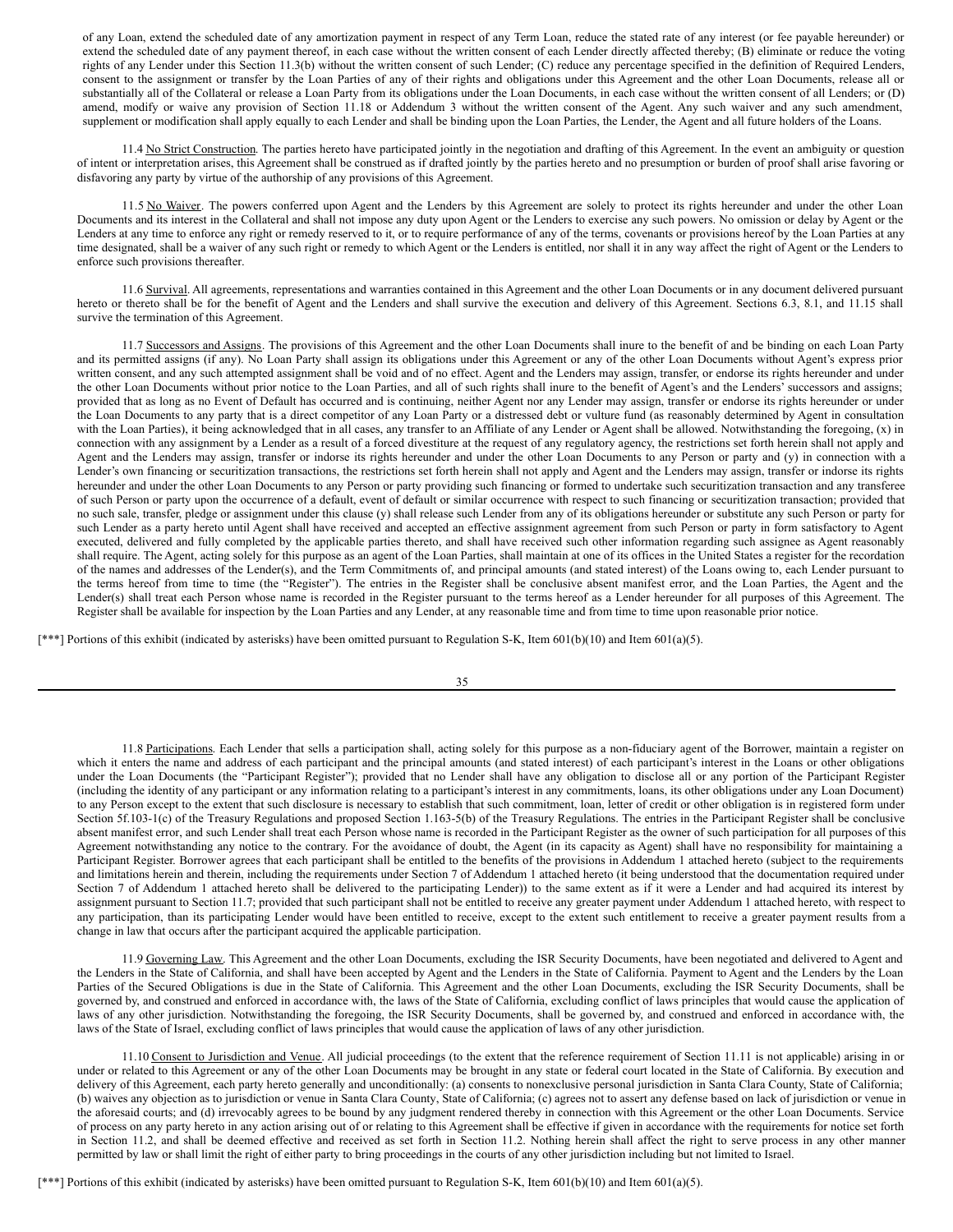# 11.11 Mutual Waiver of Jury Trial / Judicial Reference.

(a) Because disputes arising in connection with complex financial transactions are most quickly and economically resolved by an experienced and expert Person and the parties wish applicable state and federal laws to apply (rather than arbitration rules), the parties desire that their disputes be resolved by a judge applying such applicable laws. EACH OF THE LOAN PARTIES, AGENT AND THE LENDERS SPECIFICALLY WAIVES ANY RIGHT IT MAY HAVE TO TRIAL BY JURY OF ANY CAUSE OF ACTION, CLAIM, CROSS-CLAIM, COUNTERCLAIM, THIRD PARTY CLAIM OR ANY OTHER CLAIM (COLLECTIVELY, "CLAIMS") ASSERTED BY THE LOAN PARTIES AGAINST AGENT, THE LENDERS OR THEIR RESPECTIVE ASSIGNEE OR BY AGENT, THE LENDERS OR THEIR RESPECTIVE ASSIGNEE AGAINST ANY LOAN PARTY. This waiver extends to all such Claims, including Claims that involve Persons other than Agent, the Loan Parties and the Lenders; Claims that arise out of or are in any way connected to the relationship among the Loan Parties, Agent and the Lenders; and any Claims for damages, breach of contract, tort, specific performance, or any equitable or legal relief of any kind, arising out of this Agreement, any other Loan Document.

(b) If the waiver of jury trial set forth in Section 11.11(a) is ineffective or unenforceable, the parties agree that all Claims shall be resolved by reference to a private judge sitting without a jury, pursuant to Code of Civil Procedure Section 638, before a mutually acceptable referee or, if the parties cannot agree, a referee selected by the Presiding Judge of the Santa Clara County, California. Such proceeding shall be conducted in Santa Clara County, California, with California rules of evidence and discovery applicable to such proceeding.

(c) In the event Claims are to be resolved by judicial reference, either party may seek from a court identified in Section 11.10, any prejudgment order, writ or other relief and have such prejudgment order, writ or other relief enforced to the fullest extent permitted by law notwithstanding that all Claims are otherwise subject to resolution by judicial reference.

11.12 Professional Fees. Each Loan Party promises to pay Agent's and the Lenders' fees and expenses necessary to finalize the loan documentation, including but not limited to reasonable attorneys' fees, UCC searches, filing costs, and other miscellaneous expenses. In addition, each Loan Party promises to pay any and all reasonable attorneys' and other professionals' fees and expenses incurred by Agent and the Lenders after the Closing Date in connection with or related to: (a) the Loan; (b) the administration, collection, or enforcement of the Loan; (c) the amendment or modification of the Loan Documents; (d) any waiver, consent, release, or termination under the Loan Documents; (e) the protection, preservation, audit, field exam, sale, lease, liquidation, or disposition of Collateral or the exercise of remedies with respect to the Collateral; (f) any legal, litigation, administrative, arbitration, or out of court proceeding in connection with or related to the Loan Parties or the Collateral, and any appeal or review thereof; and (g) any bankruptcy, restructuring, reorganization, assignment for the benefit of creditors, workout, foreclosure, or other action related to the Loan Parties, the Collateral, the Loan Documents, including with respect to the Guarantors, any such proceedings under the Israeli Insolvency Law, and including representing Agent or the Lenders in any adversary proceeding or contested matter commenced or continued by or on behalf of any Loan Party's estate, and any appeal or review thereof.

[\*\*\*] Portions of this exhibit (indicated by asterisks) have been omitted pursuant to Regulation S-K, Item 601(b)(10) and Item 601(a)(5).

11.13 Confidentiality. Agent and the Lenders acknowledge that certain items of Collateral and information provided to Agent and the Lenders by the Loan Parties are confidential and proprietary information of the Loan Parties, if and to the extent such information either (x) is marked as confidential by the Loan Parties at the time of disclosure, or (y) should reasonably be understood to be confidential (the "Confidential Information"). Accordingly, Agent and the Lenders agree that any Confidential Information it may obtain in the course of acquiring, administering, or perfecting Agent's security interest in the Collateral shall not be disclosed to any other Person or entity in any manner whatsoever, in whole or in part, without the prior written consent of the Loan Parties, except that Agent and the Lenders may disclose any such information: (a) to its Affiliates and its partners, investors, lenders, directors, officers, employees, agents, advisors, counsel, accountants, counsel, representative and other professional advisors if Agent or the Lenders in their sole discretion determines that any such party should have access to such information in connection with such party's responsibilities in connection with the Loan or this Agreement and, provided that such recipient of such Confidential Information either (i) agrees to be bound by the confidentiality provisions of this paragraph or (ii) is otherwise subject to confidentiality restrictions that reasonably protect against the disclosure of Confidential Information; (b) if such information is generally available to the public or to the extent such information becomes publicly available other than as a result of a breach of this Section or becomes available to Agent or any Lender, or any of their respective Affiliates on a non-confidential basis from a source other than a Loan Party; (c) if required or appropriate in any report, statement or testimony submitted to any governmental authority having or claiming to have jurisdiction over Agent or the Lenders and any rating agency; (d) if required or appropriate in response to any summons or subpoena or in connection with any litigation, to the extent permitted or deemed advisable by Agent's or the Lenders' counsel; (e) to comply with any legal requirement or law applicable to Agent or the Lenders; (f) to the extent reasonably necessary in connection with the exercise of any right or remedy under any Loan Document including Agent's sale, lease, or other disposition of Collateral after default; (g) to any participant or assignee of Agent or the Lenders or any prospective participant or assignee, provided, that such participant or assignee or prospective participant or assignee is subject to confidentiality restrictions that reasonably protect against the disclosure of Confidential Information; (h) to any investor or potential investor (and each of their respective Affiliates or clients) in the Agent or Lender (or each of their respective Affiliates); provided that such investor, potential investor, Affiliate or client is subject to confidentiality obligations with respect to the Confidential Information; (i) otherwise to the extent consisting of general portfolio information that does not identify Borrower; or (j) otherwise with the prior consent of the Loan Parties; provided, that any disclosure made in violation of this Agreement shall not affect the obligations of the Loan Parties or any of their Affiliates or any guarantor under this Agreement or the other Loan Documents. Agent's and the Lenders' obligations under this Section 11.13 shall supersede all of their respective obligations under the Non-Disclosure Agreement.

11.14 Assignment of Rights. Each Loan Party acknowledges and understands that Agent or the Lenders may, subject to Section 11.7, sell and assign all or part of its interest hereunder and under the Loan Documents to any Person or entity (an "Assignee"). After such assignment the term "Agent" or "Lender" as used in the Loan Documents shall mean and include such Assignee, and such Assignee shall be vested with all rights, powers and remedies of Agent and the Lenders hereunder with respect to the interest so assigned; but with respect to any such interest not so transferred, Agent and the Lenders shall retain all rights, powers and remedies hereby given. No such assignment by Agent or the Lenders shall relieve any Loan Party of any of its obligations hereunder. the Lenders agrees that in the event of any transfer by it of the promissory note(s) (if any), it will endorse thereon a notation as to the portion of the principal of the promissory note(s), which shall have been paid at the time of such transfer and as to the date to which interest shall have been last paid thereon.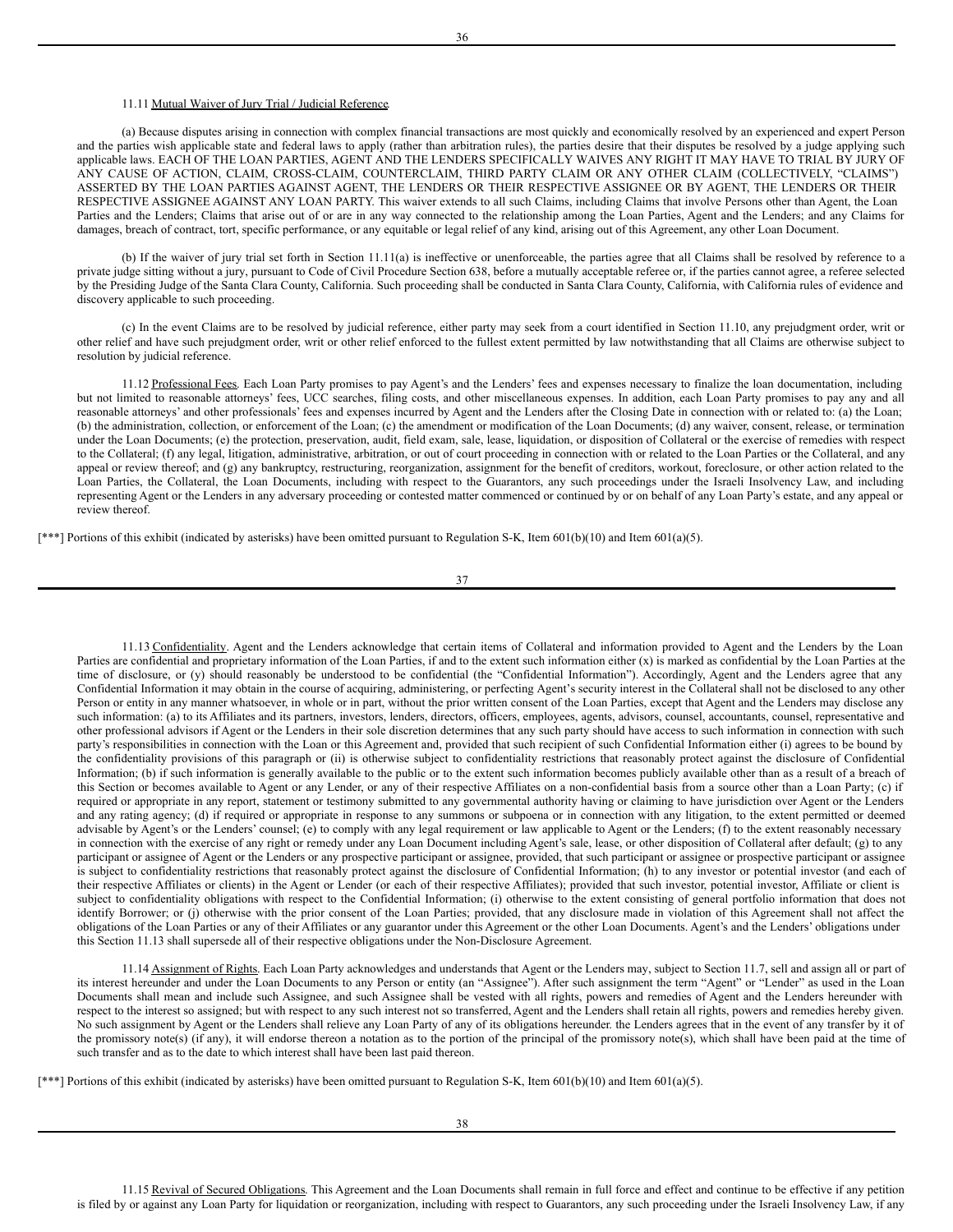Loan Party becomes insolvent or makes an assignment for the benefit of creditors, if a receiver or trustee is appointed for all or any significant part of any Loan Party's assets, or if any payment or transfer of Collateral is recovered from Agent or the Lenders. The Loan Documents and the Secured Obligations and Collateral security shall continue to be effective, or shall be revived or reinstated, as the case may be, if at any time payment and performance of the Secured Obligations or any transfer of Collateral to Agent, or any part thereof is rescinded, avoided or avoidable, reduced in amount, or must otherwise be restored or returned by, or is recovered from, Agent, the Lenders or by any obligee of the Secured Obligations, whether as a "voidable preference," "fraudulent conveyance," or otherwise, all as though such payment, performance, or transfer of Collateral had not been made. In the event that any payment, or any part thereof, is rescinded, reduced, avoided, avoidable, restored, returned, or recovered, the Loan Documents and the Secured Obligations shall be deemed, without any further action or documentation, to have been revived and reinstated except to the extent of the full, final, and indefeasible payment to Agent or the Lenders in Cash.

11.16 Counterparts. This Agreement and any amendments, waivers, consents or supplements hereto may be executed in any number of counterparts, and by different parties hereto in separate counterparts, each of which when so delivered shall be deemed an original, but all of which counterparts shall constitute but one and the same instrument.

11.17 No Third Party Beneficiaries. No provisions of the Loan Documents are intended, nor will be interpreted, to provide or create any third-party beneficiary rights or any other rights of any kind in any Person other than Agent, the Lenders and the Loan Parties unless specifically provided otherwise herein, and, except as otherwise so provided, all provisions of the Loan Documents will be personal and solely among Agent, the Lenders and the Loan Parties.

11.18 Agency. Agent and each Lender hereby agree to the terms and conditions set forth on Addendum 3 attached hereto. The Loan Parties acknowledge and agree to the terms and conditions set forth on Addendum 3 attached hereto.

11.19 Publicity. None of the parties hereto nor any of its respective member businesses and Affiliates shall, without the other parties' prior written consent (which shall not be unreasonably withheld or delayed), publicize or use (a) the other party's name (including a brief description of the relationship among the parties hereto), logo or hyperlink to such other parties' web site, separately or together, in written and oral presentations, advertising, promotional and marketing materials, client lists, public relations materials or on its web site (together, the "**Publicity Materials**"); (b) the names of officers of such other parties in the Publicity Materials; and (c) such other parties' name, trademarks, servicemarks in any news or press release concerning such party; provided however, notwithstanding anything to the contrary herein, no such consent shall be required (i) to the extent necessary to comply with the requests of any regulators, legal requirements or laws applicable to such party, pursuant to any listing agreement with any national securities exchange (so long as such party provides prior notice to the other party hereto to the extent reasonably practicable) and (ii) to comply with Section 11.13.

11.20 Electronic Execution of Certain Other Documents. The words "execution," "execute", "signed," "signature," and words of like import in or related to any document to be signed in connection with this Agreement and the transactions contemplated hereby (including without limitation assignments, assumptions, amendments, waivers and consents) shall be deemed to include electronic signatures, the electronic matching of assignment terms and contract formations on electronic platforms approved by the Agent, or the keeping of records in electronic form, each of which shall be of the same legal effect, validity or enforceability as a manually executed signature or the use of a paper-based recordkeeping system, as the case may be, to the extent and as provided for in any applicable law, including the Federal Electronic Signatures in Global and National Commerce Act, the California Uniform Electronic Transaction Act, or any other similar state laws based on the Uniform Electronic Transactions Act.

[\*\*\*] Portions of this exhibit (indicated by asterisks) have been omitted pursuant to Regulation S-K, Item 601(b)(10) and Item 601(a)(5).

39

# **SECTION 12. GUARANTEE**

12.1 The Guarantee. Guarantors hereby jointly and severally guarantee to Agent and the Lenders, and their successors and assigns, the prompt payment in full when due (whether at stated maturity, by acceleration or otherwise) of the principal of and interest on the Loans, all fees and other amounts and Secured Obligations from time to time owing to Agent and Lenders by Borrower and each other Loan Party under this Agreement or under any other Loan Document, in each case strictly in accordance with the terms hereof and thereof (such obligations being herein collectively called the "*Guaranteed Obligations*"). Guarantors hereby further jointly and severally agree that if Borrower or any other Loan Party shall fail to pay in full when due (whether at stated maturity, by acceleration or otherwise) any of the Guaranteed Obligations, Guarantors shall promptly pay the same, without any demand or notice whatsoever, and that in the case of any extension of time of payment or renewal of any of the Guaranteed Obligations, the same shall be promptly paid in full when due (whether at extended maturity, by acceleration or otherwise) in accordance with the terms of such extension or renewal.

12.2 Obligations Unconditional. The obligations of Guarantors under Section 12.1 are absolute and unconditional, joint and several, irrespective of the value, genuineness, validity, regularity or enforceability of the obligations of Borrower or any other Guarantor under this Agreement or any other agreement or instrument referred to herein, or any substitution, release or exchange of any other guarantee of or security for any of the Guaranteed Obligations, and, to the fullest extent permitted by all applicable Laws, irrespective of any other circumstance whatsoever that might otherwise constitute a legal or equitable discharge or defense of a surety or guarantor, it being the intent of this Section 12.2 that the obligations of Guarantors hereunder shall be absolute and unconditional, joint and several, under any and all circumstances. Without limiting the generality of the foregoing, it is expressly agreed that the Israeli Guarantee Law, 1967 (the " *Israeli Guarantee Law*") shall not apply to this Agreement or to any Loan Document and that should the Israeli Guarantee Law for any reason be deemed to apply to this Agreement or to any Loan Document, each Guarantor organized under the laws of Israel (including the Israeli Guarantor) hereby irrevocably and unconditionally waives all rights and defenses under the Israeli Guarantees Law that may have been available to it under the Israeli Guarantee Law. Without limiting the generality of the foregoing, it is agreed that the occurrence of any one or more of the following shall not alter or impair the liability of Guarantors hereunder, which shall remain absolute and unconditional as described above:

(a) at any time or from time to time, without notice to Guarantors, the time for any performance of or compliance with any of the Guaranteed Obligations shall be extended, or such performance or compliance shall be waived;

(b) any of the acts mentioned in any of the provisions of this Agreement or any other agreement or instrument referred to herein shall be done or omitted;

(c) the maturity of any of the Guaranteed Obligations shall be accelerated, or any of the Guaranteed Obligations shall be modified, supplemented or amended in any respect, or any right under this Agreement or any other agreement or instrument referred to herein shall be waived or any other guarantee of any of the Guaranteed Obligations or any security therefor shall be released or exchanged in whole or in part or otherwise dealt with; or

(d) any lien or security interest granted as security for any of the Guaranteed Obligations shall fail to be perfected.

Guarantors hereby expressly waive diligence, presentment, demand of payment, protest and all notices whatsoever, and any requirement that Agent or any Lender exhaust any right, power or remedy or proceed against Borrower or any other Guarantor under this Agreement or any other agreement or instrument referred to herein, or against any other Person under any other guarantee of, or security for, any of the Guaranteed Obligations.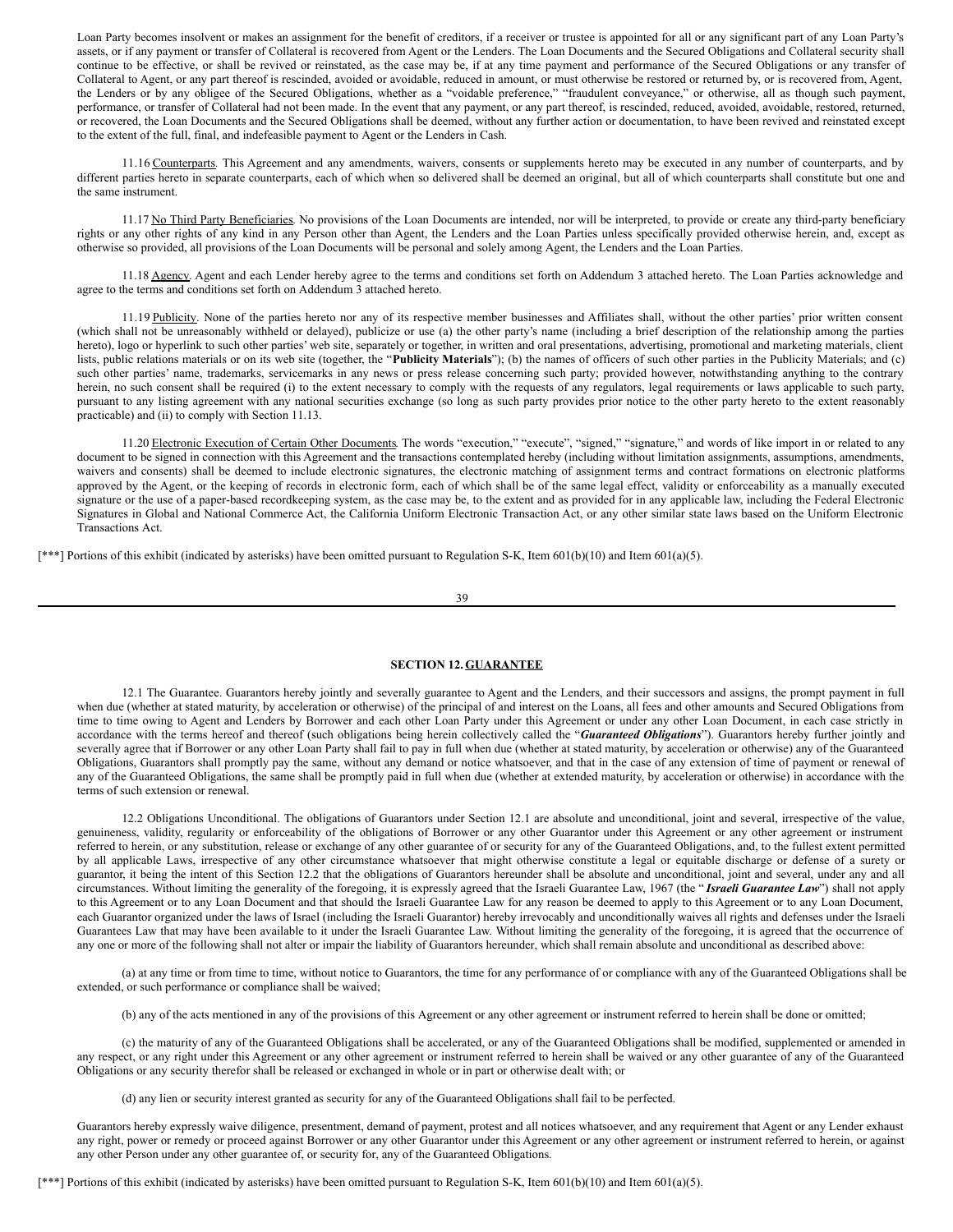12.3 Reinstatement. The obligations of Guarantors under this Section 12 shall be automatically reinstated if and to the extent that for any reason any payment by or on behalf of the Borrower in respect of the Guaranteed Obligations is rescinded or must be otherwise restored by any holder of any of the Guaranteed Obligations, whether as a result of any proceedings in bankruptcy or reorganization or otherwise, and Guarantors jointly and severally agree that they shall indemnify the Agent and Lenders on demand for all reasonable and documented out-of-pocket costs and expenses (including reasonable and documented out-of-pocket fees of counsel) incurred by such Persons in connection with such rescission or restoration, including any such costs and expenses incurred in defending against any claim alleging that such payment constituted a preference, fraudulent transfer or similar payment under any bankruptcy, insolvency or similar law.

12.4 Subrogation. Guarantors hereby jointly and severally agree that, until the payment and satisfaction in full of all Guaranteed Obligations and the expiration and termination of the Term Commitments, they shall not exercise any right or remedy arising by reason of any performance by them of their guarantee in Section 12.1, whether by subrogation or otherwise, against Borrower or any other guarantor of any of the Guaranteed Obligations or any security for any of the Guaranteed Obligations.

12.5 Remedies. Guarantors jointly and severally agree that, as between Guarantors, on one hand, and the Agent and Lenders, on the other hand, the obligations of Borrower under this Agreement and under the other Loan Documents may be declared to be forthwith due and payable as provided in Section 10 (and shall be deemed to have become automatically due and payable in the circumstances provided in Section 10) for purposes of Section 12.1 notwithstanding any stay, injunction or other prohibition preventing such declaration (or such obligations from becoming automatically due and payable) as against Borrower and that, in the event of such declaration (or such obligations being deemed to have become automatically due and payable), such obligations (whether or not due and payable by the Borrower) shall forthwith become due and payable by Guarantors for purposes of Section 12.1.

12.6 Continuing Guarantee. The guarantee in this Section 12 is a continuing guarantee, and shall apply to all Guaranteed Obligations whenever arising.

12.7 General Limitation on Guarantee Obligations. In any action or proceeding involving any provincial, territorial or state corporate law, or any U.S. or non-U.S. state or federal bankruptcy, insolvency, reorganization or other law affecting the rights of creditors generally, if the obligations of any Guarantor under Section 12.1 would otherwise be held or determined to be void, invalid or unenforceable, or subordinated to the claims of any other creditors, on account of the amount of its liability under Section 12.1, then, notwithstanding any other provision hereof to the contrary, the amount of such liability shall, without any further action by such Guarantor, the Agent, any Lender or any other Person, be automatically limited and reduced to the highest amount that is valid and enforceable and not subordinated to the claims of other creditors as determined in such action or proceeding.

#### (SIGNATURES TO FOLLOW)

[\*\*\*] Portions of this exhibit (indicated by asterisks) have been omitted pursuant to Regulation S-K, Item 601(b)(10) and Item 601(a)(5).

41

IN WITNESS WHEREOF, the Loan Parties, Agent and the Lenders have duly executed and delivered this Loan and Security Agreement as of the day and year first above written.

#### BORROWER:

#### BIOMX INC.

By: /s/ Marina Wolfson Name: Marina Wolfson Title: SVP, Finance and Operations

GUARANTORS:

BIOMX LTD.

| By:   | /s/ Marina Wolfson |
|-------|--------------------|
| Name: | Marina Wolfson     |

Title: SVP, Finance and Operations

RONDINX LTD.

By: /s/ Jonathan Solomon Name: Jonathan Solomon Title: Director

[\*\*\*] Portions of this exhibit (indicated by asterisks) have been omitted pursuant to Regulation S-K, Item 601(b)(10) and Item 601(a)(5).

Accepted in Palo Alto, California:

AGENT:

HERCULES CAPITAL, INC.

By: /s/ Jennifer Choe Name: Jennifer Choe Title: Associate General Counsel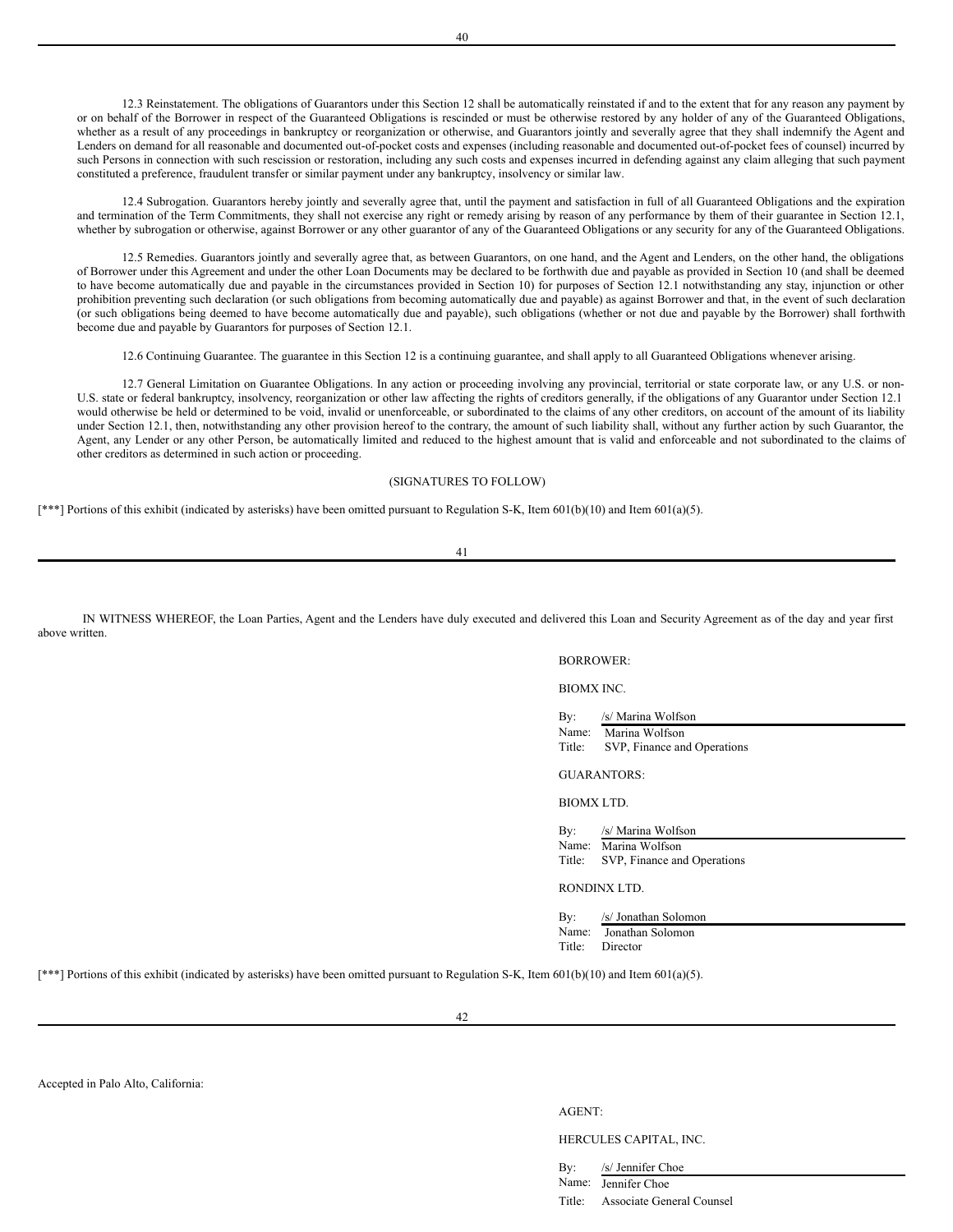# LENDERS**:**

HERCULES CAPITAL, INC.

By: /s/ Jennifer Choe Name: Jennifer Choe

Title: Associate General Counsel

HERCULES PRIVATE GLOBAL VENTURE GROWTH FUND I L.P.

By: Hercules Private Global Venture Growth Fund GP I LLC, its general partner

By: Hercules Adviser LLC, its sole member

By: /s/ Seth Meyer Name: Seth Meyer Title: Chief Financial Officer

[\*\*\*] Portions of this exhibit (indicated by asterisks) have been omitted pursuant to Regulation S-K, Item 601(b)(10) and Item 601(a)(5).

43

Table of Addenda, Exhibits and Schedules

| Addendum 1:   | <b>Taxes: Increased Costs</b>                                                                                                     |
|---------------|-----------------------------------------------------------------------------------------------------------------------------------|
| Addendum 2:   | [Reserved]                                                                                                                        |
| Addendum 3:   | Agent and Lender Terms                                                                                                            |
| Exhibit A:    | <b>Advance Request</b>                                                                                                            |
|               | Attachment to Advance Request                                                                                                     |
| Exhibit B:    | Name, Locations, and Other Information for Loan Parties                                                                           |
| Exhibit C:    | Patents, Trademarks, Copyrights and Licenses                                                                                      |
| Exhibit D:    | Deposit Accounts and Investment Accounts                                                                                          |
| Exhibit E:    | Compliance Certificate                                                                                                            |
| Exhibit F:    | Joinder Agreement                                                                                                                 |
| Exhibit G:    | [Reserved]                                                                                                                        |
| Exhibit H:    | <b>ACH Debit Authorization Agreement</b>                                                                                          |
| Exhibit I:    | [Reserved]                                                                                                                        |
| Exhibit J-1:  | Form of U.S. Tax Compliance Certificate (For Foreign Lenders That Are Not Partnerships For U.S. Federal Income Tax Purposes)      |
| Exhibit J-2:  | Form of U.S. Tax Compliance Certificate (For Foreign Participants That Are Not Partnerships For U.S. Federal Income Tax Purposes) |
| Exhibit J-3:  | Form of U.S. Tax Compliance Certificate (For Foreign Participants That Are Partnerships For U.S. Federal Income Tax Purposes)     |
| Exhibit J-4:  | Form of U.S. Tax Compliance Certificate (For Foreign Lenders That Are Partnerships For U.S. Federal Income Tax Purposes)          |
| Schedule 1.1  | Commitments                                                                                                                       |
| Schedule 1    | Subsidiaries                                                                                                                      |
| Schedule 1A   | <b>Existing Permitted Indebtedness</b>                                                                                            |
| Schedule 1B   | <b>Existing Permitted Investments</b>                                                                                             |
| Schedule 1C   | <b>Existing Permitted Liens</b>                                                                                                   |
| Schedule 5.3  | Consents, Etc.                                                                                                                    |
| Schedule 5.8  | <b>Tax Matters</b>                                                                                                                |
| Schedule 5.9  | <b>Intellectual Property Claims</b>                                                                                               |
| Schedule 5.11 | <b>Borrower Products</b>                                                                                                          |
| Schedule 5.14 | Capitalization                                                                                                                    |
| Schedule 5.15 | IIA Grants, Royalties, Payments, etc.                                                                                             |
|               |                                                                                                                                   |

# **ADDENDUM 1 to LOAN AND SECURITY AGREEMENT**

# **TAXES; INCREASED COSTS**

1. **Defined Terms**. For purposes of this Addendum 1:

a. "*Connection Income Taxes*" means Other Connection Taxes that are imposed on or measured by net income (however denominated) or that are franchise Taxes or branch profits Taxes.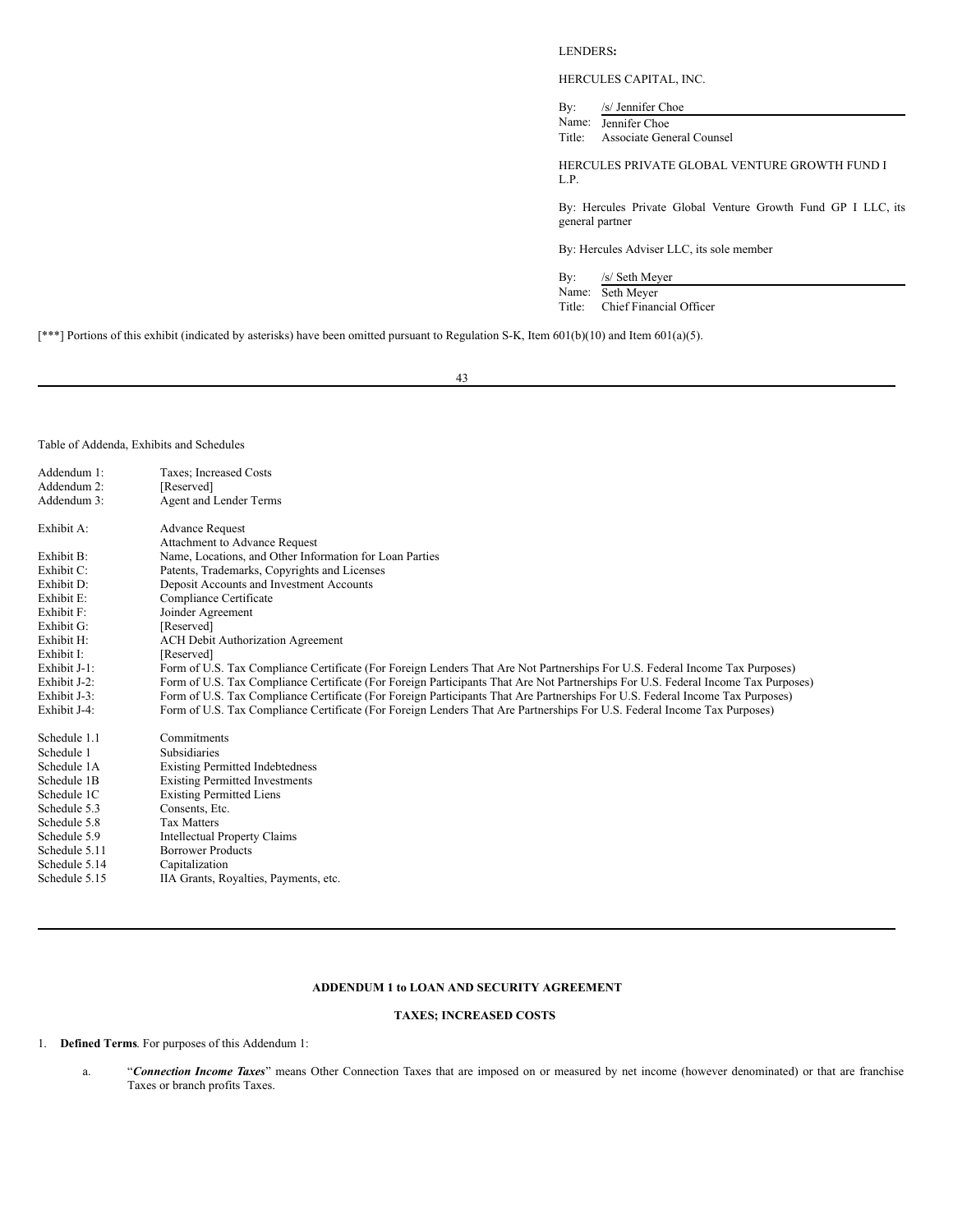- b. "*Excluded Taxes*" means any of the following Taxes imposed on or with respect to a Recipient or required to be withheld or deducted from a payment to a Recipient, (i) Taxes imposed on or measured by net income (however denominated), franchise Taxes, and branch profits Taxes, in each case, (A) imposed as a result of such Recipient being organized under the laws of, or having its principal office or, in the case of any Lender, its applicable lending office located in, the jurisdiction imposing such Tax (or any political subdivision thereof) or (B) that are Other Connection Taxes, (ii) in the case of a Lender, U.S. federal withholding Taxes imposed on amounts payable to or for the account of such Lender with respect to an applicable interest in a Loan or Term Commitment pursuant to a law in effect on the date on which (A) such Lender acquires such interest in the Loan or Term Commitment or (B) such Lender changes its lending office, except in each case to the extent that, pursuant to Section 2 or Section 4 of this Addendum 1, amounts with respect to such Taxes were payable either to such Lender's assignor immediately before such Lender became a party hereto or to such Lender immediately before it changed its lending office, (iii) Taxes attributable to such Recipient's failure to comply with Section 7 of this Addendum 1 and (iv) any withholding Taxes imposed under FATCA.
- c. "*FATCA*" means Sections 1471 through 1474 of the Code, as of the date of this Agreement (or any amended or successor version that is substantively comparable and not materially more onerous to comply with), any current or future regulations or official interpretations thereof, any agreements entered into pursuant to Section 1471(b)(1) of the Code, and any fiscal or regulatory legislation, rules or practices adopted pursuant to any intergovernmental agreement, treaty or convention among Governmental Authorities and implementing such Sections of the Code.
- d. "*Foreign Lender*" means a Lender that is not a U.S. Person.
- e. "*Indemnified Taxes*" means (i) Taxes, other than Excluded Taxes, imposed on or with respect to any payment made by or on account of any obligation of the Loan Parties under any Loan Document and (ii) to the extent not otherwise described in clause (i), Other Taxes.
- f. "*Other Connection Taxes*" means, with respect to any Recipient, Taxes imposed as a result of a present or former connection between such Recipient and the jurisdiction imposing such Tax (other than connections arising from such Recipient having executed, delivered, become a party to, performed its obligations under, received payments under, received or perfected a security interest under, engaged in any other transaction pursuant to or enforced any Loan Document, or sold or assigned an interest in any Loan or Loan Document).
- g. "Other Taxes" means all present or future stamp, court or documentary, intangible, recording, filing or similar Taxes that arise from any payment made under, from the execution, delivery, performance, enforcement or registration of, from the receipt or perfection of a security interest under, or otherwise with respect to, any Loan Document, except any such Taxes that are Other Connection Taxes imposed with respect to an assignment.
- h. "*Recipient*" means the Agent or any Lender, as applicable.
- i. "*Withholding Agent*" means the Borrower, any Guarantor and the Agent.

2

- 2. **Payments Free of Taxes**. Any and all payments by or on account of any obligation of any Loan Party under any Loan Document shall be made without deduction or withholding for any Taxes, except as required by applicable law. If any applicable law (as determined in the good faith discretion of an applicable Withholding Agent) requires the deduction or withholding of any Tax from any such payment by a Withholding Agent, then the applicable Withholding Agent shall be entitled to make such deduction or withholding and shall timely pay the full amount deducted or withheld to the relevant Governmental Authority in accordance with applicable law and, if such Tax is an Indemnified Tax, then the sum payable by such Loan Party shall be increased as necessary so that after such deduction or withholding has been made (including such deductions and withholdings applicable to additional sums payable under this Section 2 or Section 4 of this Addendum 1) the applicable Recipient receives an amount equal to the sum it would have received had no such deduction or withholding been made.
- 3. **Payment of Other Taxes by Loan Parties**. The Loan Parties shall timely pay to the relevant Governmental Authority in accordance with applicable law, or at the option of the Agent timely reimburse it for the payment of, any Other Taxes.
- 4. **Indemnification by Loan Parties**. The Loan Parties shall indemnify each Recipient, within 10 days after demand therefor, for the full amount of any Indemnified Taxes (including Indemnified Taxes imposed or asserted on or attributable to amounts payable under Section 2 of this Addendum 1 or this Section 4) payable or paid by such Recipient or required to be withheld or deducted from a payment to such Recipient and any reasonable expenses arising therefrom or with respect thereto, whether or not such Indemnified Taxes were correctly or legally imposed or asserted by the relevant Governmental Authority. A certificate as to the amount of such payment or liability delivered to the Loan Parties by a Lender (with a copy to the Agent), or by the Agent on its own behalf or on behalf of a Lender, shall be conclusive absent manifest error. In addition, each Loan Party agrees to pay, and to save the Agent and any Lender harmless from, any and all liabilities with respect to, or resulting from any delay in paying, any and all excise, sales or other similar taxes (excluding taxes imposed on or measured by the net income of the Agent or such Lender) that may be payable or determined to be payable with respect to any of the Collateral or this Agreement.
- 5. **Indemnification by the Lenders**. Each Lender shall severally indemnify the Agent, within 10 days after demand therefor, for (a) any Indemnified Taxes attributable to such Lender (but only to the extent that a Loan Party has not already indemnified the Agent for such Indemnified Taxes and without limiting the obligation of the Loan Parties to do so), (b) any Taxes attributable to such Lender's failure to comply with the provisions of Section 11.8 of the Agreement relating to the maintenance of a Participant Register and (c) any Excluded Taxes attributable to such Lender, in each case, that are payable or paid by the Agent in connection with any Loan Document, and any reasonable expenses arising therefrom or with respect thereto, whether or not such Taxes were correctly or legally imposed or asserted by the relevant Governmental Authority. A certificate as to the amount of such payment or liability delivered to any Lender by the Agent shall be conclusive absent manifest error. Each Lender hereby authorizes the Agent to set off and apply any and all amounts at any time owing to such Lender under any Loan Document or otherwise payable by the Agent to the Lender from any other source against any amount due to the Agent under this Section 5.
- 6. **Evidence of Payments**. As soon as practicable after any payment of Taxes by a Loan Party to a Governmental Authority pursuant to the provisions of this Addendum 1, such Loan Party shall deliver to the Agent the original or a certified copy of a receipt issued by such Governmental Authority evidencing such payment, a copy of the return reporting such payment or other evidence of such payment reasonably satisfactory to the Agent.

## 7. **Status of Lenders**.

a. Any Lender that is entitled to an exemption from or reduction of withholding Tax with respect to payments made under any Loan Document shall deliver to the Borrower and the Agent, at the time or times reasonably requested by the Borrower or the Agent, such properly completed and executed documentation reasonably requested by the Borrower or the Agent as will permit such payments to be made without withholding or at a reduced rate of withholding. In addition, any Lender, if reasonably requested by the Borrower or the Agent, shall deliver such other documentation prescribed by applicable law or reasonably requested by the Borrower or the Agent as will enable the Borrower or the Agent to determine whether or not such Lender is subject to backup withholding or information reporting requirements, or any other U.S. or non-U.S. withholding requirements. Notwithstanding anything to the contrary in the preceding two sentences, the completion, execution and submission of such documentation (other than such documentation set forth in Sections 7(b)(i), 7(b)(ii) and 7(b)(iv) of this Addendum 1) shall not be required if in the Lender's reasonable judgment such completion, execution or submission would subject such Lender to any material unreimbursed cost or expense or would materially prejudice the legal or commercial position of such Lender.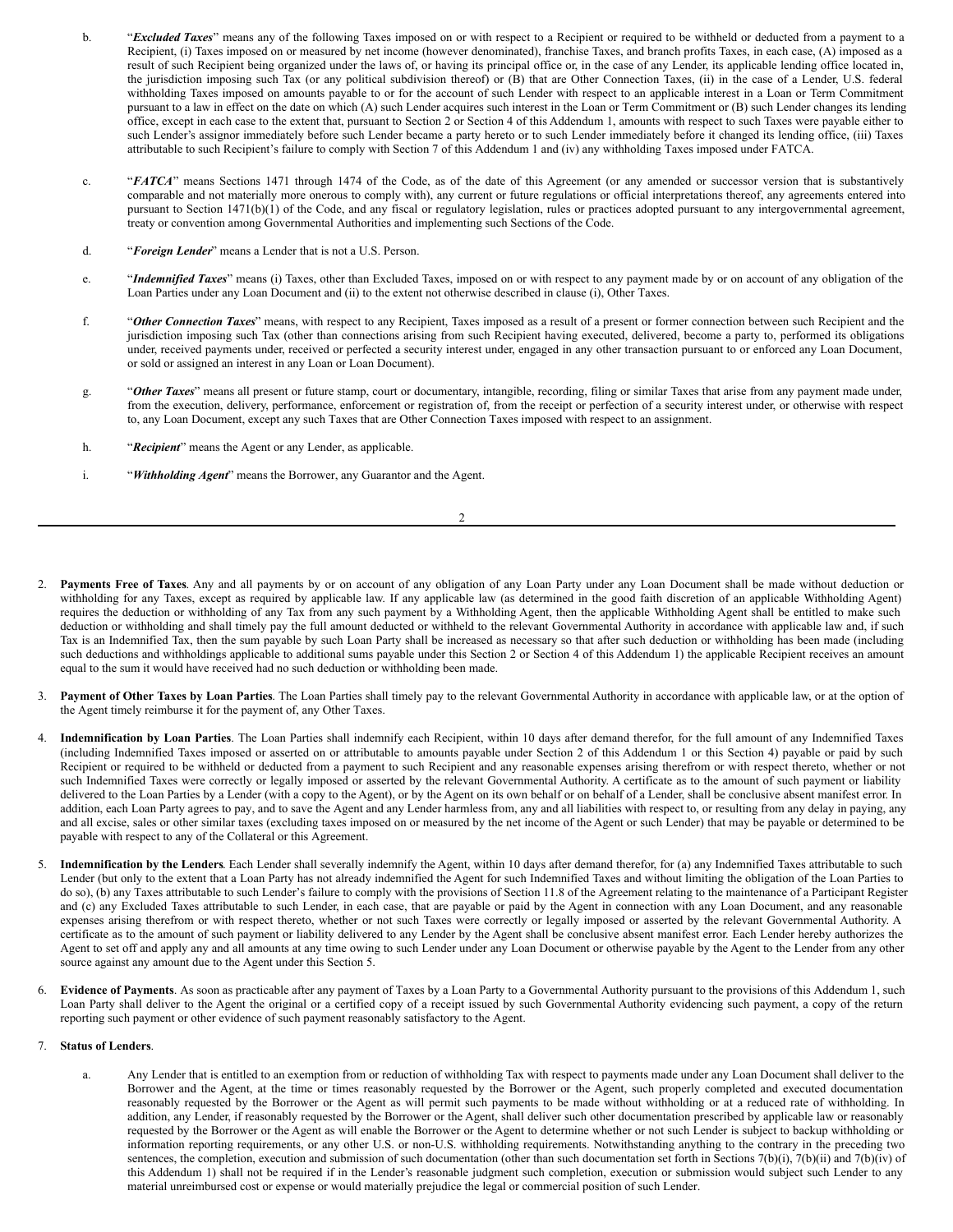- b. Without limiting the generality of the foregoing, in the event that a Loan Party is a U.S. Person,
	- i. any Lender that is a U.S. Person shall deliver to the Borrower and the Agent on or about the date on which such Lender becomes a Lender under this Agreement (and from time to time thereafter upon the reasonable request of the Borrower or the Agent), executed copies of IRS Form W-9 certifying that such Lender is exempt from U.S. federal backup withholding tax;
	- ii. any Foreign Lender shall, to the extent it is legally entitled to do so, deliver to the Borrower and the Agent (in such number of copies as shall be requested by the recipient) on or about the date on which such Foreign Lender becomes a Lender under this Agreement (and from time to time thereafter upon the reasonable request of the Borrower or the Agent), whichever of the following is applicable:
		- A. in the case of a Foreign Lender claiming the benefits of an income tax treaty to which the United States is a party (x) with respect to payments of interest under any Loan Document, executed copies of IRS Form W-8BEN or IRS Form W-8BEN-E establishing an exemption from, or reduction of, U.S. federal withholding Tax pursuant to the "interest" article of such tax treaty and (y) with respect to any other applicable payments under any Loan Document, IRS Form W-8BEN or IRS Form W-8BEN-E establishing an exemption from, or reduction of, U.S. federal withholding Tax pursuant to the "business profits" or "other income" article of such tax treaty;
		- B. executed copies of IRS Form W-8ECI;
		- C. in the case of a Foreign Lender claiming the benefits of the exemption for portfolio interest under Section 881(c) of the Code, (x) a certificate substantially in the form of Exhibit J-1 to the effect that such Foreign Lender is not a "bank" within the meaning of Section 881(c)(3)(A) of the Code, a "10 percent shareholder" of the Borrower within the meaning of Section 871(h)(3)(B) of the Code, or a "controlled foreign corporation" related to the Borrower as described in Section 881(c)(3)(C) of the Code (a "**U.S. Tax Compliance Certificate**") and (y) executed copies of IRS Form W-8BEN or IRS Form W-8BEN-E; or
		- D. to the extent a Foreign Lender is not the beneficial owner, executed copies of IRS Form W-8IMY, accompanied by IRS Form W-8ECI, IRS Form W-8BEN, IRS Form W-8BEN-E, a U.S. Tax Compliance Certificate substantially in the form of Exhibit J-2 or Exhibit J-3, IRS Form W-9, and/or other certification documents from each beneficial owner, as applicable; provided that if the Foreign Lender is a partnership and one or more direct or indirect partners of such Foreign Lender are claiming the portfolio interest exemption, such Foreign Lender may provide a U.S. Tax Compliance Certificate substantially in the form of Exhibit J-4 on behalf of each such direct and indirect partner;

$$
4\phantom{.00}
$$

- iii. any Foreign Lender shall, to the extent it is legally entitled to do so, deliver to the Borrower and the Agent (in such number of copies as shall be requested by the recipient) on or about the date on which such Foreign Lender becomes a Lender under this Agreement (and from time to time thereafter upon the reasonable request of the Borrower or the Agent), executed copies of any other form prescribed by applicable law as a basis for claiming exemption from or a reduction in U.S. federal withholding Tax, duly completed, together with such supplementary documentation as may be prescribed by applicable law to permit the Borrower or the Agent to determine the withholding or deduction required to be made; and
- iv. if a payment made to a Lender under any Loan Document would be subject to U.S. federal withholding Tax imposed by FATCA if such Lender were to fail to comply with the applicable reporting requirements of FATCA (including those contained in Section 1471(b) or 1472(b) of the Code, as applicable), such Lender shall deliver to the Borrower and the Agent at the time or times prescribed by law and at such time or times reasonably requested by any Loan Party or the Agent such documentation prescribed by applicable law (including as prescribed by Section 1471(b)(3)(C)(i) of the Code) and such additional documentation reasonably requested by the Borrower or the Agent as may be necessary for the Borrower and the Agent to comply with their obligations under FATCA and to determine that such Lender has complied with such Lender's obligations under FATCA or to determine the amount, if any, to deduct and withhold from such payment. Solely for purposes of this clause (iv), "FATCA" shall include any amendments made to FATCA after the date of this Agreement.
- c. Each Lender agrees that if any form or certification it previously delivered expires or becomes obsolete or inaccurate in any respect, it shall update such form or certification or promptly notify the Borrower and the Agent in writing of its legal inability to do so.
- 8. **Treatment of Certain Refunds**. If any party determines, in its sole discretion exercised in good faith, that it has received a refund of any Taxes as to which it has been indemnified pursuant to the provisions of this Addendum 1 (including by the payment of additional amounts pursuant to the provisions of this Addendum 1), it shall pay to the indemnifying party an amount equal to such refund (but only to the extent of indemnity payments made under the provisions of this Addendum 1 with respect to the Taxes giving rise to such refund), net of all out-of-pocket expenses (including Taxes) of such indemnified party and without interest (other than any interest paid by the relevant Governmental Authority with respect to such refund). Such indemnifying party, upon the request of such indemnified party, shall repay to such indemnified party the amount paid over pursuant to this Section 8 (plus any penalties, interest or other charges imposed by the relevant Governmental Authority) in the event that such indemnified party is required to repay such refund to such Governmental Authority. Notwithstanding anything to the contrary in this Section 8, in no event will the indemnified party be required to pay any amount to an indemnifying party pursuant to this Section 8 the payment of which would place the indemnified party in a less favorable net after-Tax position than the indemnified party would have been in if the Tax subject to indemnification and giving rise to such refund had not been deducted, withheld or otherwise imposed and the indemnification payments or additional amounts with respect to such Tax had never been paid. This Section 8 shall not be construed to require any indemnified party to make available its Tax returns (or any other information relating to its Taxes that it deems confidential) to the indemnifying party or any other Person.
- Increased Costs. If any change in applicable law shall subject any Recipient to any Taxes (other than (A) Indemnified Taxes, (B) Taxes described in clauses (ii) through (iv) of the definition of Excluded Taxes and (C) Connection Income Taxes) on its loans, loan principal, commitments, or other obligations, or its deposits, reserves, other liabilities or capital attributable thereto, and the result shall be to increase the cost to such Recipient of making, converting to, continuing or maintaining any Term Loan or of maintaining its obligation to make any such Loan, or to reduce the amount of any sum received or receivable by such Recipient (whether of principal, interest or any other amount), then, upon the request of such Recipient, the Borrower will pay to such Recipient such additional amount or amounts as will compensate such Recipient for such additional costs incurred or reduction suffered. Failure or delay on the part of any Lender to demand compensation pursuant to this Section 9 shall not constitute a waiver of such Lender's right to demand such compensation; provided that the Loan Parties shall not be required to compensate a Lender pursuant to this Section 9 for any increased costs incurred or reductions suffered more than nine months prior to the date that such Lender notifies the Borrower of the change in law giving rise to such increased costs or reductions, and of such Lender's intention to claim compensation therefor (except that, if the change in law giving rise to such increased costs or reductions is retroactive, then the nine-month period referred to above shall be extended to include the period of retroactive effect thereof).
- 10. **Survival**. Each party's obligations under the provisions of this Addendum 1 shall survive the resignation or replacement of the Agent or any assignment of rights by, or the replacement of, a Lender, the termination of the Term Commitments and the repayment, satisfaction or discharge of all obligations under any Loan Document.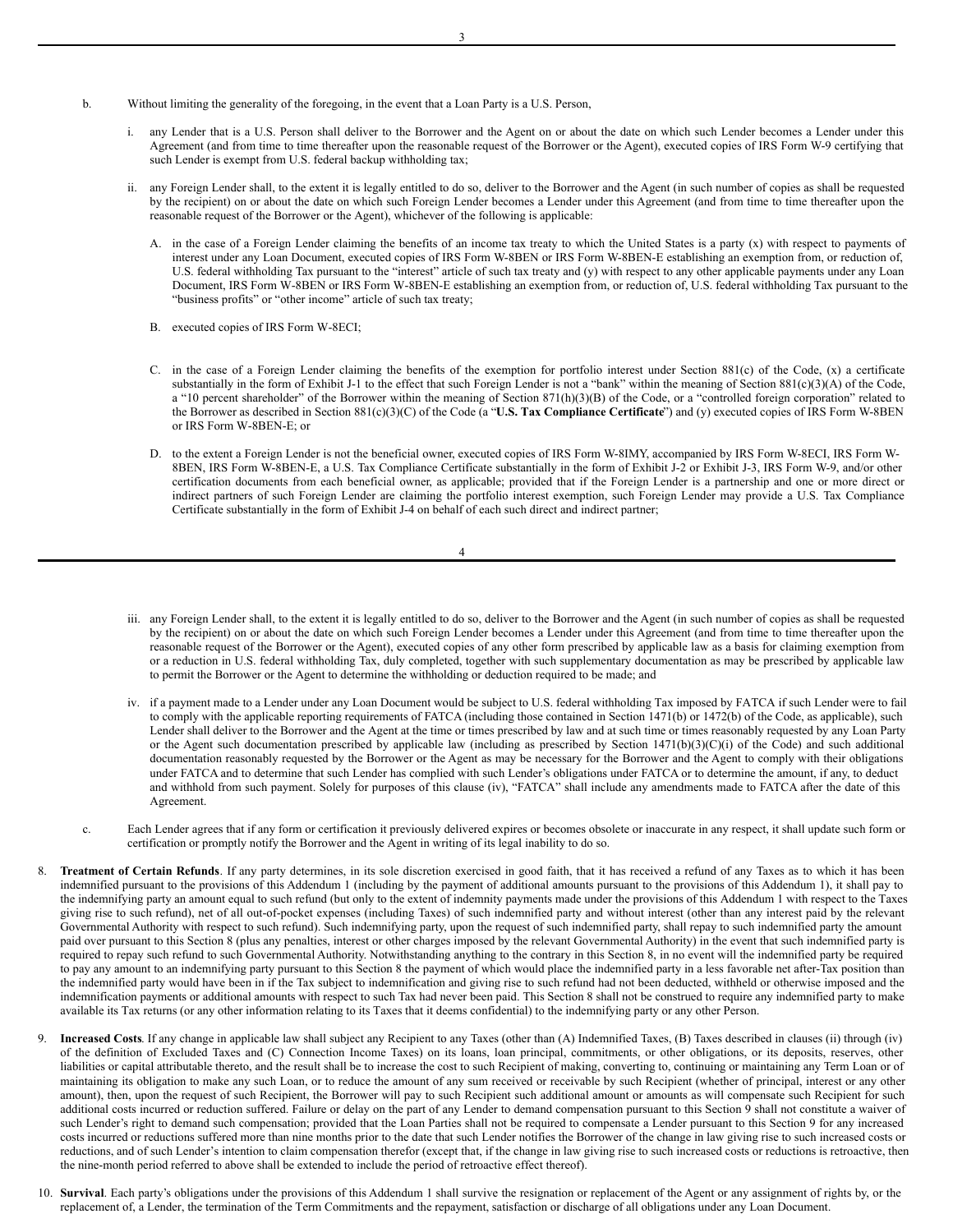## **ADDENDUM 2 to LOAN AND SECURITY AGREEMENT**

#### [RESERVED]

# **ADDENDUM 3 to LOAN AND SECURITY AGREEMENT**

Agent and Lender Terms

(a) Each Lender hereby irrevocably appoints Hercules Capital, Inc. to act on its behalf as the Agent hereunder and under the other Loan Documents and authorizes the Agent to take such actions on its behalf and to exercise such powers as are delegated to the Agent by the terms hereof or thereof, together with such actions and powers as are reasonably incidental thereto.

(b) Each Lender agrees to indemnify the Agent in its capacity as such (to the extent not reimbursed by the Loan Parties and without limiting the obligation of the Loan Parties to do so), according to its respective Term Commitment percentages (based upon the total outstanding Term Commitments) in effect on the date on which indemnification is sought under this Addendum 3, from and against any and all liabilities, obligations, losses, damages, penalties, actions, judgments, suits, costs, expenses or disbursements of any kind whatsoever that may at any time be imposed on, incurred by or asserted against the Agent in any way relating to or arising out of, this Agreement, any of the other Loan Documents or any documents contemplated by or referred to herein or therein or the transactions contemplated hereby or thereby or any action taken or omitted by the Agent under or in connection with any of the foregoing; The agreements in this Section shall survive the payment of the Loans and all other amounts payable hereunder.

(c) Agent in Its Individual Capacity. The Person serving as the Agent hereunder shall have the same rights and powers in its capacity as a Lender as any other Lender and may exercise the same as though it were not the Agent and the term "Lender" shall, unless otherwise expressly indicated or unless the context otherwise requires, include each such Person serving as Agent hereunder in its individual capacity.

(d) Exculpatory Provisions. The Agent shall have no duties or obligations except those expressly set forth herein and in the other Loan Documents. Without limiting the generality of the foregoing, the Agent shall not:

- (i) be subject to any fiduciary or other implied duties, regardless of whether any default or any Event of Default has occurred and is continuing;
- (ii) have any duty to take any discretionary action or exercise any discretionary powers, except discretionary rights and powers expressly contemplated hereby or by the other Loan Documents that the Agent is required to exercise as directed in writing by the Lenders, provided that the Agent shall not be required to take any action that, in its opinion or the opinion of its counsel, may expose the Agent to liability or that is contrary to any Loan Document or applicable law; and
- (iii) except as expressly set forth herein and in the other Loan Documents, have any duty to disclose, and the Agent shall not be liable for the failure to disclose, any information relating to the Loan Parties or any of its Affiliates that is communicated to or obtained by any Person serving as the Agent or any of its Affiliates in any capacity.

(e) The Agent shall not be liable for any action taken or not taken by it (i) with the consent or at the request of the Lenders or as the Agent shall believe in good faith shall be necessary, under the circumstances or (ii) in the absence of its own gross negligence or willful misconduct.

(f) The Agent shall not be responsible for or have any duty to ascertain or inquire into (i) any statement, warranty or representation made in or in connection with this Agreement or any other Loan Document, (ii) the contents of any certificate, report or other document delivered hereunder or thereunder or in connection herewith or therewith, (iii) the performance or observance of any of the covenants, agreements or other terms or conditions set forth herein or therein or the occurrence of any default or Event of Default, (iv) the validity, enforceability, effectiveness or genuineness of this Agreement, any other Loan Document or any other agreement, instrument or document or (v) the satisfaction of any condition set forth in Section 4 or elsewhere herein, other than to confirm receipt of items expressly required to be delivered to the Agent. Reliance by Agent. Agent may rely, and shall be fully protected in acting, or refraining to act, upon, any resolution, statement, certificate, instrument, opinion, report, notice, request, consent, order, bond or other paper or document that it has no reason to believe to be other than genuine and to have been signed or presented by the proper party or parties or, in the case of cables, telecopies and telexes, to have been sent by the proper party or parties. In the absence of its gross negligence or willful misconduct, Agent may conclusively rely, as to the truth of the statements and the correctness of the opinions expressed therein, upon any certificates or opinions furnished to Agent and conforming to the requirements of this Agreement or any of the other Loan Documents. Agent may consult with counsel, and any opinion or legal advice of such counsel shall be full and complete authorization and protection in respect of any action taken, not taken or suffered by Agent hereunder or under any Loan Documents in accordance therewith. Agent shall have the right at any time to seek instructions concerning the administration of the Collateral from any court of competent jurisdiction. Agent shall not be under any obligation to exercise any of the rights or powers granted to Agent by this Agreement and the other Loan Documents at the request or direction of the Lenders unless Agent shall have been provided by the Lenders with adequate security and indemnity against the costs, expenses and liabilities that may be incurred by it in compliance with such request or direction.

# **EXHIBIT A**

# **ADVANCE REQUEST**

To: Agent:  $\Box$  Agent:  $\Box$ Hercules Capital, Inc. (the "Agent") 400 Hamilton Avenue, Suite 310 Palo Alto, CA 94301 email: legal@htgc.com Attn: Legal Department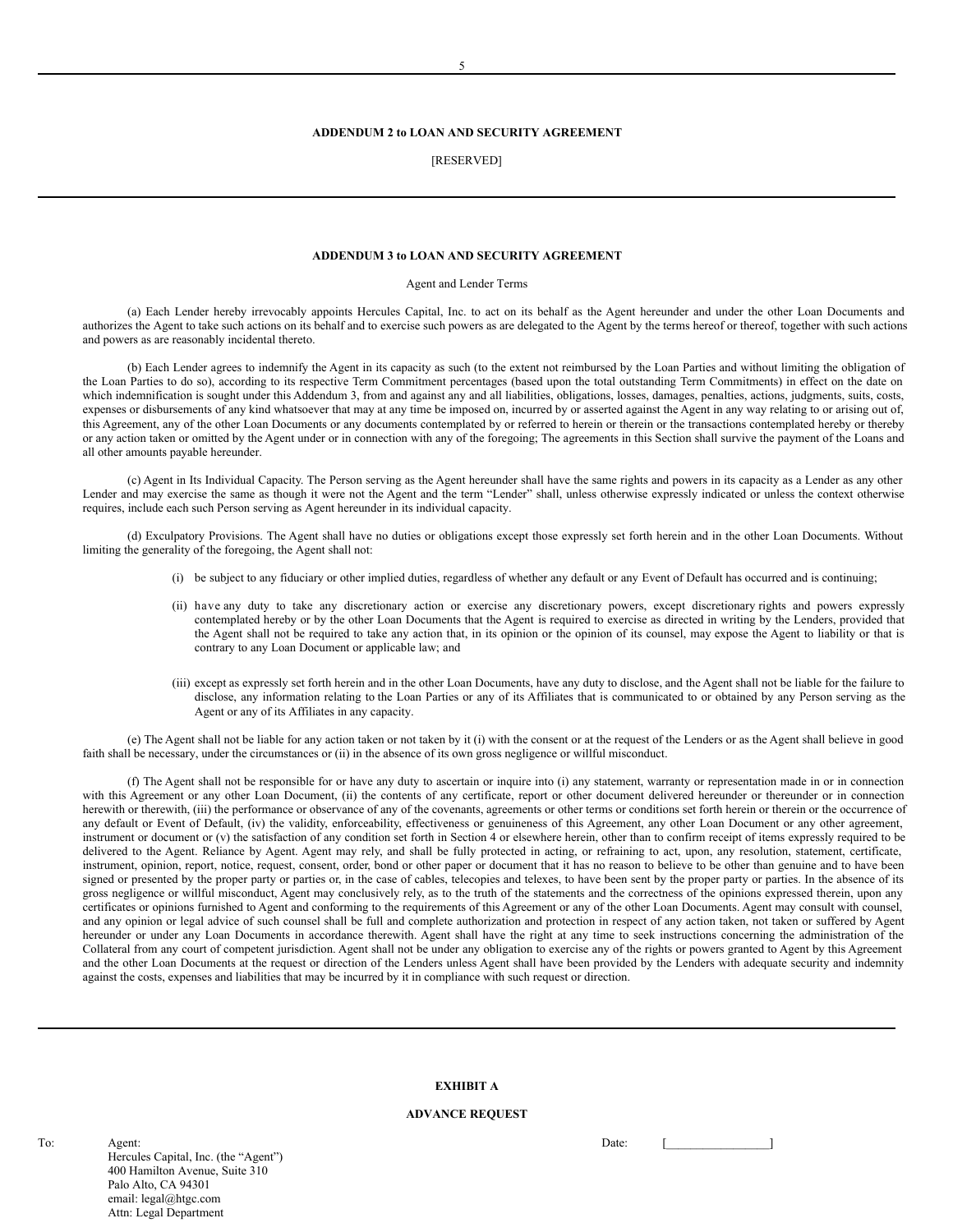BIOMX INC., a Delaware corporation ("**Borrower**") hereby requests an Advance in the amount of [\_\_\_\_\_\_\_\_\_\_\_\_\_\_\_\_\_\_\_\_\_] Dollars (\$[\_\_\_\_\_\_\_\_\_\_\_\_\_\_\_\_]) (the "Advance

Amount") on [cases to the "Advance Date") pursuant to the Loan and Security Agreement among Borrower, the Guarantors party thereto, Agent and Lenders (the "**Agreement**"). Capitalized words and other terms used but not otherwise defined herein are used with the same meanings as defined in the Agreement.

Please [apply the Advance Amount as set forth in the agreed funds flow, and with respect to net proceeds payable to Borrower]:

| (a) | Issue a check payable to Borrower                                                                                                   |  |
|-----|-------------------------------------------------------------------------------------------------------------------------------------|--|
|     | or                                                                                                                                  |  |
| (b) | Wire Funds to Borrower's account                                                                                                    |  |
|     | Bank:<br>Address:                                                                                                                   |  |
|     | <b>ABA</b> Number:<br>Account Number:<br>Account Name:<br>Contact Person:<br>Phone Number<br>To Verify Wire Info:<br>Email address: |  |

Borrower represents that the conditions precedent to the Advance set forth in the Agreement are satisfied and shall be satisfied upon the making of such Advance, including but not limited to: (i) that no event that has had or could reasonably be expected to have a Material Adverse Effect has occurred and is continuing; (ii) that the representations and warranties set forth in the Agreement are and shall be true and correct in all material respects on and as of the Advance Date with the same effect as though made on and as of such date, except to the extent such representations and warranties expressly relate to an earlier date; (iii) that Borrower is in compliance with all the terms and provisions set forth in each Loan Document on its part to be observed or performed; and (iv) that as of the Advance Date, no fact or condition exists that could (or could, with the passage of time, the giving of notice, or both) constitute an Event of Default under the Loan Documents. Borrower understands and acknowledges that Agent has the right to review the financial information supporting this representation and, based upon such review in its sole discretion, the Lender may decline to fund the requested Advance.

Borrower hereby represents that each Loan Party's corporate status and locations have not changed since the date of the Agreement or, if the Attachment to this Advance Request is completed, are as set forth in the Attachment to this Advance Request.

Borrower agrees to notify Agent promptly before the funding of the Loan if any of the matters which have been represented above shall not be true and correct on the Advance Date and if Agent has received no such notice before the Advance Date then the statements set forth above shall be deemed to have been made and shall be deemed to be true and correct as of the Advance Date.

Executed as of the date set forth above.

BIOMX INC.

By: Name: Title:

 $\mathfrak{Z}$ 

#### **ATTACHMENT TO ADVANCE REQUEST**

| Dated: |  |
|--------|--|
|        |  |

Borrower hereby represents and warrants to Agent that each Loan Party's current name and organizational status is as follows:

| Name:                     | <b>BIOMX INC.</b> |
|---------------------------|-------------------|
| Type of organization:     | corporation       |
| State of organization:    | Delaware          |
| Organization file number: | 6600337           |
|                           |                   |
| Name:                     | <b>BIOMX LTD.</b> |
| Type of organization:     | private company   |
| State of organization:    | Israel            |
| Organization file number: | 515220556         |
|                           |                   |
| Name <sup>.</sup>         | RONDINX LTD.      |
| Type of organization:     | private company   |
| State of organization:    | Israel            |
| Organization file number: | 515233997         |
|                           |                   |

Borrower hereby represents and warrants to Agent that the street addresses, cities, states and postal codes of the Loan Parties' current locations are as follows:

BIOMX INC.: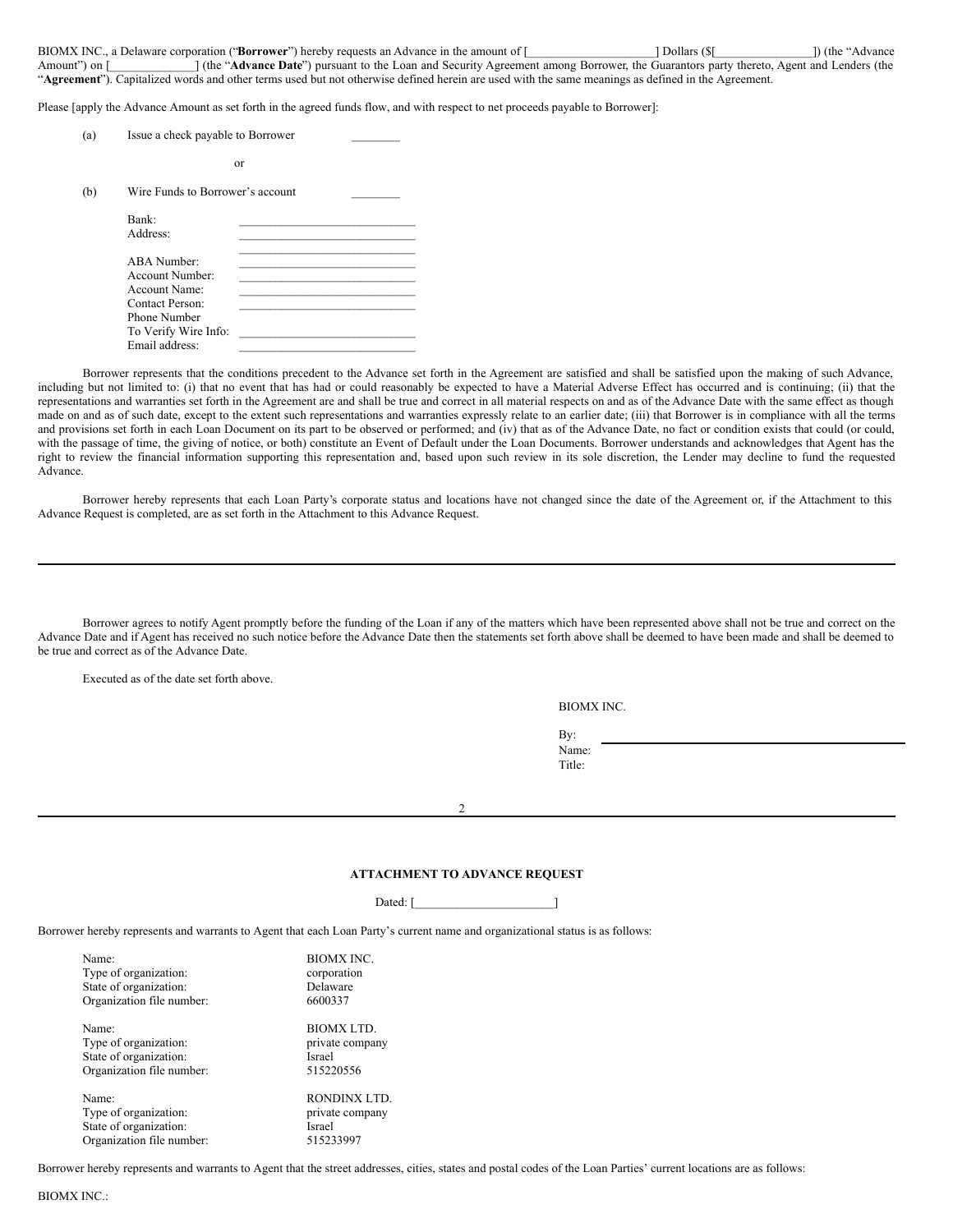# BIOMX LTD.:

#### RONDINX LTD.:

Borrower hereby represents and warrants to Agent that the Advance Amount does not exceed the Maximum Term Loan Amount as follows:

a. Advance Amount: \$[\_\_\_\_\_\_\_\_\_\_\_\_\_\_\_\_]

b. Maximum Term Loan Amount: \$30,000,000

c. Is clause a. less than or equal to clause b.? Yes/Compliant \_\_\_\_\_\_\_\_ No/Non-Compliant \_\_\_\_\_

[d. Evidence of achievement of the Tranche [2][3] Milestone is attached hereto.<sup>14</sup>

3

# **EXHIBIT B**

# **NAME, LOCATIONS, AND OTHER INFORMATION FOR BORROWER**

1. Borrowers hereby represents and warrants to Agent that each Loan Party's current name and organizational status is as follows:

| Name:                     | <b>BIOMX INC.</b> |
|---------------------------|-------------------|
| Type of organization:     | corporation       |
| State of organization:    | Delaware          |
| Organization file number: | 6600337           |
| Name:                     | BIOMX LTD.        |
| Type of organization:     | private company   |
| State of organization:    | Israel            |
| Organization file number: | 515220556         |
| Name:                     | RONDINX LTD.      |
| Type of organization:     | private company   |
| State of organization:    | Israel            |
| Organization file number: | 515233997         |

2. Borrower represents and warrants to Agent that for five (5) years prior to the Closing Date, Borrower did not do business under any other name or organization or form except the following:

Name: Used during dates of: Type of Organization State of organization: Organization file Number: Borrower's fiscal year ends on \_\_\_\_\_ Borrower's federal employer tax identification number is:

3. Borrower represents and warrants to Agent that the Loan Parties' chief executive office is located at 22 Einstein st, 5<sup>th</sup> floor, Ness Ziona, Israel and 36 E. Industrial Rd. First Floor Branford, CT 06405.

# **EXHIBIT C**

# **PATENTS, TRADEMARKS, COPYRIGHTS AND LICENSES**

**Omitted pursuant to Section (a)(5) of Item 601 of Regulation S-K**

#### **EXHIBIT D**

# **DEPOSIT ACCOUNTS AND INVESTMENT ACCOUNTS**

**Omitted pursuant to Section (a)(5) of Item 601 of Regulation S-K**

<sup>4</sup> To be included for Tranche 2/3 Advances.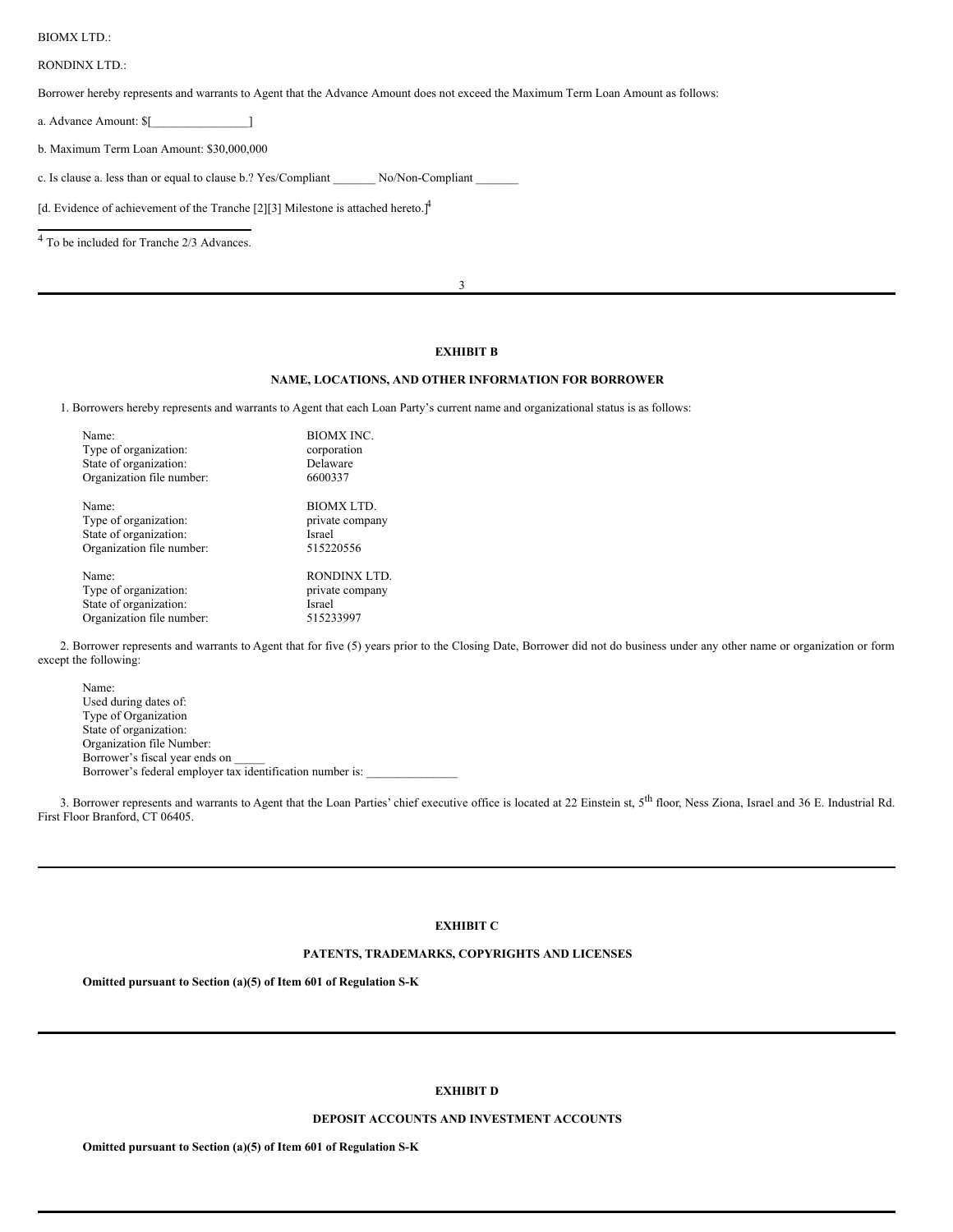# **EXHIBIT E**

# **COMPLIANCE CERTIFICATE**

Hercules Capital, Inc. (as "**Agent**") 400 Hamilton Avenue, Suite 310 Palo Alto, CA 94301

Reference is made to that certain Loan and Security Agreement dated August 16, 2021 and the Loan Documents (as defined therein) entered into in connection with such Loan and Security Agreement all as may be amended from time to time (hereinafter referred to collectively as the "**Loan Agreement**") by and among Hercules Capital, Inc. (the "**Agent**"), the several banks and other financial institutions or entities from time to time party thereto (collectively, the "**Lender**") and BIOMX INC., a Delaware corporation, as Borrower (the "**Company**"), BIOMX LTD., a private company incorporated under the laws of the State of Israel, RONDINX LTD., a private company incorporated under the laws of the State of Israel. All capitalized terms not defined herein shall have the same meaning as defined in the Loan Agreement.

The undersigned is an Officer of the Company, knowledgeable of all Company financial matters, and is authorized to provide certification of information regarding the Company; hereby certifies, in such capacity, that in accordance with the terms and conditions of the Loan Agreement, except as set forth below, (i) each Loan Party is in compliance for the period ending of all covenants, c of all covenants, conditions and terms and (ii) hereby reaffirms that all representations and warranties contained therein are true and correct in all material respects (to the extent not already qualified by materiality) on and as of the date of this Compliance Certificate with the same effect as though made on and as of such date, except to the extent such representations and warranties expressly relate to an earlier date. Attached are the required documents supporting the above certification. The undersigned further certifies that these are prepared in accordance with GAAP (except for the absence of footnotes with respect to unaudited financial statement and subject to normal year end adjustments) and are consistent from one period to the next except as explained below.

| REPORTING REQUIREMENT               | REOUIRED                 | CHECK IF ATTACHED |
|-------------------------------------|--------------------------|-------------------|
| Interim Financial Statements        | Monthly within 30 days   |                   |
| Interim Financial Statements        | Quarterly within 45 days |                   |
| <b>Audited Financial Statements</b> | FYE within 90 days       |                   |

ACCOUNTS OF BORROWER AND ITS SUBSIDIARIES AND AFFILIATES

The undersigned hereby also confirms the below disclosed accounts represent all depository accounts and securities accounts presently open in the name of each Loan Party or Subsidiary/Affiliate, as applicable.

Each new account that has been opened since delivery of the previous Compliance Certificate is designated below with a "\*".

|                                                                     |                         | Depository AC# | <b>Financial Institution</b> | <b>Account Type</b><br>(Depository/<br>Securities) | <b>Last Month</b><br><b>Ending Account</b><br><b>Balance</b> | <b>Purpose of</b><br>Account |
|---------------------------------------------------------------------|-------------------------|----------------|------------------------------|----------------------------------------------------|--------------------------------------------------------------|------------------------------|
| <b>LOAN PARTIES Name/Address:</b>                                   |                         |                |                              |                                                    |                                                              |                              |
|                                                                     | $\mathbf{1}$            |                |                              |                                                    |                                                              |                              |
|                                                                     | $\boldsymbol{2}$        |                |                              |                                                    |                                                              |                              |
|                                                                     | $\mathbf{3}$            |                |                              |                                                    |                                                              |                              |
|                                                                     | $\overline{\mathbf{4}}$ |                |                              |                                                    |                                                              |                              |
|                                                                     | $\overline{5}$          |                |                              |                                                    |                                                              |                              |
|                                                                     | 6                       |                |                              |                                                    |                                                              |                              |
|                                                                     | $\overline{7}$          |                |                              |                                                    |                                                              |                              |
| <b>LOAN PARTIES / SUBSIDIARY /</b><br><b>AFFILIATE Name/Address</b> |                         |                |                              |                                                    |                                                              |                              |
|                                                                     | $\mathbf{1}$            |                |                              |                                                    |                                                              |                              |
|                                                                     | $\boldsymbol{2}$        |                |                              |                                                    |                                                              |                              |
|                                                                     | $\mathbf{3}$            |                |                              |                                                    |                                                              |                              |
|                                                                     | $\overline{\mathbf{4}}$ |                |                              |                                                    |                                                              |                              |
|                                                                     | 5                       |                |                              |                                                    |                                                              |                              |
|                                                                     | 6                       |                |                              |                                                    |                                                              |                              |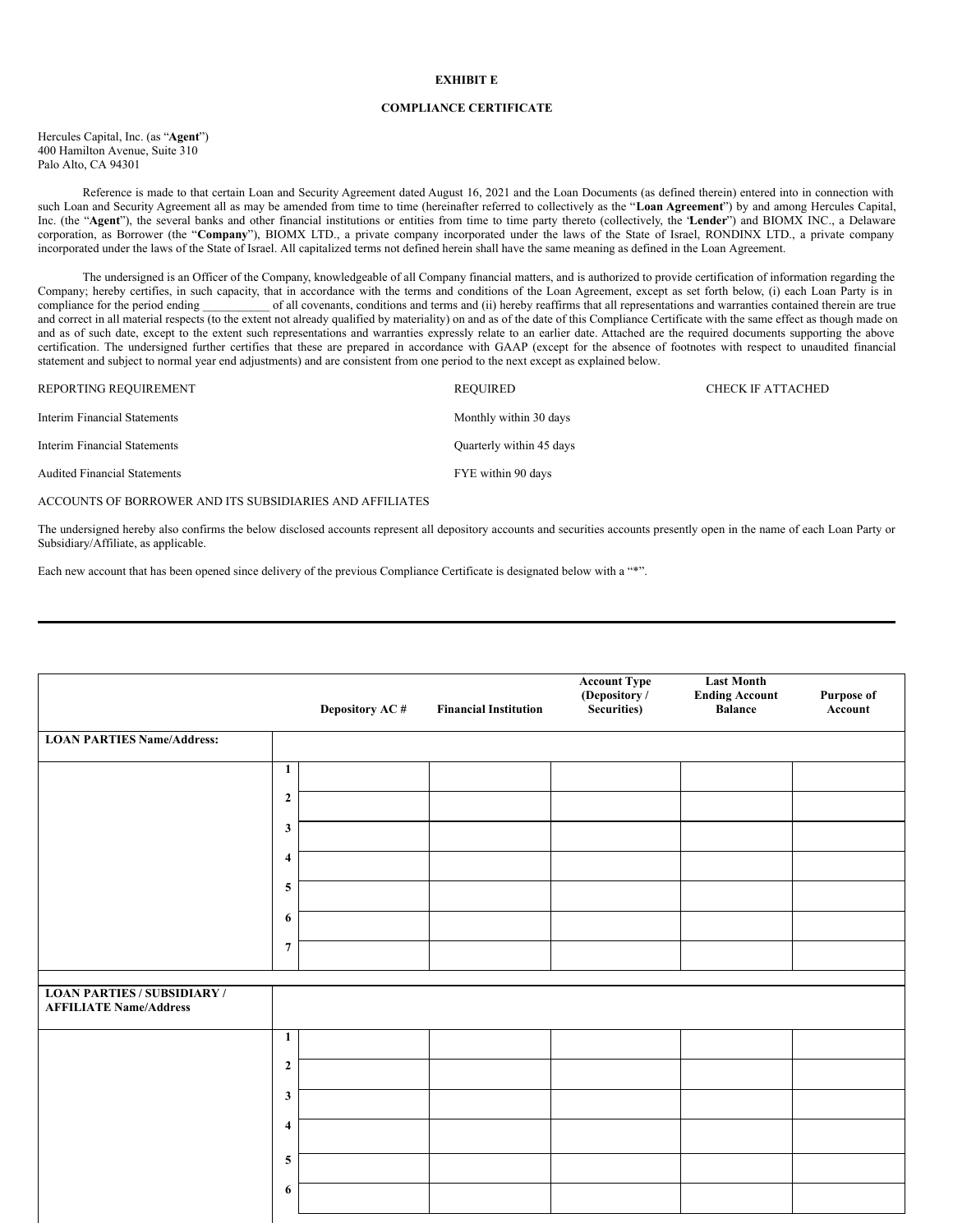| FINANCIAL COVENANT     | <b>REQUIRED</b>                 |  | <b>ACTUAL</b>          | <b>COMPLIES?</b> |  |  |
|------------------------|---------------------------------|--|------------------------|------------------|--|--|
| Minimum Qualified Cash |                                 |  | \$                     | Yes No           |  |  |
|                        | Very Truly Yours,<br>BIOMX INC. |  |                        |                  |  |  |
|                        |                                 |  | By:<br>Name:<br>Title: |                  |  |  |

# **EXHIBIT F**

#### **FORM OF JOINDER AGREEMENT**

This Joinder Agreement (the "*Joinder Agreement*") is made and dated as of [ ], 20[ ], and is entered into by and between\_ corporation ("*Subsidiary*"), and HERCULES CAPITAL, INC., a Maryland corporation (as "*Agent*").

# **RECITALS**

A. Subsidiary's Affiliate, BiomX Inc., a Delaware corporation ("*Company*") has entered into that certain Loan and Security Agreement dated August 16, 2021, with the several banks and other financial institutions or entities from time to time party thereto as lender (collectively, the "*Lenders*") and the Agent, as such agreement may be amended, restated or modified (the "*Loan Agreement*"), together with the other agreements executed and delivered in connection therewith;

B. Subsidiary acknowledges and agrees that it will benefit both directly and indirectly from Company's execution of the Loan Agreement and the other agreements executed and delivered in connection therewith;

# **AGREEMENT**

NOW THEREFORE, Subsidiary and Agent agree as follows:

- 1. The recitals set forth above are incorporated into and made part of this Joinder Agreement. Capitalized terms not defined herein shall have the meaning provided in the Loan Agreement.
- 2. By signing this Joinder Agreement, Subsidiary shall be bound by the terms and conditions of the Loan Agreement the same as if it were the Borrower (as defined in the Loan Agreement) under the Loan Agreement, mutatis mutandis, provided however, that (a) with respect to (i) Section 5.1 of the Loan Agreement, Subsidiary represents that it is an entity duly organized, legally existing and in good standing under the laws of  $\lceil \cdot \rceil$ , (b) neither Agent nor the Lenders shall have any duties, responsibilities or obligations to Subsidiary arising under or related to the Loan Agreement or the other Loan Documents, (c) that if Subsidiary is covered by Company's insurance, Subsidiary shall not be required to maintain separate insurance or comply with the provisions of Sections 6.1 and 6.2 of the Loan Agreement, and (d) that as long as Company satisfies the requirements of Section 7.1 of the Loan Agreement, Subsidiary shall not have to provide Agent separate Financial Statements. To the extent that Agent or the Lenders has any duties, responsibilities or obligations arising under or related to the Loan Agreement or the other Loan Documents, those duties, responsibilities or obligations shall flow only to Company and not to Subsidiary or any other Person or entity. By way of example (and not an exclusive list): (i) Agent's providing notice to Company in accordance with the Loan Agreement or as otherwise agreed among Company, Agent and the Lenders shall be deemed provided to Subsidiary; (ii) a Lender's providing an Advance to Company shall be deemed an Advance to Subsidiary; and (iii) Subsidiary shall have no right to request an Advance or make any other demand on the Lenders.
- 3. Subsidiary agrees not to certificate its equity securities without Agent's prior written consent, which consent may be conditioned on the delivery of such equity securities to Agent in order to perfect Agent's security interest in such equity securities.
- 4. Subsidiary acknowledges that it benefits, both directly and indirectly, from the Loan Agreement, and hereby waives, for itself and on behalf on any and all successors in interest (including without limitation any assignee for the benefit of creditors, receiver, bankruptcy trustee or itself as debtor-in-possession under any bankruptcy proceeding) to the fullest extent provided by law, any and all claims, rights or defenses to the enforcement of this Joinder Agreement on the basis that (a) it failed to receive adequate consideration for the execution and delivery of this Joinder Agreement or (b) its obligations under this Joinder Agreement are avoidable as a fraudulent conveyance.
- 5. As security for the prompt, complete and indefeasible payment when due (whether on the payment dates or otherwise) of all the Secured Obligations, Subsidiary grants to Agent a security interest in all of Subsidiary's right, title, and interest in and to the Collateral.

# [REMAINDER OF PAGE INTENTIONALLY LEFT BLANK]

#### SUBSIDIARY:

 $[$   $]$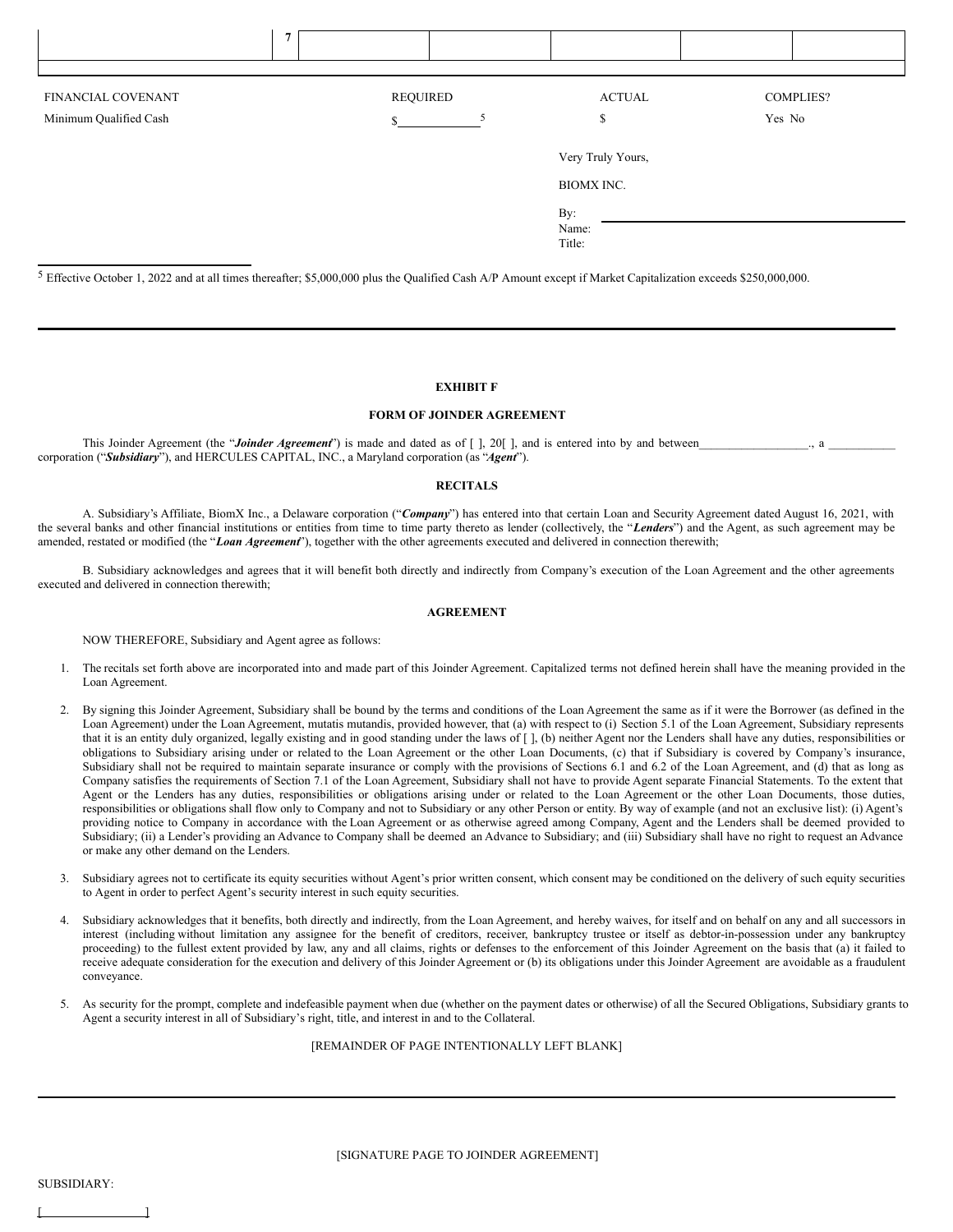By: Name:

Title:

Address:

 $[$   $]$ Telephone: email:

AGENT:

HERCULES CAPITAL, INC.

By: Name: Title:

Address:

400 Hamilton Ave., Suite 310 Palo Alto, CA 94301 email: legal@htgc.com Telephone: 650-289-3060

**EXHIBIT G**

**[RESERVED]**

# **EXHIBIT H**

# **ACH DEBIT AUTHORIZATION AGREEMENT**

Hercules Capital, Inc. 400 Hamilton Avenue, Suite 310 Palo Alto, CA 94301

Re: Loan and Security Agreement dated \_\_\_\_\_\_\_\_\_\_\_\_\_\_\_, 2021 (the "*Agreement*") by and among BiomX Inc., a Delaware corporation ("*Borrower*") and Hercules Capital, Inc., as agent ("*Company*") and the lenders party thereto (collectively, the "*Lenders*")

In connection with the above referenced Agreement, the Borrower hereby authorizes the Company to initiate debit entries for (i) the periodic payments due under the Agreement and (ii) out-of-pocket legal fees and costs incurred by Agent or the Lenders pursuant to Section 11.12 of the Agreement to the Borrower's account indicated below. The Borrower authorizes the depository institution named below to debit to such account.

| <b>DEPOS</b><br>TORY NAME      | <b>ANTONY</b><br>INL.                    |
|--------------------------------|------------------------------------------|
| <b>CITY</b>                    | <b>AND ZIP CODE</b>                      |
| NUMBER<br><b>TRANS</b><br>'ABA | <b>JMBER</b><br>$\mathbf{r}$<br>. .<br>w |

This authority will remain in full force and effect so long as any amounts are due under the Agreement.

## BIOMX INC.

By: Name: Title:

Date: \_\_\_\_\_\_\_\_\_\_\_\_\_\_\_\_\_\_\_\_\_\_\_, 2021

**EXHIBIT I**

# **[RESERVED]**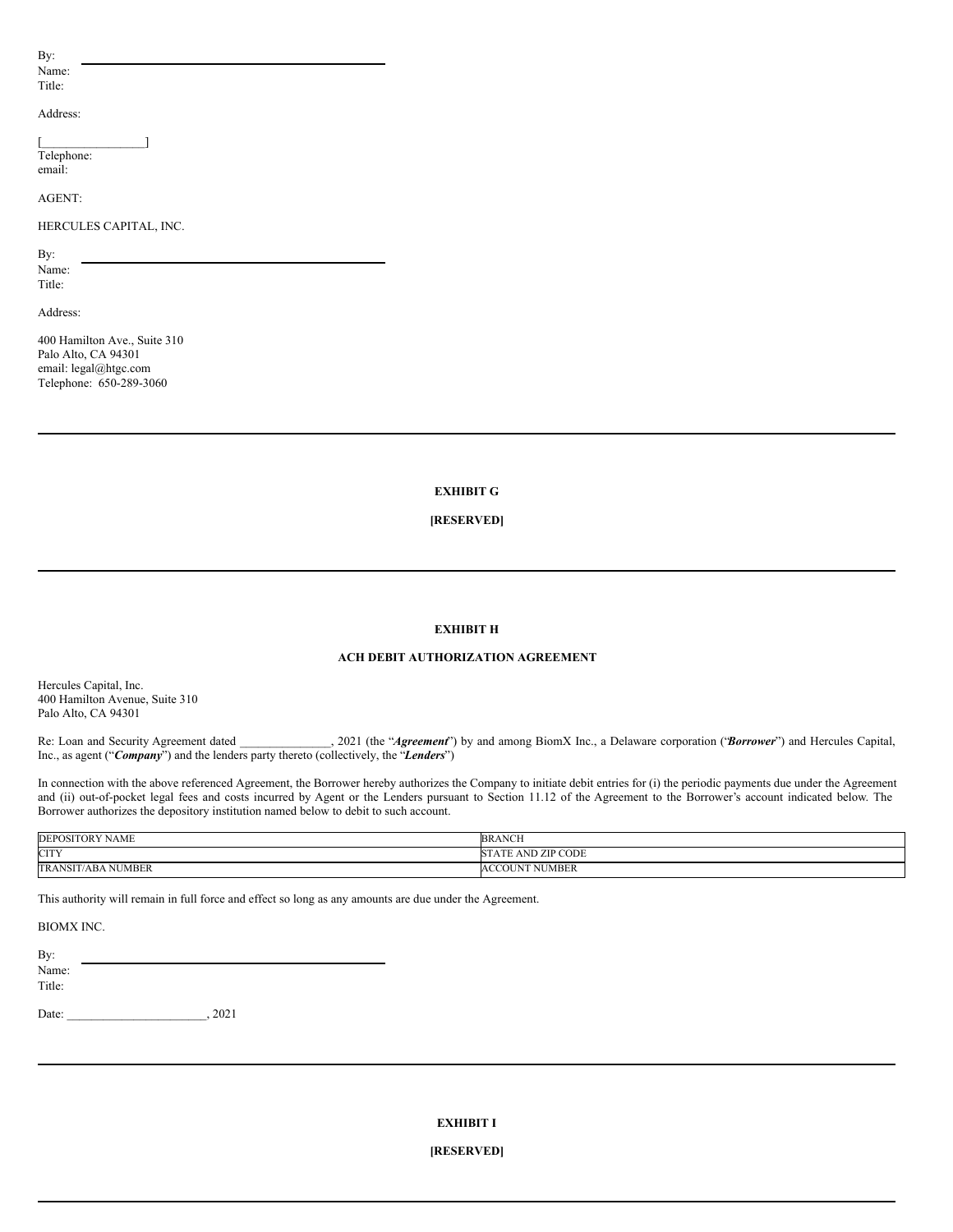#### **EXHIBIT J-1**

#### **FORM OF U.S. TAX COMPLIANCE CERTIFICATE**

#### **(For Foreign Lenders That Are Not Partnerships For U.S. Federal Income Tax Purposes)**

Reference is hereby made to the Loan and Security Agreement dated as of August 16, 2021 (as amended, supplemented or otherwise modified from time to time, the "*Loan Agreement*") by and amongBIOMX INC., a Delaware corporation ("*BIOMX*"), BIOMX LTD., a private company incorporated under the laws of the State of Israel, reg. no 515220556 ("*BIOMX ISR*"), RONDINX LTD., a private company incorporated under the laws of the State of Israel, reg. no 515233997 ("*RONDINX*" and together with BIOMX and BIOMX ISR, and any other Person party to the Loan Agreement from time to time as a guarantor or borrower, collectively, the "*Borrower*"), the several banks and other financial institutions or entities from time to time parties to the Loan Agreement (collectively, referred to as the "*Lenders*"), and HERCULES CAPITAL, INC., a Maryland corporation, in its capacity as administrative agent and collateral agent for itself and the Lenders (in such capacity, the "*Agent*").

Pursuant to the provisions of Addendum 1 of the Loan Agreement, the undersigned hereby certifies that (i) it is the sole record and beneficial owner of the Loan(s) (as well as any promissory note(s) evidencing such Loan(s)) in respect of which it is providing this certificate, (ii) it is not a "bank" within the meaning of Section 881(c)(3)(A) of the Code, (iii) it is not a "ten percent shareholder" of the Borrower within the meaning of Section 871(h)(3)(B) of the Code and (iv) it is not a "controlled foreign corporation" related to the Borrower as described in Section 881(c)(3)(C) of the Code.

The undersigned has furnished the Agent and the Borrower with a certificate of its non-U.S. Person status on IRS Form W-8BEN or IRS Form W-8BEN-E. By executing this certificate, the undersigned agrees that (1) if the information provided in this certificate changes, the undersigned shall promptly so inform the Borrower and the Agent, and (2) the undersigned shall have at all times furnished the Borrower and the Agent with a properly completed and currently effective certificate in either the calendar year in which each payment is to be made to the undersigned, or in either of the two calendar years preceding such payments.

Unless otherwise defined herein, terms defined in the Loan Agreement and used herein shall have the meanings given to them in the Loan Agreement.

Date: \_\_\_\_\_\_\_\_\_\_\_\_\_ \_\_\_, 20\_\_\_ [NAME OF LENDER]

By: Name: Title:

#### **EXHIBIT J-2**

# **FORM OF U.S. TAX COMPLIANCE CERTIFICATE**

#### **(For Foreign Participants That Are Not Partnerships For U.S. Federal Income Tax Purposes)**

Reference is hereby made to the Loan and Security Agreement dated as of August 16, 2021 (as amended, supplemented or otherwise modified from time to time, the "*Loan Agreement*") by and amongBIOMX INC., a Delaware corporation ("*BIOMX*"), BIOMX LTD., a private company incorporated under the laws of the State of Israel, reg. no 515220556 ("*BIOMX ISR*"), RONDINX LTD., a private company incorporated under the laws of the State of Israel, reg. no 515233997 ("*RONDINX*" and together with BIOMX and BIOMX ISR, and any other Person party to the Loan Agreement from time to time as a guarantor or borrower, collectively, the "*Borrower*"), the several banks and other financial institutions or entities from time to time parties to the Loan Agreement (collectively, referred to as the "*Lenders*"), and HERCULES CAPITAL, INC., a Maryland corporation, in its capacity as administrative agent and collateral agent for itself and the Lenders (in such capacity, the "*Agent*").

Pursuant to the provisions of Addendum 1 of the Loan Agreement, the undersigned hereby certifies that (i) it is the sole record and beneficial owner of the participation in respect of which it is providing this certificate, (ii) it is not a "bank" within the meaning of Section 881(c)(3)(A) of the Code, (iii) it is not a "ten percent shareholder" of the Borrower within the meaning of Section 871(h)(3)(B) of the Code and (iv) it is not a "controlled foreign corporation" related to the Borrower as described in Section 881(c)(3) (C) of the Code.

The undersigned has furnished its participating Lender with a certificate of its non-U.S. Person status on IRS Form W-8BEN or IRS Form W-8BEN-E. By executing this certificate, the undersigned agrees that (1) if the information provided in this certificate changes, the undersigned shall promptly so inform such Lender in writing, and (2) the undersigned shall have at all times furnished such Lender with a properly completed and currently effective certificate in either the calendar year in which each payment is to be made to the undersigned, or in either of the two calendar years preceding such payments.

Unless otherwise defined herein, terms defined in the Loan Agreement and used herein shall have the meanings given to them in the Loan Agreement.

Date: \_\_\_\_\_\_\_\_\_\_\_\_\_ \_\_\_, 20\_\_\_ [NAME OF PARTICIPANT]

By: Name: Title:

**EXHIBIT J-3**

# **FORM OF U.S. TAX COMPLIANCE CERTIFICATE**

#### **(For Foreign Participants That Are Partnerships For U.S. Federal Income Tax Purposes)**

Reference is hereby made to the Loan and Security Agreement dated as of August 16, 2021 (as amended, supplemented or otherwise modified from time to time, the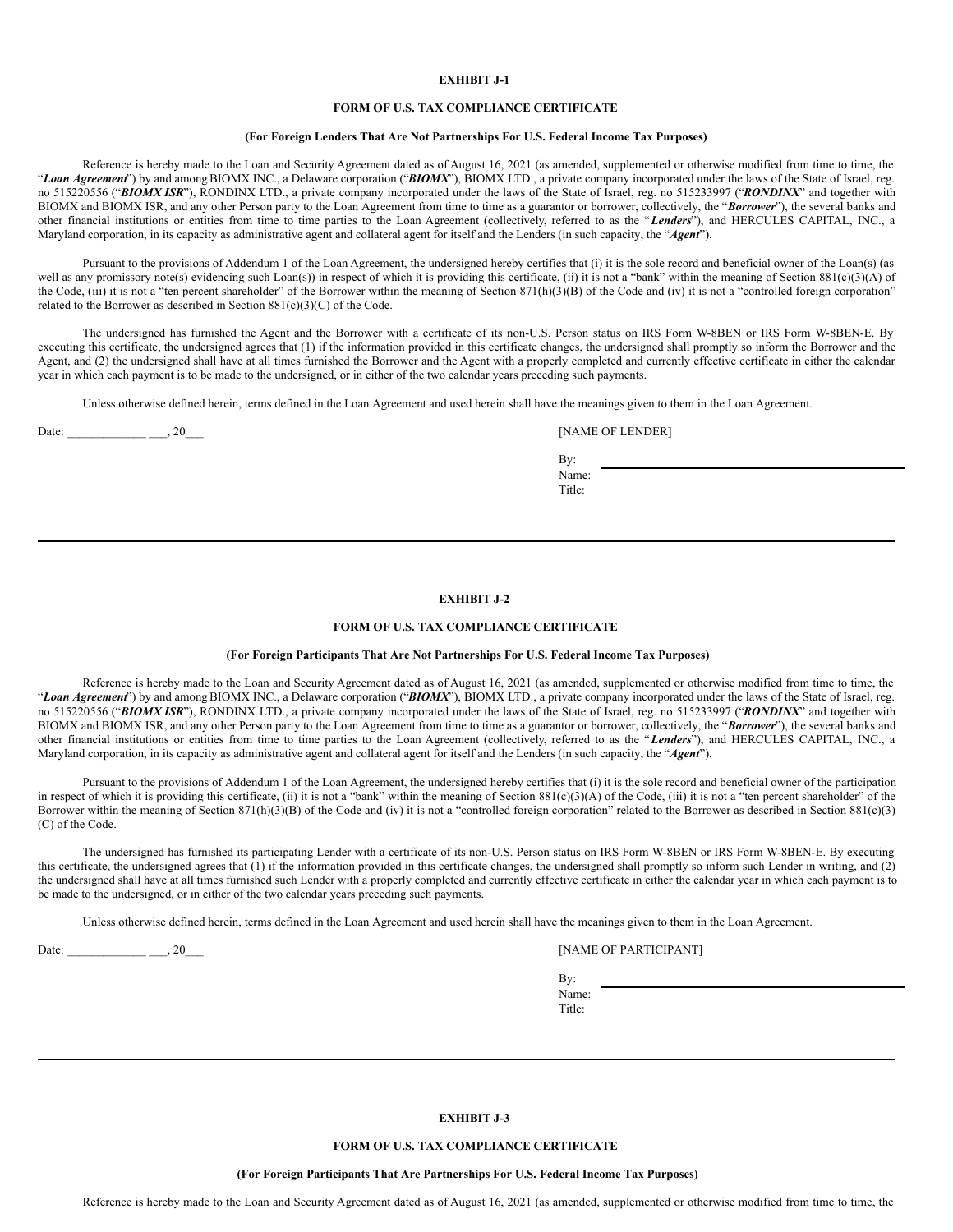"*Loan Agreement*") by and amongBIOMX INC., a Delaware corporation ("*BIOMX*"), BIOMX LTD., a private company incorporated under the laws of the State of Israel, reg. no 515220556 ("*BIOMX ISR*"), RONDINX LTD., a private company incorporated under the laws of the State of Israel, reg. no 515233997 ("*RONDINX*" and together with BIOMX and BIOMX ISR, and any other Person party to the Loan Agreement from time to time as a guarantor or borrower, collectively, the "*Borrower*"), the several banks and other financial institutions or entities from time to time parties to the Loan Agreement (collectively, referred to as the "*Lenders*"), and HERCULES CAPITAL, INC., a Maryland corporation, in its capacity as administrative agent and collateral agent for itself and the Lenders (in such capacity, the "*Agent*").

Pursuant to the provisions of Addendum 1 of the Loan Agreement, the undersigned hereby certifies that (i) it is the sole record owner of the participation in respect of which it is providing this certificate, (ii) its direct or indirect partners/members are the sole beneficial owners of such participation, (iii) with respect to such participation, neither the undersigned nor any of its direct or indirect partners/members is a "bank" extending credit pursuant to a loan agreement entered into in the ordinary course of its trade or business within the meaning of Section 881(c)(3)(A) of the Code, (iv) none of its direct or indirect partners/members is a "ten percent shareholder" of the Borrower within the meaning of Section 871(h)(3)(B) of the Code and (v) none of its direct or indirect partners/members is a "controlled foreign corporation" related to the Borrower as described in Section  $881(c)(3)(C)$  of the Code.

The undersigned has furnished its participating Lender with IRS Form W-8IMY accompanied by one of the following forms from each of its partners/members that is claiming the portfolio interest exemption: (i) an IRS Form W-8BEN or IRS Form W-8BEN-E or (ii) an IRS Form W-8IMY accompanied by an IRS Form W-8BEN or IRS Form W-8BEN-E from each of such partner's/member's beneficial owners that is claiming the portfolio interest exemption. By executing this certificate, the undersigned agrees that (1) if the information provided in this certificate changes, the undersigned shall promptly so inform such Lender and (2) the undersigned shall have at all times furnished such Lender with a properly completed and currently effective certificate in either the calendar year in which each payment is to be made to the undersigned, or in either of the two calendar years preceding such payments.

Unless otherwise defined herein, terms defined in the Loan Agreement and used herein shall have the meanings given to them in the Loan Agreement.

Date: \_\_\_\_\_\_\_\_\_\_\_\_\_ \_\_\_, 20\_\_\_ [NAME OF PARTICIPANT]

By: Name:

Title:

# **EXHIBIT J-4**

# **FORM OF U.S. TAX COMPLIANCE CERTIFICATE**

# **(For Foreign Lenders That Are Partnerships For U.S. Federal Income Tax Purposes)**

Reference is hereby made to the Loan and Security Agreement dated as of August 16, 2021 (as amended, supplemented or otherwise modified from time to time, the "*Loan Agreement*") by and amongBIOMX INC., a Delaware corporation ("*BIOMX*"), BIOMX LTD., a private company incorporated under the laws of the State of Israel, reg. no 515220556 ("*BIOMX ISR*"), RONDINX LTD., a private company incorporated under the laws of the State of Israel, reg. no 515233997 ("*RONDINX*" and together with BIOMX and BIOMX ISR, and any other Person party to the Loan Agreement from time to time as a guarantor or borrower, collectively, the "*Borrower*"), the several banks and other financial institutions or entities from time to time parties to the Loan Agreement (collectively, referred to as the "*Lenders*"), and HERCULES CAPITAL, INC., a Maryland corporation, in its capacity as administrative agent and collateral agent for itself and the Lenders (in such capacity, the "*Agent*").

Pursuant to the provisions of Addendum 1 of the Loan Agreement, the undersigned hereby certifies that (i) it is the sole record owner of the Loan(s) (as well as any promissory note(s) evidencing such Loan(s)) in respect of which it is providing this certificate, (ii) its direct or indirect partners/members are the sole beneficial owners of such Loan(s) (as well as any promissory note(s) evidencing such Loan(s)), (iii) with respect to the extension of credit pursuant to this Loan Agreement or any other Loan Document, neither the undersigned nor any of its direct or indirect partners/members is a "bank" extending credit pursuant to a loan agreement entered into in the ordinary course of its trade or business within the meaning of Section 881(c)(3)(A) of the Code, (iv) none of its direct or indirect partners/members is a "ten percent shareholder" of the Borrower within the meaning of Section 871(h)(3)(B) of the Code and (v) none of its direct or indirect partners/members is a "controlled foreign corporation" related to the Borrower as described in Section 881(c)(3)(C) of the Code.

The undersigned has furnished the Agent and the Borrower with IRS Form W-8IMY accompanied by one of the following forms from each of its partners/members that is claiming the portfolio interest exemption: (i) an IRS Form W-8BEN or IRS Form W-8BEN-E or (ii) an IRS Form W-8IMY accompanied by an IRS Form W-8BEN or IRS Form W-8BEN-E from each of such partner's/member's beneficial owners that is claiming the portfolio interest exemption. By executing this certificate, the undersigned agrees that (1) if the information provided in this certificate changes, the undersigned shall promptly so inform the Borrower and the Agent, and (2) the undersigned shall have at all times furnished the Borrower and the Agent with a properly completed and currently effective certificate in either the calendar year in which each payment is to be made to the undersigned, or in either of the two calendar years preceding such payments.

Unless otherwise defined herein, terms defined in the Loan Agreement and used herein shall have the meanings given to them in the Loan Agreement.

Date:  $\qquad \qquad .20$ 

By: Name:

Title:

# **SCHEDULE 1.1**

# **COMMITMENTS**

**FIRST TRANCHE COMMITMENT SECOND TRANCHE COMMITMENT THIRD TRANCHE COMMITMENT**

**LENDERS**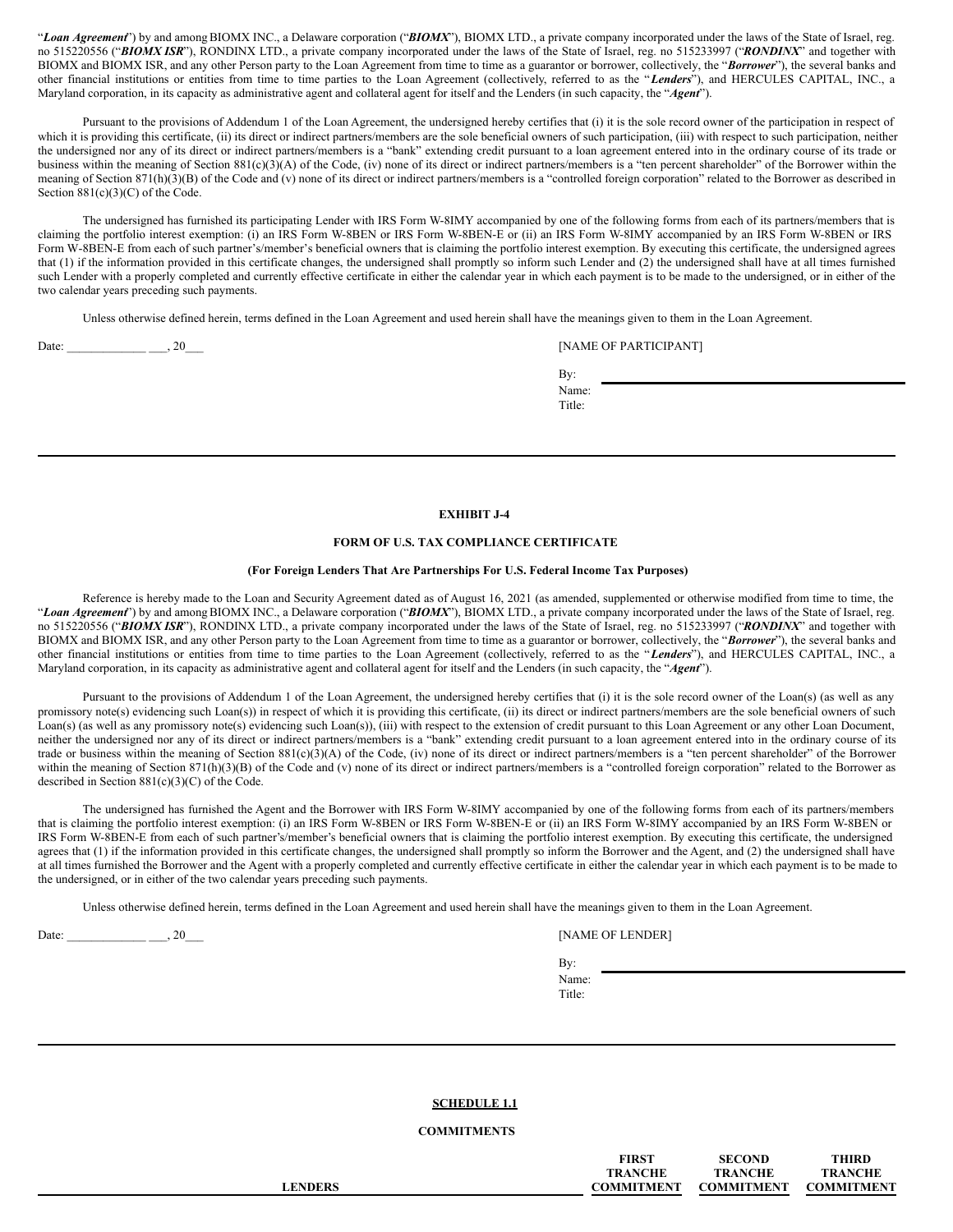| HERCULES CAPITAL, INC.                             | 2.000.000  | 8,000,000  | 4,000,000 |
|----------------------------------------------------|------------|------------|-----------|
| HERCULES PRIVATE GLOBAL VENTURE GROWTH FUND I L.P. | 0.00000    | 2.000.000  | .000.000  |
| <b>TOTAL COMMITMENTS</b>                           | 15.000.000 | 10.000.000 | ,000,000  |

# SCHEDULE 4.4

# POST-CLOSING DELIVERIES

- 1. Within 2 Business Days of the Closing Date, the Account Control Agreement with respect to Borrower's account maintained with Signature Bank.
- 2. Within 3 Business Days of the Closing Date, a certificate of insurance with respect to risk property damage insurance in accordance with Section 6.2.
- 3. Within 5 Business Days of the Closing Date, the Account Control Agreement with respect to Borrower's account maintained with Oppenheimer & Co., Inc.
- 4. Within 30 days of the Closing Date, endorsements with respect to liability insurance and risk property damage insurance in accordance with Section 6.2.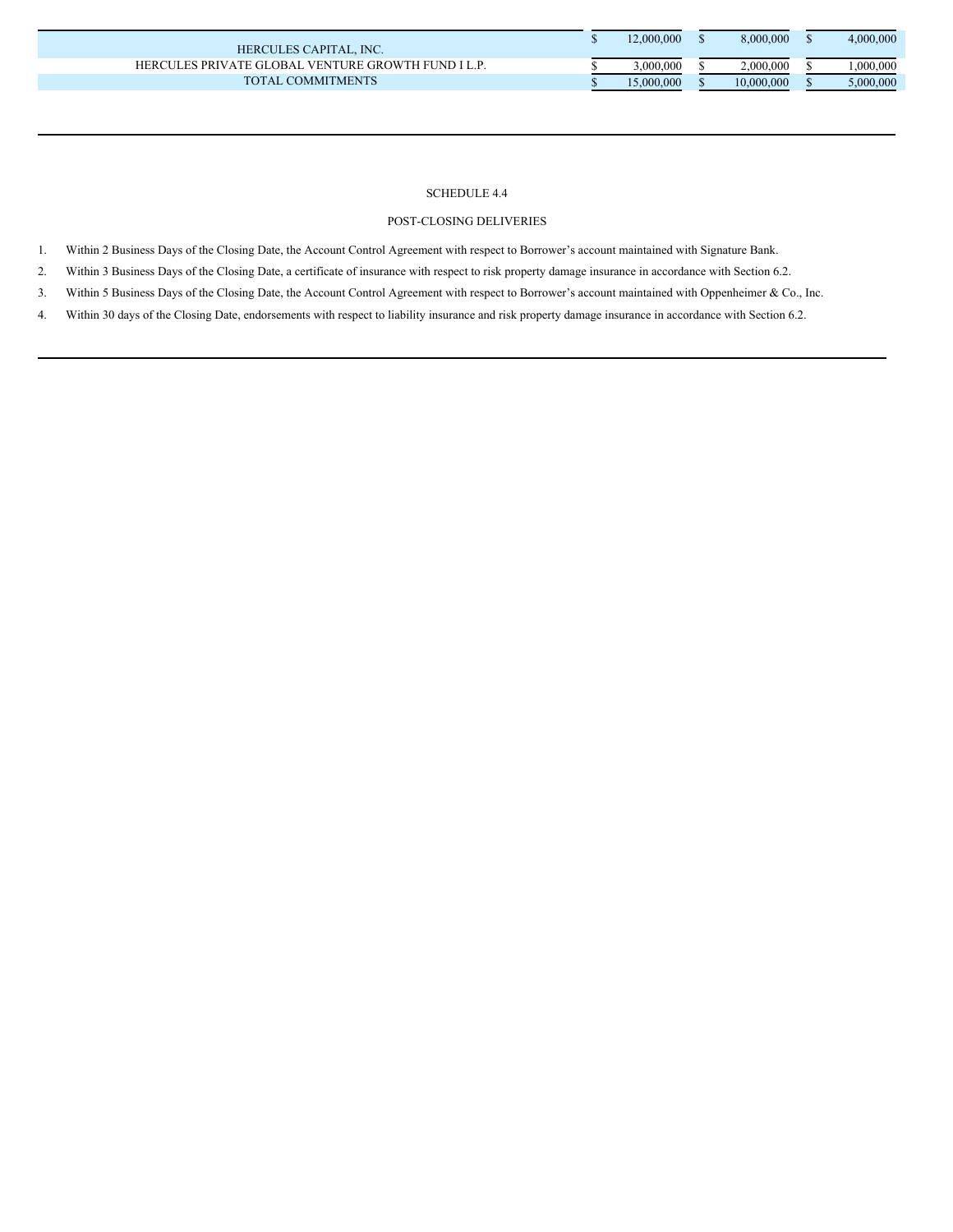# **CERTIFICATION PURSUANT TO RULE 13a-14(a) UNDER THE SECURITIES EXCHANGE ACT OF 1934**

<span id="page-53-0"></span>I, Jonathan Solomon, certify that:

1. I have reviewed this Quarterly Report on Form 10-Q of BiomX Inc.;

2. Based on my knowledge, this report does not contain any untrue statement of a material fact or omit to state a material fact necessary to make the statements made, in light of the circumstances under which such statements were made, not misleading with respect to the period covered by this report;

3. Based on my knowledge, the financial statements, and other financial information included in this report, fairly present in all material respects the financial condition, results of operations and cash flows of the registrant as of, and for, the periods presented in this report;

4. The registrant's other certifying officer(s) and I are responsible for establishing and maintaining disclosure controls and procedures (as defined in Exchange Act Rules 13a-15(e) and 15d-15(e)) for the registrant and internal control over financial reporting (as defined in Exchange Act Rules 13(a)-15(f) and 15d-15(f)) for the registrant and have:

(a) Designed such disclosure controls and procedures, or caused such disclosure controls and procedures to be designed under our supervision, to ensure that material information relating to the registrant, including its consolidated subsidiaries, is made known to us by others within those entities, particularly during the period in which this report is being prepared;

(b) Designed such internal control over financial reporting, or caused such internal control over financial reporting to be designed under our supervision, to provide reasonable assurance regarding the reliability of financial reporting and the preparation of financial statements for external purposes in accordance with generally accepted accounting principles;

(c) Evaluated the effectiveness of the registrant's disclosure controls and procedures and presented in this report our conclusions about the effectiveness of the disclosure controls and procedures, as of the end of the period covered by this report based on such evaluation; and

(d) Disclosed in this report any change in the registrant's internal control over financial reporting that occurred during the registrant's most recent fiscal quarter (the registrant's fourth fiscal quarter in the case of an annual report) that has materially affected, or is reasonably likely to materially affect, the registrant's internal control over financial reporting; and

5. The registrant's other certifying officer(s) and I have disclosed, based on our most recent evaluation of internal control over financial reporting, to the registrant's auditors and the audit committee of the registrant's board of directors (or persons performing the equivalent functions):

(a) All significant deficiencies and material weaknesses in the design or operation of internal control over financial reporting which are reasonably likely to adversely affect the registrant's ability to record, process, summarize and report financial information; and

(b) Any fraud, whether or not material, that involves management or other employees who have a significant role in the registrant's internal control over financial reporting.

Date: August 16, 2021

/s/ Jonathan Solomon

Jonathan Solomon Chief Executive Officer (Principal executive officer)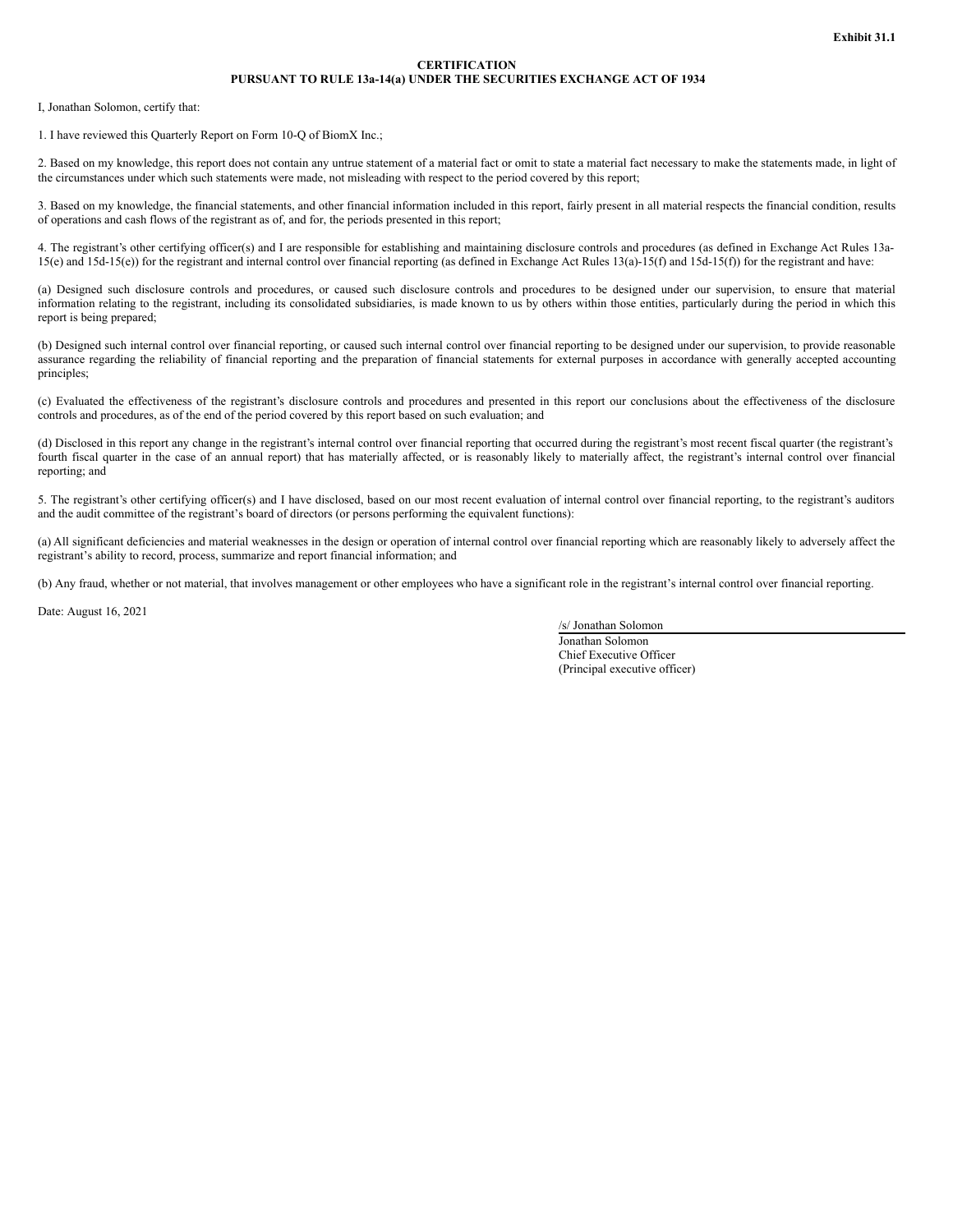# **CERTIFICATION PURSUANT TO RULE 13a-14(a) UNDER THE SECURITIES EXCHANGE ACT OF 1934**

<span id="page-54-0"></span>I, Marina Wolfson, certify that:

1. I have reviewed this Quarterly Report on Form 10-Q of BiomX Inc.;

2. Based on my knowledge, this report does not contain any untrue statement of a material fact or omit to state a material fact necessary to make the statements made, in light of the circumstances under which such statements were made, not misleading with respect to the period covered by this report;

3. Based on my knowledge, the financial statements, and other financial information included in this report, fairly present in all material respects the financial condition, results of operations and cash flows of the registrant as of, and for, the periods presented in this report;

4. The registrant's other certifying officer(s) and I are responsible for establishing and maintaining disclosure controls and procedures (as defined in Exchange Act Rules 13a-15(e) and 15d-15(e)) for the registrant and internal control over financial reporting (as defined in Exchange Act Rules 13(a)-15(f) and 15d-15(f)) for the registrant and have:

(a) Designed such disclosure controls and procedures, or caused such disclosure controls and procedures to be designed under our supervision, to ensure that material information relating to the registrant, including its consolidated subsidiaries, is made known to us by others within those entities, particularly during the period in which this report is being prepared;

(b) Designed such internal control over financial reporting, or caused such internal control over financial reporting to be designed under our supervision, to provide reasonable assurance regarding the reliability of financial reporting and the preparation of financial statements for external purposes in accordance with generally accepted accounting principles;

(c) Evaluated the effectiveness of the registrant's disclosure controls and procedures and presented in this report our conclusions about the effectiveness of the disclosure controls and procedures, as of the end of the period covered by this report based on such evaluation; and

(d) Disclosed in this report any change in the registrant's internal control over financial reporting that occurred during the registrant's most recent fiscal quarter (the registrant's fourth fiscal quarter in the case of an annual report) that has materially affected, or is reasonably likely to materially affect, the registrant's internal control over financial reporting; and

5. The registrant's other certifying officer(s) and I have disclosed, based on our most recent evaluation of internal control over financial reporting, to the registrant's auditors and the audit committee of the registrant's board of directors (or persons performing the equivalent functions):

(a) All significant deficiencies and material weaknesses in the design or operation of internal control over financial reporting which are reasonably likely to adversely affect the registrant's ability to record, process, summarize and report financial information; and

(b) Any fraud, whether or not material, that involves management or other employees who have a significant role in the registrant's internal control over financial reporting.

Date: August 16, 2021

/s/ Marina Wolfson

Marina Wolfson Senior Vice President for Finance and Operations (Principal financial officer)